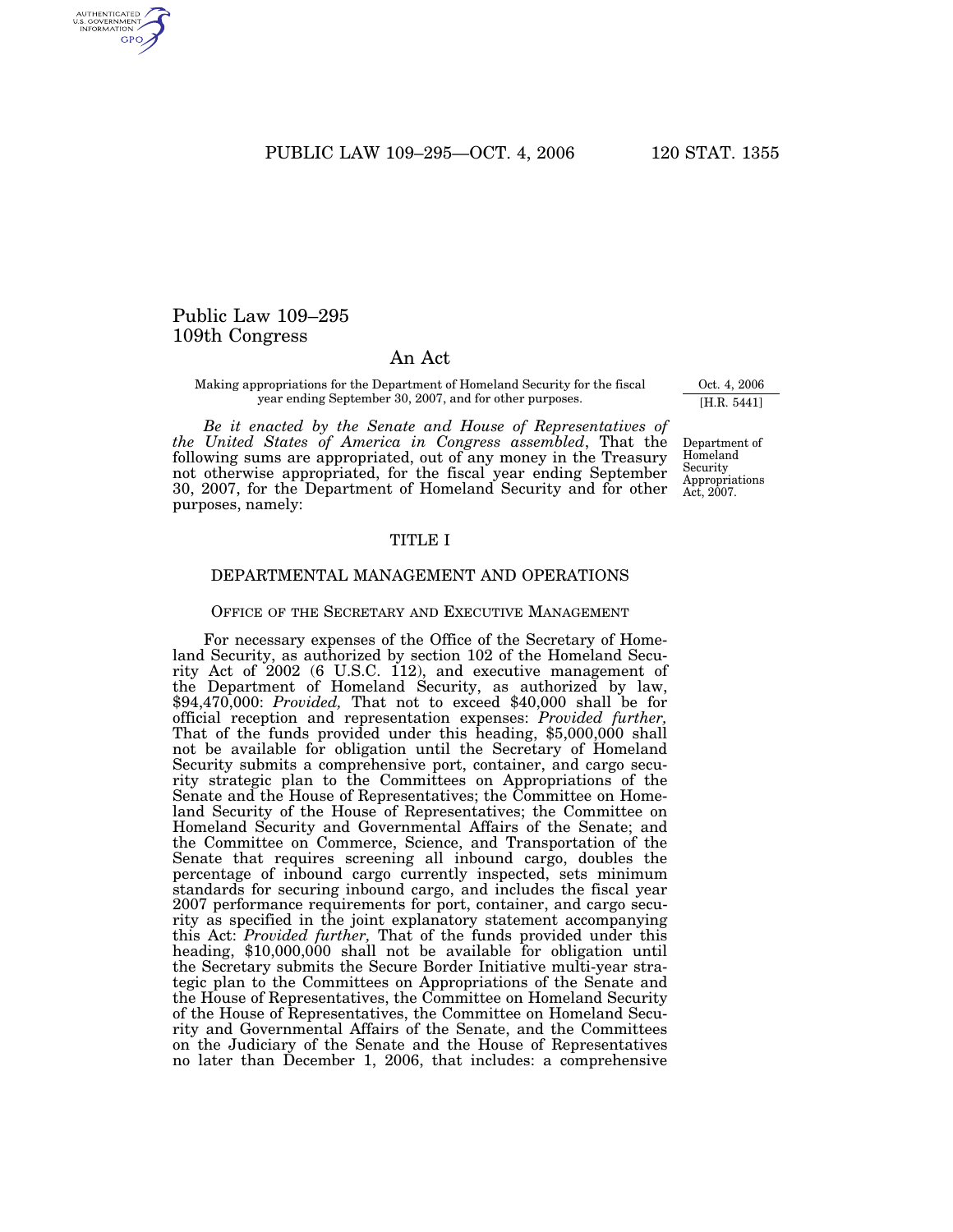mission statement, an identification of long-term goals, an explanation of how long-term goals will be achieved, schedule and resource requirements for goal achievement, an identification of annual performance goals and how they link to long-term goals, an identification of annual performance measures used to gauge effectiveness towards goal achievement by goal, and an identification of major capital assets critical to program success.

# OFFICE OF THE UNDER SECRETARY FOR MANAGEMENT

For necessary expenses of the Office of the Under Secretary for Management, as authorized by sections 701 through 705 of the Homeland Security Act of 2002 (6 U.S.C. 341 through 345), \$153,640,000: *Provided,* That not to exceed \$3,000 shall be for official reception and representation expenses: *Provided further,* That of the total amount provided, \$8,206,000 shall remain available until expended solely for the alteration and improvement of facilities, tenant improvements, and relocation costs to consolidate Department headquarters operations.

## OFFICE OF THE CHIEF FINANCIAL OFFICER

For necessary expenses of the Office of the Chief Financial Officer, as authorized by section 103 of the Homeland Security Act of 2002 (6 U.S.C. 113), \$26,000,000.

## OFFICE OF THE CHIEF INFORMATION OFFICER

For necessary expenses of the Office of the Chief Information Officer, as authorized by section 103 of the Homeland Security Act of 2002 (6 U.S.C. 113), and Department-wide technology investments, \$349,013,000; of which \$79,521,000 shall be available for salaries and expenses; and of which \$269,492,000 shall be available for development and acquisition of information technology equipment, software, services, and related activities for the Department of Homeland Security, and for the costs of conversion to narrowband communications, including the cost for operation of the land mobile radio legacy systems, to remain available until expended: *Provided,* That none of the funds appropriated shall be used to support or supplement the appropriations provided for the United States Visitor and Immigrant Status Indicator Technology project or the Automated Commercial Environment: *Provided further,* That the Chief Information Officer shall submit to the Committees on Appropriations of the Senate and the House of Representatives, not more than 60 days after the date of enactment of this Act, an expenditure plan for all information technology projects that: (1) are funded under this heading; or (2) are funded by multiple components of the Department of Homeland Security through reimbursable agreements: *Provided further,* That such expenditure plan shall include each specific project funded, key milestones, all funding sources for each project, details of annual and lifecycle costs, and projected cost savings or cost avoidance to be achieved by the project.

## ANALYSIS AND OPERATIONS

For necessary expenses for information analysis and operations coordination activities, as authorized by title II of the Homeland

Expenditure plan. Deadline.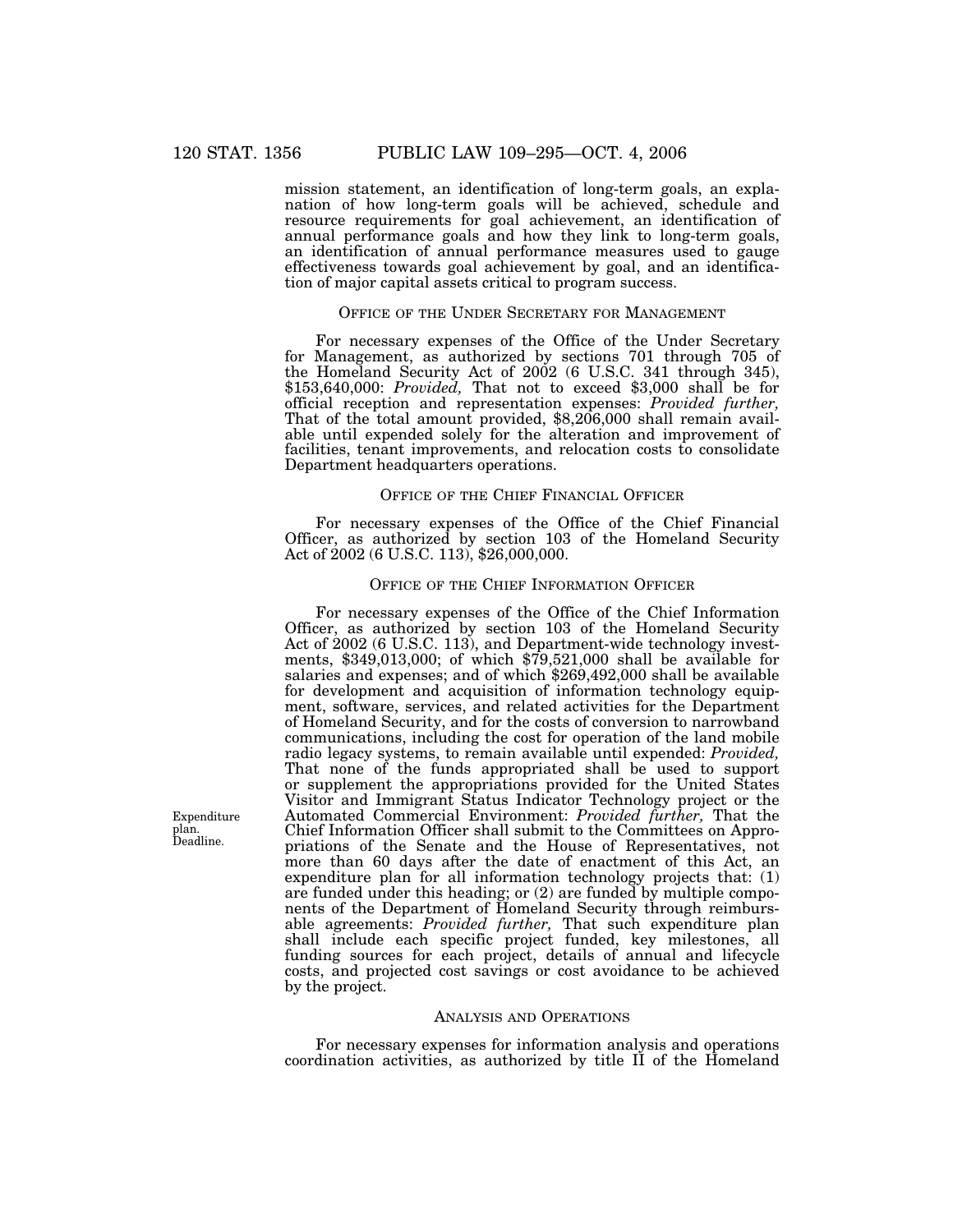Security Act of 2002 (6 U.S.C. 121 et seq.), \$299,663,000, to remain available until September 30, 2008, of which not to exceed \$5,000 shall be for official reception and representation expenses.

# OFFICE OF THE FEDERAL COORDINATOR FOR GULF COAST REBUILDING

For necessary expenses of the Office of the Federal Coordinator for Gulf Coast Rebuilding, \$3,000,000: *Provided,* That \$1,000,000 shall not be available for obligation until the Committees on Appropriations of the Senate and the House of Representatives receive an expenditure plan for fiscal year 2007.

## OFFICE OF INSPECTOR GENERAL

For necessary expenses of the Office of Inspector General in carrying out the provisions of the Inspector General Act of 1978 (5 U.S.C. App.), \$85,185,000, of which not to exceed \$100,000 may be used for certain confidential operational expenses, including the payment of informants, to be expended at the direction of the Inspector General: *Provided,* That the Department of Homeland Security Inspector General shall investigate whether, and to what extent, in adjusting and settling claims resulting from Hurricane Katrina, insurers making flood insurance coverage available under the Write-Your-Own program pursuant to section 1345 of the National Flood Insurance Act of 1968 (42 U.S.C. 4081) and subpart C of part 62 of title 44, Code of Federal Regulations, improperly attributed damages from such hurricane to flooding covered under the insurance coverage provided under the national flood insurance program rather than to windstorms covered under coverage provided by such insurers or by windstorm insurance pools in which such insurers participated: *Provided further,* That the Department of Homeland Security Inspector General shall submit a report to Congress not later than April 1, 2007, setting forth the conclusions of such investigation.

Reports. Deadline.

## TITLE II

# SECURITY, ENFORCEMENT, AND INVESTIGATIONS

## UNITED STATES VISITOR AND IMMIGRANT STATUS INDICATOR **TECHNOLOGY**

For necessary expenses for the development of the United States Visitor and Immigrant Status Indicator Technology project, as authorized by section 110 of the Illegal Immigration Reform and Immigrant Responsibility Act of 1996 (8 U.S.C. 1365a), \$362,494,000, to remain available until expended: *Provided,* That of the total amount made available under this heading, \$200,000,000 may not be obligated for the United States Visitor and Immigrant Status Indicator Technology project until the Committees on Appropriations of the Senate and the House of Representatives receive and approve a plan for expenditure prepared by the Secretary of Homeland Security that—

(1) meets the capital planning and investment control review requirements established by the Office of Management and Budget, including Circular A–11, part 7;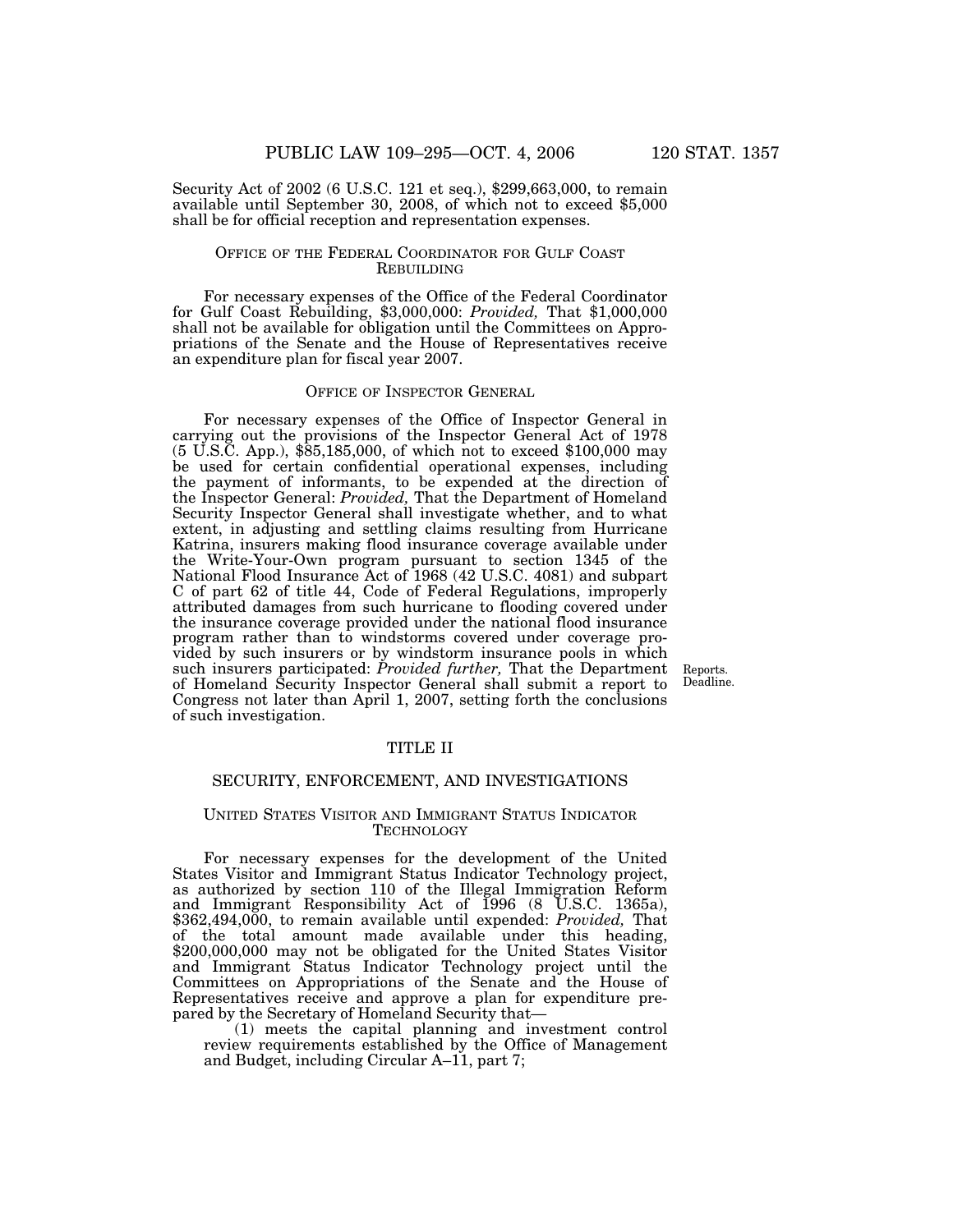(2) complies with the Department of Homeland Security information systems enterprise architecture;

(3) complies with the acquisition rules, requirements, guidelines, and systems acquisition management practices of the Federal Government;

(4) includes a certification by the Chief Information Officer of the Department of Homeland Security that an independent verification and validation agent is currently under contract for the project;

(5) is reviewed and approved by the Department of Homeland Security Investment Review Board, the Secretary of Homeland Security, and the Office of Management and Budget;

(6) is reviewed by the Government Accountability Office;

(7) includes a comprehensive strategic plan for the United States Visitor and Immigrant Status Indicator Technology project; and

(8) includes a complete schedule for the full implementation of a biometric exit program.

## UNITED STATES CUSTOMS AND BORDER PROTECTION

# SALARIES AND EXPENSES

For necessary expenses for enforcement of laws relating to border security, immigration, customs, and agricultural inspections and regulatory activities related to plant and animal imports; purchase and lease of up to 4,500 (3,500 for replacement only) policetype vehicles; and contracting with individuals for personal services abroad; \$5,562,186,000; of which \$379,602,000 shall be used to hire additional border patrol agents, of which \$93,000,000 shall be available until September 30, 2008; of which \$3,026,000 shall be derived from the Harbor Maintenance Trust Fund for administrative expenses related to the collection of the Harbor Maintenance Fee pursuant to section 9505(c)(3) of the Internal Revenue Code of 1986 (26 U.S.C. 9505(c)(3)) and notwithstanding section  $1511(e)(1)$  of the Homeland Security Act of 2002 (6 U.S.C.  $551(e)(1)$ ); of which not to exceed \$45,000 shall be for official reception and representation expenses; of which not less than \$175,796,000 shall be for Air and Marine Operations; of which such sums as become available in the Customs User Fee Account, except sums subject to section 13031(f)(3) of the Consolidated Omnibus Budget Reconciliation Act of 1985 (19 U.S.C. 58c(f)(3)), shall be derived from that account; of which not to exceed \$150,000 shall be available for payment for rental space in connection with preclearance operations; and of which not to exceed \$1,000,000 shall be for awards of compensation to informants, to be accounted for solely under the certificate of the Secretary of Homeland Security: *Provided,* That of the amount provided under this heading, \$100,000,000 of inspection and detection technology investments funding is designated as described in section 520 of this Act: *Provided further,* That for fiscal year 2007, the overtime limitation prescribed in section  $5(c)(1)$  of the Act of February 13, 1911 (19 U.S.C. 267 $(c)(1)$ ) shall be \$35,000; and notwithstanding any other provision of law, none of the funds appropriated by this Act may be available to compensate any employee of United States Customs and Border Protection for overtime, from whatever source, in an amount that exceeds such limitation, except in individual cases determined by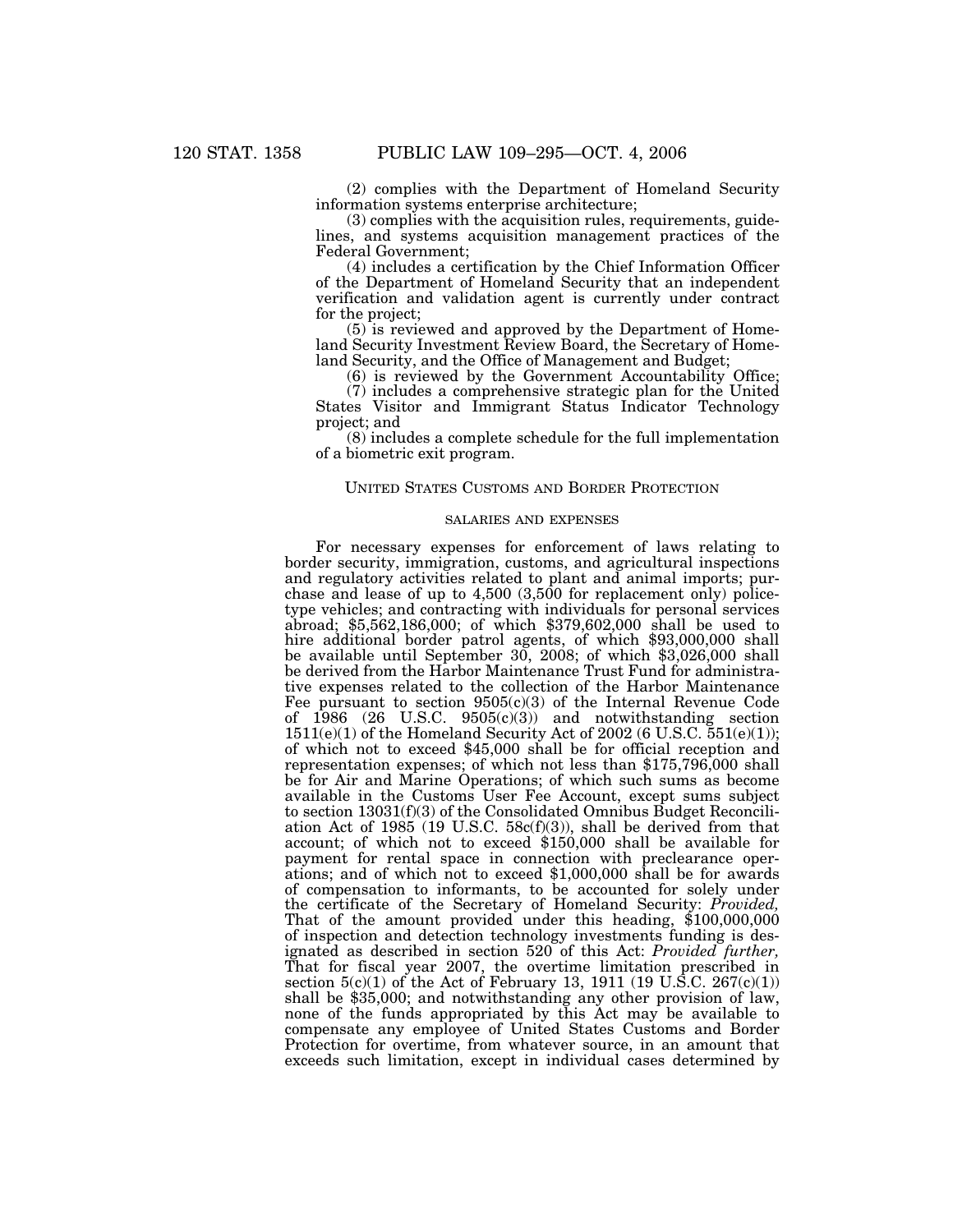the Secretary of Homeland Security, or the designee of the Secretary, to be necessary for national security purposes, to prevent excessive costs, or in cases of immigration emergencies.

#### AUTOMATION MODERNIZATION

For expenses for customs and border protection automated systems, \$451,440,000, to remain available until expended, of which not less than \$316,800,000 shall be for the development of the Automated Commercial Environment: *Provided,* That of the total amount made available under this heading, \$216,800,000 may not be obligated for the Automated Commercial Environment until the Committees on Appropriations of the Senate and the House of Representatives receive and approve a plan for expenditure prepared by the Secretary of Homeland Security that—

(1) meets the capital planning and investment control review requirements established by the Office of Management and Budget, including Circular A–11, part 7;

(2) complies with the Department of Homeland Security information systems enterprise architecture;

(3) complies with the acquisition rules, requirements, guidelines, and systems acquisition management practices of the Federal Government;

(4) includes a certification by the Chief Information Officer of the Department of Homeland Security that an independent verification and validation agent is currently under contract for the project;

(5) is reviewed and approved by the Department of Homeland Security Investment Review Board, the Secretary of Homeland Security, and the Office of Management and Budget; and (6) is reviewed by the Government Accountability Office.

# BORDER SECURITY FENCING, INFRASTRUCTURE, AND TECHNOLOGY

For expenses for customs and border protection fencing, infrastructure, and technology, \$1,187,565,000, to remain available until expended: *Provided,* That of the amount provided under this heading, \$1,159,200,000 is designated as described in section 520 of this Act: *Provided further,* That of the amount provided under this heading, \$950,000,000 shall not be obligated until the Committees on Appropriations of the Senate and the House of Representatives receive and approve a plan for expenditure, prepared by the Secretary of Homeland Security and submitted within 60 days after the date of enactment of this Act, to establish a security barrier along the border of the United States of fencing and vehicle barriers, where practicable, and other forms of tactical infrastructure and technology, that—

(1) defines activities, milestones, and costs for implementing the program;

(2) demonstrates how activities will further the goals and objectives of the Secure Border Initiative (SBI), as defined in the SBI multi-year strategic plan;

(3) identifies funding and the organization staffing (including full-time equivalents, contractors, and detailees) requirements by activity;

(4) reports on costs incurred, the activities completed, and the progress made by the program in terms of obtaining operational control of the entire border of the United States;

Expenditure plan. Deadline.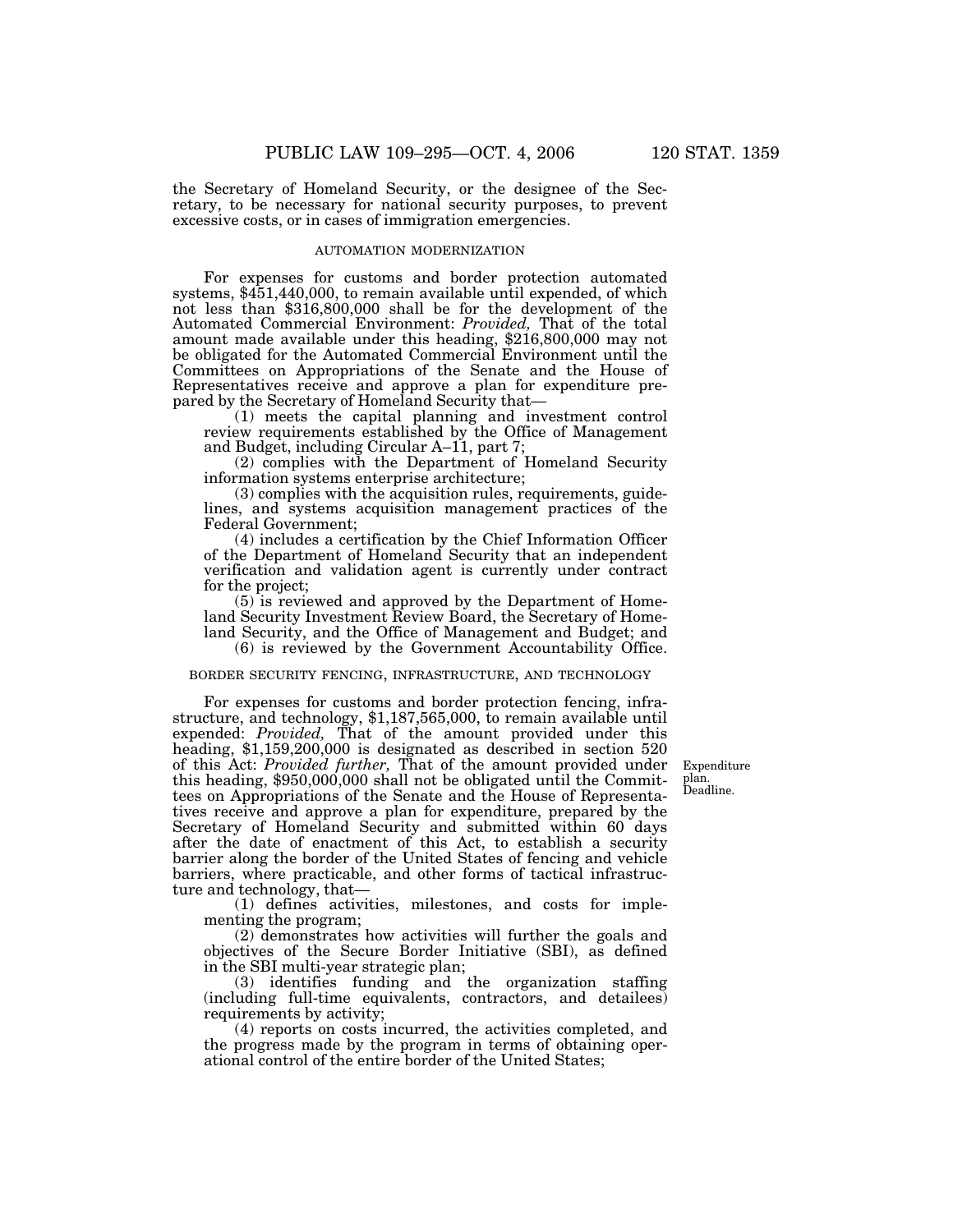(5) includes a certification by the Chief Procurement Officer of the Department of Homeland Security that procedures to prevent conflicts of interest between the prime integrator and major subcontractors are established and a certification by the Chief Information Officer of the Department of Homeland Security that an independent verification and validation agent is currently under contract for the project;

(6) complies with all applicable acquisition rules, requirements, guidelines, and best systems acquisition management practices of the Federal Government;

(7) complies with the capital planning and investment control review requirements established by the Office of Management and Budget, including Circular A–11, part 7;

(8) is reviewed and approved by the Department of Homeland Security Investment Review Board, the Secretary of Homeland Security, and the Office of Management and Budget; and (9) is reviewed by the Government Accountability Office.

# AIR AND MARINE INTERDICTION, OPERATIONS, MAINTENANCE, AND PROCUREMENT

For necessary expenses for the operations, maintenance, and procurement of marine vessels, aircraft, unmanned aerial vehicles, and other related equipment of the air and marine program, including operational training and mission-related travel, and rental payments for facilities occupied by the air or marine interdiction and demand reduction programs, the operations of which include the following: the interdiction of narcotics and other goods; the provision of support to Federal, State, and local agencies in the enforcement or administration of laws enforced by the Department of Homeland Security; and at the discretion of the Secretary of Homeland Security, the provision of assistance to Federal, State, and local agencies in other law enforcement and emergency humanitarian efforts, \$602,187,000, to remain available until expended: *Provided,* That of the amount provided under this heading, \$232,000,000 of procurement is designated as described in section 520 of this Act: *Provided further,* That no aircraft or other related equipment, with the exception of aircraft that are one of a kind and have been identified as excess to United States Customs and Border Protection requirements and aircraft that have been damaged beyond repair, shall be transferred to any other Federal agency, department, or office outside of the Department of Homeland Security during fiscal year 2007 without the prior approval of the Committees on Appropriations of the Senate and the House of Representatives.

#### **CONSTRUCTION**

For necessary expenses to plan, construct, renovate, equip, and maintain buildings and facilities necessary for the administration and enforcement of the laws relating to customs and immigration, \$232,978,000, to remain available until expended: *Provided,* That of the amount provided under this heading, \$110,000,000 is designated as described in section 520 of this Act.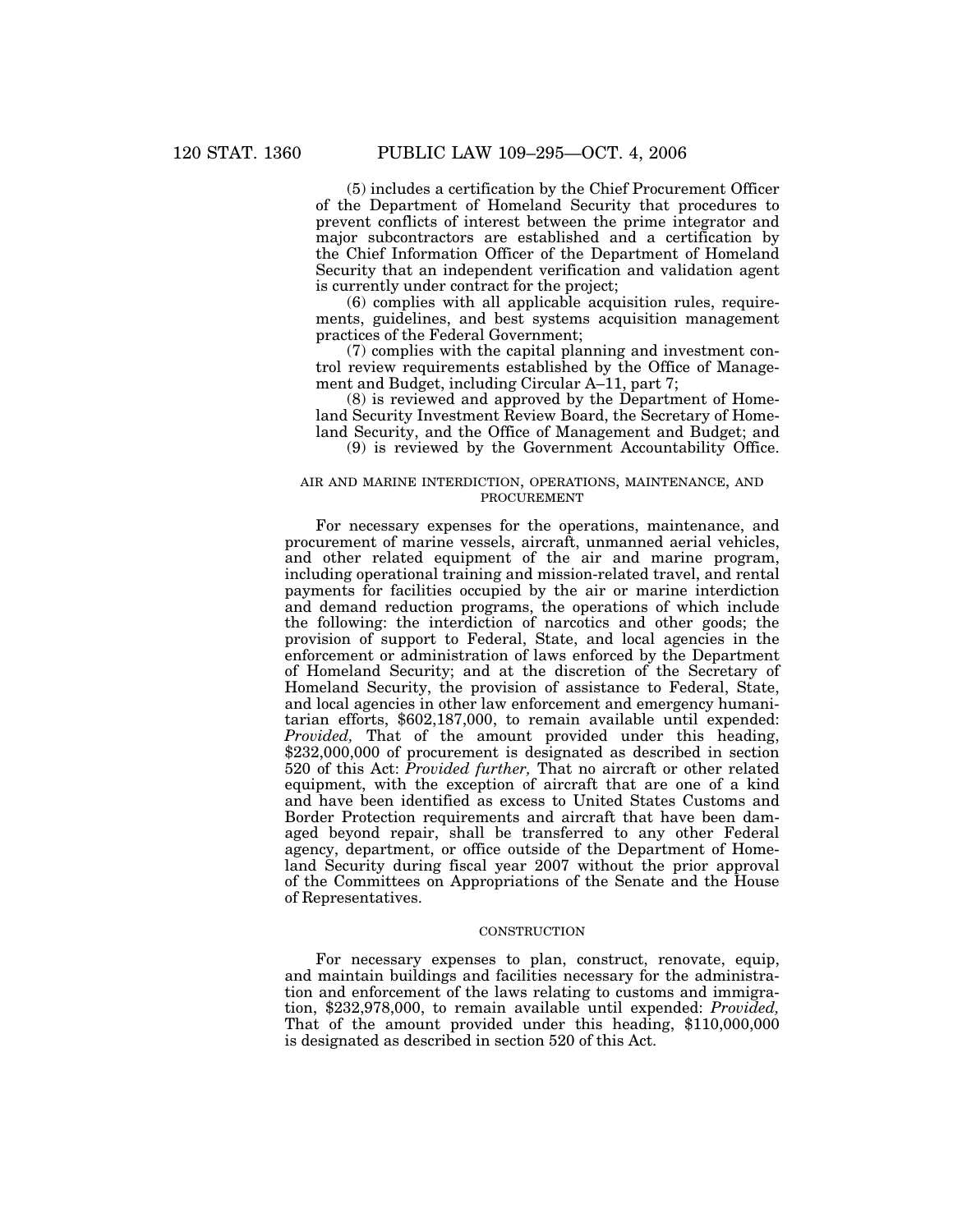# IMMIGRATION AND CUSTOMS ENFORCEMENT

#### SALARIES AND EXPENSES

For necessary expenses for enforcement of immigration and customs laws, detention and removals, and investigations; and purchase and lease of up to 3,790 (2,350 for replacement only) policetype vehicles; \$3,887,000,000, of which not to exceed \$7,500,000 shall be available until expended for conducting special operations under section 3131 of the Customs Enforcement Act of 1986 (19 U.S.C. 2081); of which not to exceed \$15,000 shall be for official reception and representation expenses; of which not to exceed \$1,000,000 shall be for awards of compensation to informants, to be accounted for solely under the certificate of the Secretary of Homeland Security; of which not less than \$102,000 shall be for promotion of public awareness of the child pornography tipline; of which not less than \$203,000 shall be for Project Alert; of which not less than \$5,400,000 may be used to facilitate agreements consistent with section  $287(g)$  of the Immigration and Nationality Act (8 U.S.C. 1357(g)); and of which not to exceed \$11,216,000 shall be available to fund or reimburse other Federal agencies for the costs associated with the care, maintenance, and repatriation of smuggled illegal aliens: *Provided,* That none of the funds made available under this heading shall be available to compensate any employee for overtime in an annual amount in excess of \$35,000, except that the Secretary of Homeland Security, or the designee of the Secretary, may waive that amount as necessary for national security purposes and in cases of immigration emergencies: *Provided further,* That of the total amount provided, \$15,770,000 shall be for activities to enforce laws against forced child labor in fiscal year 2007, of which not to exceed \$6,000,000 shall remain available until expended.

#### FEDERAL PROTECTIVE SERVICE

The revenues and collections of security fees credited to this account shall be available until expended for necessary expenses related to the protection of federally-owned and leased buildings and for the operations of the Federal Protective Service: *Provided,* That the Secretary submit a report, approved by the Office of Management and Budget, to the Committees on Appropriations of the Senate and the House of Representatives no later than November 1, 2006, demonstrating how the operations of the Federal Protective Service will be fully funded in fiscal year 2007 through revenues and collection of security fees.

#### Reports. Deadline.

#### AUTOMATION MODERNIZATION

For expenses of immigration and customs enforcement automated systems, \$15,000,000, to remain available until expended: *Provided,* That of the funds made available under this heading, \$13,000,000 may not be obligated until the Committees on Appropriations of the Senate and the House of Representatives receive and approve a plan for expenditure prepared by the Secretary of Homeland Security that—

(1) meets the capital planning and investment control review requirements established by the Office of Management and Budget, including Circular A–11, part 7;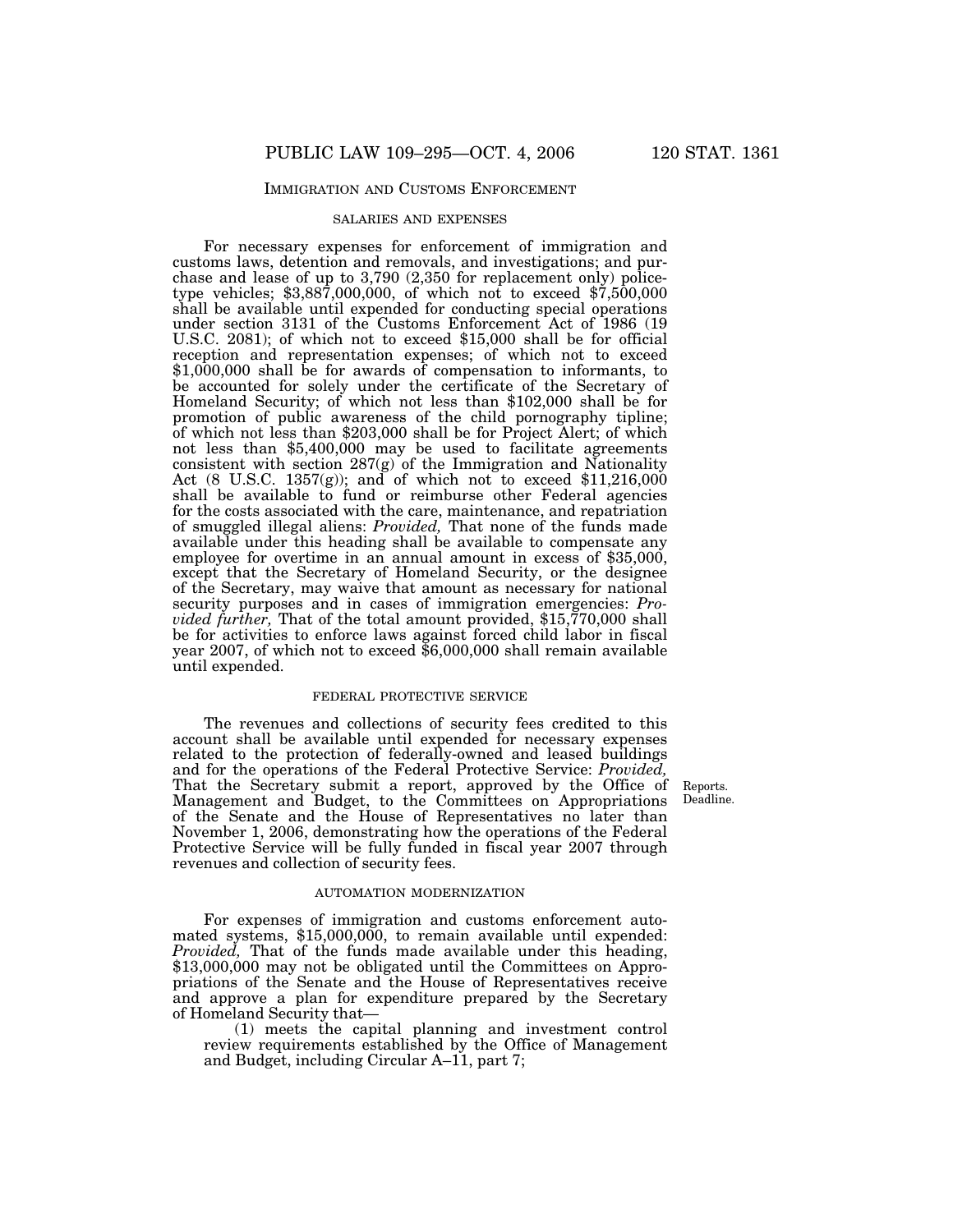(2) complies with the Department of Homeland Security information systems enterprise architecture;

(3) complies with the acquisition rules, requirements, guidelines, and systems acquisition management practices of the Federal Government;

(4) includes a certification by the Chief Information Officer of the Department of Homeland Security that an independent verification and validation agent is currently under contract for the project;

(5) is reviewed and approved by the Department of Homeland Security Investment Review Board, the Secretary of Homeland Security, and the Office of Management and Budget; and

(6) is reviewed by the Government Accountability Office.

### **CONSTRUCTION**

For necessary expenses to plan, construct, renovate, equip, and maintain buildings and facilities necessary for the administration and enforcement of the laws relating to customs and immigration, \$56,281,000, to remain available until expended: *Provided,* That of the amount provided under this heading, \$30,000,000 is designated as described in section 520 of this Act.

## TRANSPORTATION SECURITY ADMINISTRATION

## AVIATION SECURITY

For necessary expenses of the Transportation Security Administration related to providing civil aviation security services pursuant to the Aviation and Transportation Security Act (Public Law 107– 71; 115 Stat. 597; 49 U.S.C. 40101 note), \$4,731,814,000, to remain available until September 30, 2008, of which not to exceed \$10,000 shall be for official reception and representation expenses: *Provided,* That of the total amount made available under this heading, not to exceed \$3,768,266,000 shall be for screening operations, of which \$141,400,000 shall be available only for procurement of checked baggage explosive detection systems and \$138,000,000 shall be available only for installation of checked baggage explosive detection systems; and not to exceed \$963,548,000 shall be for aviation security direction and enforcement: *Provided further,* That of the funds appropriated under this heading, \$5,000,000 shall not be obligated until the Secretary of Homeland Security submits to the Committees on Appropriations of the Senate and the House of Representatives a detailed report in response to findings in the Department of Homeland Security Office of Inspector General report (OIG–04– 44) concerning contractor fees: *Provided further,* That security service fees authorized under section 44940 of title 49, United States Code, shall be credited to this appropriation as offsetting collections and shall be available only for aviation security: *Provided further,* That the sum herein appropriated from the General Fund shall be reduced on a dollar-for-dollar basis as such offsetting collections are received during fiscal year 2007, so as to result in a final fiscal year appropriation from the General Fund estimated at not more than \$2,311,814,000: *Provided further,* That any security service fees collected in excess of the amount made available under this heading shall become available during fiscal year 2008: *Provided further,* That notwithstanding section 44923 of title 49, United States Code, the share of the cost of the Federal Government

Reports.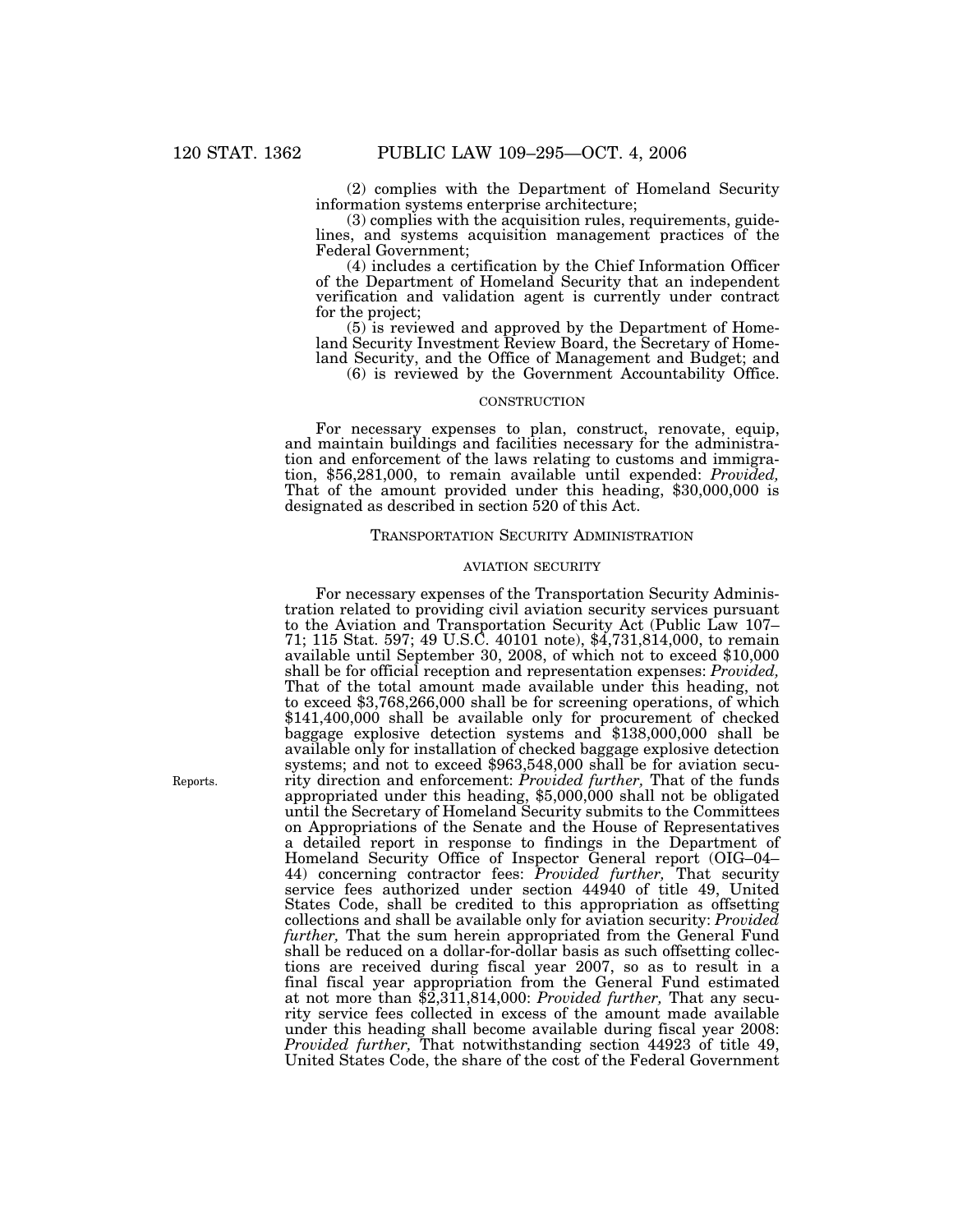for a project under any letter of intent shall be 75 percent for any medium or large hub airport and not more than 90 percent for any other airport, and all funding provided by section 44923(h) of title 49, United States Code, or from appropriations authorized under section 44923(i)(1) of title 49, United States Code, may be distributed in any manner deemed necessary to ensure aviation security and to fulfill the Government's planned cost share under existing letters of intent: *Provided further,* That by December 1, 2006, the Transportation Security Administration shall submit a detailed air cargo security action plan addressing each of the recommendations contained in the 2005 Government Accountability Office Report (GAO–06–76) on domestic air cargo security to the Committees on Appropriations of the Senate and the House of Representatives; the Committee on Homeland Security of the House of Representatives; the Committee on Homeland Security and Governmental Affairs of the Senate; and the Committee on Commerce, Science, and Transportation of the Senate: *Provided further,* That Members of the United States House of Representatives and United States Senate, including the leadership; and the heads of Federal agencies and commissions, including the Secretary, Under Secretaries, and Assistant Secretaries of the Department of Homeland Security; the United States Attorney General and Assistant Attorneys General and the United States attorneys; and senior members of the Executive Office of the President, including the Director of the Office of Management and Budget; shall not be exempt from Federal passenger and baggage screening: *Provided further,* That beginning in fiscal year 2007 and thereafter, reimbursement for security services and related equipment and supplies provided in support of general aviation access to the Ronald Reagan Washington National Airport shall be credited to this appropriation and shall be available until expended solely for those purposes: *Provided further,* That none of the funds in this Act shall be used to recruit or hire personnel into the Transportation Security Administration which would cause the agency to exceed a staffing level of 45,000 full-time equivalent screeners.

#### SURFACE TRANSPORTATION SECURITY

For necessary expenses of the Transportation Security Administration related to providing surface transportation security activities, \$37,200,000, to remain available until September 30, 2008.

### TRANSPORTATION THREAT ASSESSMENT AND CREDENTIALING

For necessary expenses for the development and implementation of screening programs of the Office of Transportation Threat Assessment and Credentialing, \$39,700,000, to remain available until September 30, 2008.

## TRANSPORTATION SECURITY SUPPORT

For necessary expenses of the Transportation Security Administration related to providing transportation security support and intelligence pursuant to the Aviation and Transportation Security Act (Public Law 107–71; 115 Stat. 597; 49 U.S.C. 40101 note), \$525,283,000, to remain available until September 30, 2008: *Provided*, That of the funds appropriated under this heading, \$5,000,000 may not be obligated until the Secretary of Homeland

Plan. Deadline.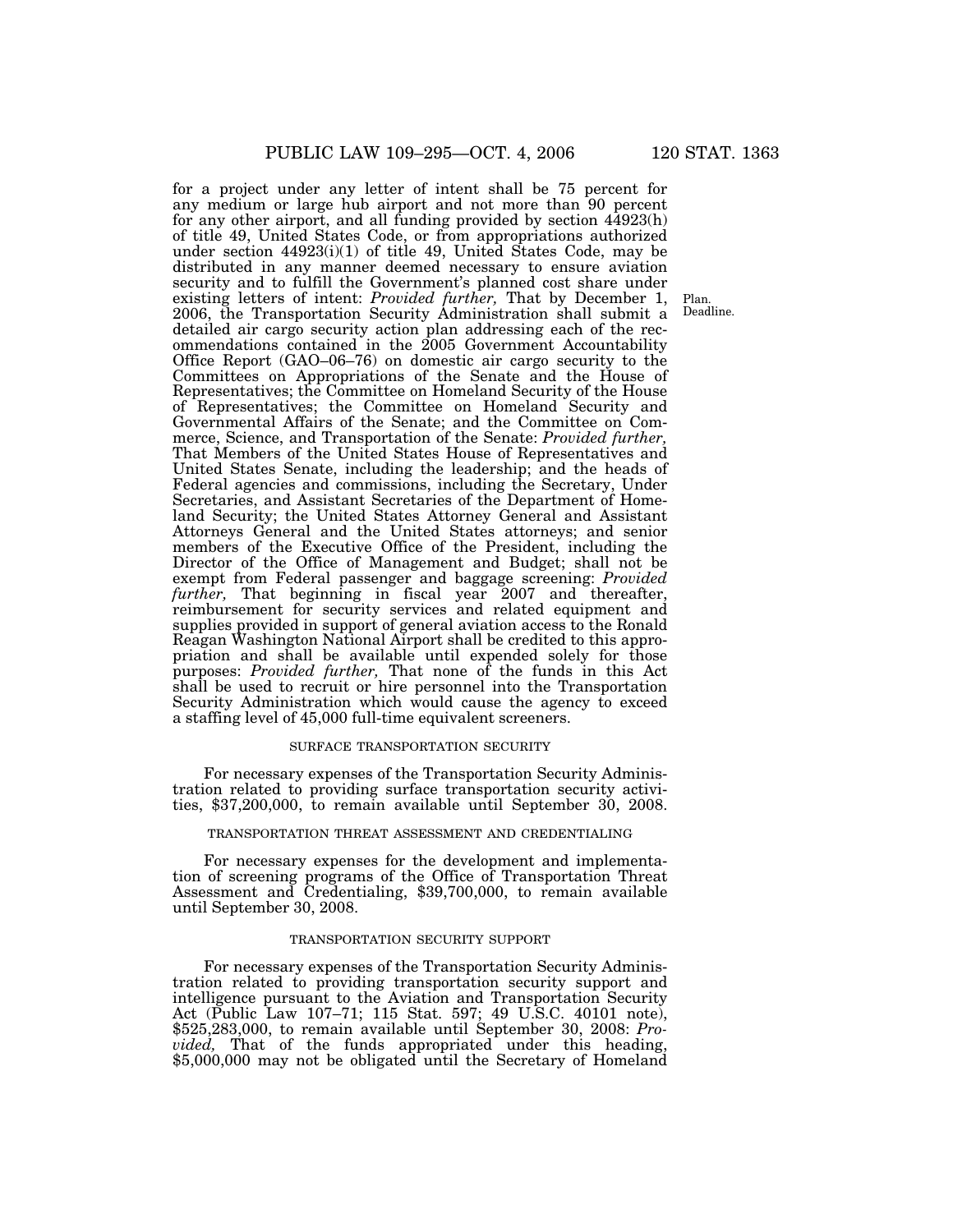Plan. Deadline.

Security submits to the Committees on Appropriations of the Senate and the House of Representatives a detailed expenditure plan for explosive detection systems refurbishment, procurement, and installations on an airport-by-airport basis for fiscal year 2007: *Provided further,* That this plan shall be submitted no later than 60 days after the date of enactment of this Act.

#### FEDERAL AIR MARSHALS

For necessary expenses of the Federal Air Marshals, \$714,294,000.

## UNITED STATES COAST GUARD

## OPERATING EXPENSES

For necessary expenses for the operation and maintenance of the United States Coast Guard not otherwise provided for; purchase or lease of not to exceed 25 passenger motor vehicles, which shall be for replacement only; payments pursuant to section 156 of Public Law 97–377 (42 U.S.C. 402 note; 96 Stat. 1920); and recreation and welfare; \$5,477,657,000, of which \$340,000,000 shall be for defense-related activities; of which \$24,255,000 shall be derived from the Oil Spill Liability Trust Fund to carry out the purposes of section  $1012(a)(5)$  of the Oil Pollution Act of 1990 (33 U.S.C.  $2712(a)(5)$ ; and of which not to exceed \$10,000 shall be for official reception and representation expenses: *Provided,* That none of the funds made available by this or any other Act shall be available for administrative expenses in connection with shipping commissioners in the United States: *Provided further,* That none of the funds made available by this Act shall be for expenses incurred for yacht documentation under section 12109 of title 46, United States Code, except to the extent fees are collected from yacht owners and credited to this appropriation: *Provided further,* That not to exceed five percent of this appropriation may be transferred to the ''Acquisition, Construction, and Improvements'' appropriation for personnel compensation and benefits and related costs to adjust personnel assignment to accelerate management and oversight of new or existing projects without detrimentally affecting the management and oversight of other projects: *Provided further,* That the amount made available for "Personnel, Compensation, and Benefits" in the ''Acquisition, Construction, and Improvements'' appropriation shall not be increased by more than 10 percent by such transfers: *Provided further,* That the Committees on Appropriations of the Senate and the House of Representatives shall be notified of each transfer within 30 days after it is executed by the Treasury.

Notification. Deadline.

#### ENVIRONMENTAL COMPLIANCE AND RESTORATION

For necessary expenses to carry out the environmental compliance and restoration functions of the United States Coast Guard under chapter 19 of title 14, United States Code, \$10,880,000, to remain available until expended.

#### RESERVE TRAINING

For necessary expenses of the Coast Guard Reserve, as authorized by law; operations and maintenance of the reserve program;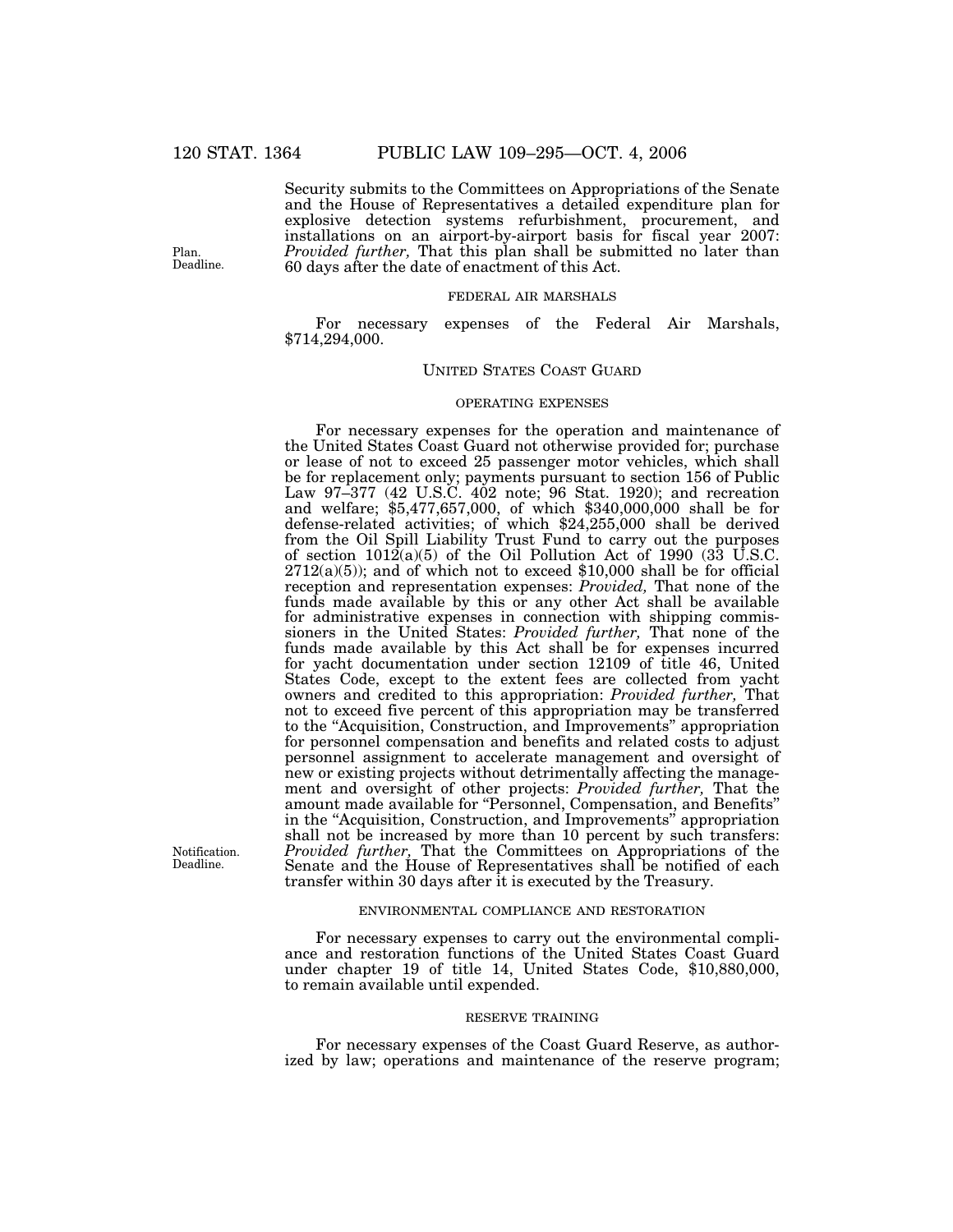personnel and training costs; and equipment and services; \$122,448,000.

# ACQUISITION, CONSTRUCTION, AND IMPROVEMENTS

For necessary expenses of acquisition, construction, renovation, and improvement of aids to navigation, shore facilities, vessels, and aircraft, including equipment related thereto; and maintenance, rehabilitation, lease and operation of facilities and equipment, as authorized by law; \$1,330,245,000, of which \$19,800,000 shall be derived from the Oil Spill Liability Trust Fund to carry out the purposes of section 1012(a)(5) of the Oil Pollution Act of 1990  $(33 \text{ U.S.C. } 2712(a)(5))$ ; of which \$26,550,000 shall be available until September 30, 2011, to acquire, repair, renovate, or improve vessels, small boats, and related equipment; of which \$15,000,000 shall be available until September 30, 2011, to increase aviation capability; of which \$119,823,000 shall be available until September 30, 2009, for other equipment; of which \$22,000,000 shall be available until September 30, 2009, for shore facilities and aids to navigation facilities; of which \$81,000,000 shall be available for personnel compensation and benefits and related costs; and of which \$1,065,872,000 shall be available until September 30, 2011, for the Integrated Deepwater Systems program: *Provided,* That the Commandant of the Coast Guard is authorized to dispose of surplus real property, by sale or lease, and the proceeds shall be credited to this appropriation as offsetting collections and shall be available until September 30, 2009: *Provided further,* That the Secretary of Homeland Security shall submit to the Committees on Appropriations of the Senate and the House of Representatives, in conjunction with the President's fiscal year 2008 budget, a review of the Revised Deepwater Implementation Plan that identifies any changes to the plan for the fiscal year; an annual performance comparison of Deepwater assets to pre-Deepwater legacy assets; a status report of legacy assets; a detailed explanation of how the costs of legacy assets are being accounted for within the Deepwater program; a description of how the Coast Guard is planning for the human resource needs of Deepwater assets; a description of the competitive process conducted in all contracts and subcontracts exceeding \$5,000,000 within the Deepwater program; and the earned value management system gold card data for each Deepwater asset: *Provided further,* That the Secretary shall submit to the Committees on Appropriations of the Senate and the House of Representatives a comprehensive review of the Revised Deepwater Implementation Plan every five years, beginning in fiscal year 2011, that includes a complete projection of the acquisition costs and schedule for the duration of the plan through fiscal year 2027: *Provided further,* That the Secretary shall annually submit to the Committees on Appropriations of the Senate and the House of Representatives, at the time that the President's budget is submitted under section 1105(a) of title 31, United States Code, a future-years capital investment plan for the Coast Guard that identifies for each capital budget line item—

(1) the proposed appropriation included in that budget; (2) the total estimated cost of completion;

(3) projected funding levels for each fiscal year for the next five fiscal years or until project completion, whichever is earlier;

Review.

Reports.

Review. Deadline. 14 USC 663 note.

Plan. Deadline. 14 USC 663 note.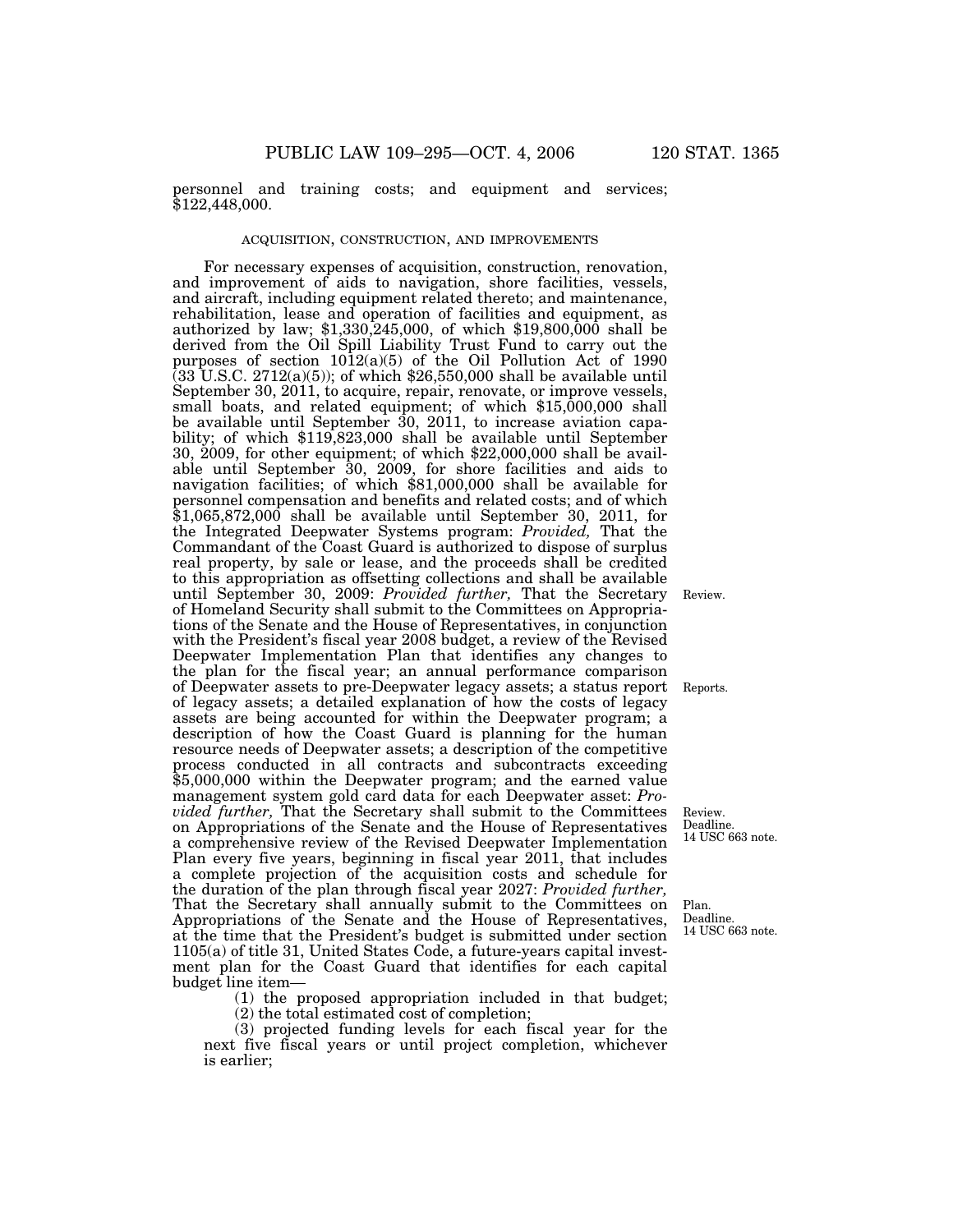(4) an estimated completion date at the projected funding levels; and

(5) changes, if any, in the total estimated cost of completion or estimated completion date from previous future-years capital investment plans submitted to the Committees on Appropriations of the Senate and the House of Representatives:

*Provided further*, That the Secretary shall ensure that amounts specified in the future-years capital investment plan are consistent to the maximum extent practicable with proposed appropriations necessary to support the programs, projects, and activities of the Coast Guard in the President's budget as submitted under section 1105(a) of title 31, United States Code, for that fiscal year: *Provided further,* That any inconsistencies between the capital investment plan and proposed appropriations shall be identified and justified: *Provided further,* That of the amount provided under this heading, \$175,800,000 is designated as described in section 520 of this Act.

#### ALTERATION OF BRIDGES

For necessary expenses for alteration or removal of obstructive bridges, as authorized by section 6 of the Truman-Hobbs Act (33 U.S.C. 516), \$16,000,000, to remain available until expended.

#### RESEARCH, DEVELOPMENT, TEST, AND EVALUATION

For necessary expenses for applied scientific research, development, test, and evaluation; and for maintenance, rehabilitation, lease, and operation of facilities and equipment; as authorized by law; \$17,000,000, to remain available until expended, of which \$495,000 shall be derived from the Oil Spill Liability Trust Fund to carry out the purposes of section 1012(a)(5) of the Oil Pollution Act of 1990 (33 U.S.C. 2712(a)(5)): *Provided,* That there may be credited to and used for the purposes of this appropriation funds received from State and local governments, other public authorities, private sources, and foreign countries for expenses incurred for research, development, testing, and evaluation.

# RETIRED PAY

For retired pay, including the payment of obligations otherwise chargeable to lapsed appropriations for this purpose, payments under the Retired Serviceman's Family Protection and Survivor Benefits Plans, payment for career status bonuses, concurrent receipts and combat-related special compensation under the National Defense Authorization Act, and payments for medical care of retired personnel and their dependents under chapter 55 of title 10, United States Code, \$1,063,323,000.

### UNITED STATES SECRET SERVICE

# PROTECTION, ADMINISTRATION, AND TRAINING

For necessary expenses of the United States Secret Service, including purchase of not to exceed 755 vehicles for police-type use, of which 624 shall be for replacement only, and hire of passenger motor vehicles; purchase of motorcycles made in the United States; hire of aircraft; services of expert witnesses at such rates as may be determined by the Director of the Secret Service; rental of buildings in the District of Columbia, and fencing, lighting,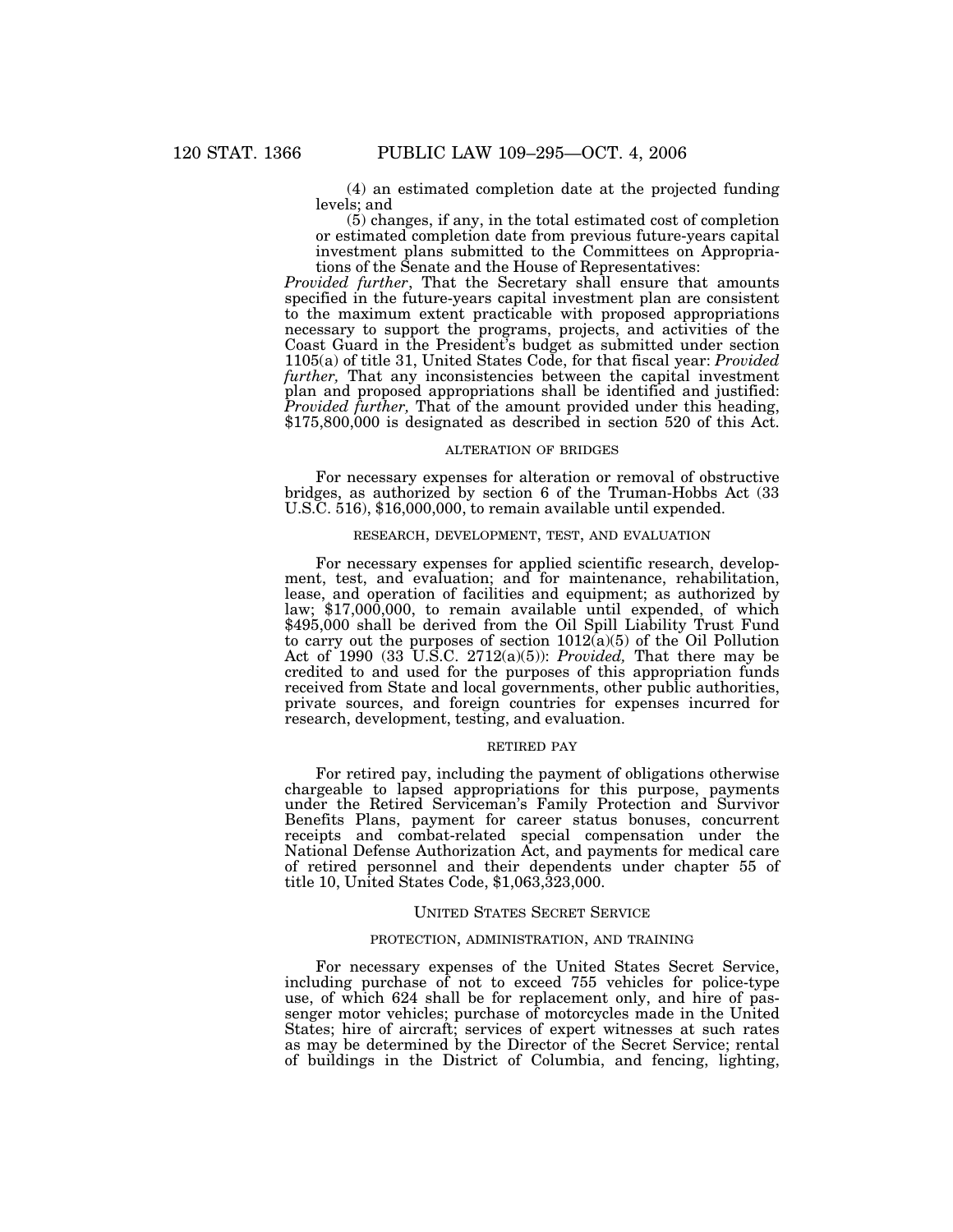guard booths, and other facilities on private or other property not in Government ownership or control, as may be necessary to perform protective functions; payment of per diem or subsistence allowances to employees where a protective assignment during the actual day or days of the visit of a protectee requires an employee to work 16 hours per day or to remain overnight at a post of duty; conduct of and participation in firearms matches; presentation of awards; travel of United States Secret Service employees on protective missions without regard to the limitations on such expenditures in this or any other Act if approval is obtained in advance from the Committees on Appropriations of the Senate and the House of Representatives; research and development; grants to conduct behavioral research in support of protective research and operations; and payment in advance for commercial accommodations as may be necessary to perform protective functions; \$961,779,000, of which not to exceed \$25,000 shall be for official reception and representation expenses: *Provided,* That up to \$18,000,000 provided for protective travel shall remain available until September 30, 2008: *Provided further,* That up to \$18,400,000 for candidate nominee protection shall remain available until September 30, 2009: *Provided further,* That up to \$1,000,000 for National Special Security Events shall remain available until expended: *Provided further,* That of the total amount provided under this heading, \$2,000,000 shall not be available for obligation until the Director of the Secret Service submits a comprehensive workload re-balancing report to the Committees on Appropriations of the Senate and the House of Representatives that includes funding and position requirements for current investigative and protective operations: *Provided further,* That the United States Secret Service is authorized to obligate funds in anticipation of reimbursements from Federal agencies and entities, as defined in section 105 of title 5, United States Code, receiving training sponsored by the James J. Rowley Training Center, except that total obligations at the end of the fiscal year shall not exceed total budgetary resources available under this heading at the end of the fiscal year.

# INVESTIGATIONS AND FIELD OPERATIONS

For necessary expenses for investigations and field operations of the United States Secret Service, not otherwise provided for, including costs related to office space and services of expert witnesses at such rate as may be determined by the Director of the Secret Service, \$311,154,000; of which not to exceed \$100,000 shall be to provide technical assistance and equipment to foreign law enforcement organizations in counterfeit investigations; of which \$2,366,000 shall be for forensic and related support of investigations of missing and exploited children; and of which \$6,000,000 shall be a grant for activities related to the investigations of missing and exploited children and shall remain available until expended.

## ACQUISITION, CONSTRUCTION, IMPROVEMENTS, AND RELATED **EXPENSES**

For necessary expenses for acquisition, construction, repair, alteration, and improvement of facilities, \$3,725,000, to remain

Reports.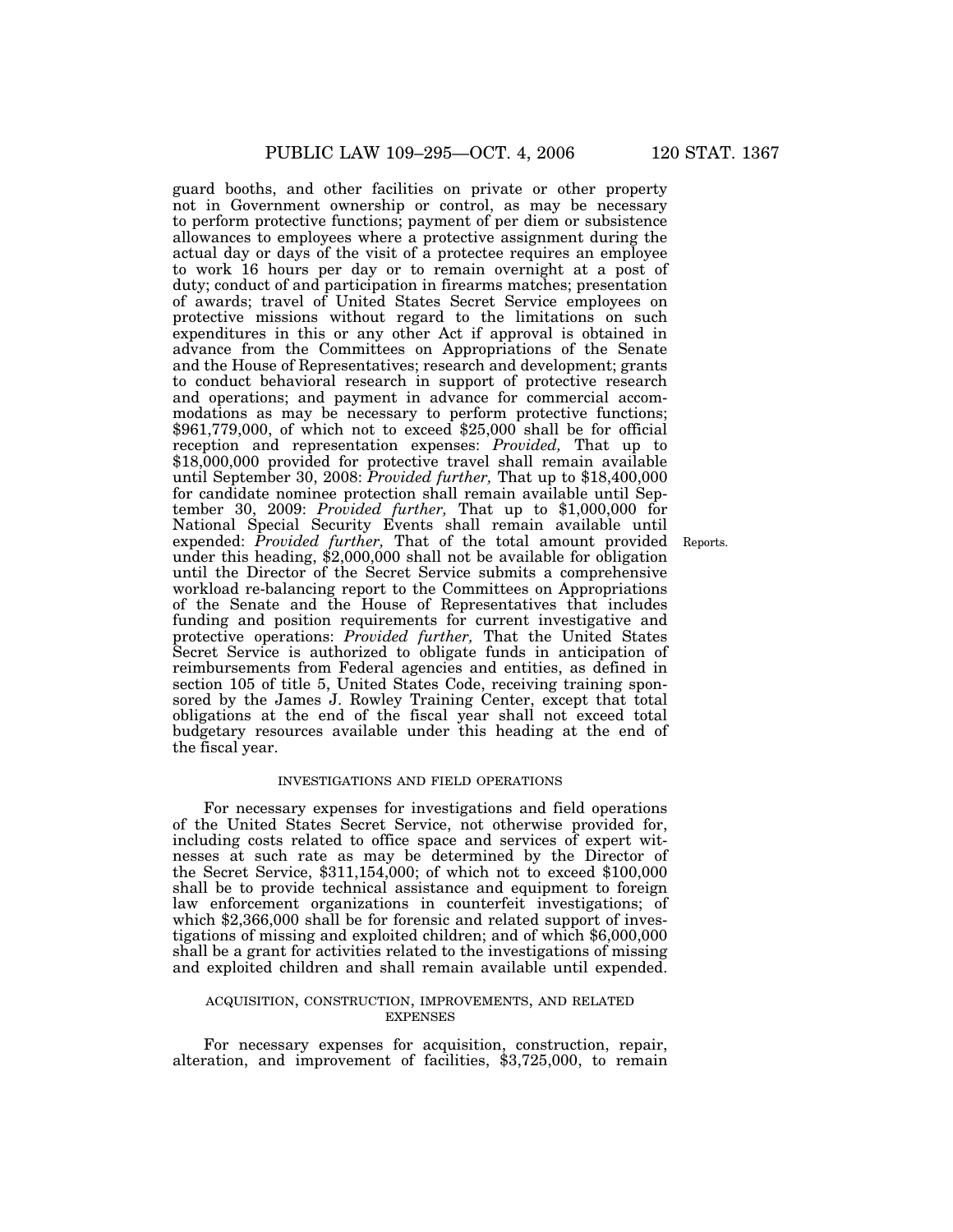available until expended: *Provided*, That of the total amount provided under this heading, \$500,000 shall not be available for obligation until the Director of the Secret Service submits a revised master plan to the Committees on Appropriations of the Senate and the House of Representatives for the James J. Rowley Training Center.

# TITLE III

# PREPAREDNESS AND RECOVERY

## PREPAREDNESS

## MANAGEMENT AND ADMINISTRATION

For salaries and expenses of the immediate Office of the Under Secretary for Preparedness, the Office of the Chief Medical Officer, and the Office of National Capital Region Coordination, \$30,572,000, of which no less than  $$2,741,000$  may be used for the Office of National Capital Region Coordination, and of which \$6,459,000 shall be for the National Preparedness Integration Program: *Provided,* That none of the funds made available under this heading may be obligated for the National Preparedness Integration Program until the Committees on Appropriations of the Senate and the House of Representatives receive and approve a plan for expenditure prepared by the Secretary of Homeland Security: *Provided further,* That not to exceed \$7,000 shall be for official reception and representation expenses: *Provided further*, That for purposes of planning, coordination and execution of mass evacuation during a disaster, the Governors of the State of West Virginia and the Commonwealth of Pennsylvania, or their designees, shall be included in efforts to integrate the activities of Federal, State, and local governments in the National Capital Region, as defined in section 882 of Public Law 107–296, the Homeland Security Act of 2002.

# OFFICE OF GRANTS AND TRAINING

## STATE AND LOCAL PROGRAMS

For grants, contracts, cooperative agreements, and other activities, including grants to State and local governments for terrorism prevention activities, notwithstanding any other provision of law, \$2,531,000,000, which shall be allocated as follows:

(1) \$525,000,000 for formula-based grants and \$375,000,000 for law enforcement terrorism prevention grants pursuant to section 1014 of the USA PATRIOT ACT (42 U.S.C. 3714): *Provided,* That the application for grants shall be made available to States within 45 days after the date of enactment of this Act; that States shall submit applications within 90 days after the grant announcement; and the Office of Grants and Training shall act within 90 days after receipt of an application: *Provided further,* That not less than 80 percent of any grant under this paragraph to a State shall be made available by the State to local governments within 60 days after the receipt of the funds; except in the case of Puerto Rico, where not less than 50 percent of any grant under this paragraph

West Virginia. Pennsylvania.

Puerto Rico. Deadline.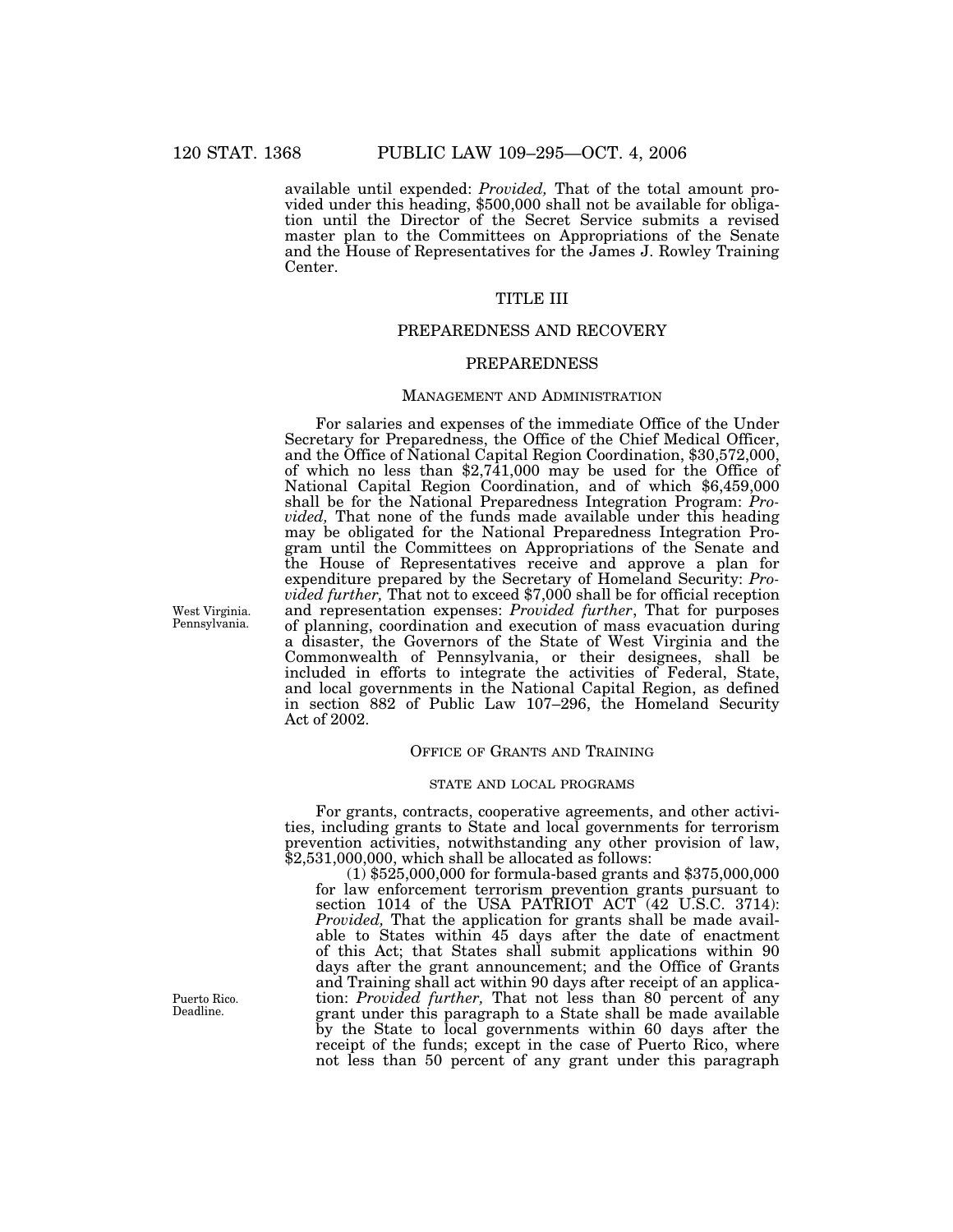shall be made available to local governments within 60 days

 $(2)$  \$1,229,000,000 for discretionary grants, as determined by the Secretary of Homeland Security, of which—

(A) \$770,000,000 shall be for use in high-threat, highdensity urban areas: *Provided*, That not later than September 30, 2007, the Secretary shall distribute any unallocated funds made available for assistance to organizations (as described under section  $501(c)(3)$  of the Internal Revenue Code of 1986 and exempt from tax under section 501(a) of such Code) determined by the Secretary to be at high-risk of international terrorist attack under title III of the Department of Homeland Security Appropriations Act, 2006 under the heading ''Office for Domestic Preparedness—State and Local Programs'' (Public Law 109–90; 119 Stat. 2075) in paragraph (2)(A): *Provided further,* That applicants shall identify for the Secretary's consideration prior threats or attacks (within or outside the United States) by a terrorist organization, network, or cell against an organization described in the previous proviso, and the Secretary shall consider prior threats or attacks (within or outside the United States) against like organizations when determining risk: *Provided further,* That the Secretary shall notify the Committees on Appropriations of the Senate and the House of Representatives the high risk or potential high risk to each designated tax exempt grantee at least five full business days in advance of the announcement of any grant award;

Notification. Deadline.

(B) \$210,000,000 shall be for port security grants pursuant to the purposes of section 70107(a) through (h) of title 46, United States Code, which shall be awarded based on risk notwithstanding subsection (a), for eligible costs as described in subsections  $(b)(2)$  through  $(4)$ ;

(C) \$12,000,000 shall be for trucking industry security grants;

(D) \$12,000,000 shall be for intercity bus security grants;

(E) \$175,000,000 shall be for intercity rail passenger transportation (as defined in section 24102 of title 49, United States Code), freight rail, and transit security grants; and

(F) \$50,000,000 shall be for buffer zone protection grants:

Deadlines.

*Provided*, That for grants under subparagraph (A), the application for grants shall be made available to States within 45 days after the date of enactment of this Act; that States shall submit applications within 90 days after the grant announcement; and that the Office of Grants and Training shall act within 90 days after receipt of an application: *Provided further,* That no less than 80 percent of any grant under this paragraph to a State shall be made available by the State to local governments within 60 days after the receipt of the funds: *Provided further*, That for grants under subparagraphs (B) through (F), the applications for such grants shall be made available to eligible applicants not later than 75 days after the date of enactment of this Act, eligible applicants shall submit applications not later than 45 days after the date of the grant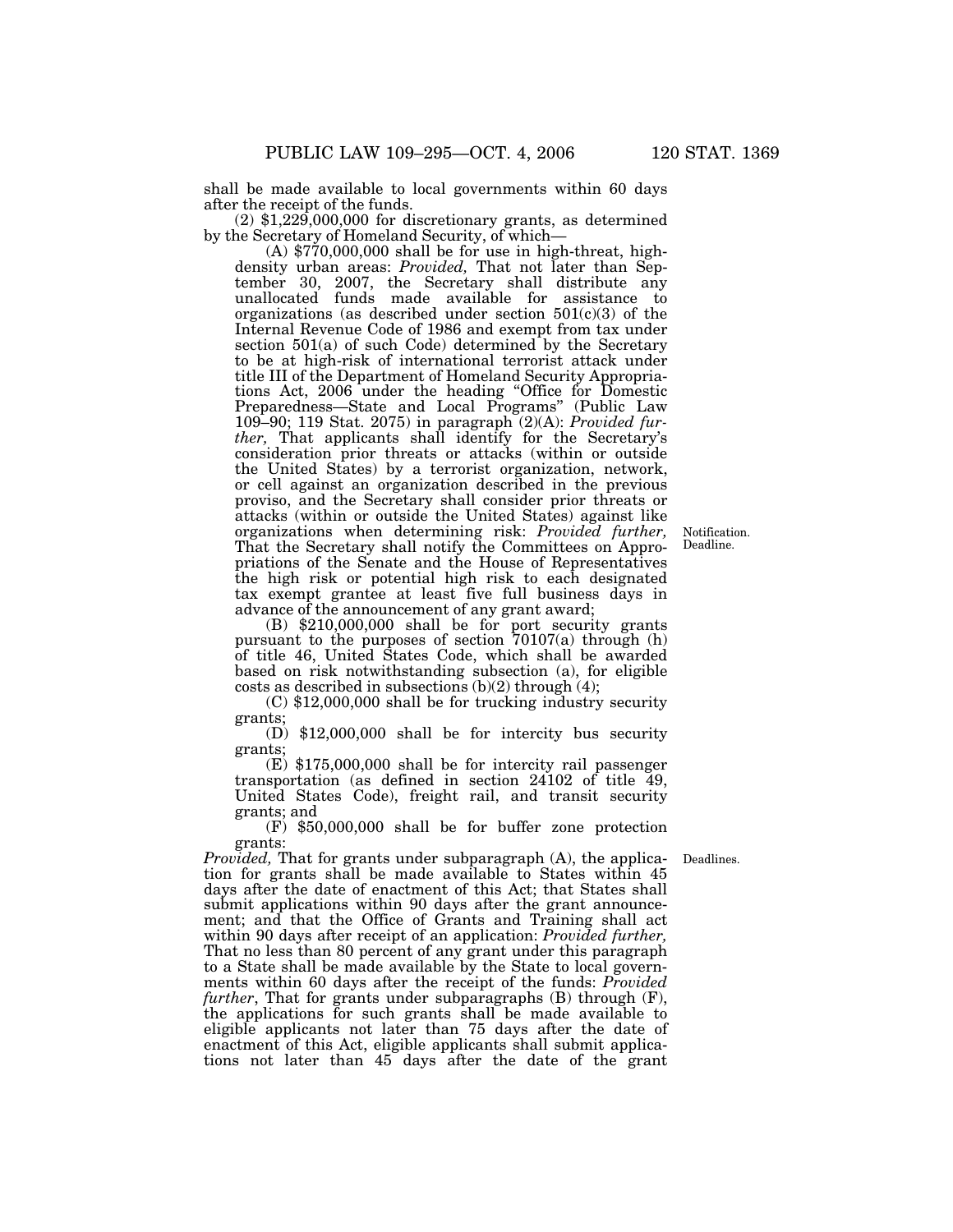announcement, and the Office of Grants and Training shall act on such applications not later than 60 days after the date on which such an application is received.

(3) \$50,000,000 shall be available for the Commercial Equipment Direct Assistance Program.

 $(4)$  \$352,000,000 for training, exercises, technical assistance, and other programs:

*Provided,* That none of the grants provided under this heading shall be used for the construction or renovation of facilities, except for a minor perimeter security project, not to exceed \$1,000,000, as determined necessary by the Secretary of Homeland Security: *Provided further,* That the preceding proviso shall not apply to grants under subparagraphs  $(B)$ ,  $(E)$ , and  $(F)$  of paragraph  $(2)$ of this heading: *Provided further,* That grantees shall provide additional reports on their use of funds, as determined necessary by the Secretary of Homeland Security: *Provided further,* That funds appropriated for law enforcement terrorism prevention grants under paragraph (1) of this heading and discretionary grants under paragraph  $(2)(A)$  of this heading shall be available for operational costs, to include personnel overtime and overtime associated with the Office of Grants and Training certified training, as needed: *Provided further,* That the Government Accountability Office shall report on the validity, relevance, reliability, timeliness, and availability of the risk factors (including threat, vulnerability, and consequence) used by the Secretary for the purpose of allocating discretionary grants funded under this heading, and the application of those factors in the allocation of funds to the Committees on Appropriations of the Senate and the House of Representatives on its findings not later than 45 days after the date of enactment of this Act: *Provided further,* That within seven days after the date of enactment of this Act, the Secretary shall provide the Government Accountability Office with the risk methodology and other factors that will be used to allocate discretionary grants funded under this heading.

# FIREFIGHTER ASSISTANCE GRANTS

For necessary expenses for programs authorized by the Federal Fire Prevention and Control Act of 1974 (15 U.S.C. 2201 et seq.), \$662,000,000, of which \$547,000,000 shall be available to carry out section 33 of that Act (15 U.S.C. 2229) and \$115,000,000 shall be available to carry out section 34 of that Act (15 U.S.C. 2229a), to remain available until September 30, 2008: *Provided,* That not to exceed five percent of this amount shall be available for program administration.

# EMERGENCY MANAGEMENT PERFORMANCE GRANTS

For necessary expenses for emergency management performance grants, as authorized by the National Flood Insurance Act of 1968 (42 U.S.C. 4001 et seq.), the Robert T. Stafford Disaster Relief and Emergency Assistance Act (42 U.S.C. 5121 et seq.), the Earthquake Hazards Reduction Act of 1977 (42 U.S.C. 7701 et seq.), and Reorganization Plan No. 3 of 1978 (5 U.S.C. App.), \$200,000,000: *Provided*, That total administrative costs shall not exceed three percent of the total appropriation.

Risk factors. Reports. Deadline.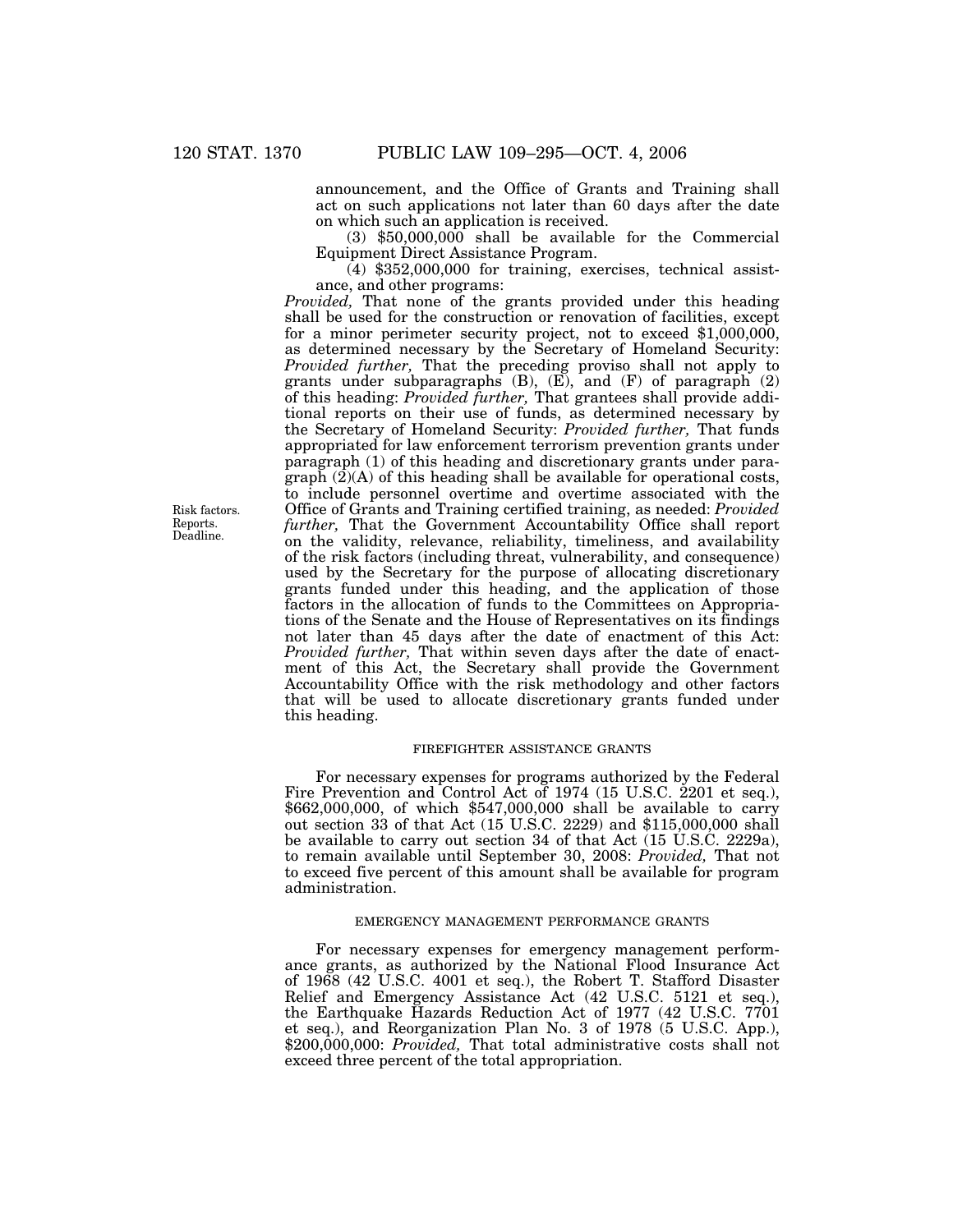## RADIOLOGICAL EMERGENCY PREPAREDNESS PROGRAM

The aggregate charges assessed during fiscal year 2007, as authorized in title III of the Departments of Veterans Affairs and Housing and Urban Development, and Independent Agencies Appropriations Act, 1999 (42 U.S.C. 5196e), shall not be less than 100 percent of the amounts anticipated by the Department of Homeland Security necessary for its radiological emergency preparedness program for the next fiscal year: *Provided,* That the methodology for assessment and collection of fees shall be fair and equitable and shall reflect costs of providing such services, including administrative costs of collecting such fees: *Provided further,* That fees received under this heading shall be deposited in this account as offsetting collections and will become available for authorized purposes on October 1, 2007, and remain available until expended.

#### UNITED STATES FIRE ADMINISTRATION AND TRAINING

For necessary expenses of the United States Fire Administration and for other purposes, as authorized by the Federal Fire Prevention and Control Act of 1974 (15 U.S.C. 2201 et seq.) and the Homeland security Act of 2002 (6 U.S.C. 101 et seq.), \$46,849,000.

#### INFRASTRUCTURE PROTECTION AND INFORMATION SECURITY

For necessary expenses for infrastructure protection and information security programs and activities, as authorized by title II of the Homeland Security Act of 2002 (6 U.S.C. 121 et seq.), \$547,633,000, of which \$470,633,000 shall remain available until September 30, 2008: *Provided,* That of the amount made available under this heading, \$10,000,000 may not be obligated until the Secretary submits to the Committees on Appropriations of the Senate and House of Representatives the report required in House Report 109–241 accompanying the Department of Homeland Security Appropriations Act, 2006 (Public Law 109–90) on Department of Homeland Security resources necessary to implement mandatory security requirements for the Nation's chemical sector and to create a system for auditing and ensuring compliance with the security standards.

# FEDERAL EMERGENCY MANAGEMENT AGENCY

### ADMINISTRATIVE AND REGIONAL OPERATIONS

For necessary expenses for administrative and regional operations, \$282,000,000, including activities authorized by the National Flood Insurance Act of 1968 (42 U.S.C. 4001 et seq.), the Robert T. Stafford Disaster Relief and Emergency Assistance Act (42 U.S.C. 5121 et seq.), the Earthquake Hazards Reduction Act of 1977 (42 U.S.C. 7701 et seq.), the Defense Production Act of 1950 (50 U.S.C. App. 2061 et seq.), sections 107 and 303 of the National Security Act of 1947 (50 U.S.C. 404, 405), Reorganization Plan No. 3 of 1978 (5 U.S.C. App.), and the Homeland Security Act of 2002 (6 U.S.C. 101 et seq.): *Provided,* That not to exceed \$3,000 shall be for official reception and representation expenses.

Reports.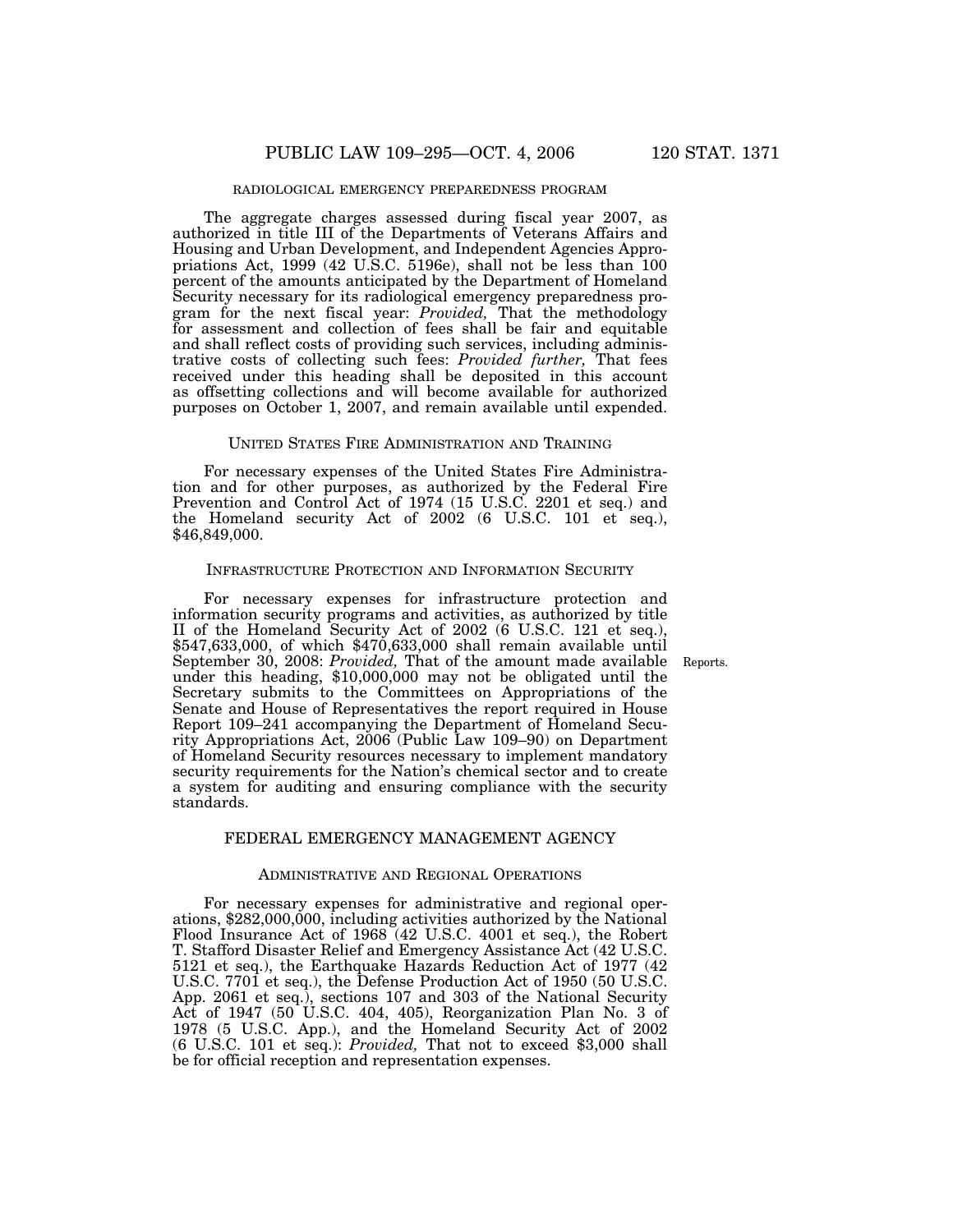# READINESS, MITIGATION, RESPONSE, AND RECOVERY

For necessary expenses for readiness, mitigation, response, and recovery activities, \$244,000,000, including activities authorized by the National Flood Insurance Act of 1968 (42 U.S.C. 4001 et seq.), the Robert T. Stafford Disaster Relief and Emergency Assistance Act (42 U.S.C. 5121 et seq.), the Earthquake Hazards Reduction Act of 1977 (42 U.S.C. 7701 et seq.), the Defense Production Act of 1950 (50 U.S.C. App. 2061 et seq.), sections 107 and 303 of the National Security Act of 1947 (50 U.S.C. 404, 405), Reorganization Plan No. 3 of 1978 (5 U.S.C. App.), and the Homeland Security Act of 2002 (6 U.S.C. 101 et seq.): *Provided,* That of the total amount made available under this heading, \$25,000,000 shall be for Urban Search and Rescue Teams, of which not to exceed \$1,600,000 may be made available for administrative costs.

# PUBLIC HEALTH PROGRAMS

### (INCLUDING TRANSFER OF FUNDS)

42 USC 300hh–11 note. For necessary expenses for countering potential biological, dis- ease, and chemical threats to civilian populations, \$33,885,000: *Provided,* That the total amount appropriated and, notwithstanding any other provision of law, the functions, personnel, assets, and liabilities of the National Disaster Medical System established under section 2811(b) of the Public Health Service Act (42 U.S.C. 300hh–11(b)), including any functions of the Secretary of Homeland Security relating to such System, shall be permanently transferred to the Secretary of the Department of Health and Human Services effective January 1, 2007.

#### DISASTER RELIEF

#### (INCLUDING TRANSFER OF FUNDS)

For necessary expenses in carrying out the Robert T. Stafford Disaster Relief and Emergency Assistance Act (42 U.S.C. 5121 et seq.), \$1,500,000,000, to remain available until expended: *Provided,* That of the total amount provided, not to exceed \$13,500,000 shall be transferred to the Department of Homeland Security Office of Inspector General for audits and investigations related to natural disasters subject to section 503 of this Act.

# DISASTER ASSISTANCE DIRECT LOAN PROGRAM ACCOUNT

For administrative expenses to carry out the direct loan program, as authorized by section 319 of the Robert T. Stafford Disaster Relief and Emergency Assistance Act (42 U.S.C. 5162), \$569,000: *Provided,* That gross obligations for the principal amount of direct loans shall not exceed \$25,000,000: *Provided further,* That the cost of modifying such loans shall be as defined in section 502 of the Congressional Budget Act of 1974 (2 U.S.C. 661a).

## FLOOD MAP MODERNIZATION FUND

For necessary expenses under section 1360 of the National Flood Insurance Act of 1968 (42 U.S.C. 4101), \$198,980,000, and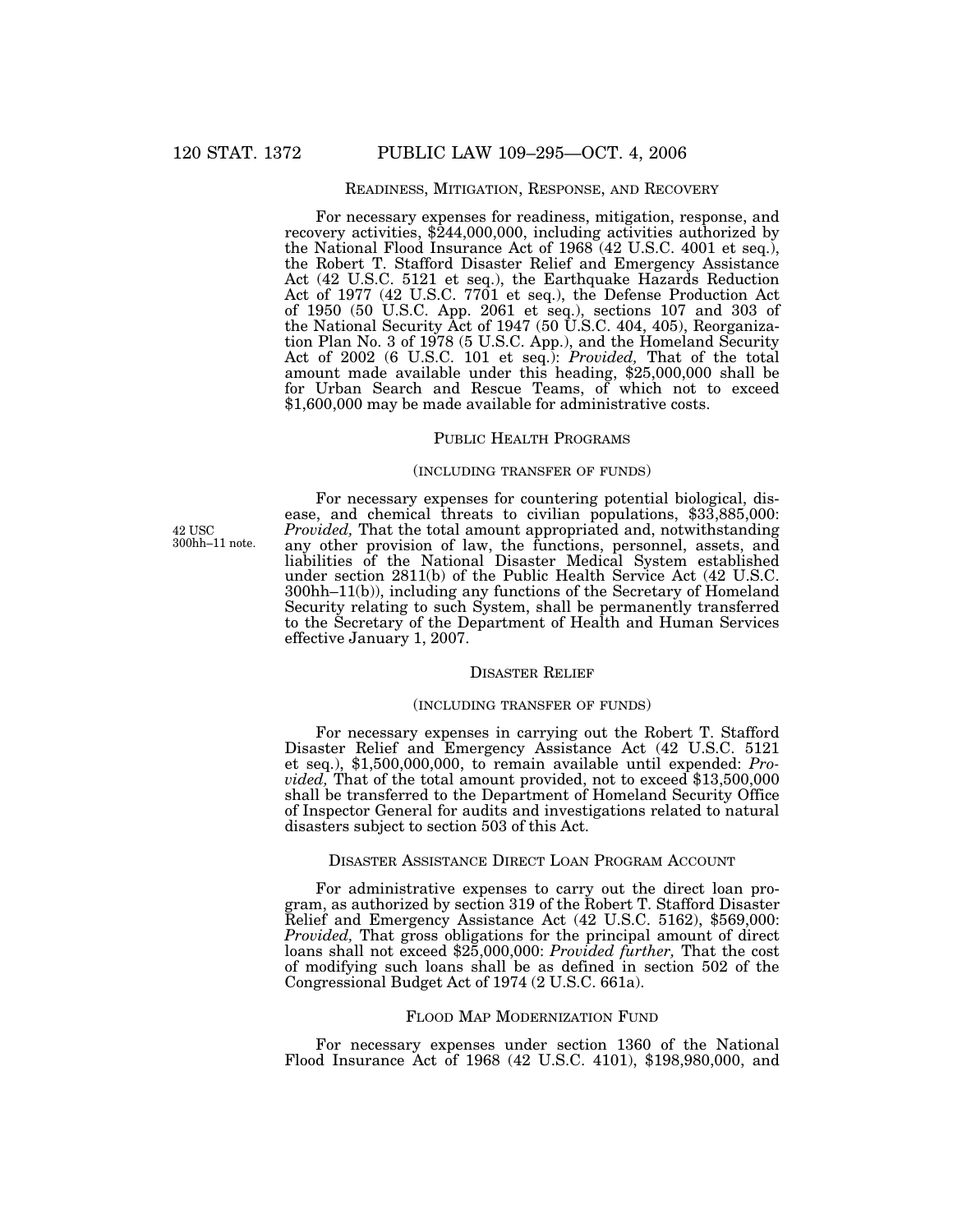such additional sums as may be provided by State and local governments or other political subdivisions for cost-shared mapping activities under section 1360(f)(2) of such Act, to remain available until expended: *Provided,* That total administrative costs shall not exceed three percent of the total appropriation.

# NATIONAL FLOOD INSURANCE FUND

# (INCLUDING TRANSFER OF FUNDS)

For activities under the National Flood Insurance Act of 1968 (42 U.S.C. 4001 et seq.), and the Flood Disaster Protection Act of 1973 (42 U.S.C. 4001 et seq.), \$128,588,000, which is available as follows: (1) not to exceed \$38,230,000 for salaries and expenses associated with flood mitigation and flood insurance operations; and (2) not to exceed \$90,358,000 for flood hazard mitigation which shall be derived from offsetting collections assessed and collected under section 1307 of the National Flood Insurance Act of 1968 (42 U.S.C. 4001 et seq.), to remain available until September 30, 2008, including up to \$31,000,000 for flood mitigation expenses under section 1366 of that Act, which amount shall be available for transfer to the National Flood Mitigation Fund until September 30, 2008: *Provided,* That in fiscal year 2007, no funds shall be available from the National Flood Insurance Fund in excess of: (1) \$70,000,000 for operating expenses; (2) \$692,999,000 for commissions and taxes of agents; (3) such sums as are necessary for interest on Treasury borrowings; and (4) \$50,000,000 for flood mitigation actions with respect to severe repetitive loss properties under section 1361A of that Act (42 U.S.C. 4102a) and repetitive insurance claims properties under section 1323 of that Act (42 U.S.C. 4030), which shall remain available until expended: *Provided further,* That total administrative costs shall not exceed three percent of the total appropriation.

# NATIONAL FLOOD MITIGATION FUND

# (INCLUDING TRANSFER OF FUNDS)

Notwithstanding subparagraphs  $(B)$  and  $(C)$  of subsection  $(b)(3)$ , and subsection (f), of section 1366 of the National Flood Insurance Act of 1968 (42 U.S.C. 4104c), \$31,000,000, to remain available until September 30, 2008, for activities designed to reduce the risk of flood damage to structures pursuant to such Act, of which \$31,000,000 shall be derived from the National Flood Insurance Fund.

## NATIONAL PREDISASTER MITIGATION FUND

For a predisaster mitigation grant program under title II of the Robert T. Stafford Disaster Relief and Emergency Assistance Act (42 U.S.C. 5131 et seq.), \$100,000,000, to remain available until expended: *Provided,* That grants made for predisaster mitigation shall be awarded on a competitive basis subject to the criteria in section 203(g) of such Act (42 U.S.C. 5133(g)): *Provided further,* That total administrative costs shall not exceed three percent of the total appropriation.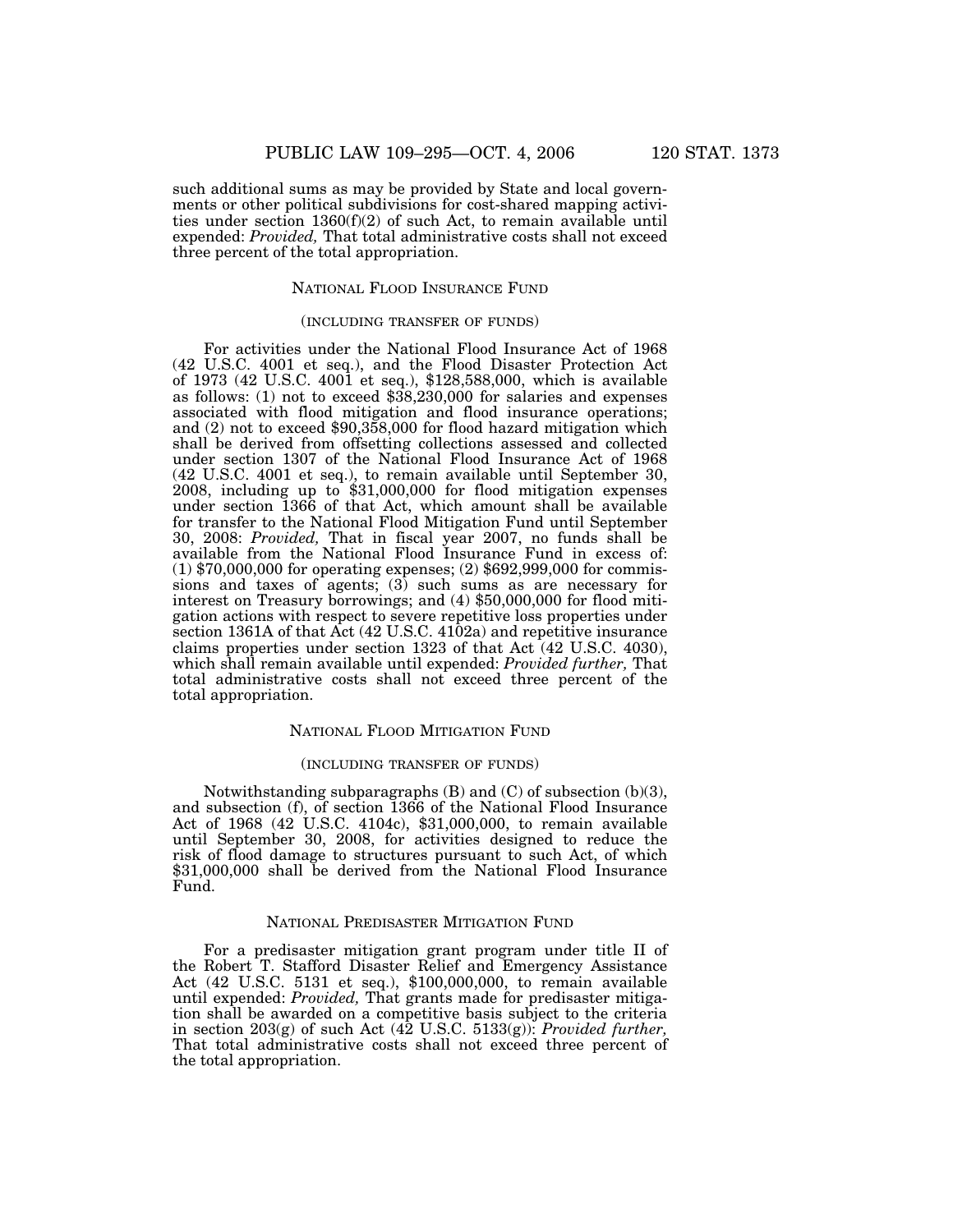# EMERGENCY FOOD AND SHELTER

To carry out an emergency food and shelter program pursuant to title III of the McKinney-Vento Homeless Assistance Act (42 U.S.C. 11331 et seq.), \$151,470,000, to remain available until expended: *Provided,* That total administrative costs shall not exceed 3.5 percent of the total appropriation.

# TITLE IV

# RESEARCH AND DEVELOPMENT, TRAINING, AND SERVICES

## UNITED STATES CITIZENSHIP AND IMMIGRATION SERVICES

For necessary expenses for citizenship and immigration services, \$181,990,000, of which \$93,500,000 is available until expended: *Provided,* That \$47,000,000 may not be obligated until the Committees on Appropriations of the Senate and the House of Representatives receive and approve a strategic transformation plan for United States Citizenship and Immigration Services that has been reviewed and approved by the Secretary of Homeland Security and reviewed by the Government Accountability Office.

# FEDERAL LAW ENFORCEMENT TRAINING CENTER

# SALARIES AND EXPENSES

For necessary expenses of the Federal Law Enforcement Training Center, including materials and support costs of Federal law enforcement basic training; purchase of not to exceed 117 vehicles for police-type use and hire of passenger motor vehicles; expenses for student athletic and related activities; the conduct of and participation in firearms matches and presentation of awards; public awareness and enhancement of community support of law enforcement training; room and board for student interns; a flat monthly reimbursement to employees authorized to use personal mobile phones for official duties; and services as authorized by section 3109 of title 5, United States Code; \$211,033,000, of which up to \$43,910,000 for materials and support costs of Federal law enforcement basic training shall remain available until September 30, 2008; of which \$300,000 shall remain available until expended for Federal law enforcement agencies participating in training accreditation, to be distributed as determined by the Federal Law Enforcement Training Center for the needs of participating agencies; and of which not to exceed \$12,000 shall be for official reception and representation expenses: *Provided,* That the Center is authorized to obligate funds in anticipation of reimbursements from agencies receiving training sponsored by the Center, except that total obligations at the end of the fiscal year shall not exceed total budgetary resources available at the end of the fiscal year: *Provided further,* That section 1202(a) of Public Law 107–206 (42 U.S.C. 3771 note) is amended by striking ''5 years after the date of the enactment of this Act'' and inserting ''December 31, 2007'', and by striking "250" and inserting "350".

42 USC 3771 note.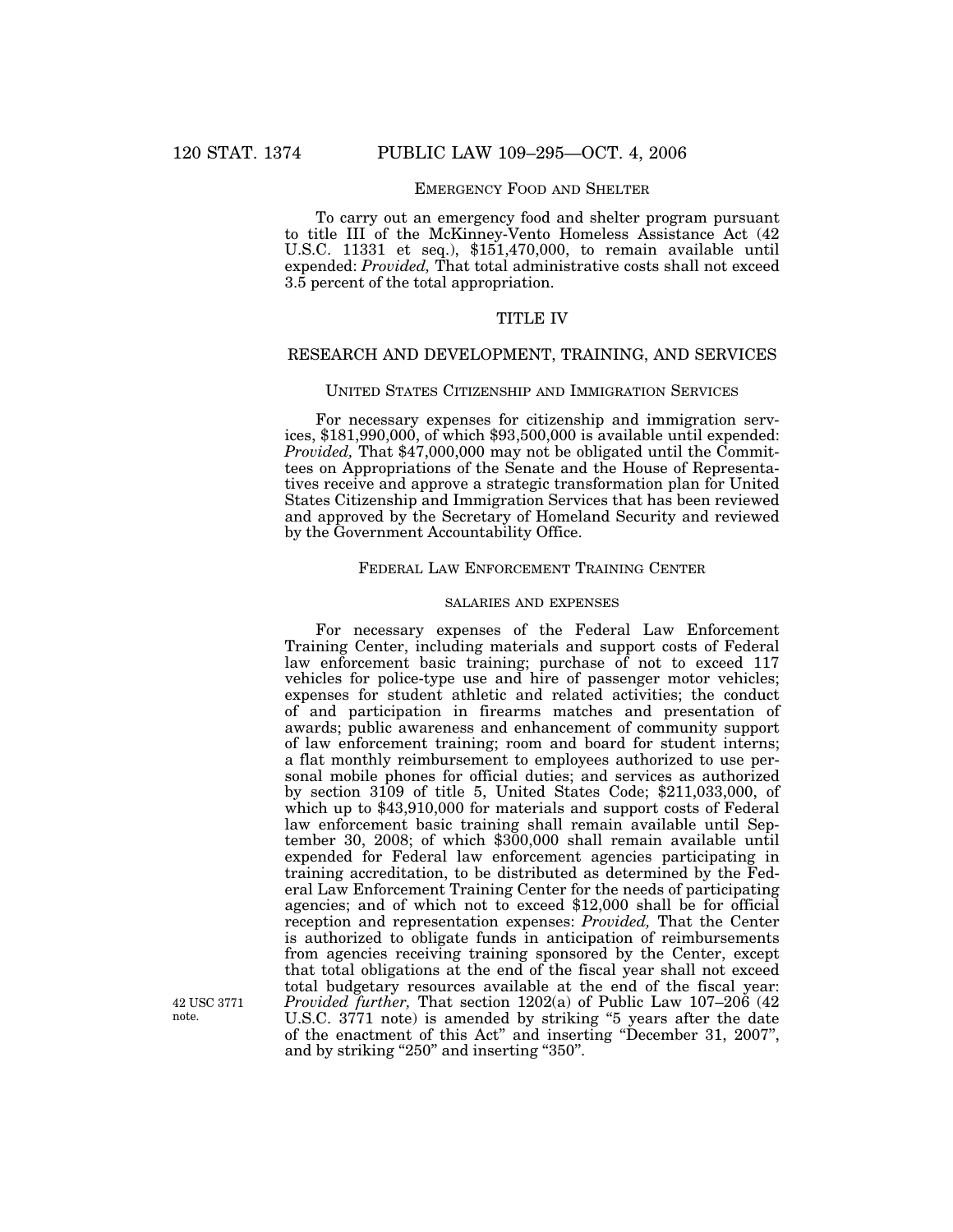### ACQUISITION, CONSTRUCTION, IMPROVEMENTS, AND RELATED EXPENSES

For acquisition of necessary additional real property and facilities, construction, and ongoing maintenance, facility improvements, and related expenses of the Federal Law Enforcement Training Center, \$64,246,000, to remain available until expended: *Provided,* That of the amount provided under this heading, \$22,000,000 is designated as described in section 520 of this Act: *Provided further,* That the Center is authorized to accept reimbursement to this appropriation from government agencies requesting the construction of special use facilities.

#### SCIENCE AND TECHNOLOGY

### MANAGEMENT AND ADMINISTRATION

For salaries and expenses of the Office of the Under Secretary for Science and Technology and for management and administration of programs and activities, as authorized by title III of the Homeland Security Act of 2002 (6 U.S.C. 181 et seq.), \$135,000,000: *Provided,* That of the amount provided under this heading, \$60,000,000 shall not be obligated until the Committees on Appropriations of the Senate and the House of Representatives receive and approve an expenditure plan by program, project, and activity; with a detailed breakdown and justification of the management and administrative costs for each; prepared by the Secretary of Homeland Security that has been reviewed by the Government Accountability Office: *Provided further,* That the expenditure plan shall describe the method utilized to derive administration costs in fiscal year 2006 and the fiscal year 2007 budget request: *Provided further,* That not to exceed \$3,000 shall be for official reception and representation expenses.

#### RESEARCH, DEVELOPMENT, ACQUISITION, AND OPERATIONS

For necessary expenses for science and technology research, including advanced research projects; development; test and evaluation; acquisition; and operations; as authorized by title III of the Homeland Security Act of 2002 (6 U.S.C. 181 et seq.); and the purchase or lease of not to exceed five vehicles, \$838,109,000, to remain available until expended: *Provided,* That of the amounts made available under this heading, \$50,000,000 may not be obligated until the Committees on Appropriations of the Senate and the House of Representatives receive and approve a report prepared by the Under Secretary of Science and Technology that describes the progress to address financial management deficiencies, improve its management controls, and implement performance measures and evaluations.

#### DOMESTIC NUCLEAR DETECTION OFFICE

### MANAGEMENT AND ADMINISTRATION

For salaries and expenses of the Domestic Nuclear Detection Office and for management and administration of programs and activities, \$30,468,000: *Provided,* That no funds will be made available for the reimbursement of individuals from other Federal agencies or organizations in fiscal year 2009: *Provided further,* That

Reports.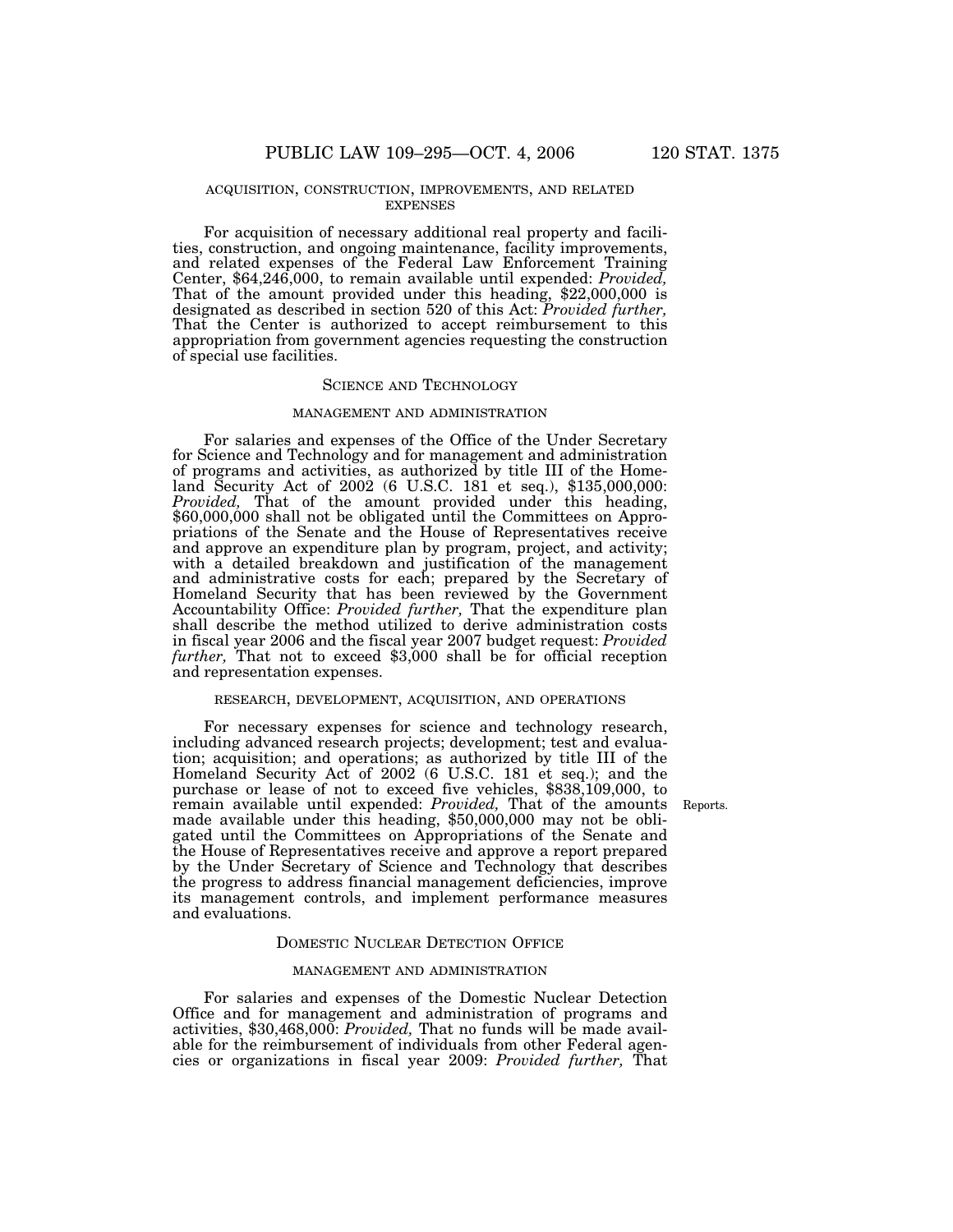not to exceed \$3,000 shall be for official reception and representation expenses.

# RESEARCH, DEVELOPMENT, AND OPERATIONS

For necessary expenses for radiological and nuclear research, development, testing, evaluation and operations, \$272,500,000, to remain available until expended: *Provided,* That of the amount provided under this heading, \$15,000,000 shall not be obligated

Notification.

until the Secretary of Homeland Security provides notification to the Committees on Appropriations of the Senate and the House of Representatives that the Domestic Nuclear Detection Office has entered into a Memorandum of Understanding with each Federal entity and organization: *Provided further,* That each Memorandum of Understanding shall include a description of the role, responsibilities, and resource commitment of each Federal entity or organization for the global architecture. SYSTEMS ACQUISITION

For expenses for the Domestic Nuclear Detection Office acquisition and deployment of radiological detection systems in accordance with the global nuclear detection architecture, \$178,000,000, to remain available until September 30, 2009; and of which no less than \$143,000,000 shall be for radiation portal monitors; and of which not to exceed \$5,000,000 shall be for the Surge program: *Provided,* That none of the funds appropriated under this heading shall be obligated for full scale procurement of Advanced Spectroscopic Portal Monitors until the Secretary of Homeland Security has certified through a report to the Committees on Appropriations of the Senate and the House of Representatives that a significant increase in operational effectiveness will be achieved.

### TITLE V

# GENERAL PROVISIONS

SEC. 501. No part of any appropriation contained in this Act shall remain available for obligation beyond the current fiscal year unless expressly so provided herein.

SEC. 502. Subject to the requirements of section 503 of this Act, the unexpended balances of prior appropriations provided for activities in this Act may be transferred to appropriation accounts for such activities established pursuant to this Act: *Provided,* That balances so transferred may be merged with funds in the applicable established accounts and thereafter may be accounted for as one fund for the same time period as originally enacted.

SEC. 503. (a) None of the funds provided by this Act, provided by previous appropriations Acts to the agencies in or transferred to the Department of Homeland Security that remain available for obligation or expenditure in fiscal year 2007, or provided from any accounts in the Treasury of the United States derived by the collection of fees available to the agencies funded by this Act, shall be available for obligation or expenditure through a reprogramming of funds that:  $(1)$  creates a new program;  $(2)$  eliminates a program, project, or activity; (3) increases funds for any program, project, or activity for which funds have been denied or restricted by the Congress; (4) proposes to use funds directed

Certification. Reports.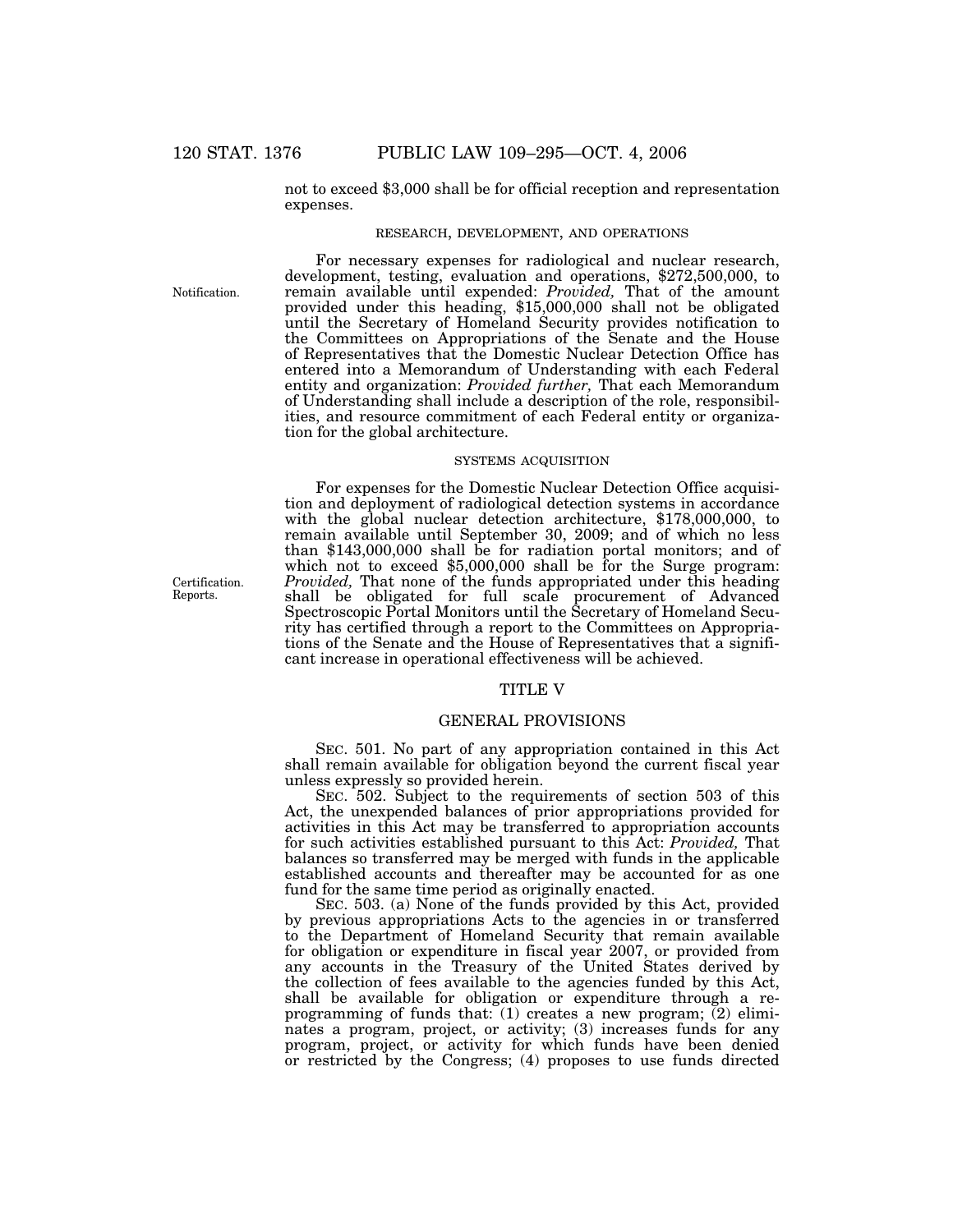for a specific activity by either of the Committees on Appropriations of the Senate or House of Representatives for a different purpose; or (5) contracts out any function or activity for which funds have been appropriated for Federal full-time equivalent positions; unless the Committees on Appropriations of the Senate and the House of Representatives are notified 15 days in advance of such reprogramming of funds.

(b) None of the funds provided by this Act, provided by previous appropriations Acts to the agencies in or transferred to the Department of Homeland Security that remain available for obligation or expenditure in fiscal year 2007, or provided from any accounts in the Treasury of the United States derived by the collection of fees available to the agencies funded by this Act, shall be available for obligation or expenditure for programs, projects, or activities through a reprogramming of funds in excess of \$5,000,000 or 10 percent, whichever is less, that: (1) augments existing programs, projects, or activities; (2) reduces by 10 percent funding for any existing program, project, or activity, or numbers of personnel by 10 percent as approved by the Congress; or (3) results from any general savings from a reduction in personnel that would result in a change in existing programs, projects, or activities as approved by the Congress; unless the Committees on Appropriations of the Senate and the House of Representatives are notified 15 days in advance of such reprogramming of funds.

(c) Not to exceed 5 percent of any appropriation made available for the current fiscal year for the Department of Homeland Security by this Act or provided by previous appropriations Acts may be transferred between such appropriations, but no such appropriations, except as otherwise specifically provided, shall be increased by more than 10 percent by such transfers: *Provided,* That any transfer under this section shall be treated as a reprogramming of funds under subsection (b) of this section and shall not be available for obligation unless the Committees on Appropriations of the Senate and the House of Representatives are notified 15 days in advance of such transfer.

(d) Notwithstanding subsections (a), (b), and (c) of this section, no funds shall be reprogrammed within or transferred between appropriations after June 30, except in extraordinary circumstances which imminently threaten the safety of human life or the protection of property.

SEC. 504. None of the funds appropriated or otherwise made available to the Department of Homeland Security may be used to make payments to the "Department of Homeland Security Working Capital Fund'', except for the activities and amounts allowed in the President's fiscal year 2007 budget, excluding sedan service, shuttle service, transit subsidy, mail operations, parking, and competitive sourcing: *Provided,* That any additional activities and amounts shall be approved by the Committees on Appropriations of the Senate and the House of Representatives 30 days in advance of obligation.

SEC. 505. Except as otherwise specifically provided by law, not to exceed 50 percent of unobligated balances remaining available at the end of fiscal year 2007 from appropriations for salaries and expenses for fiscal year 2007 in this Act shall remain available through September 30, 2008, in the account and for the purposes for which the appropriations were provided: *Provided,* That prior to the obligation of such funds, a request shall be submitted to

Notification. Deadline.

Notification. Deadline.

Notification. Deadline.

Deadline.

Deadlines.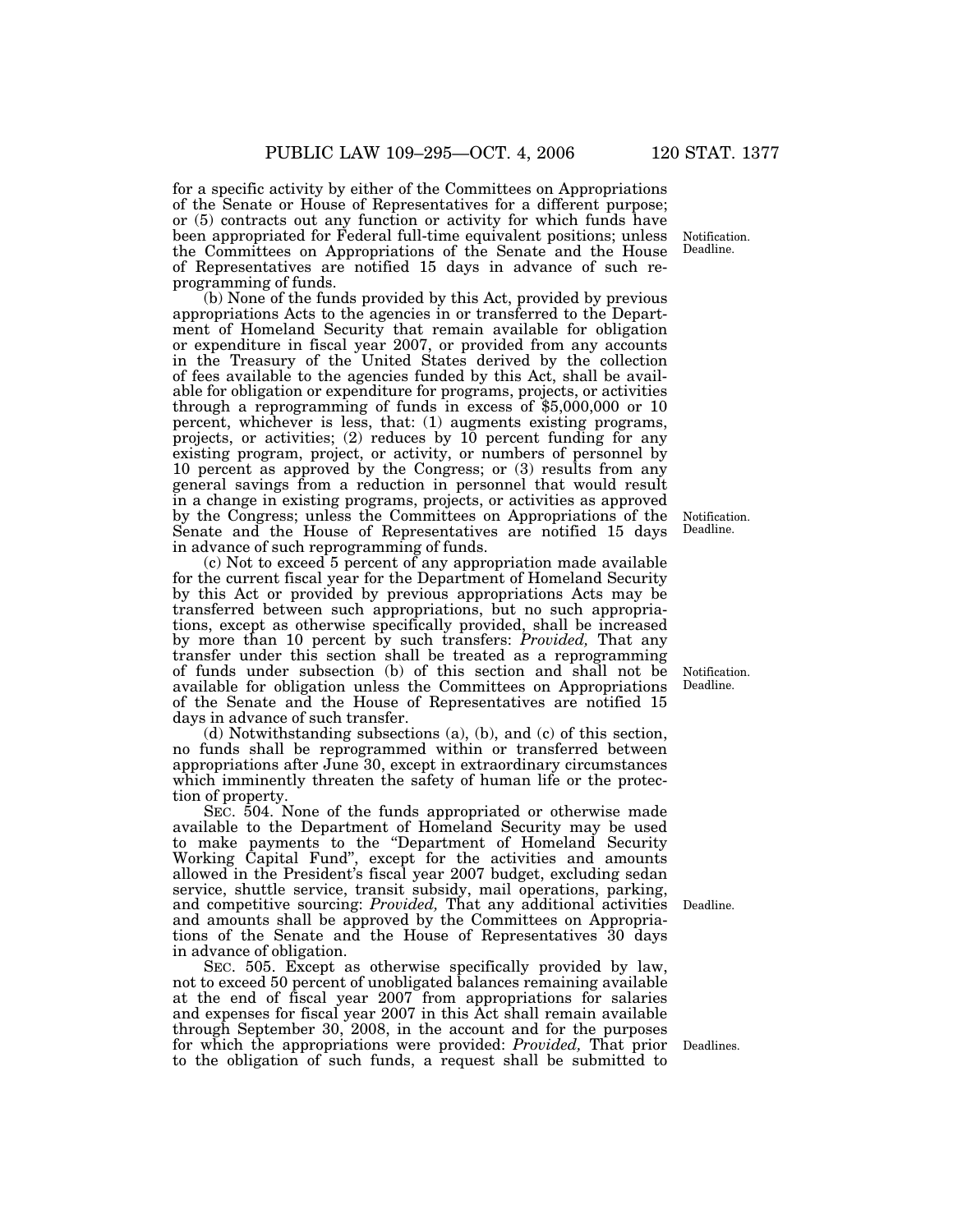the Committees on Appropriations of the Senate and the House of Representatives for approval in accordance with section 503 of this Act.

SEC. 506. Funds made available by this Act for intelligence activities are deemed to be specifically authorized by the Congress for purposes of section 504 of the National Security Act of 1947 (50 U.S.C. 414) during fiscal year 2007 until the enactment of an Act authorizing intelligence activities for fiscal year 2007.

SEC. 507. The Federal Law Enforcement Training Center shall lead the Federal law enforcement training accreditation process, to include representatives from the Federal law enforcement community and non-Federal accreditation experts involved in law enforcement training, to continue the implementation of measuring and assessing the quality and effectiveness of Federal law enforcement training programs, facilities, and instructors.

SEC. 508. None of the funds in this Act may be used to make a grant allocation, discretionary grant award, discretionary contract award, or to issue a letter of intent totaling in excess of \$1,000,000, or to announce publicly the intention to make such an award, unless the Secretary of Homeland Security notifies the Committees on Appropriations of the Senate and the House of Representatives at least three full business days in advance: *Provided,* That no notification shall involve funds that are not available for obligation: *Provided further,* That the Office of Grants and Training shall brief the Committees on Appropriations of the Senate and the House of Representatives five full business days in advance of announcing publicly the intention of making an award of formulabased grants; law enforcement terrorism prevention grants; or highthreat, high-density urban areas grants.

SEC. 509. Notwithstanding any other provision of law, no agency shall purchase, construct, or lease any additional facilities, except within or contiguous to existing locations, to be used for the purpose of conducting Federal law enforcement training without the advance approval of the Committees on Appropriations of the Senate and the House of Representatives, except that the Federal Law Enforcement Training Center is authorized to obtain the temporary use of additional facilities by lease, contract, or other agreement for training which cannot be accommodated in existing Center facilities.

SEC. 510. The Director of the Federal Law Enforcement Training Center shall schedule basic and/or advanced law enforcement training at all four training facilities under the control of the Federal Law Enforcement Training Center to ensure that these training centers are operated at the highest capacity throughout the fiscal year.

SEC. 511. None of the funds appropriated or otherwise made available by this Act may be used for expenses of any construction, repair, alteration, or acquisition project for which a prospectus, if required by the Public Buildings Act of 1959 (40 U.S.C. 3301), has not been approved, except that necessary funds may be expended for each project for required expenses for the development of a proposed prospectus.

SEC. 512. None of the funds in this Act may be used in contravention of the applicable provisions of the Buy American Act (41 U.S.C. 10a et seq.).

SEC. 513. Notwithstanding any other provision of law, the authority of the Office of Personnel Management to conduct personnel security and suitability background investigations, update

Termination date.

6 USC 111 note.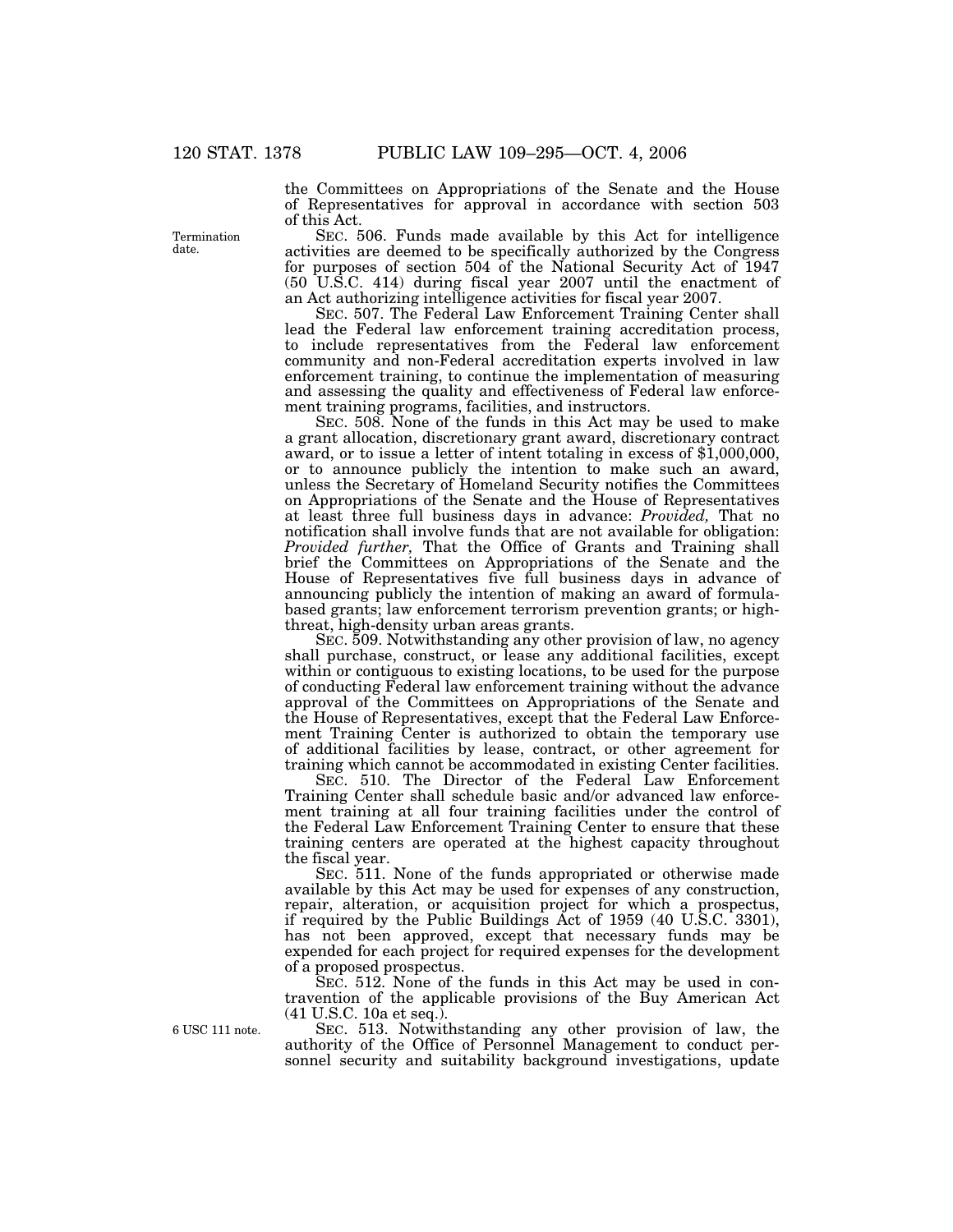investigations, and periodic reinvestigations of applicants for, or appointees in, positions in the Office of the Secretary and Executive Management, the Office of the Under Secretary for Management, Analysis and Operations, Immigration and Customs Enforcement, the Directorate for Preparedness, and the Directorate of Science and Technology of the Department of Homeland Security is transferred to the Department of Homeland Security: *Provided,* That on request of the Department of Homeland Security, the Office of Personnel Management shall cooperate with and assist the Department in any investigation or reinvestigation under this section: *Provided further,* That this section shall cease to be effective at such time as the President has selected a single agency to conduct security clearance investigations pursuant to section 3001(c) of the Intelligence Reform and Terrorism Prevention Act of 2004 (Public Law 108–458; 50 U.S.C. 435b) and the entity selected pursuant to section 3001(b) of such Act has reported to Congress that the agency selected pursuant to such section  $3001(c)$  is capable of conducting all necessary investigations in a timely manner or has authorized the entities within the Department of Homeland Security covered by this section to conduct their own investigations pursuant to section 3001 of such Act.

SEC. 514. (a) None of the funds provided by this or previous appropriations Acts may be obligated for deployment or implementation, on other than a test basis, of the Secure Flight program or any other follow on or successor passenger prescreening program, until the Secretary of Homeland Security certifies, and the Government Accountability Office reports, to the Committees on Appropriations of the Senate and the House of Representatives, that all ten of the conditions contained in paragraphs (1) through (10) of section  $522(a)$  of Public Law  $108-334$  (118 Stat. 1319) have been successfully met.

(b) The report required by subsection (a) shall be submitted within 90 days after the Secretary provides the requisite certification, and periodically thereafter, if necessary, until the Government Accountability Office confirms that all ten conditions have been successfully met.

(c) Within 90 days of enactment of this Act, the Secretary shall submit to the Committees on Appropriations of the Senate and the House of Representatives a detailed plan that describes: (1) the dates for achieving key milestones, including the date or timeframes that the Secretary will certify the program under subsection (a); and (2) the methodology to be followed to support the Secretary's certification, as required under subsection (a).

(d) During the testing phase permitted by subsection (a), no information gathered from passengers, foreign or domestic air carriers, or reservation systems may be used to screen aviation passengers, or delay or deny boarding to such passengers, except in instances where passenger names are matched to a Government watch list.

(e) None of the funds provided in this or previous appropriations Acts may be utilized to develop or test algorithms assigning risk to passengers whose names are not on Government watch lists.

(f) None of the funds provided in this or previous appropriations Acts may be utilized for data or a database that is obtained from or remains under the control of a non-Federal entity: *Provided,* That this restriction shall not apply to Passenger Name Record data obtained from air carriers.

Termination date.

Reports. Deadline.

Deadline. Plan. Certification.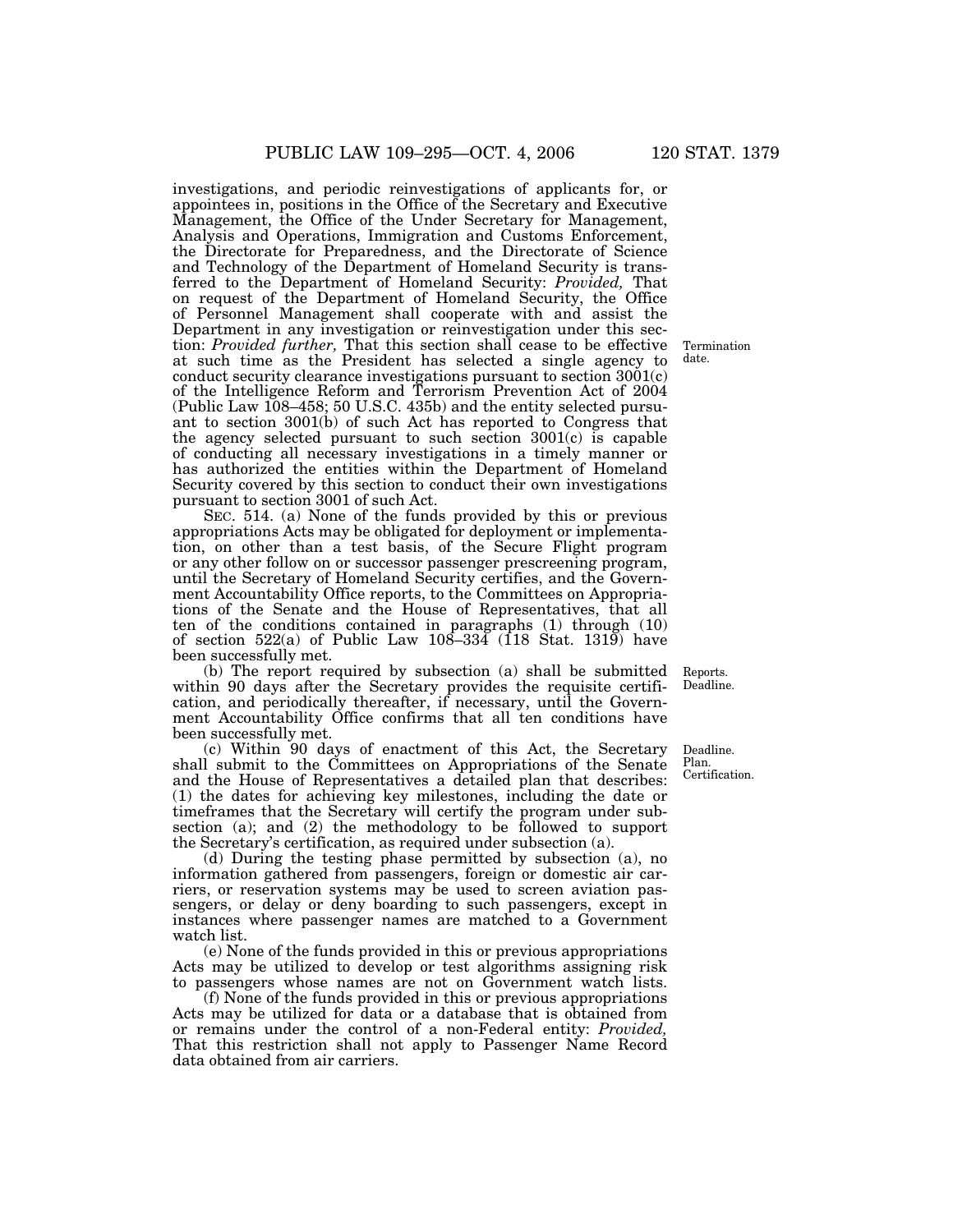SEC. 515. None of the funds made available in this Act may be used to amend the oath of allegiance required by section 337 of the Immigration and Nationality Act (8 U.S.C. 1448).

SEC. 516. None of the funds appropriated by this Act may be used to process or approve a competition under Office of Management and Budget Circular A–76 for services provided as of June 1, 2004, by employees (including employees serving on a temporary or term basis) of United States Citizenship and Immigration Services of the Department of Homeland Security who are known as of that date as Immigration Information Officers, Contact Representatives, or Investigative Assistants.

SEC. 517. (a) None of the funds appropriated to the United States Secret Service by this Act or by previous appropriations Acts may be made available for the protection of the head of a Federal agency other than the Secretary of Homeland Security: *Provided,* That the Director of the United States Secret Service may enter into an agreement to perform such service on a fully reimbursable basis.

(b) Beginning in fiscal year 2008, none of the funds appropriated by this or any other Act to the United States Secret Service shall be made available for the protection of a person, other than persons granted protection under section 3056(a) of title 18, United States Code, and the Secretary of Homeland Security: *Provided,* That the Director of the United States Secret Service may enter into an agreement to perform such protection on a fully reimbursable basis for protectees not designated under section 3056(a) of title 18, United States Code.

SEC. 518. The Secretary of Homeland Security, in consultation with industry stakeholders, shall develop standards and protocols for increasing the use of explosive detection equipment to screen air cargo when appropriate.

SEC. 519. (a) The Secretary of Homeland Security is directed to research, develop, and procure new technologies to inspect and screen air cargo carried on passenger aircraft at the earliest date possible.

(b) Existing checked baggage explosive detection equipment and screeners shall be utilized to screen air cargo carried on passenger aircraft to the greatest extent practicable at each airport until technologies developed under subsection (a) are available.

(c) The Transportation Security Administration shall report air cargo inspection statistics quarterly to the Committees on Appropriations of the Senate and the House of Representatives, by airport and air carrier, within 45 days after the end of the quarter including any reason for non-compliance with the second proviso of section 513 of the Department of Homeland Security Appropriations Act, 2005 (Public Law 108–334, 118 Stat. 1317).

SEC. 520. For purposes of this Act, any designation referring to this section is the designation of an amount as making appropriations for contingency operations directly related to the global war on terrorism, and other unanticipated defense-related operations, pursuant to section 402 of H. Con. Res. 376 (109th Congress) as made applicable to the House of Representatives by H. Res. 818 (109th Congress), and as an emergency requirement pursuant to section 402 of S. Con. Res. 83 (109th Congress) as made applicable to the Senate by section 7035 of Public Law 109–234.

SEC. 521. (a) RESCISSION.—From the unexpended balances of the United States Coast Guard ''Acquisition, Construction, and

18 USC 3056 note.

49 USC 44901 note.

Reports. Deadline.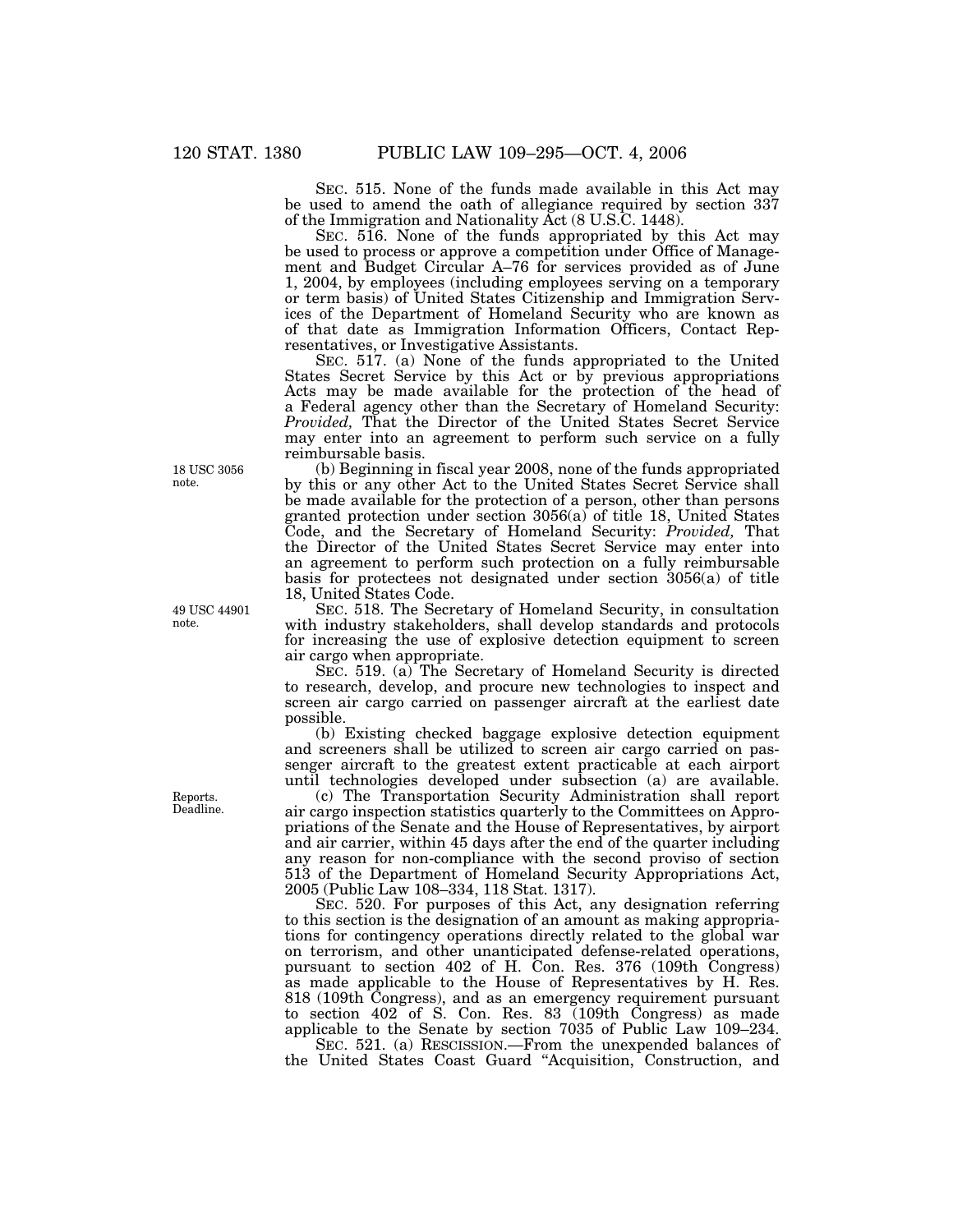Improvements'' account specifically identified in the Joint Explanatory Statement (House Report 109–241) accompanying Public Law 109–90 for the Fast Response Cutter, the service life extension program of the current 110-foot Island Class patrol boat fleet, and accelerated design and production of the Fast Response Cutter, \$78,693,508 are rescinded.

(b) ADDITIONAL APPROPRIATION.—For necessary expenses of the United States Coast Guard for "Acquisition, Construction, and Improvements'', there is appropriated an additional \$78,693,508, to remain available until September 30, 2009, for the service life extension program of the current 110-foot Island Class patrol boat fleet and the acquisition of traditional patrol boats ("parent craft").

SEC. 522. None of the funds made available in this Act may be used by any person other than the Privacy Officer appointed under section 222 of the Homeland Security Act of 2002 (6 U.S.C. 142) to alter, direct that changes be made to, delay, or prohibit the transmission to Congress of any report prepared under paragraph (6) of such section.

SEC. 523. No funding provided by this or previous appropriation Acts shall be available to pay the salary of any employee serving as a contracting officer's technical representative (COTR), or anyone acting in a similar or like capacity, who has not received COTR training.

SEC. 524. Except as provided in section 44945 of title 49, United States Code, funds appropriated or transferred to Transportation Security Administration "Aviation Security", "Administration'' and ''Transportation Security Support'' in fiscal years 2004, 2005, and 2006 that are recovered or deobligated shall be available only for procurement and installation of explosive detection systems for air cargo, baggage, and checkpoint screening systems, subject to notification.

SEC. 525. (a) Within 30 days after enactment of this Act, the Secretary of Homeland Security shall revise Department of Homeland Security (DHS) Management Directive (MD) 11056 to provide for the following:

(1) That when a lawful request is made to publicly release a document containing information designated as sensitive security information (SSI), the document shall be reviewed in a timely manner to determine whether any information contained in the document meets the criteria for continued SSI protection under applicable law and regulation and shall further provide that all portions that no longer require SSI designation be released, subject to applicable law, including sections 552 and 552a of title 5, United States Code;

(2) That sensitive security information that is three years old and not incorporated in a current transportation security directive, security plan, contingency plan, or information circular; or does not contain current information in one of the following SSI categories: equipment or personnel performance specifications, vulnerability assessments, security inspection or investigative information, threat information, security measures, security screening information, security training materials, identifying information of designated transportation security personnel, critical aviation or maritime infrastructure asset information, systems security information, confidential business information, or research and development information shall be subject to release upon request unless:

Deadline. Revision.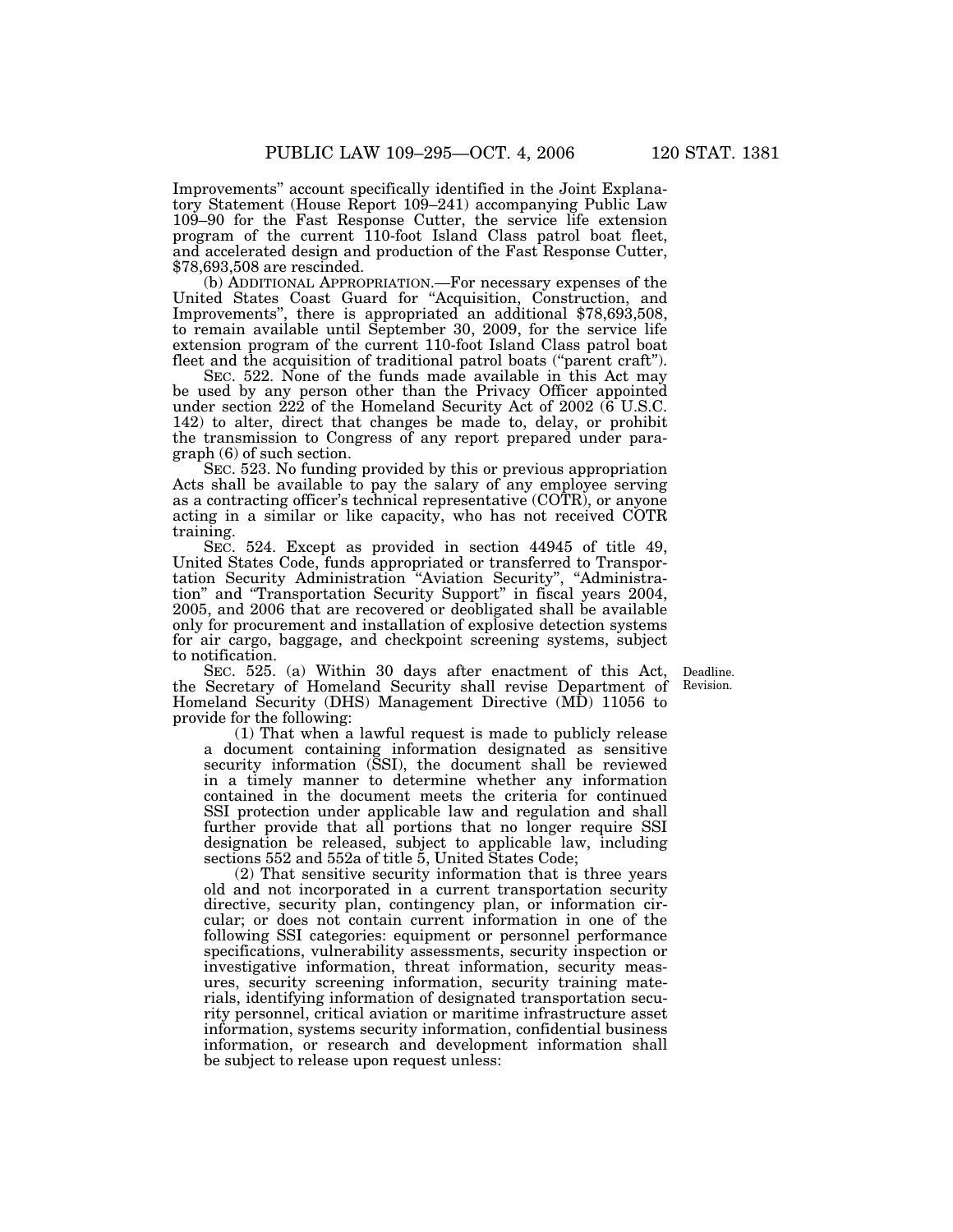(A) the Secretary or his designee makes a written determination that identifies a rational reason why the information must remain SSI; or

(B) such information is otherwise exempt from disclosure under applicable law:

*Provided*, That any determination made by the Secretary under clause  $(a)(2)(A)$  shall be provided to the party making a request to release such information and to the Committees on Appropriations of the Senate and the House of Representatives as part of the annual reporting requirement pursuant to section 537 of the Department of Homeland Security Appropriations Act, 2006 (Public Law 109–90; 119 Stat. 2088); and

(3) Common and extensive examples of the individual categories of SSI information cited under 49 CFR 1520(b)(1) through (16) in order to minimize and standardize judgment by covered persons in the application of SSI marking.

(b) Not later than 120 days after the date of enactment of this Act, the Secretary of Homeland Security shall report to the Committees on Appropriations of the Senate and the House of Representatives on the progress that the Department has made in implementing the requirements of this section and of section 537 of the Department of Homeland Security Appropriations Act, 2006 (Public Law 109–90; 119 Stat. 2088).

(c) Not later than one year from the date of enactment of this Act, the Government Accountability Office shall report to the Committees on Appropriations of the Senate and the House of Representatives on DHS progress and procedures in implementing the requirements of this section.

(d) That in civil proceedings in the United States District Courts, where a party seeking access to SSI demonstrates that the party has substantial need of relevant SSI in the preparation of the party's case and that the party is unable without undue hardship to obtain the substantial equivalent of the information by other means, the party or party's counsel shall be designated as a covered person under 49 CFR Part 1520.7 in order to have access to the SSI at issue in the case, provided that the overseeing judge enters an order that protects the SSI from unauthorized or unnecessary disclosure and specifies the terms and conditions of access, unless upon completion of a criminal history check and terrorist assessment like that done for aviation workers on the persons seeking access to SSI, or based on the sensitivity of the information, the Transportation Security Administration or DHS demonstrates that such access to the information for the proceeding presents a risk of harm to the nation: *Provided,* That notwithstanding any other provision of law, an order granting access to SSI under this section shall be immediately appealable to the United States Courts of Appeals, which shall have plenary review over both the evidentiary finding and the sufficiency of the order specifying the terms and conditions of access to the SSI in question: *Provided further,* That notwithstanding any other provision of law, the Secretary may assess a civil penalty of up to \$50,000 for each violation of 49 CFR Part 1520 by persons provided access to SSI under this provision.

SEC. 526. The Department of Homeland Security Working Capital Fund, established, pursuant to section 403 of Public Law 103– 356 (31 U.S.C. 501 note), shall continue operations during fiscal year 2007.

Reports. Deadline.

Reports. Deadline.

31 USC 501 note.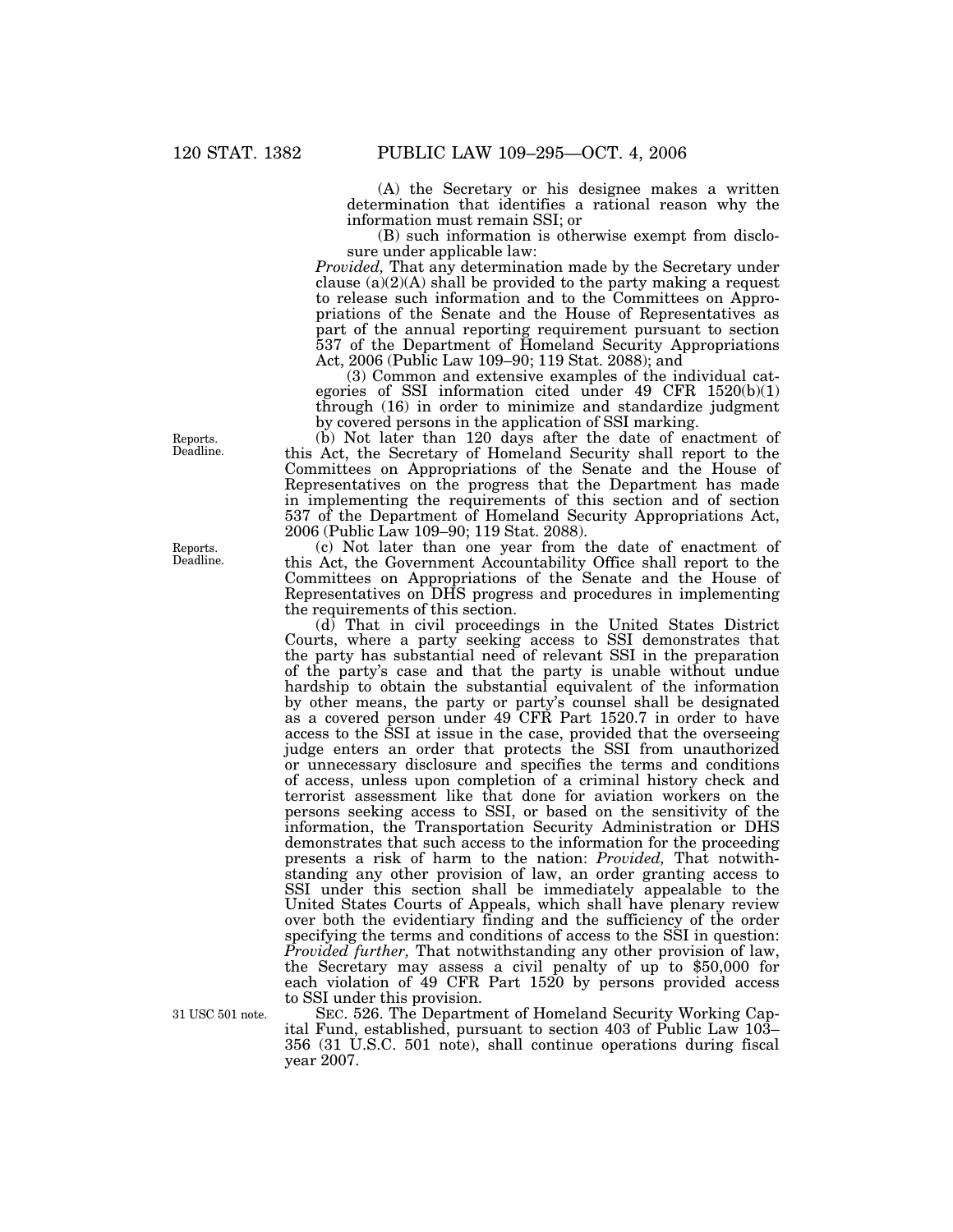SEC. 527. RESCISSION. Of the unobligated balances from prior year appropriations made available for the ''Counterterrorism Fund'', \$16,000,000 are rescinded.

SEC. 528. (a) The report required by Public Law 109–62 and Public Law 109–90 detailing the allocation and obligation of funds for ''Disaster Relief'' shall hereafter be submitted monthly and include: (1) status of the Disaster Relief Fund (DRF) including obligations, allocations, and amounts undistributed/unallocated; (2) allocations, obligations, and expenditures for Hurricanes Katrina, Rita, and Wilma; (3) information on national flood insurance claims; (4) information on manufactured housing data; (5) information on hotel/motel data; (6) obligations, allocations and expenditures by State for unemployment, crisis counseling, inspections, housing assistance, manufactured housing, public assistance and individual assistance; (7) mission assignment obligations by agency, including: (i) the amounts reimbursed to other agencies that are in suspense because FEMA has not yet reviewed and approved the documentation supporting the expenditure; and (ii) a disclaimer if the amounts of reported obligations and expenditures do not reflect the status of such obligations and expenditures from a government-wide perspective; (8) the amount of credit card purchases by agency and mission assignment; (9) specific reasons for all waivers granted and a description of each waiver; and (10) a list of all contracts that were awarded on a sole source or limited competition basis, including the dollar amount, the purpose of the contract and the reason for the lack of competitive award.

(b) The Secretary of Homeland Security shall at least quarterly obtain and report from agencies performing mission assignments each such agency's actual obligation and expenditure data.

(c) For any request for reimbursement from a Federal agency to the Department of Homeland Security to cover expenditures under the Stafford Act (42 U.S.C. 5121 et seq.), or any mission assignment orders issued by the Department of Homeland Security for such purposes, the Secretary of Homeland Security shall take appropriate steps to ensure that each agency is periodically reminded of Department of Homeland Security policies on—

(1) the detailed information required in supporting documentation for reimbursements, and

(2) the necessity for timeliness of agency billings.

SEC. 529. RESCISSION. Of the unobligated balances from prior year appropriations made available for Science and Technology, \$125,000,000 from "Research, Development, Acquisition, and Operations'' are rescinded.

SEC. 530. None of the funds made available in this Act may be used to enforce section 4025(1) of Public Law 108–458 if the Assistant Secretary (Transportation Security Administration) determines that butane lighters are not a significant threat to civil aviation security: *Provided,* That the Assistant Secretary (Transportation Security Administration) shall notify the Committees on Appropriations of the Senate and the House of Representatives 15 days in advance of such determination including a report on whether the effectiveness of screening operations is enhanced by suspending enforcement of the prohibition.

SEC. 531. Within 45 days after the close of each month, the Chief Financial Officer of the Department of Homeland Security shall submit to the Committees on Appropriations of the Senate and the House of Representatives a monthly budget and staffing

Notification. Reports. Deadline.

Reports. Deadline.

Reports. Deadline. Disaster assistance.

Reports. Deadline.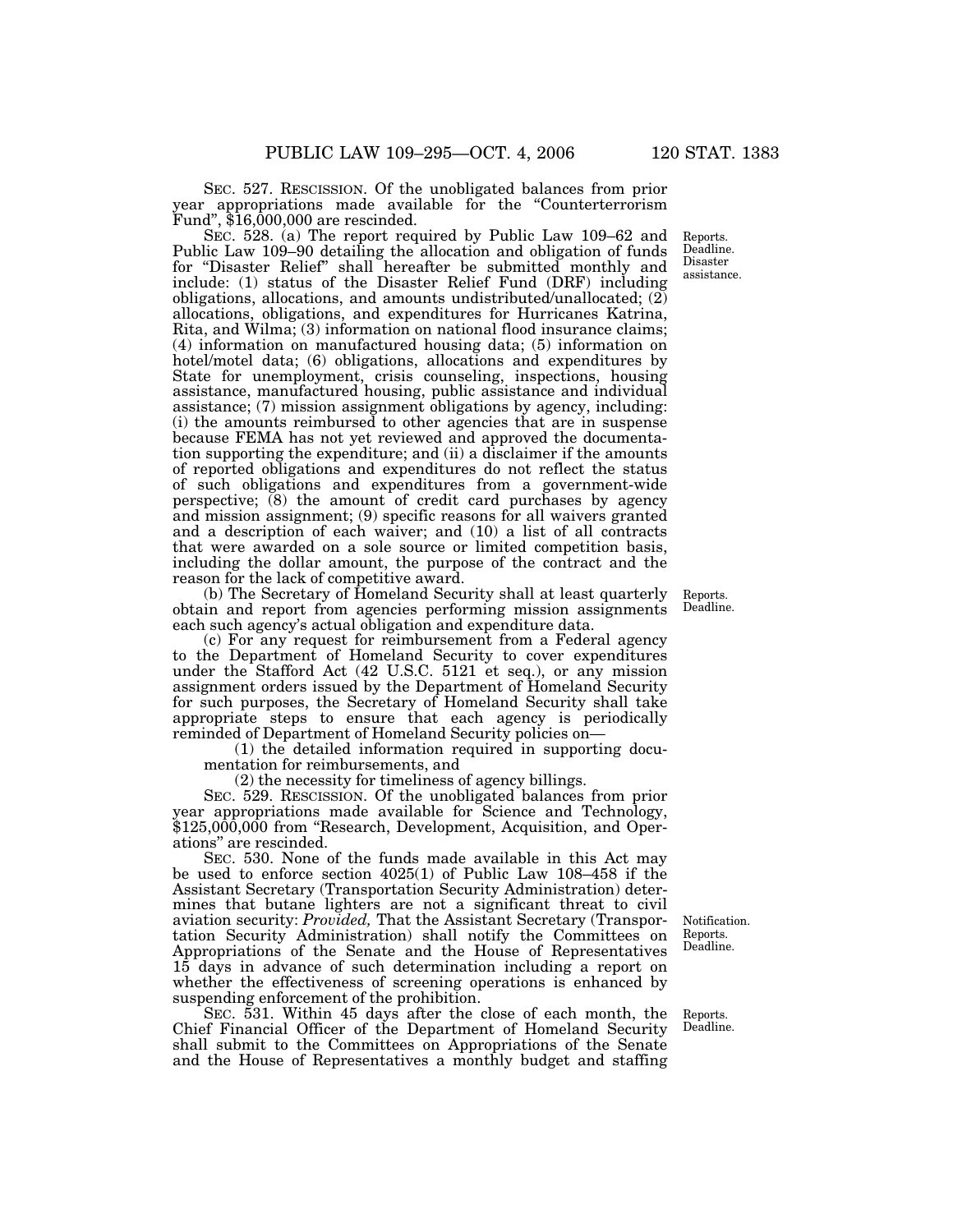report that includes total obligations and on-board versus funded full-time equivalent staffing levels.

SEC. 532. (a) UNITED STATES SECRET SERVICE USE OF PROCEEDS DERIVED FROM CRIMINAL INVESTIGATIONS.—During fiscal year 2007, with respect to any undercover investigative operation of the United States Secret Service (hereafter referred to in this section as the ''Secret Service'') that is necessary for the detection and prosecution of crimes against the United States—

(1) sums appropriated for the Secret Service, including unobligated balances available from prior fiscal years, may be used for purchasing property, buildings, and other facilities, and for leasing space, within the United States, the District of Columbia, and the territories and possessions of the United States, without regard to sections 1341 and 3324 of title 31, United States Code, section 8141 of title 40, United States Code, sections 3732(a) and 3741 of the Revised Statutes of the United States (41 U.S.C. 11(a) and 22), and sections 304(a) and 305 of the Federal Property and Administrative Services Act of 1949 (41 U.S.C 254(a) and 255);

(2) sums appropriated for the Secret Service, including unobligated balances available from prior fiscal years, may be used to establish or to acquire proprietary corporations or business entities as part of such undercover operation, and to operate such corporations or business entities on a commercial basis, without regard to sections 9102 and 9103 of title 31, United States Code;

(3) sums appropriated for the Secret Service, including unobligated balances available from prior fiscal years and the proceeds from such undercover operation, may be deposited in banks or other financial institutions, without regard to section 648 of title 18, and section 3302 of title 31, United States Code; and

(4) proceeds from such undercover operation may be used to offset necessary and reasonable expenses incurred in such operation, without regard to section 3302 of title 31, United States Code.

(b) WRITTEN CERTIFICATION.—The authority set forth in subsection (a) may be exercised only upon the written certification of the Director of the Secret Service or designee that any action authorized by any paragraph of such subsection is necessary for the conduct of an undercover investigative operation. Such certification shall continue in effect for the duration of such operation, without regard to fiscal years.

(c) DEPOSIT OF PROCEEDS IN TREASURY.—As soon as practicable after the proceeds from an undercover investigative operation with respect to which an action is authorized and carried out under paragraphs (3) and (4) of subsection (a) are no longer necessary for the conduct of such operation, such proceeds or the balance of such proceeds remaining at the time shall be deposited in the Treasury of the United States as miscellaneous receipts.

(d) REPORTING AND DEPOSIT OF PROCEEDS UPON DISPOSITION OF CERTAIN BUSINESS ENTITIES.—If a corporation or business entity established or acquired as part of an undercover investigative operation under paragraph (2) of subsection (a) with a net value of over \$50,000 is to be liquidated, sold, or otherwise disposed of, the Secret Service, as much in advance as the Director or designee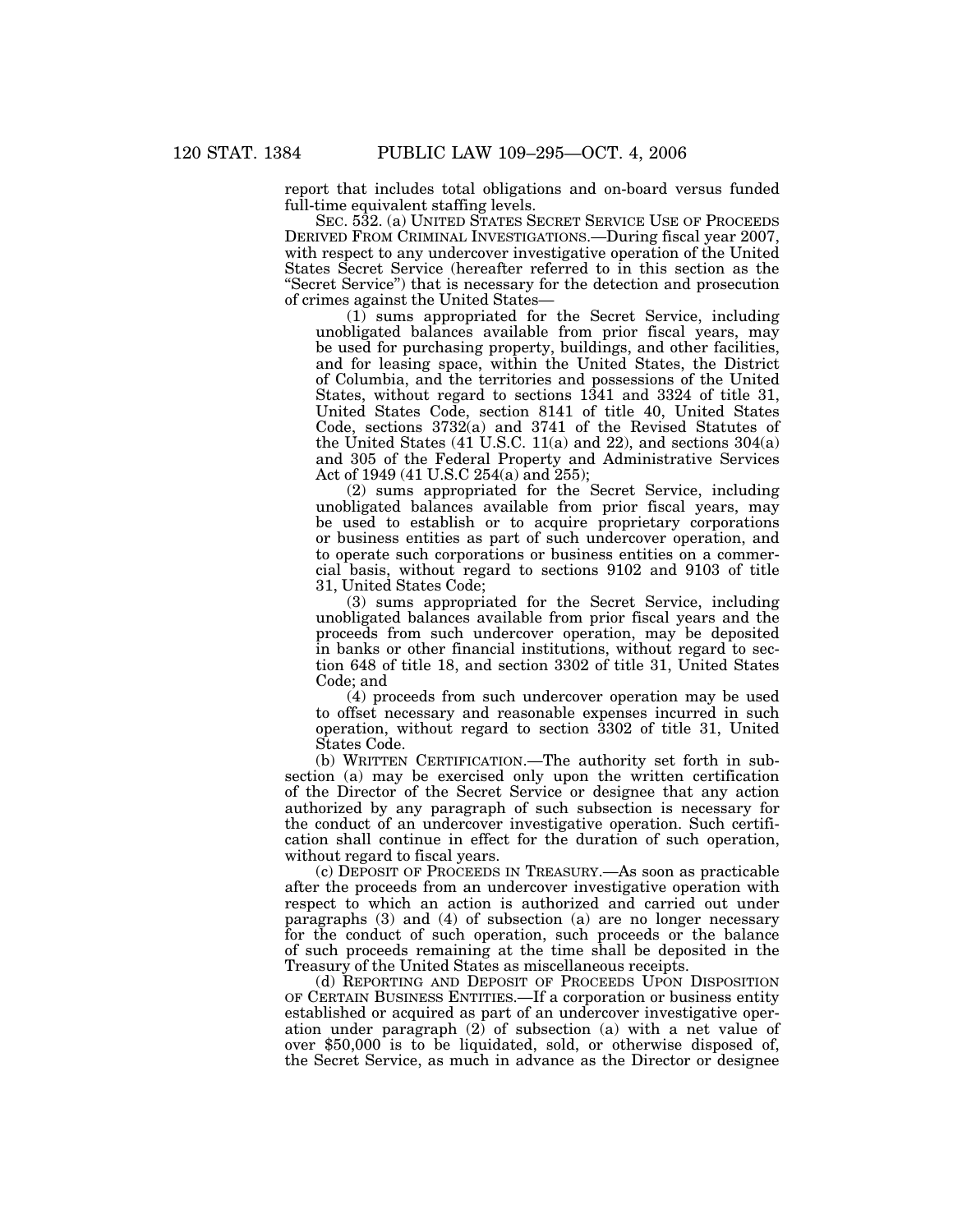determines is practicable, shall report the circumstance to the Secretary of Homeland Security. The proceeds of the liquidation, sale, or other disposition, after obligations are met, shall be deposited in the Treasury of the United States as miscellaneous receipts.

(e) FINANCIAL AUDITS AND REPORTS.—

(1) The Secret Service shall conduct detailed financial audits of closed undercover investigative operations for which a written certification was made pursuant to subsection (b) on a quarterly basis and shall report the results of the audits in writing to the Secretary of Homeland Security.

(2) The Secretary of Homeland Security shall annually submit to the Committees on Appropriations of the Senate and House of Representatives, at the time that the President's budget is submitted under section 1105(a) of title 31, a summary of such audits.

SEC. 533. The Director of the Domestic Nuclear Detection Office shall operate extramural and intramural research, development, demonstrations, testing and evaluation programs so as to distribute funding through grants, cooperative agreements, other transactions and contracts.

SEC. 534. Notwithstanding any other provision of law, the Secretary of Homeland Security shall consider the Hancock County Port and Harbor Commission in Mississippi eligible under the Federal Emergency Management Agency Public Assistance Program for all costs incurred for dredging from navigation channel in Little Lake, Louisiana, sediment deposited as a result of Hurricane George in 1998: *Provided,* That the appropriate Federal share shall apply to approval of this project.

SEC. 535. None of the funds made available in this Act for United States Customs and Border Protection may be used to prevent an individual not in the business of importing a prescription drug (within the meaning of section 801(g) of the Federal Food, Drug, and Cosmetic Act) from importing a prescription drug from Canada that complies with the Federal Food, Drug, and Cosmetic Act: *Provided,* That this section shall apply only to individuals transporting on their person a personal-use quantity of the prescription drug, not to exceed a 90-day supply: *Provided further,* That the prescription drug may not be—

(1) a controlled substance, as defined in section 102 of the Controlled Substances Act (21 U.S.C. 802); or

(2) a biological product, as defined in section 351 of the Public Health Service Act (42 U.S.C. 262).

SEC. 536. The Department of Homeland Security shall, in approving standards for State and local emergency preparedness operational plans under section 613(b)(3) of the Robert T. Stafford Disaster and Emergency Assistance Act (42 U.S.C. 5196b(b)(3)), account for the needs of individuals with household pets and service animals before, during, and following a major disaster or emergency: *Provided,* That Federal agencies may provide assistance as described in section 403(a) of the Robert T. Stafford Disaster and Emergency Assistance Act  $(42 \text{ U.S.C. } 5170b(a))$  to carry out the plans described in the previous proviso.

SEC. 537. RESCISSION. From the unobligated balances from prior year appropriations made available for Transportation Security Administration "Aviation Security" and "Headquarters Administration'', \$4,776,000 are rescinded.

Mississippi. Louisiana.

Canada. Drugs.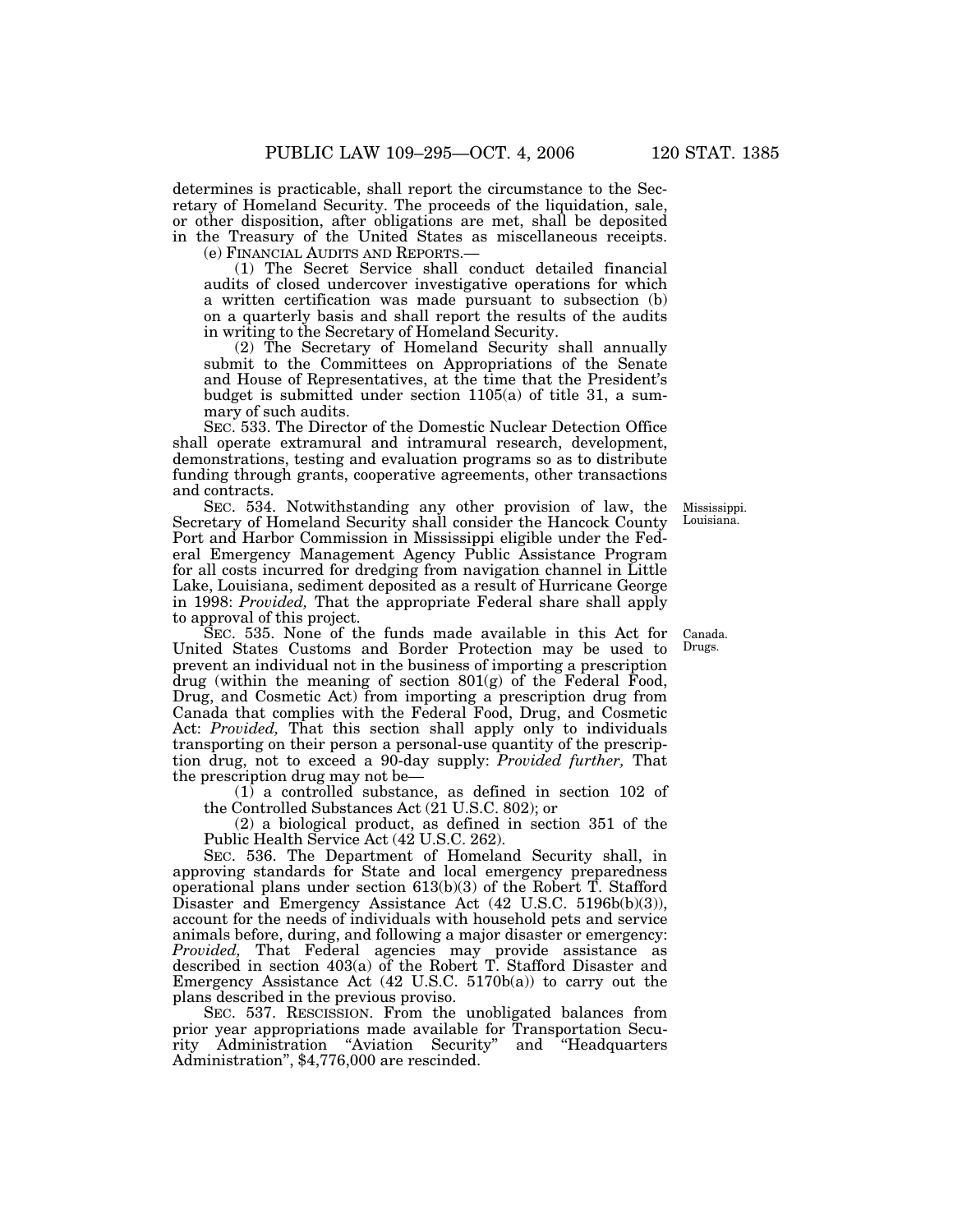SEC. 538. RESCISSION. From the unobligated balances from prior year appropriations made available for Transportation Security Administration ''Aviation Security'', \$61,936,000 are rescinded.

SEC. 539. RESCISSION. From the unexpended balances of the United States Coast Guard ''Acquisition, Construction, and Improvements'' account specifically identified in the Joint Explanatory Statement (House Report 109–241) accompanying the Department of Homeland Security Act, 2006 (Public Law 109–90) for the development of the Offshore Patrol Cutter, \$20,000,000 are rescinded.

SEC. 540. RESCISSION. From the unexpended balances of the United States Coast Guard ''Acquisition, Construction, and Improvements'' account specifically identified in the Joint Explanatory Statement (House Report 109–241) accompanying the Department of Homeland Security Act, 2006 (Public Law 109–90) for the Automatic Identification System, \$4,100,000 are rescinded.

SEC. 541. Notwithstanding the requirements of section  $404(b)(2)(B)$  of the Robert T. Stafford Disaster Relief and Emergency Assistance Act, the Army Corps of Engineers may use Lot 19, Block 1 of the Meadowview Acres Addition and Lot 8, Block 5 of the Meadowview Acres Addition in Augusta, Kansas, for building portions of the flood-control levee.

SEC. 542. Notwithstanding any time limitation established for a grant awarded under title I, chapter 6, Public Law 106–31, in the item relating to Federal Emergency Management Agency— Disaster Assistance for Unmet Needs, the City of Cuero, Texas, may use funds received under such grant program until September 30, 2007.

SEC. 543. None of the funds made available by this Act shall be used in contravention of the Federal buildings performance and reporting requirements of Executive Order No. 13123, part 3 of title V of the National Energy Conservation Policy Act (42 U.S.C. 8251 et seq.), or subtitle  $A$  of title I of the Energy Policy Act of 2005 (including the amendments made thereby).

SEC. 544. The Federal Law Enforcement Training Center instructor staff shall be classified as inherently governmental for the purpose of the Federal Activities Inventory Reform Act of 1998 (31 U.S.C. 501 note).

SEC. 545. None of the funds made available in this Act may be used in contravention of section 303 of the Energy Policy Act of 1992 (42 U.S.C. 13212).

SEC. 546. Section 7209(b)(1) of the Intelligence Reform and Terrorism Prevention Act of 2004 (Public Law 108–458; 8 U.S.C. 1185 note) is amended by striking from "(1) DEVELOPMENT OF PLAN.—The Secretary" through "7208(k))." and inserting the following:

''(1) DEVELOPMENT OF PLAN AND IMPLEMENTATION.—

"(A) The Secretary of Homeland Security, in consultation with the Secretary of State, shall develop and implement a plan as expeditiously as possible to require a passport or other document, or combination of documents, deemed by the Secretary of Homeland Security to be sufficient to denote identity and citizenship, for all travel into the United States by United States citizens and by categories of individuals for whom documentation requirements have previously been waived under section 212(d)(4)(B) of the Immigration and Nationality Act (8 Deadline.  $U.S.C. 1182(d)(4)(B)$ . This plan shall be implemented not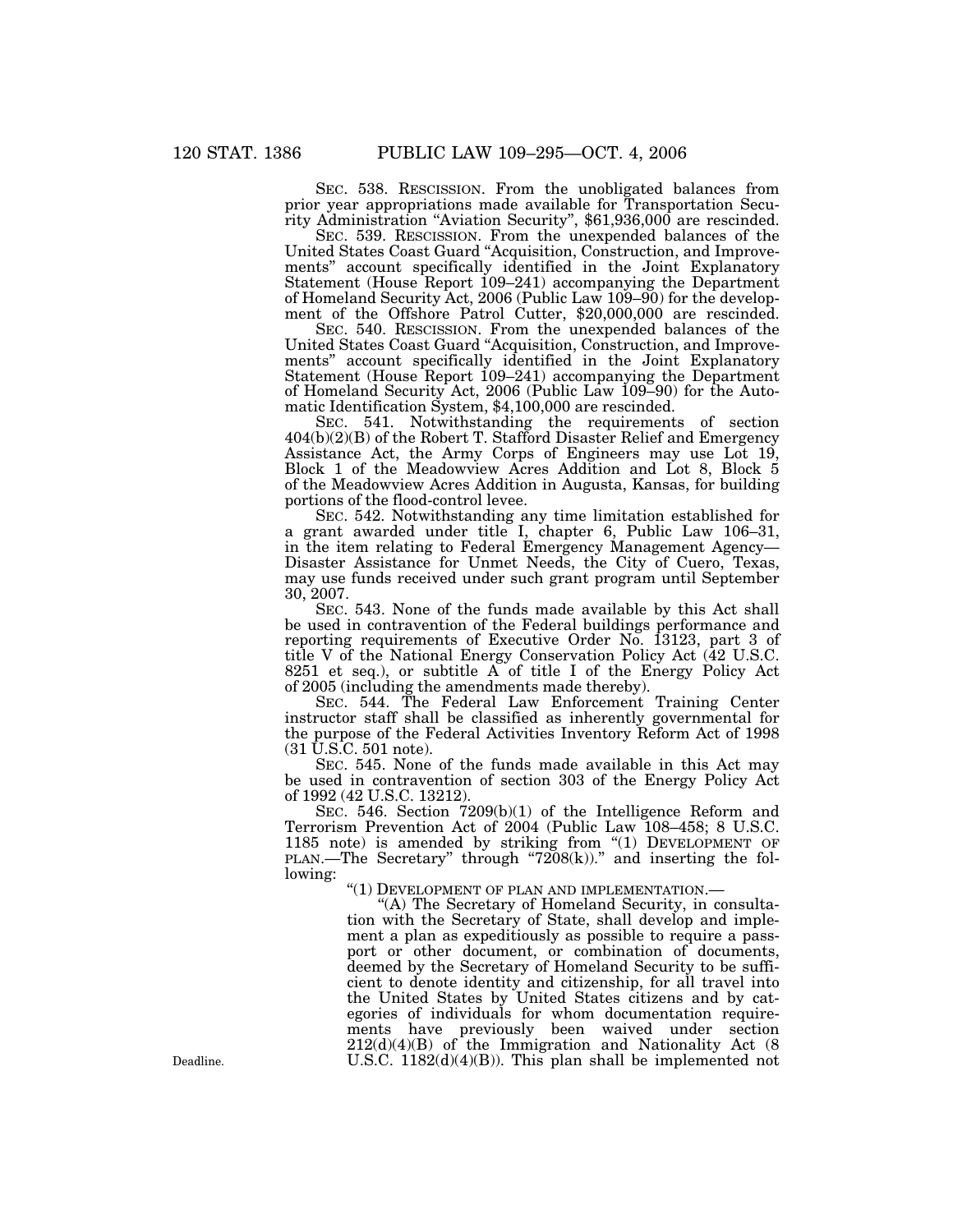later than three months after the Secretary of State and the Secretary of Homeland Security make the certifications required in subsection (B), or June 1, 2009, whichever is earlier. The plan shall seek to expedite the travel of frequent travelers, including those who reside in border communities, and in doing so, shall make readily available a registered traveler program (as described in section 7208(k)).

Certification.

''(B) The Secretary of Homeland Security and the Secretary of State shall jointly certify to the Committees on Appropriations of the Senate and the House of Representatives that the following criteria have been met prior to implementation of section 7209(b)(1)(A)—

''(i) the National Institute of Standards and Technology certifies that the Departments of Homeland Security and State have selected a card architecture that meets or exceeds International Organization for Standardization (ISO) security standards and meets or exceeds best available practices for protection of personal identification documents: *Provided,* That the National Institute of Standards and Technology shall also assist the Departments of Homeland Security and State to incorporate into the architecture of the card the best available practices to prevent the unauthorized use of information on the card: *Provided further,* That to facilitate efficient cross-border travel, the Departments of Homeland Security and State shall, to the maximum extent possible, develop an architecture that is compatible with information technology systems and infrastructure used by United States Customs and Border Protection;

"(ii) the technology to be used by the United States for the passport card, and any subsequent change to that technology, has been shared with the governments of Canada and Mexico;

''(iii) an agreement has been reached with the United States Postal Service on the fee to be charged individuals for the passport card, and a detailed justification has been submitted to the Committees on Appropriations of the Senate and the House of Representatives;

''(iv) an alternative procedure has been developed for groups of children traveling across an international border under adult supervision with parental consent;

 $f(v)$  the necessary technological infrastructure to process the passport cards has been installed, and all employees at ports of entry have been properly trained in the use of the new technology;

"(vi) the passport card has been made available for the purpose of international travel by United States citizens through land and sea ports of entry between the United States and Canada, Mexico, the Caribbean and Bermuda; and

''(vii) a single implementation date for sea and land borders has been established.''.

SEC. 547. None of the funds made available in this Act may be used to award any contract for major disaster or emergency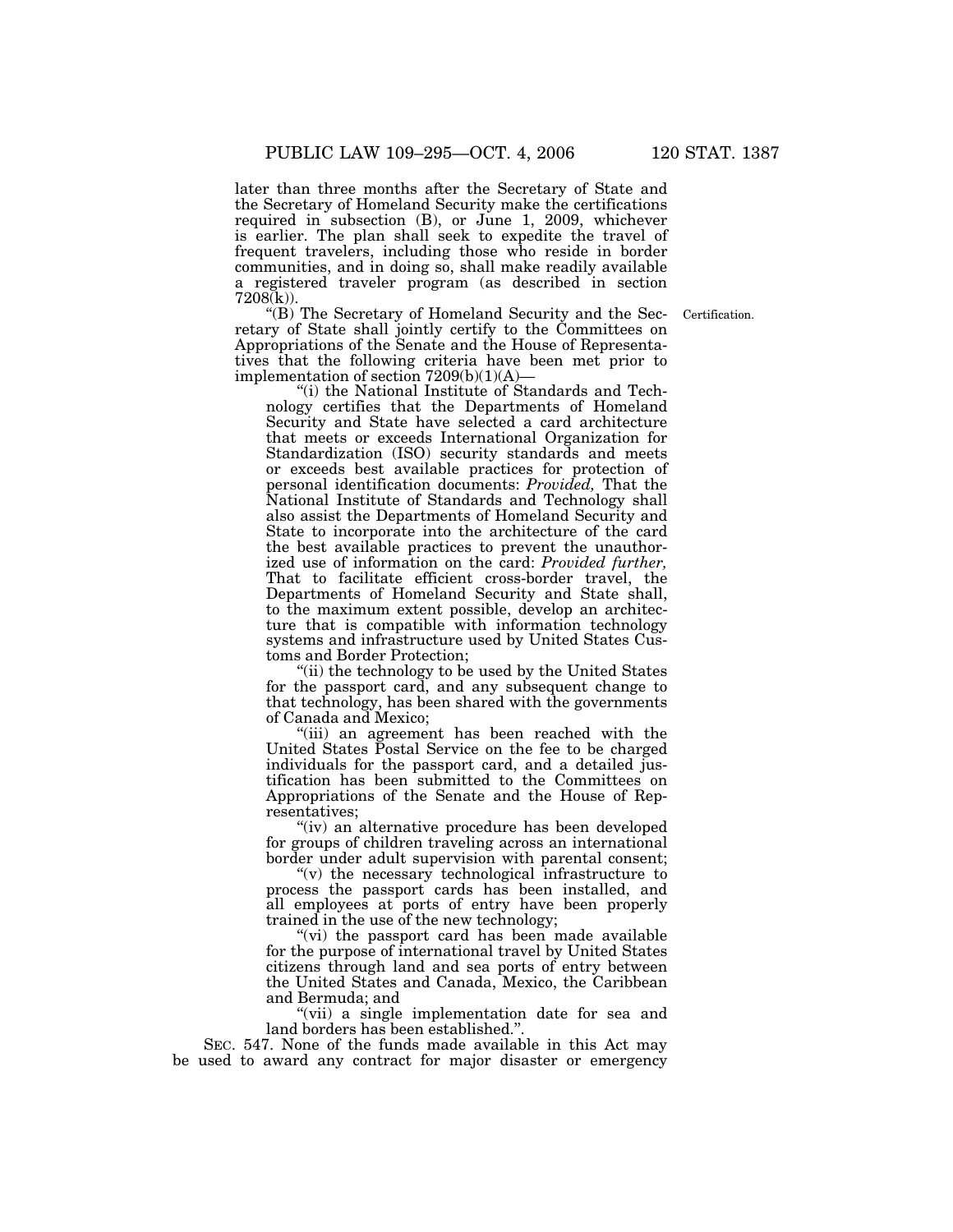assistance activities under the Robert T. Stafford Disaster Relief and Emergency Assistance Act except in accordance with section 307 of such Act (42 U.S.C. 5150).

SEC. 548. None of the funds made available in the Act may be used to reimburse L.B.& B. Associates, Inc. or Olgoonik Logistics, LLC (or both) for attorneys fees related to pending litigation against Local 30 of the International Union of Operating Engineers.

SEC. 549. Notwithstanding any other provision of law, the acquisition management system of the Transportation Security Administration shall be subject to the provisions of the Small Business Act (15 U.S.C. 631 et seq.).

SEC. 550. (a) No later than six months after the date of enactment of this Act, the Secretary of Homeland Security shall issue interim final regulations establishing risk-based performance standards for security of chemical facilities and requiring vulnerability assessments and the development and implementation of site security plans for chemical facilities: *Provided,* That such regulations shall apply to chemical facilities that, in the discretion of the Secretary, present high levels of security risk: *Provided further,* That such regulations shall permit each such facility, in developing and implementing site security plans, to select layered security measures that, in combination, appropriately address the vulnerability assessment and the risk-based performance standards for security for the facility: *Provided further,* That the Secretary may not disapprove a site security plan submitted under this section based on the presence or absence of a particular security measure, but the Secretary may disapprove a site security plan if the plan fails to satisfy the risk-based performance standards established by this section: *Provided further,* That the Secretary may approve alternative security programs established by private sector entities, Federal, State, or local authorities, or other applicable laws if the Secretary determines that the requirements of such programs meet the requirements of this section and the interim regulations: *Provided further,* That the Secretary shall review and approve each vulnerability assessment and site security plan required under this section: *Provided further,* That the Secretary shall not apply regulations issued pursuant to this section to facilities regulated pursuant to the Maritime Transportation Security Act of 2002, Public Law 107–295, as amended; Public Water Systems, as defined by section 1401 of the Safe Drinking Water Act, Public Law 93– 523, as amended; Treatment Works as defined in section 212 of the Federal Water Pollution Control Act, Public Law 92–500, as amended; any facility owned or operated by the Department of Defense or the Department of Energy, or any facility subject to regulation by the Nuclear Regulatory Commission.

(b) Interim regulations issued under this section shall apply until the effective date of interim or final regulations promulgated under other laws that establish requirements and standards referred to in subsection (a) and expressly supersede this section: *Provided,* That the authority provided by this section shall terminate three years after the date of enactment of this Act.

(c) Notwithstanding any other provision of law and subsection (b), information developed under this section, including vulnerability assessments, site security plans, and other security related information, records, and documents shall be given protections from public disclosure consistent with similar information developed by chemical facilities subject to regulation under section 70103 of title

Regulations. Deadline. 6 USC 121 note.

Termination date. Regulations.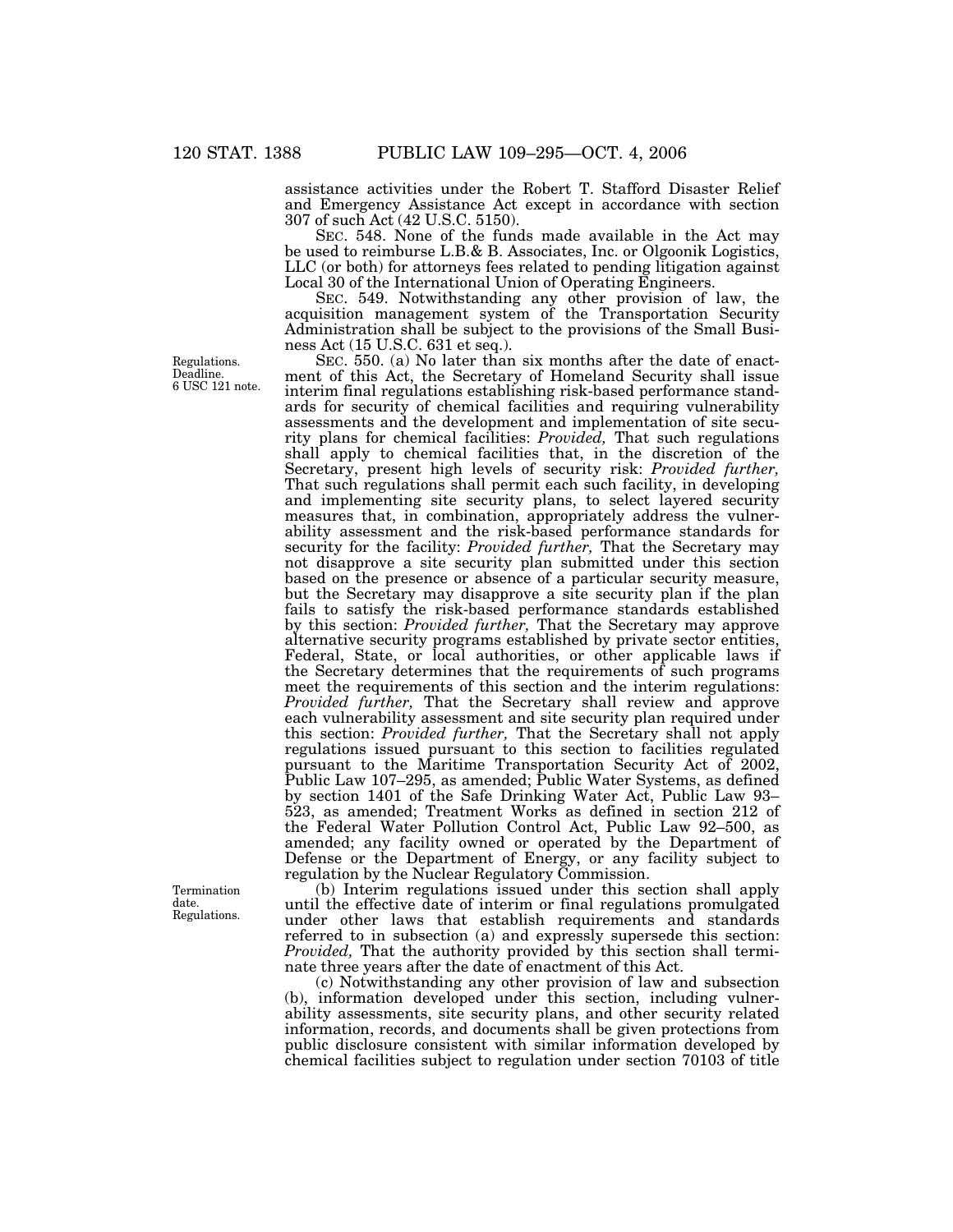46, United States Code: *Provided,* That this subsection does not prohibit the sharing of such information, as the Secretary deems appropriate, with State and local government officials possessing the necessary security clearances, including law enforcement officials and first responders, for the purpose of carrying out this section, provided that such information may not be disclosed pursuant to any State or local law: *Provided further,* That in any proceeding to enforce this section, vulnerability assessments, site security plans, and other information submitted to or obtained by the Secretary under this section, and related vulnerability or security information, shall be treated as if the information were classified material.

(d) Any person who violates an order issued under this section shall be liable for a civil penalty under section 70119(a) of title 46, United States Code: *Provided,* That nothing in this section confers upon any person except the Secretary a right of action against an owner or operator of a chemical facility to enforce any provision of this section.

(e) The Secretary of Homeland Security shall audit and inspect chemical facilities for the purposes of determining compliance with the regulations issued pursuant to this section.

(f) Nothing in this section shall be construed to supersede, amend, alter, or affect any Federal law that regulates the manufacture, distribution in commerce, use, sale, other treatment, or disposal of chemical substances or mixtures.

(g) If the Secretary determines that a chemical facility is not in compliance with this section, the Secretary shall provide the owner or operator with written notification (including a clear explanation of deficiencies in the vulnerability assessment and site security plan) and opportunity for consultation, and issue an order to comply by such date as the Secretary determines to be appropriate under the circumstances: *Provided*, That if the owner or operator continues to be in noncompliance, the Secretary may issue an order for the facility to cease operation, until the owner or operator complies with the order.

SEC. 551. (a) CONSTRUCTION OF BORDER TUNNEL OR PASSAGE.-Chapter 27 of title 18, United States Code, is amended by adding at the end the following:

# **''§ 554. Border tunnels and passages**

"(a) Any person who knowingly constructs or finances the construction of a tunnel or subterranean passage that crosses the international border between the United States and another country, other than a lawfully authorized tunnel or passage known to the Secretary of Homeland Security and subject to inspection by Immigration and Customs Enforcement, shall be fined under this title and imprisoned for not more than 20 years.

''(b) Any person who knows or recklessly disregards the construction or use of a tunnel or passage described in subsection (a) on land that the person owns or controls shall be fined under this title and imprisoned for not more than 10 years.

"(c) Any person who uses a tunnel or passage described in subsection (a) to unlawfully smuggle an alien, goods (in violation of section 545), controlled substances, weapons of mass destruction (including biological weapons), or a member of a terrorist organization (as defined in section  $2339B(g)(6)$ ) shall be subject to a maximum term of imprisonment that is twice the maximum term of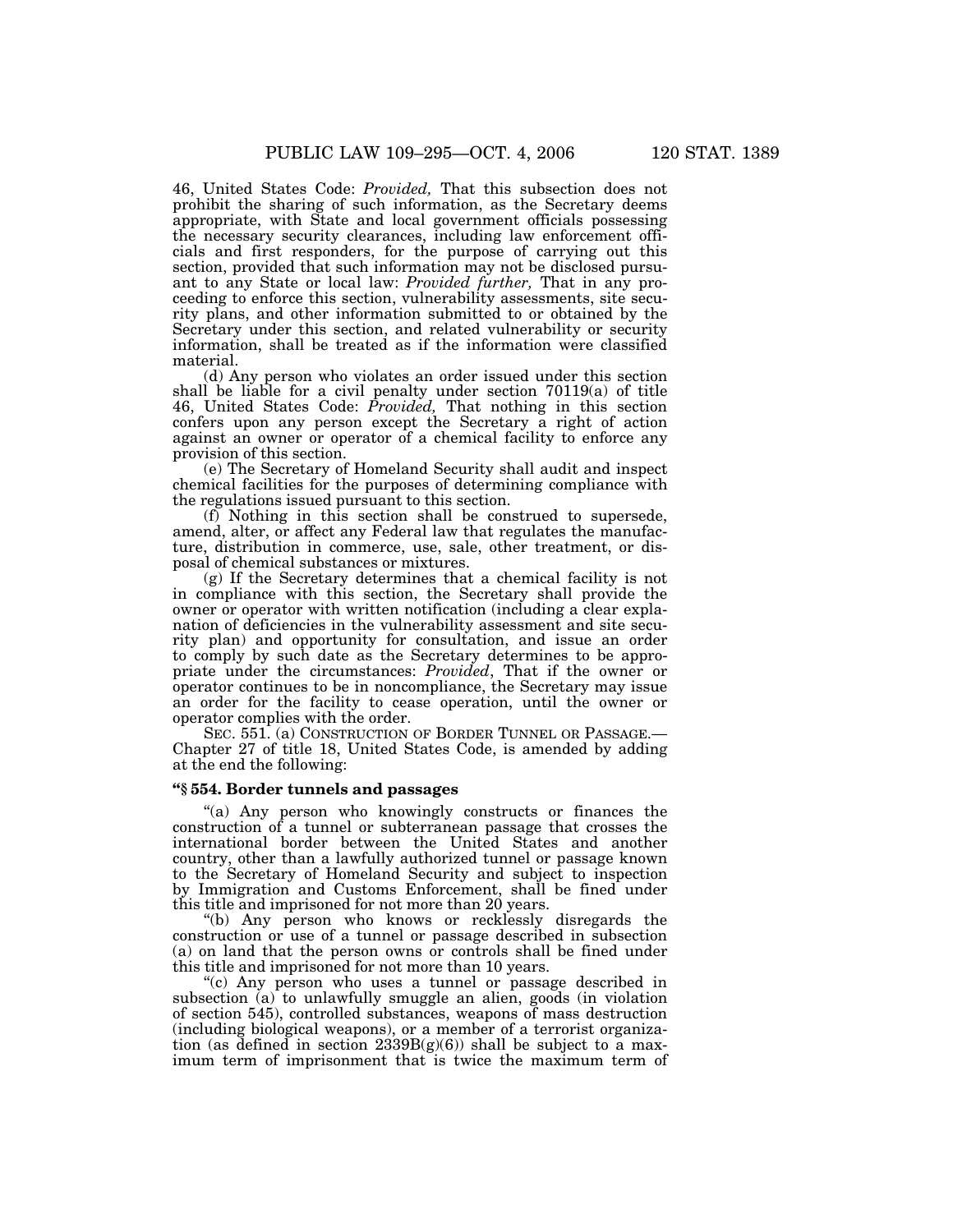imprisonment that would have otherwise been applicable had the unlawful activity not made use of such a tunnel or passage.''.

(b) CLERICAL AMENDMENT.—The table of sections for chapter 27 of title 18, United States Code, is amended by adding at the end the following:

''Sec. 554. Border tunnels and passages.''.

(c) CRIMINAL FORFEITURE.—Section 982(a)(6) of title 18, United States Code, is amended by inserting "554," before "1425,".

28 USC 994 note.

SION.— (1) IN GENERAL.—Pursuant to its authority under section 994 of title 28, United States Code, and in accordance with this subsection, the United States Sentencing Commission shall

(d) DIRECTIVE TO THE UNITED STATES SENTENCING COMMIS-

promulgate or amend sentencing guidelines to provide for increased penalties for persons convicted of offenses described in section 554 of title 18, United States Code, as added by subsection (a).

(2) REQUIREMENTS.—In carrying out this subsection, the United States Sentencing Commission shall—

(A) ensure that the sentencing guidelines, policy statements, and official commentary reflect the serious nature of the offenses described in section 554 of title 18, United States Code, and the need for aggressive and appropriate law enforcement action to prevent such offenses;

(B) provide adequate base offense levels for offenses under such section;

(C) account for any aggravating or mitigating circumstances that might justify exceptions, including—

(i) the use of a tunnel or passage described in subsection (a) of such section to facilitate other felonies; and

(ii) the circumstances for which the sentencing guidelines currently provide applicable sentencing enhancements;

(D) ensure reasonable consistency with other relevant directives, other sentencing guidelines, and statutes;

(E) make any necessary and conforming changes to the sentencing guidelines and policy statements; and

(F) ensure that the sentencing guidelines adequately meet the purposes of sentencing set forth in section 3553(a)(2) of title 18, United States Code.

SEC. 552. The Secretary of Homeland Security may not take any action to alter or reduce operations within the Civil Engineering Program of the Coast Guard nationwide, including the civil engineering units, facilities, design and construction centers, the Coast Guard Academy, and the Coast Guard Research and Development Center until the Committees on Appropriations of the Senate and the House of Representatives receive and approve a plan on changes to the Civil Engineering Program of the Coast Guard: *Provided,* That the plan shall include a description of the current functions of the Civil Engineering Program and a description of any proposed modifications of such functions and of any proposed modification of personnel and offices, including the rationale for such modification; an assessment of the costs and benefits of such modification; any proposed alternatives to such modification; and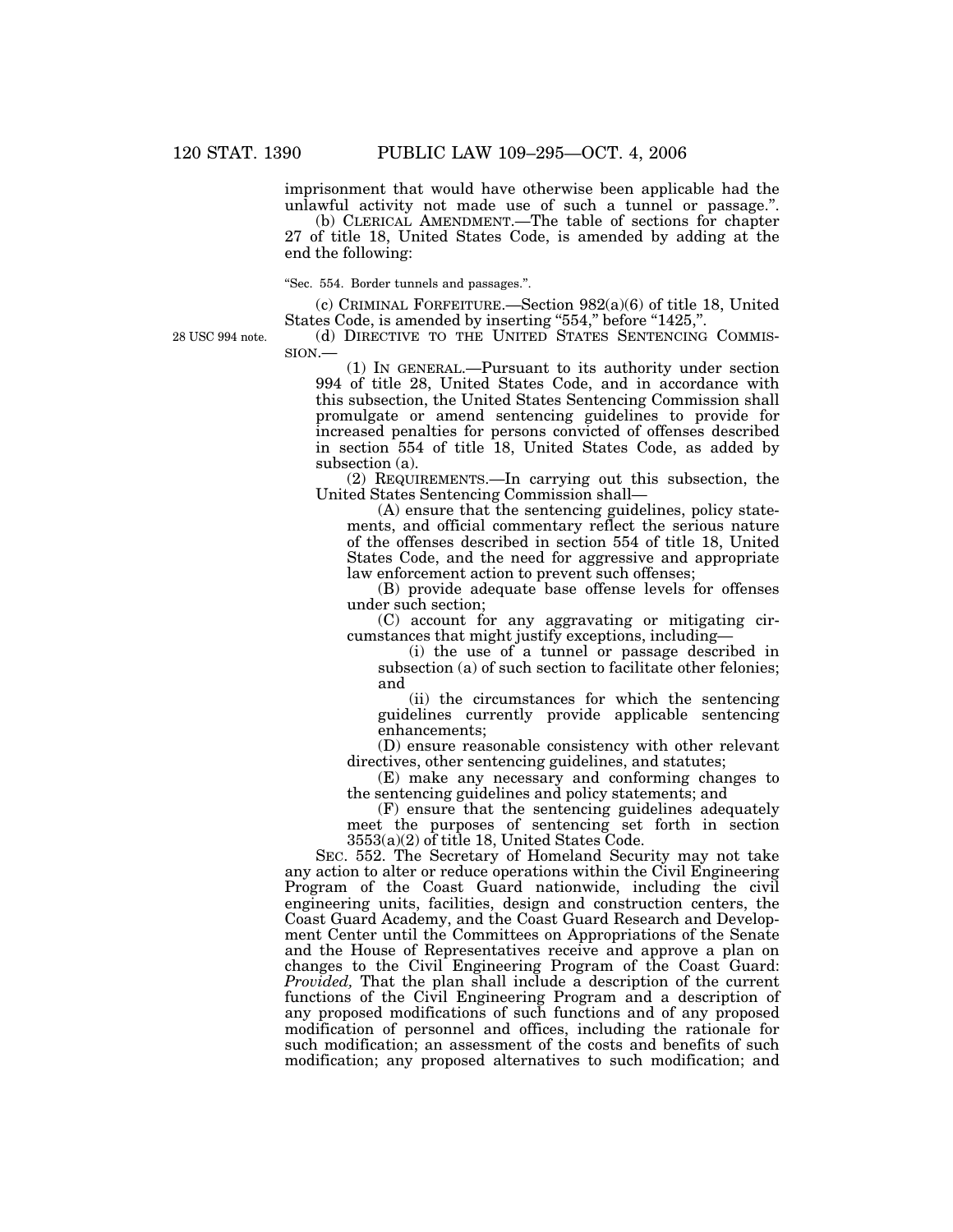the processes utilized by the Coast Guard and the Office of Management and Budget to analyze and assess such modification.

SEC. 553. None of the funds made available by this Act may be used to take an action that would violate Executive Order No. 13149 (65 Fed. Reg. 24607; relating to greening the government through Federal fleet and transportation efficiency).

SEC. 554. (a) The Transportation Security Administration shall require each air carrier and foreign air carrier that provides air transportation or intrastate air transportation to submit plans to the Transportation Security Administration on how such air carrier will participate in the voluntary provision of emergency services program established by section 44944(a) of title 49, United States Code.

(b)(1) Not more than 90 days after the date of the enactment of this Act, the Transportation Security Administration shall prepare a report that contains the following:

(A) Procedures that qualified individuals need to follow in order to participate in the program described in subsection (a).

(B) Relevant contacts for individuals interested in participating in the program described in subsection (a).

(2) The Transportation Security Administration shall make the report required by paragraph (1) available, by Internet web site or other appropriate method, to the following:

(A) The Congress.

(B) The emergency response agency of each State.

(C) The relevant organizations representing individuals to participate in the program.

SEC. 555. Not later than 90 days after the date of enactment of this Act, the Director of the Federal Emergency Management Agency in conjunction with the Director of the National Institute of Standards and Technology shall submit a report to the Committees on Appropriations of the Senate and the House of Representatives outlining Federal earthquake response plans for high-risk earthquake regions in the United States as determined by the United States Geological Survey.

SEC. 556. Not later than six months after the date of enactment of this Act, the Secretary of Homeland Security shall establish revised procedures for expeditiously clearing individuals whose names have been mistakenly placed on a terrorist database list or who have names identical or similar to individuals on a terrorist database list. The Secretary shall advise Congress of the procedures established.

SEC. 557. Title VII of the Robert T. Stafford Disaster Relief and Emergency Assistance Act (42 U.S.C. 5201) is amended by adding at the end the following:

#### **''SEC. 706. FIREARMS POLICIES.**

''(a) PROHIBITION ON CONFISCATION OF FIREARMS.—No officer or employee of the United States (including any member of the uniformed services), or person operating pursuant to or under color of Federal law, or receiving Federal funds, or under control of any Federal official, or providing services to such an officer, employee, or other person, while acting in support of relief from a major disaster or emergency, may—

''(1) temporarily or permanently seize, or authorize seizure of, any firearm the possession of which is not prohibited under

Deadline. Procedures. 6 USC 485 note.

42 USC 5207.

Reports. Deadline.

Reports. Deadline.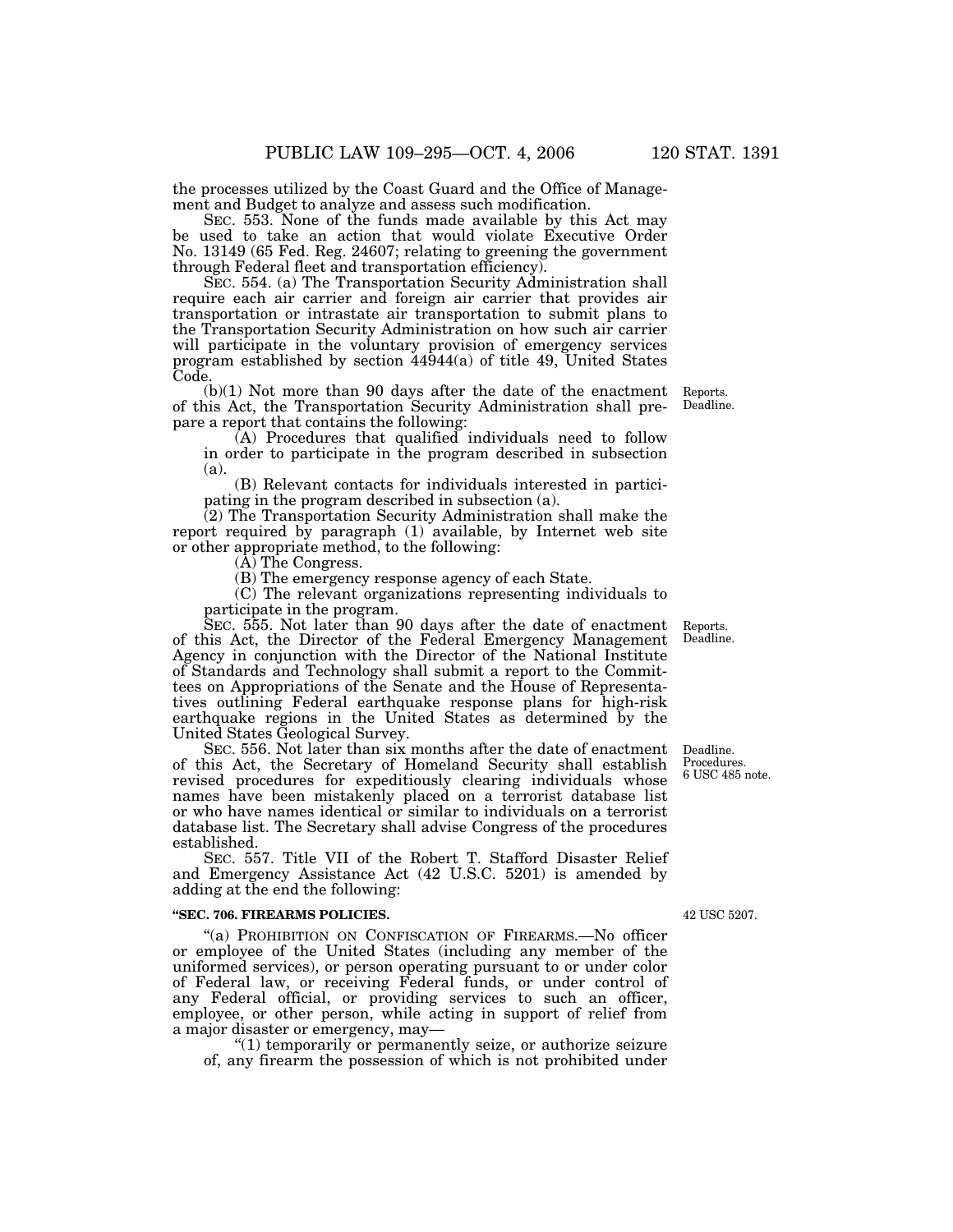Federal, State, or local law, other than for forfeiture in compliance with Federal law or as evidence in a criminal investigation;

" $(2)$  require registration of any firearm for which registration is not required by Federal, State, or local law;

''(3) prohibit possession of any firearm, or promulgate any rule, regulation, or order prohibiting possession of any firearm, in any place or by any person where such possession is not otherwise prohibited by Federal, State, or local law; or

" $(4)$  prohibit the carrying of firearms by any person otherwise authorized to carry firearms under Federal, State, or local law, solely because such person is operating under the direction, control, or supervision of a Federal agency in support of relief from the major disaster or emergency.

''(b) LIMITATION.—Nothing in this section shall be construed to prohibit any person in subsection (a) from requiring the temporary surrender of a firearm as a condition for entry into any mode of transportation used for rescue or evacuation during a major disaster or emergency, provided that such temporarily surrendered firearm is returned at the completion of such rescue or evacuation.

''(c) PRIVATE RIGHTS OF ACTION.—

''(1) IN GENERAL.—Any individual aggrieved by a violation of this section may seek relief in an action at law, suit in equity, or other proper proceeding for redress against any person who subjects such individual, or causes such individual to be subjected, to the deprivation of any of the rights, privileges, or immunities secured by this section.

''(2) REMEDIES.—In addition to any existing remedy in law or equity, under any law, an individual aggrieved by the seizure or confiscation of a firearm in violation of this section may bring an action for return of such firearm in the United States district court in the district in which that individual resides or in which such firearm may be found.

''(3) ATTORNEY FEES.—In any action or proceeding to enforce this section, the court shall award the prevailing party, other than the United States, a reasonable attorney's fee as part of the costs.''.

SEC. 558. PILOT INTEGRATED SCANNING SYSTEM. (a) DESIGNA-TIONS.—

(1) IN GENERAL.—Not later than 90 days after the date of the enactment of this Act, the Secretary of Homeland Security (referred to in this section as the "Secretary") shall designate three foreign seaports through which containers pass or are transshipped to the United States to pilot an integrated scanning system that couples nonintrusive imaging equipment and radiation detection equipment, which may be provided by the Megaports Initiative of the Department of Energy. In making designations under this subsection, the Secretary shall consider three distinct ports with unique features and differing levels of trade volume.

(2) COLLABORATION AND COOPERATION.—The Secretary shall collaborate with the Secretary of Energy and cooperate with the private sector and host foreign government to implement the pilot program under this subsection.

(b) IMPLEMENTATION.—Not later than one year after the date of the enactment of this Act, the Secretary shall achieve a full-

6 USC 981a.

Deadline.

Deadline.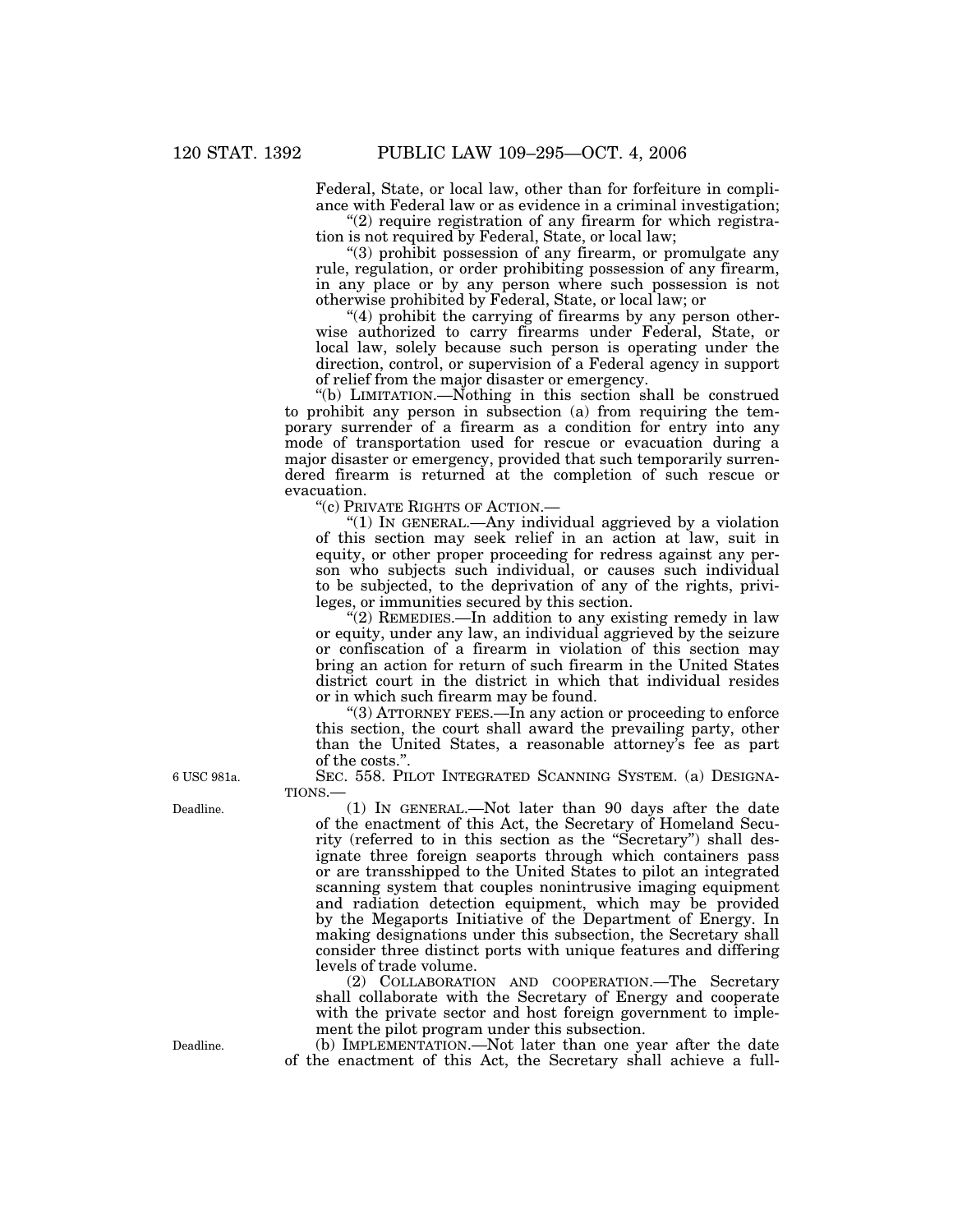scale implementation of the pilot integrated screening system, which shall—

(1) scan all containers destined for the United States that transit through the terminal;

(2) electronically transmit the images and information to the container security initiative personnel in the host country and/or Customs and Border Protection personnel in the United States for evaluation and analysis;

(3) resolve every radiation alarm according to established Department procedures;

(4) utilize the information collected to enhance the Automated Targeting System or other relevant programs; and

(5) store the information for later retrieval and analysis. (c) EVALUATION.—The Secretary shall evaluate the pilot program in subsection (b) to determine whether such a system—

(1) has a sufficiently low false alarm rate for use in the supply chain;

 $(2)$  is capable of being deployed and operated at ports overseas, including consideration of cost, personnel, and infrastructure required to operate the system;

(3) is capable of integrating, where necessary, with existing systems;

(4) does not significantly impact trade capacity and flow of cargo at foreign or United States ports; and

(5) provides an automated notification of questionable or high-risk cargo as a trigger for further inspection by appropriately trained personnel.

(d) REPORT.—Not later than 120 days after achieving full-scale implementation under subsection (b), the Secretary, in consultation with the Secretary of Energy and the Secretary of State, shall submit a report, to the appropriate congressional committees, that includes—

(1) an evaluation of the lessons derived from the pilot program implemented under this section;

(2) an analysis of the efficacy of the Automated Targeted System or other relevant programs in utilizing the images captured to examine high-risk containers;

(3) an evaluation of software that is capable of automatically identifying potential anomalies in scanned containers; and

(4) a plan and schedule to expand the integrated scanning system developed under this section to other container security initiative ports.

(e) IMPLEMENTATION.—If the Secretary determines the available technology meets the criteria outlined in subsection (c), the Secretary, in cooperation with the Secretary of State, shall seek to secure the cooperation of foreign governments to initiate and maximize the use of such technology at foreign ports to scan all cargo bound for the United States as quickly as possible.

SEC. 559. (a) RESCISSION.—From the unexpended balances of the United States Secret Service ''Salaries and Expenses'' account specifically identified in the Joint Explanatory Statement (House Report 109–241) accompanying the Department of Homeland Security Act, 2006 (Public Law 109–90) for National Special Security Events, \$2,500,000 are rescinded.

(b) ADDITIONAL APPROPRIATION.—For necessary expenses of the United States Secret Service ''Protection, Administration, and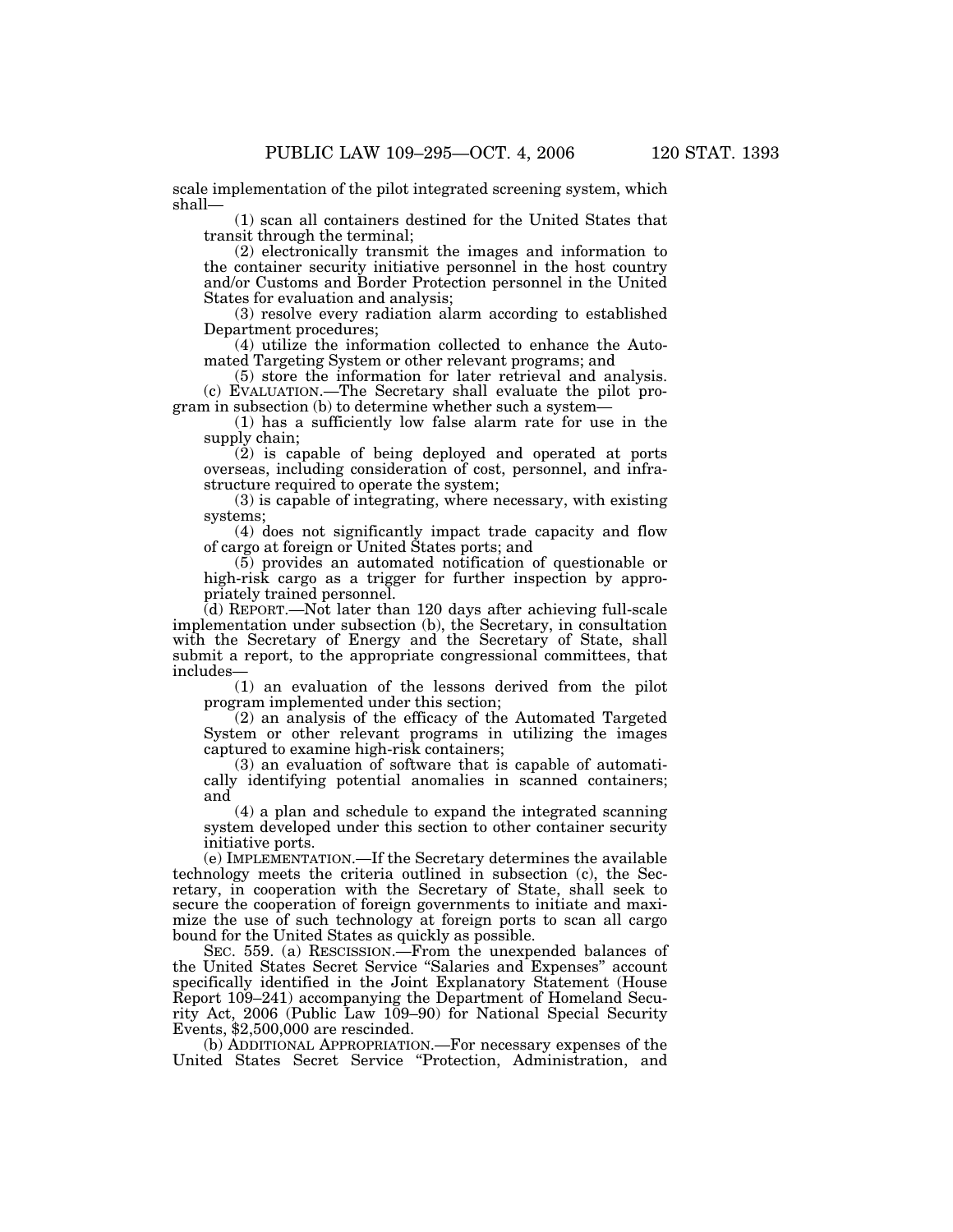Training'', there is appropriated an additional \$2,500,000, to remain available until expended for National Special Security Events.

SEC. 560. Transfer authority contained in section 505 of the Homeland Security Act, as amended by title VI of this Act, shall be used in accordance with the provisions of section  $1531(a)(2)$ of title 31, United States Code.

6 USC 701 note. Post-Katrina Emergency Management Reform Act of 2006.

# **TITLE VI—NATIONAL EMERGENCY MANAGEMENT**

#### **SEC. 601. SHORT TITLE.**

This title may be cited as the "Post-Katrina Emergency" Management Reform Act of 2006''.

6 USC 701.

# **SEC. 602. DEFINITIONS.**

In this title—

(1) the term ''Administrator'' means the Administrator of the Agency;

 $(2)$  the term "Agency" means the Federal Emergency Management Agency;

(3) the term ''appropriate committees of Congress'' means—

(A) the Committee on Homeland Security and Governmental Affairs of the Senate; and

(B) those committees of the House of Representatives that the Speaker of the House of Representatives determines appropriate;

(4) the term "catastrophic incident" means any natural disaster, act of terrorism, or other man-made disaster that results in extraordinary levels of casualties or damage or disruption severely affecting the population (including mass evacuations), infrastructure, environment, economy, national morale, or government functions in an area;

(5) the term ''Department'' means the Department of Homeland Security;

(6) the terms ''emergency'' and ''major disaster'' have the meanings given the terms in section 102 of the Robert T. Stafford Disaster Relief and Emergency Assistance Act (42 U.S.C. 5122);

(7) the term ''emergency management'' means the governmental function that coordinates and integrates all activities necessary to build, sustain, and improve the capability to prepare for, protect against, respond to, recover from, or mitigate against threatened or actual natural disasters, acts of terrorism, or other man-made disasters;

(8) the term ''emergency response provider'' has the meaning given the term in section 2 of the Homeland Security Act of  $2002$  (6 U.S.C. 101), as amended by this Act;

(9) the term ''Federal coordinating officer'' means a Federal coordinating officer as described in section 302 of the Robert T. Stafford Disaster Relief and Emergency Assistance Act (42 U.S.C. 5143);

(10) the term ''individual with a disability'' has the meaning given the term in section 3 of the Americans with Disabilities Act of 1990 (42 U.S.C. 12102);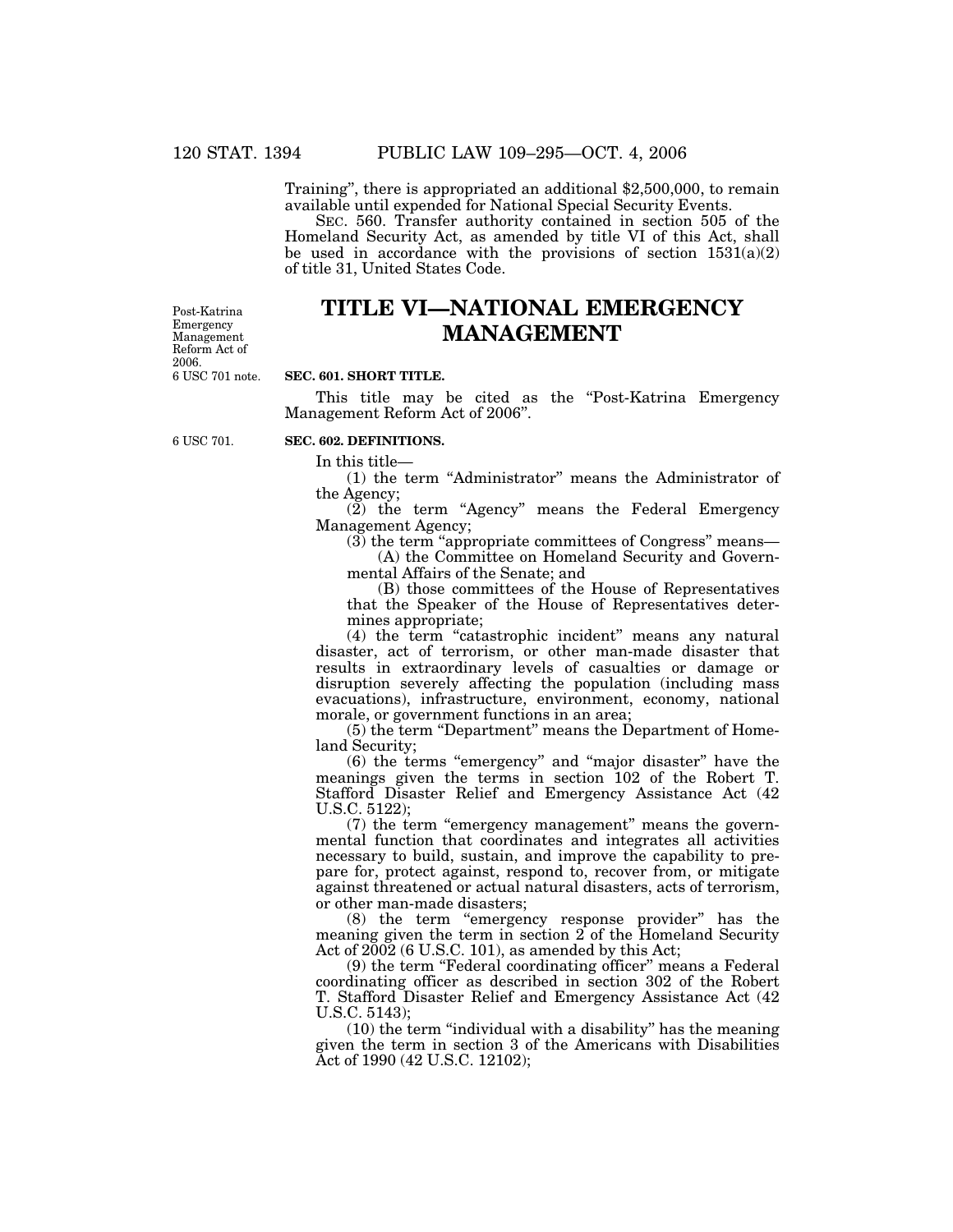(11) the terms ''local government'' and ''State'' have the meaning given the terms in section 2 of the Homeland Security Act of 2002 (6 U.S.C. 101);

(12) the term ''National Incident Management System'' means a system to enable effective, efficient, and collaborative incident management;

(13) the term ''National Response Plan'' means the National Response Plan or any successor plan prepared under section  $502(a)(6)$  of the Homeland Security Act of 2002 (as amended by this Act);

(14) the term ''Secretary'' means the Secretary of Homeland Security;

(15) the term ''surge capacity'' means the ability to rapidly and substantially increase the provision of search and rescue capabilities, food, water, medicine, shelter and housing, medical care, evacuation capacity, staffing (including disaster assistance employees), and other resources necessary to save lives and protect property during a catastrophic incident; and

 $(16)$  the term "tribal government" means the government of an Indian tribe or authorized tribal organization, or in Alaska a Native village or Alaska Regional Native Corporation.

# **Subtitle A—Federal Emergency Management Agency**

## **SEC. 611. STRUCTURING THE FEDERAL EMERGENCY MANAGEMENT AGENCY.**

Title V of the Homeland Security Act of 2002 (6 U.S.C. 311 et seq.) is amended—

(1) by striking the title heading and inserting the following:

# **''TITLE V—NATIONAL EMERGENCY MANAGEMENT'';**

(2) by striking section 501;

 $(3)$  by striking section 503;

(4) by striking section 507;

(5) by striking section 510 (relating to urban and other high risk area communications capabilities);

(6) by redesignating sections 504, 505, 508, and 509 as sections 517, 518, 519, and 520, respectively;

(7) by redesignating section 510 (relating to procurement of security countermeasures for the strategic national stockpile) as section 521;

(8) by redesignating section 502 as section 504;

(9) by redesignating section 506 as section 502 and transferring that section to before section 504, as redesignated by paragraph (8) of this section;

(10) by inserting before section 502, as redesignated and transferred by paragraph (9) of this section, the following:

## **''SEC. 501. DEFINITIONS.**

 $\mathrm{``In~this~title}$ —

"(1) the term 'Administrator' means the Administrator of the Agency;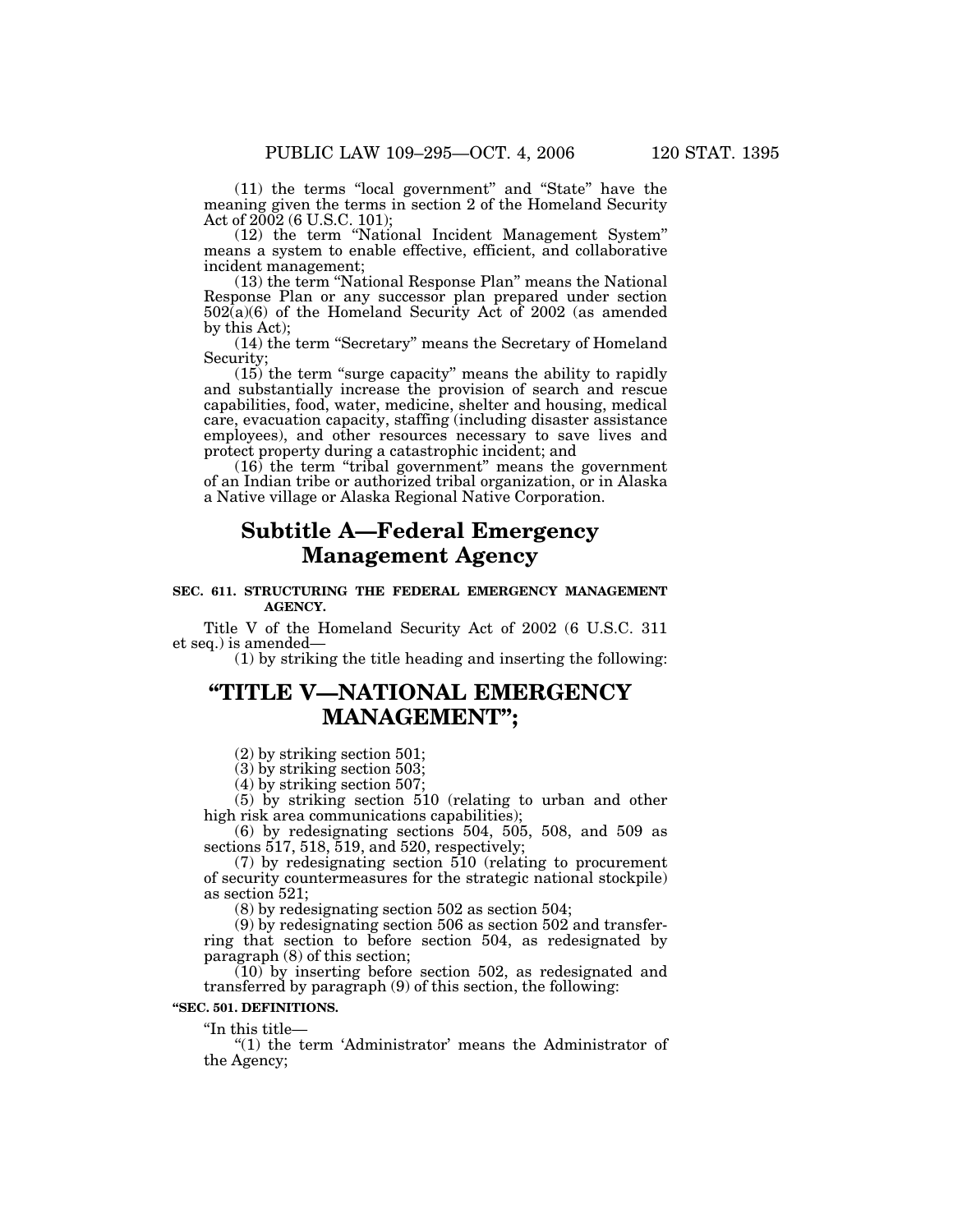"(2) the term 'Agency' means the Federal Emergency Management Agency;

"(3) the term 'catastrophic incident' means any natural disaster, act of terrorism, or other man-made disaster that results in extraordinary levels of casualties or damage or disruption severely affecting the population (including mass evacuations), infrastructure, environment, economy, national morale, or government functions in an area;

 $''(4)$  the term 'Federal coordinating officer' means a Federal coordinating officer as described in section 302 of the Robert T. Stafford Disaster Relief and Emergency Assistance Act (42 U.S.C. 5143);

"(5) the term 'interoperable' has the meaning given the term 'interoperable communications' under section  $\overline{7}303(g)(1)$ of the Intelligence Reform and Terrorism Prevention Act of 2004 (6 U.S.C. 194(g)(1));

''(6) the term 'National Incident Management System' means a system to enable effective, efficient, and collaborative incident management;

"(7) the term 'National Response Plan' means the National Response Plan or any successor plan prepared under section 502(a)(6);

"(8) the term 'Regional Administrator' means a Regional Administrator appointed under section 507;

''(9) the term 'Regional Office' means a Regional Office established under section 507;

 $\degree$ (10) the term 'surge capacity' means the ability to rapidly and substantially increase the provision of search and rescue capabilities, food, water, medicine, shelter and housing, medical care, evacuation capacity, staffing (including disaster assistance employees), and other resources necessary to save lives and protect property during a catastrophic incident; and

" $(11)$  the term 'tribal government' means the government of any entity described in section 2(10)(B).'';

(11) by inserting after section 502, as redesignated and transferred by paragraph (9) of this section, the following:

**''SEC. 503. FEDERAL EMERGENCY MANAGEMENT AGENCY.**

''(a) IN GENERAL.—There is in the Department the Federal Emergency Management Agency, headed by an Administrator.

''(b) MISSION.—

''(1) PRIMARY MISSION.—The primary mission of the Agency is to reduce the loss of life and property and protect the Nation from all hazards, including natural disasters, acts of terrorism, and other man-made disasters, by leading and supporting the Nation in a risk-based, comprehensive emergency management system of preparedness, protection, response, recovery, and mitigation.

 $\mathcal{F}(2)$  SPECIFIC ACTIVITIES.—In support of the primary mission of the Agency, the Administrator shall—

"(A) lead the Nation's efforts to prepare for, protect against, respond to, recover from, and mitigate against the risk of natural disasters, acts of terrorism, and other man-made disasters, including catastrophic incidents;

''(B) partner with State, local, and tribal governments and emergency response providers, with other Federal

6 USC 313.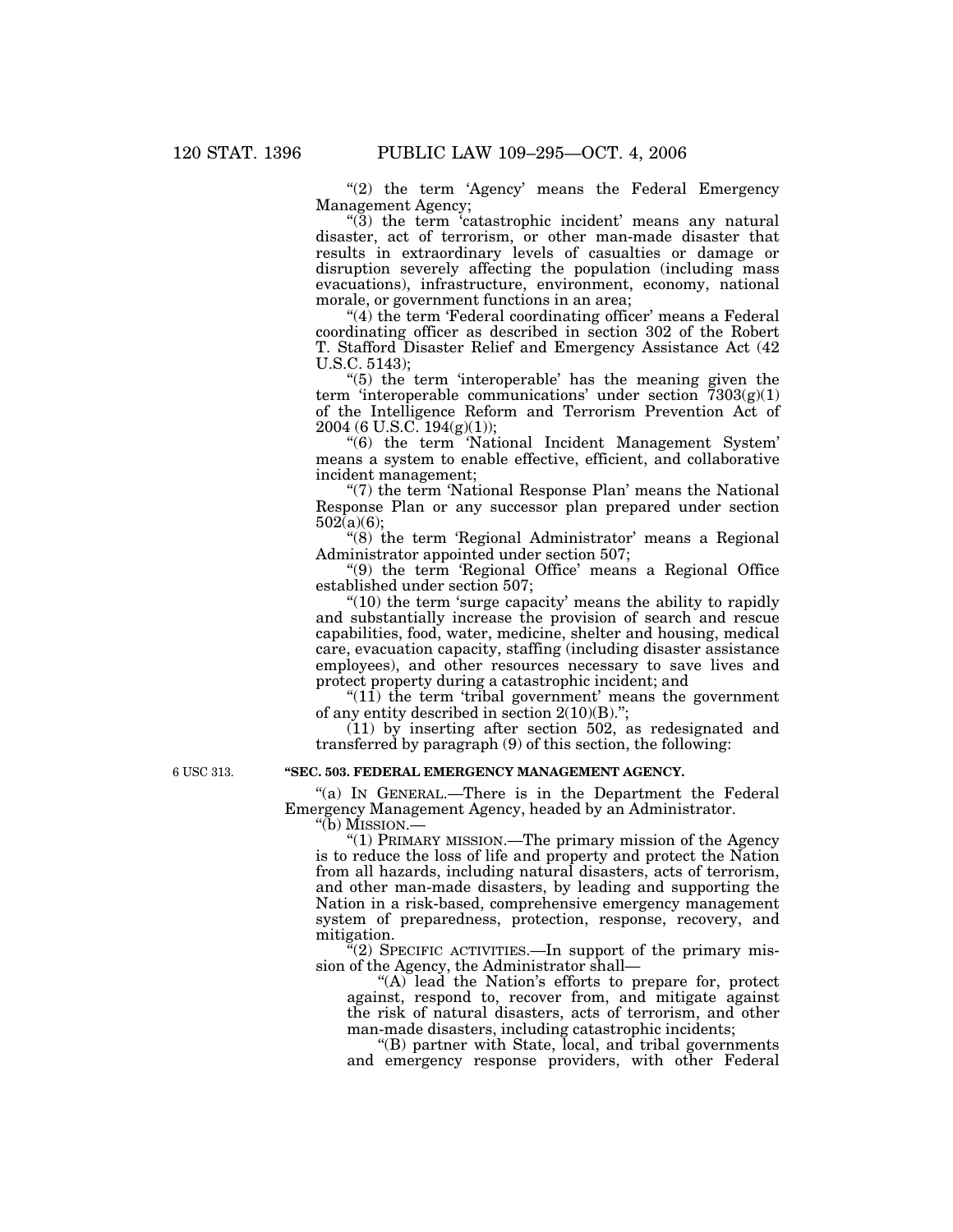agencies, with the private sector, and with nongovernmental organizations to build a national system of emergency management that can effectively and efficiently utilize the full measure of the Nation's resources to respond to natural disasters, acts of terrorism, and other manmade disasters, including catastrophic incidents;

''(C) develop a Federal response capability that, when necessary and appropriate, can act effectively and rapidly to deliver assistance essential to saving lives or protecting or preserving property or public health and safety in a natural disaster, act of terrorism, or other man-made disaster;

 $'(D)$  integrate the Agency's emergency preparedness, protection, response, recovery, and mitigation responsibilities to confront effectively the challenges of a natural disaster, act of terrorism, or other man-made disaster;

''(E) develop and maintain robust Regional Offices that will work with State, local, and tribal governments, emergency response providers, and other appropriate entities to identify and address regional priorities;

''(F) under the leadership of the Secretary, coordinate with the Commandant of the Coast Guard, the Director of Customs and Border Protection, the Director of Immigration and Customs Enforcement, the National Operations Center, and other agencies and offices in the Department to take full advantage of the substantial range of resources in the Department;

''(G) provide funding, training, exercises, technical assistance, planning, and other assistance to build tribal, local, State, regional, and national capabilities (including communications capabilities), necessary to respond to a natural disaster, act of terrorism, or other man-made disaster; and

"(H) develop and coordinate the implementation of a risk-based, all-hazards strategy for preparedness that builds those common capabilities necessary to respond to natural disasters, acts of terrorism, and other man-made disasters while also building the unique capabilities necessary to respond to specific types of incidents that pose the greatest risk to our Nation.

''(c) ADMINISTRATOR.—

" $(1)$  In GENERAL.—The Administrator shall be appointed by the President, by and with the advice and consent of the Senate.<br> $\frac{a(2)}{2}$ 

''(2) QUALIFICATIONS.—The Administrator shall be appointed from among individuals who have—

"(A) a demonstrated ability in and knowledge of emergency management and homeland security; and

''(B) not less than 5 years of executive leadership and management experience in the public or private sector. ''(3) REPORTING.—The Administrator shall report to the Secretary, without being required to report through any other official of the Department.

"(4) PRINCIPAL ADVISOR ON EMERGENCY MANAGEMENT.-

''(A) IN GENERAL.—The Administrator is the principal advisor to the President, the Homeland Security Council,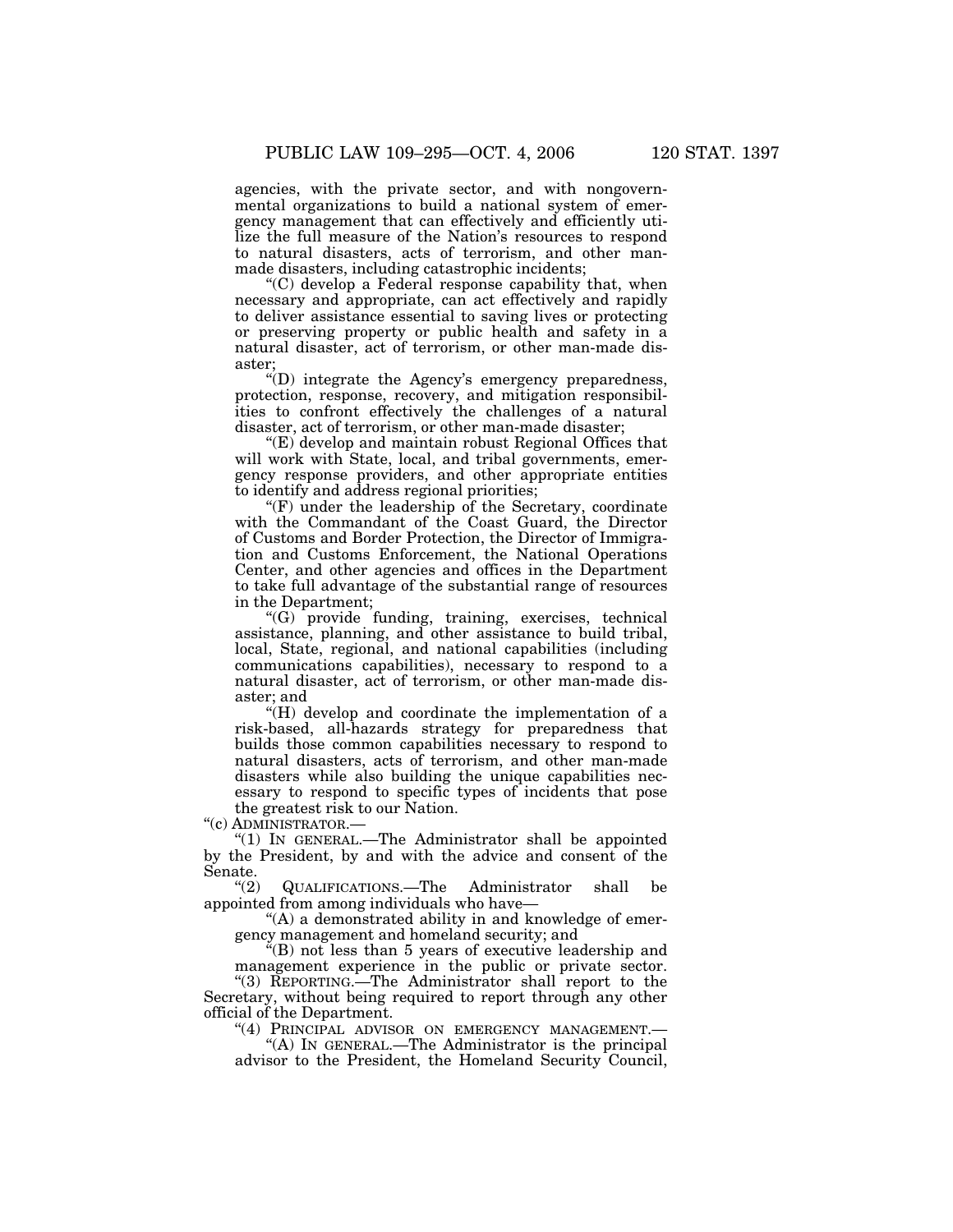and the Secretary for all matters relating to emergency management in the United States.

''(B) ADVICE AND RECOMMENDATIONS.—

''(i) IN GENERAL.—In presenting advice with respect to any matter to the President, the Homeland Security Council, or the Secretary, the Administrator shall, as the Administrator considers appropriate, inform the President, the Homeland Security Council, or the Secretary, as the case may be, of the range of emergency preparedness, protection, response, recovery, and mitigation options with respect to that matter.

''(ii) ADVICE ON REQUEST.—The Administrator, as the principal advisor on emergency management, shall provide advice to the President, the Homeland Security Council, or the Secretary on a particular matter when the President, the Homeland Security Council, or the Secretary requests such advice.

"(iii) RECOMMENDATIONS TO CONGRESS.—After informing the Secretary, the Administrator may make such recommendations to Congress relating to emergency management as the Administrator considers appropriate.

''(5) CABINET STATUS.—

''(A) IN GENERAL.—The President may designate the Administrator to serve as a member of the Cabinet in the event of natural disasters, acts of terrorism, or other man-made disasters.

''(B) RETENTION OF AUTHORITY.—Nothing in this paragraph shall be construed as affecting the authority of the Secretary under this Act.'';

(12) in section 504, as redesignated by paragraph (8) of this section—

(A) in the section heading, by inserting "authority and" before "responsibilities".

(B) by striking the matter preceding paragraph (1) and inserting the following:

"(a) IN GENERAL.—The Administrator shall provide Federal leadership necessary to prepare for, protect against, respond to, recover from, or mitigate against a natural disaster, act of terrorism, or other man-made disaster, including—'';

> $(C)$  in paragraph  $(6)$ , by striking "and" at the end; and

> (D) by striking paragraph (7) and inserting the following:

"(7) helping ensure the acquisition of operable and interoperable communications capabilities by Federal, State, local, and tribal governments and emergency response providers;

''(8) assisting the President in carrying out the functions under the Robert T. Stafford Disaster Relief and Emergency Assistance Act (42 U.S.C. 5121 et seq.) and carrying out all functions and authorities given to the Administrator under that Act;

''(9) carrying out the mission of the Agency to reduce the loss of life and property and protect the Nation from all hazards by leading and supporting the Nation in a risk-based, comprehensive emergency management system of—

6 USC 314.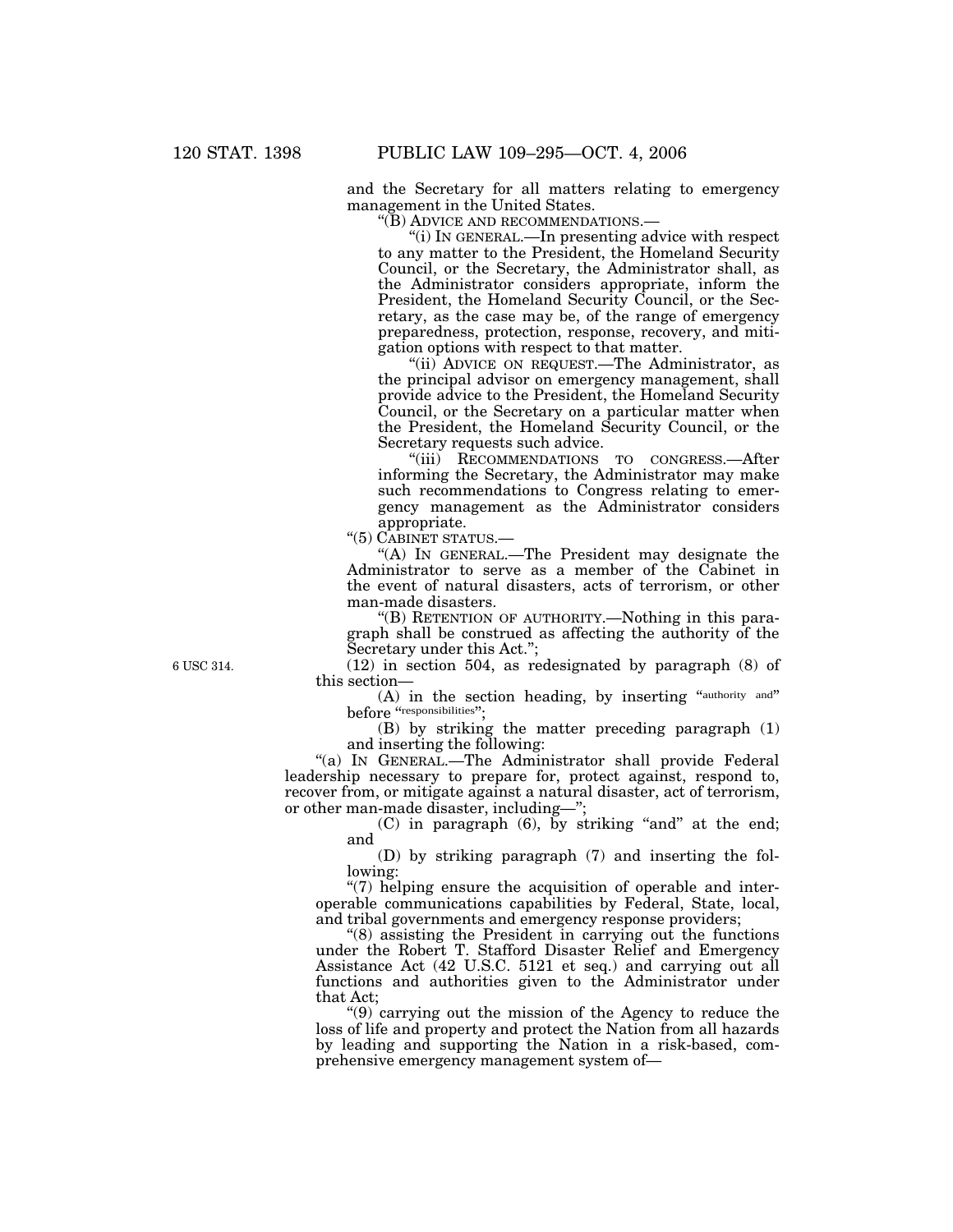''(A) mitigation, by taking sustained actions to reduce or eliminate long-term risks to people and property from hazards and their effects;

''(B) preparedness, by planning, training, and building the emergency management profession to prepare effectively for, mitigate against, respond to, and recover from any hazard;

''(C) response, by conducting emergency operations to save lives and property through positioning emergency equipment, personnel, and supplies, through evacuating potential victims, through providing food, water, shelter, and medical care to those in need, and through restoring critical public services; and

" $(D)$  recovery, by rebuilding communities so individuals, businesses, and governments can function on their own, return to normal life, and protect against future hazards;

''(10) increasing efficiencies, by coordinating efforts relating to preparedness, protection, response, recovery, and mitigation;

 $(11)$  helping to ensure the effectiveness of emergency response providers in responding to a natural disaster, act of terrorism, or other man-made disaster;

" $(12)$  supervising grant programs administered by the Agency;

"(13) administering and ensuring the implementation of the National Response Plan, including coordinating and ensuring the readiness of each emergency support function under the National Response Plan;

''(14) coordinating with the National Advisory Council established under section 508;

 $(15)$  preparing and implementing the plans and programs of the Federal Government for—

''(A) continuity of operations;

''(B) continuity of government; and

"(C) continuity of plans;

"(16) minimizing, to the extent practicable, overlapping planning and reporting requirements applicable to State, local, and tribal governments and the private sector;

 $*(17)$  maintaining and operating within the Agency the National Response Coordination Center or its successor;

"(18) developing a national emergency management system that is capable of preparing for, protecting against, responding to, recovering from, and mitigating against catastrophic incidents;

 $(19)$  assisting the President in carrying out the functions under the national preparedness goal and the national preparedness system and carrying out all functions and authorities of the Administrator under the national preparedness System;

 $(20)$  carrying out all authorities of the Federal Emergency Management Agency and the Directorate of Preparedness of the Department as transferred under section 505; and

" $(21)$  otherwise carrying out the mission of the Agency as described in section 503(b).

''(b) ALL-HAZARDS APPROACH.—In carrying out the responsibilities under this section, the Administrator shall coordinate the implementation of a risk-based, all-hazards strategy that builds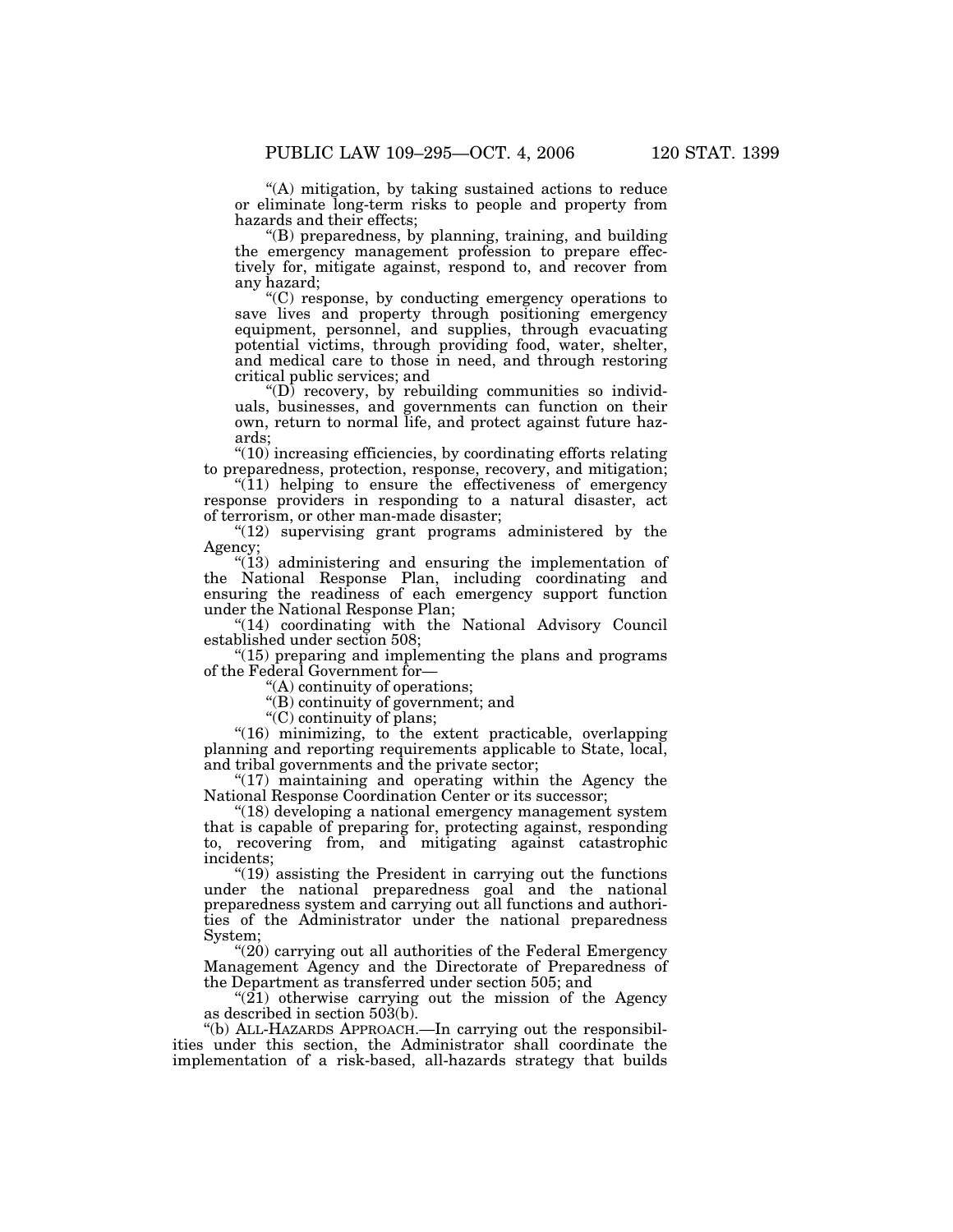those common capabilities necessary to prepare for, protect against, respond to, recover from, or mitigate against natural disasters, acts of terrorism, and other man-made disasters, while also building the unique capabilities necessary to prepare for, protect against, respond to, recover from, or mitigate against the risks of specific types of incidents that pose the greatest risk to the Nation.''; and

(13) by inserting after section 504, as redesignated by paragraph (8) of this section, the following:

6 USC 315.

## **''SEC. 505. FUNCTIONS TRANSFERRED.**

 $(a)$  In GENERAL.—Except as provided in subsection (b), there are transferred to the Agency the following:

"(1) All functions of the Federal Emergency Management Agency, including existing responsibilities for emergency alert systems and continuity of operations and continuity of government plans and programs as constituted on June 1, 2006, including all of its personnel, assets, components, authorities, grant programs, and liabilities, and including the functions of the Under Secretary for Federal Emergency Management relating thereto.

" $(2)$  The Directorate of Preparedness, as constituted on June 1, 2006, including all of its functions, personnel, assets, components, authorities, grant programs, and liabilities, and including the functions of the Under Secretary for Preparedness relating thereto.

''(b) EXCEPTIONS.—The following within the Preparedness Directorate shall not be transferred:

''(1) The Office of Infrastructure Protection.

''(2) The National Communications System.

"(3) The National Cybersecurity Division.

"(4) The Office of the Chief Medical Officer.

''(5) The functions, personnel, assets, components, authorities, and liabilities of each component described under para $graphs(1)$  through  $(4)$ .

6 USC 316.

#### **''SEC. 506. PRESERVING THE FEDERAL EMERGENCY MANAGEMENT AGENCY.**

''(a) DISTINCT ENTITY.—The Agency shall be maintained as a distinct entity within the Department.

''(b) REORGANIZATION.—Section 872 shall not apply to the Agency, including any function or organizational unit of the Agency. ''(c) PROHIBITION ON CHANGES TO MISSIONS.—

''(1) IN GENERAL.—The Secretary may not substantially or significantly reduce the authorities, responsibilities, or functions of the Agency or the capability of the Agency to perform those missions, authorities, responsibilities, except as otherwise specifically provided in an Act enacted after the date of enactment of the Post-Katrina Emergency Management Reform Act of 2006.

''(2) CERTAIN TRANSFERS PROHIBITED.—No asset, function, or mission of the Agency may be diverted to the principal and continuing use of any other organization, unit, or entity of the Department, except for details or assignments that do not reduce the capability of the Agency to perform its missions.

''(d) REPROGRAMMING AND TRANSFER OF FUNDS.—In reprogramming or transferring funds, the Secretary shall comply with any applicable provisions of any Act making appropriations for the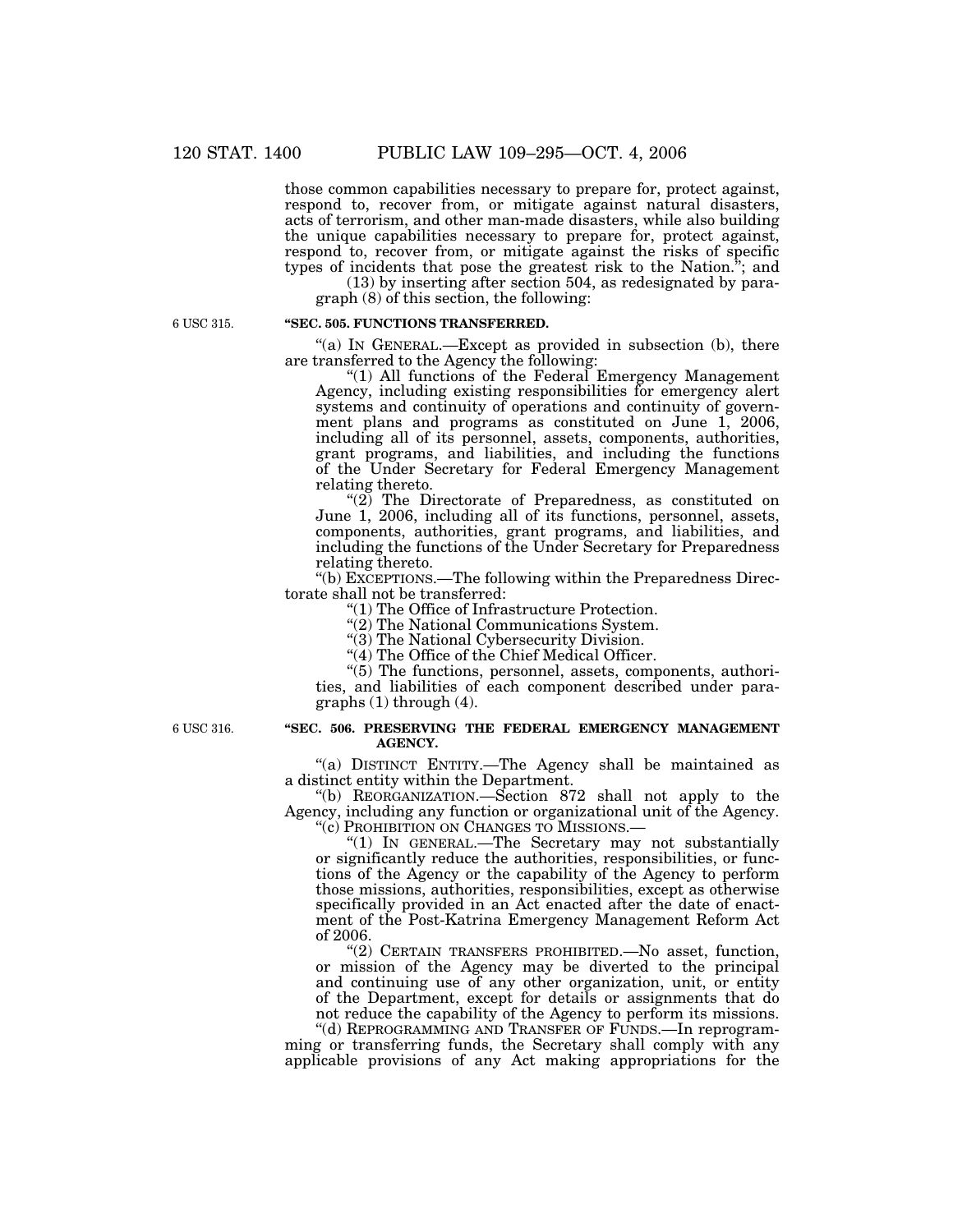Department for fiscal year 2007, or any succeeding fiscal year, relating to the reprogramming or transfer of funds.

#### **''SEC. 507. REGIONAL OFFICES.**

6 USC 317.

"(a) IN GENERAL.—There are in the Agency 10 regional offices, as identified by the Administrator.

''(b) MANAGEMENT OF REGIONAL OFFICES.—

"(1) REGIONAL ADMINISTRATOR.—Each Regional Office shall be headed by a Regional Administrator who shall be appointed by the Administrator, after consulting with State, local, and tribal government officials in the region. Each Regional Administrator shall report directly to the Administrator and be in the Senior Executive Service.

''(2) QUALIFICATIONS.—

''(A) IN GENERAL.—Each Regional Administrator shall be appointed from among individuals who have a demonstrated ability in and knowledge of emergency management and homeland security.

''(B) CONSIDERATIONS.—In selecting a Regional Administrator for a Regional Office, the Administrator shall consider the familiarity of an individual with the geographical area and demographic characteristics of the population served by such Regional Office.

''(c) RESPONSIBILITIES.—

''(1) IN GENERAL.—The Regional Administrator shall work in partnership with State, local, and tribal governments, emergency managers, emergency response providers, medical providers, the private sector, nongovernmental organizations, multijurisdictional councils of governments, and regional planning commissions and organizations in the geographical area served by the Regional Office to carry out the responsibilities of a Regional Administrator under this section.

 $\mathcal{L}(2)$  RESPONSIBILITIES.—The responsibilities of a Regional Administrator include—

''(A) ensuring effective, coordinated, and integrated regional preparedness, protection, response, recovery, and mitigation activities and programs for natural disasters, acts of terrorism, and other man-made disasters (including planning, training, exercises, and professional development);

''(B) assisting in the development of regional capabilities needed for a national catastrophic response system;

''(C) coordinating the establishment of effective regional operable and interoperable emergency communications capabilities;

''(D) staffing and overseeing 1 or more strike teams within the region under subsection (f), to serve as the focal point of the Federal Government's initial response efforts for natural disasters, acts of terrorism, and other man-made disasters within that region, and otherwise building Federal response capabilities to respond to natural disasters, acts of terrorism, and other man-made disasters within that region;

 $E$ ) designating an individual responsible for the development of strategic and operational regional plans in support of the National Response Plan;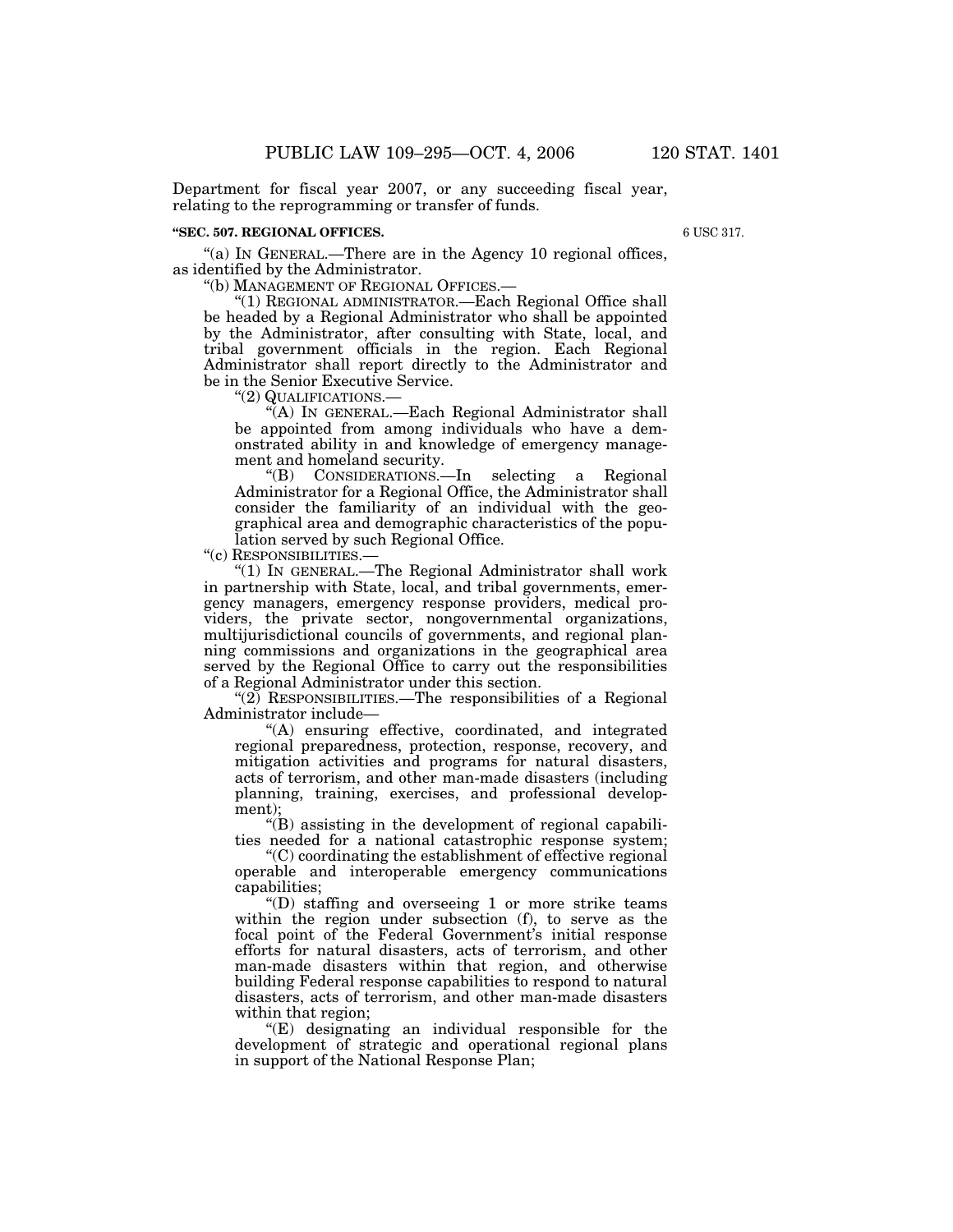$F(F)$  fostering the development of mutual aid and other cooperative agreements;

''(G) identifying critical gaps in regional capabilities to respond to populations with special needs;

''(H) maintaining and operating a Regional Response Coordination Center or its successor; and

''(I) performing such other duties relating to such responsibilities as the Administrator may require.

"(3) TRAINING AND EXERCISE REQUIREMENTS.

''(A) TRAINING.—The Administrator shall require each Regional Administrator to undergo specific training periodically to complement the qualifications of the Regional Administrator. Such training, as appropriate, shall include training with respect to the National Incident Management System, the National Response Plan, and such other subjects as determined by the Administrator.

 $\cdot$ "(B) EXERCISES.—The Administrator shall require each Regional Administrator to participate as appropriate in regional and national exercises.

''(d) AREA OFFICES.—

" $(1)$  In GENERAL.—There is an Area Office for the Pacific and an Area Office for the Caribbean, as components in the appropriate Regional Offices.

" $(2)$  ALASKA.—The Administrator shall establish an Area Office in Alaska, as a component in the appropriate Regional Office.

''(e) REGIONAL ADVISORY COUNCIL.—

''(1) ESTABLISHMENT.—Each Regional Administrator shall establish a Regional Advisory Council.

"(2) NOMINATIONS.—A State, local, or tribal government located within the geographic area served by the Regional Office may nominate officials, including Adjutants General and emergency managers, to serve as members of the Regional Advisory Council for that region.

''(3) RESPONSIBILITIES.—Each Regional Advisory Council shall—

"(A) advise the Regional Administrator on emergency management issues specific to that region;

''(B) identify any geographic, demographic, or other characteristics peculiar to any State, local, or tribal government within the region that might make preparedness, protection, response, recovery, or mitigation more complicated or difficult; and

''(C) advise the Regional Administrator of any weaknesses or deficiencies in preparedness, protection, response, recovery, and mitigation for any State, local, and tribal government within the region of which the Regional Advisory Council is aware.

''(f) REGIONAL OFFICE STRIKE TEAMS.—

''(1) IN GENERAL.—In coordination with other relevant Federal agencies, each Regional Administrator shall oversee multiagency strike teams authorized under section 303 of the Robert T. Stafford Disaster Relief and Emergency Assistance Act (42 U.S.C. 5144) that shall consist of—

''(A) a designated Federal coordinating officer;

''(B) personnel trained in incident management;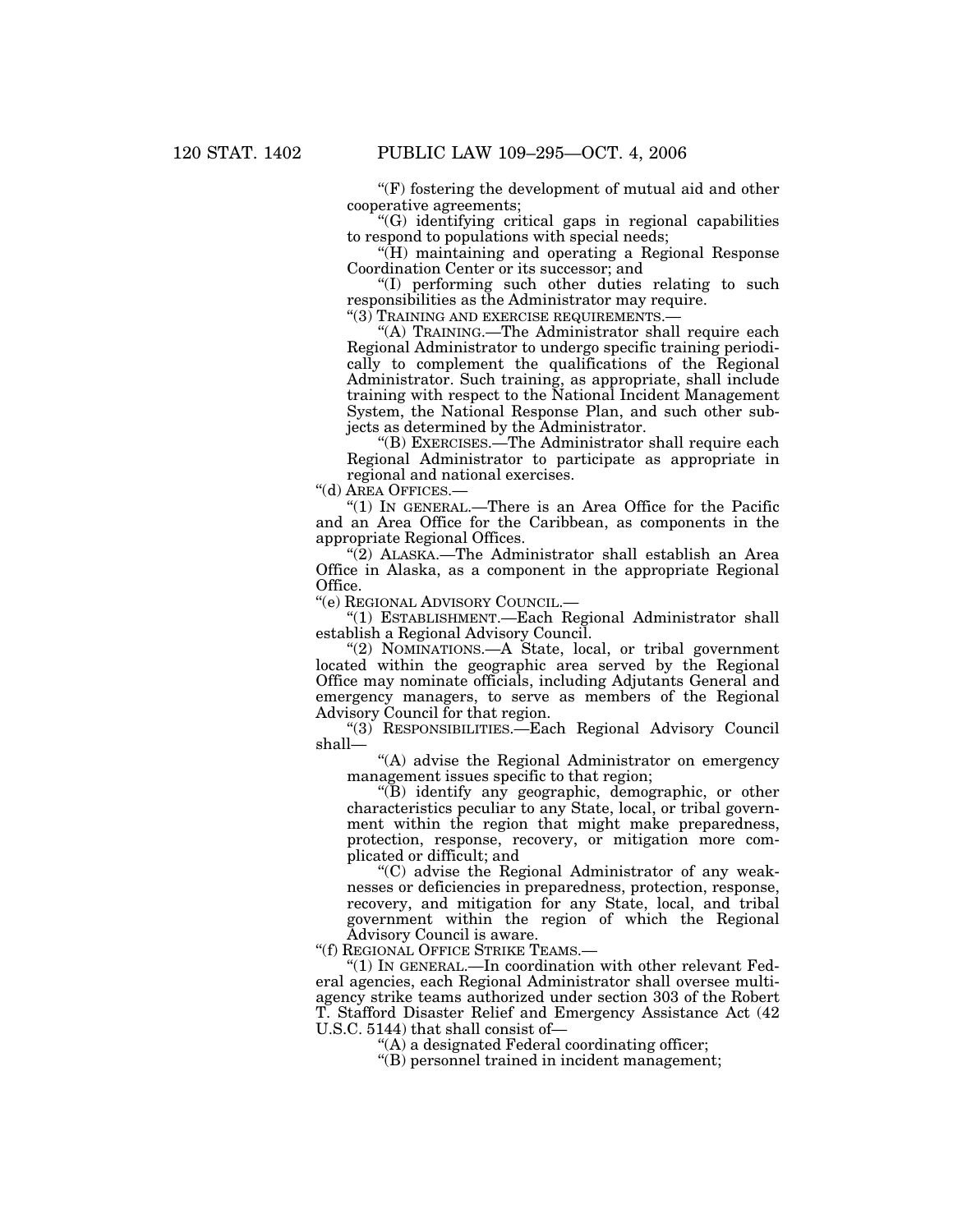''(C) public affairs, response and recovery, and communications support personnel;

''(D) a defense coordinating officer;

"(E) liaisons to other Federal agencies;

"(F) such other personnel as the Administrator or Regional Administrator determines appropriate; and

''(G) individuals from the agencies with primary responsibility for each of the emergency support functions in the National Response Plan.

"(2) OTHER DUTIES.—The duties of an individual assigned to a Regional Office strike team from another relevant agency when such individual is not functioning as a member of the strike team shall be consistent with the emergency preparedness activities of the agency that employs such individual.

"(3) LOCATION OF MEMBERS.—The members of each Regional Office strike team, including representatives from agencies other than the Department, shall be based primarily within the region that corresponds to that strike team.

"(4) COORDINATION.—Each Regional Office strike team shall coordinate the training and exercises of that strike team with the State, local, and tribal governments and private sector and nongovernmental entities which the strike team shall support when a natural disaster, act of terrorism, or other manmade disaster occurs.

''(5) PREPAREDNESS.—Each Regional Office strike team shall be trained as a unit on a regular basis and equipped and staffed to be well prepared to respond to natural disasters, acts of terrorism, and other man-made disasters, including catastrophic incidents.

''(6) AUTHORITIES.—If the Administrator determines that statutory authority is inadequate for the preparedness and deployment of individuals in strike teams under this subsection, the Administrator shall report to Congress regarding the additional statutory authorities that the Administrator determines are necessary.

### **''SEC. 508. NATIONAL ADVISORY COUNCIL.**

"(a) ESTABLISHMENT.—Not later than 60 days after the date of enactment of the Post-Katrina Emergency Management Reform Act of 2006, the Secretary shall establish an advisory body under section 871(a) to ensure effective and ongoing coordination of Federal preparedness, protection, response, recovery, and mitigation for natural disasters, acts of terrorism, and other man-made disasters, to be known as the National Advisory Council.

''(b) RESPONSIBILITIES.—The National Advisory Council shall advise the Administrator on all aspects of emergency management. The National Advisory Council shall incorporate State, local, and tribal government and private sector input in the development and revision of the national preparedness goal, the national preparedness system, the National Incident Management System, the National Response Plan, and other related plans and strategies. "(c) MEMBERSHIP.-

''(1) IN GENERAL.—The members of the National Advisory Council shall be appointed by the Administrator, and shall, to the extent practicable, represent a geographic (including urban and rural) and substantive cross section of officials, emergency managers, and emergency response providers from 6 USC 318.

Deadline.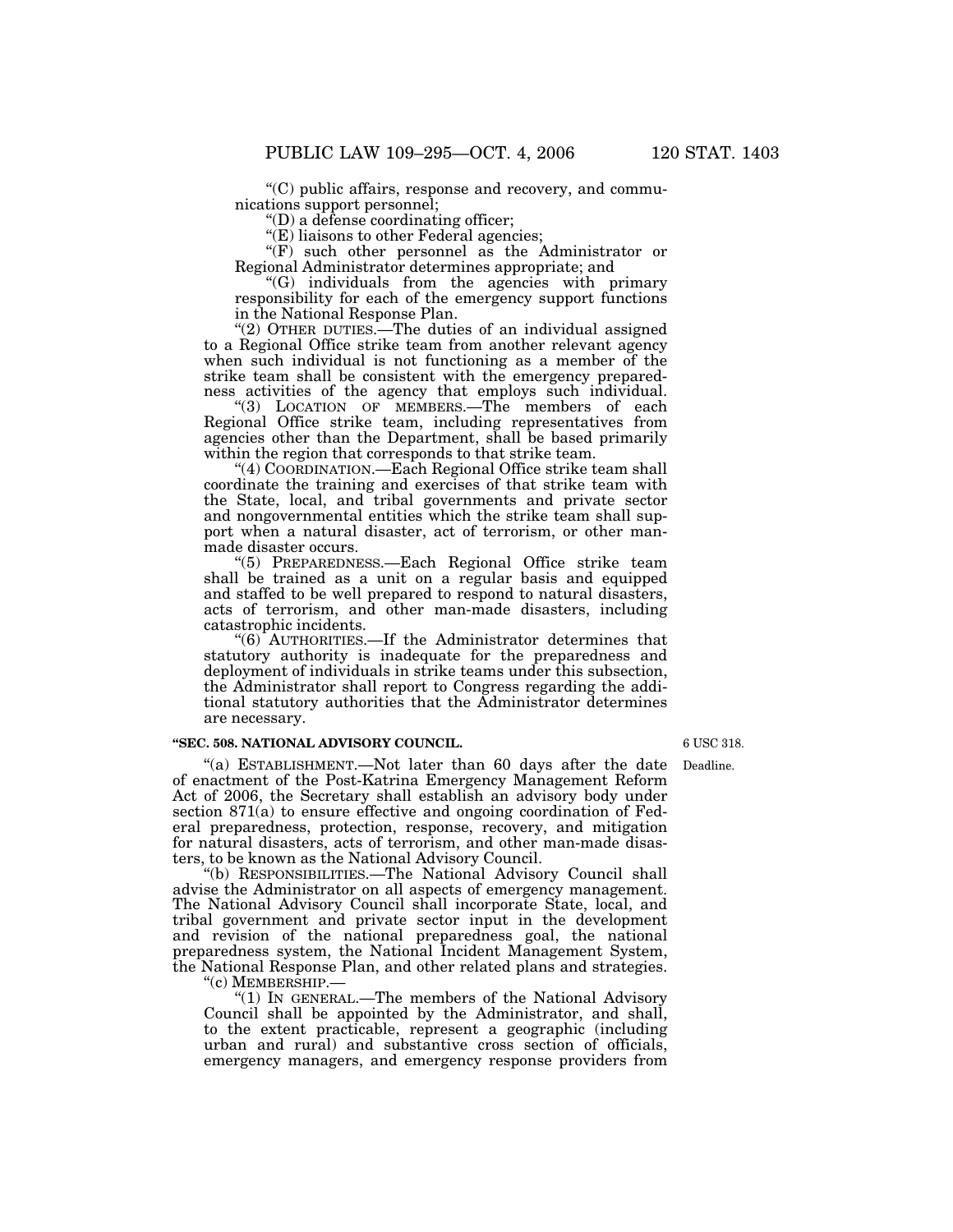State, local, and tribal governments, the private sector, and nongovernmental organizations, including as appropriate—

''(A) members selected from the emergency management field and emergency response providers, including fire service, law enforcement, hazardous materials response, emergency medical services, and emergency management personnel, or organizations representing such individuals;

''(B) health scientists, emergency and inpatient medical providers, and public health professionals;

''(C) experts from Federal, State, local, and tribal governments, and the private sector, representing standards-setting and accrediting organizations, including representatives from the voluntary consensus codes and standards development community, particularly those with expertise in the emergency preparedness and response field;

''(D) State, local, and tribal government officials with expertise in preparedness, protection, response, recovery, and mitigation, including Adjutants General;

 $E$ ) elected State, local, and tribal government executives;

 $\mathcal{C}(F)$  experts in public and private sector infrastructure protection, cybersecurity, and communications;

''(G) representatives of individuals with disabilities and other populations with special needs; and

" $(\hat{H})$  such other individuals as the Administrator determines to be appropriate.

"(2) COORDINATION WITH THE DEPARTMENTS OF HEALTH AND HUMAN SERVICES AND TRANSPORTATION.—In the selection of members of the National Advisory Council who are health or emergency medical services professionals, the Administrator shall work with the Secretary of Health and Human Services and the Secretary of Transportation.

"(3) EX OFFICIO MEMBERS.—The Administrator shall designate 1 or more officers of the Federal Government to serve as ex officio members of the National Advisory Council.

"(4) TERMS OF OFFICE.-

"(A) IN GENERAL.—Except as provided in subparagraph (B), the term of office of each member of the National Advisory Council shall be 3 years.

''(B) INITIAL APPOINTMENTS.—Of the members initially appointed to the National Advisory Council—

"(i) one-third shall be appointed for a term of 1 year; and

"(ii) one-third shall be appointed for a term of 2 years.

"(d) APPLICABILITY OF FEDERAL ADVISORY COMMITTEE ACT.—

" $(1)$  In GENERAL.—Notwithstanding section 871 $(a)$  and subject to paragraph (2), the Federal Advisory Committee Act (5 U.S.C. App.), including subsections (a), (b), and (d) of section 10 of such Act, and section 552b(c) of title 5, United States Code, shall apply to the National Advisory Council.

 $\mathcal{C}(2)$  TERMINATION.—Section 14(a)(2) of the Federal Advisory Committee Act (5 U.S.C. App.) shall not apply to the National Advisory Council.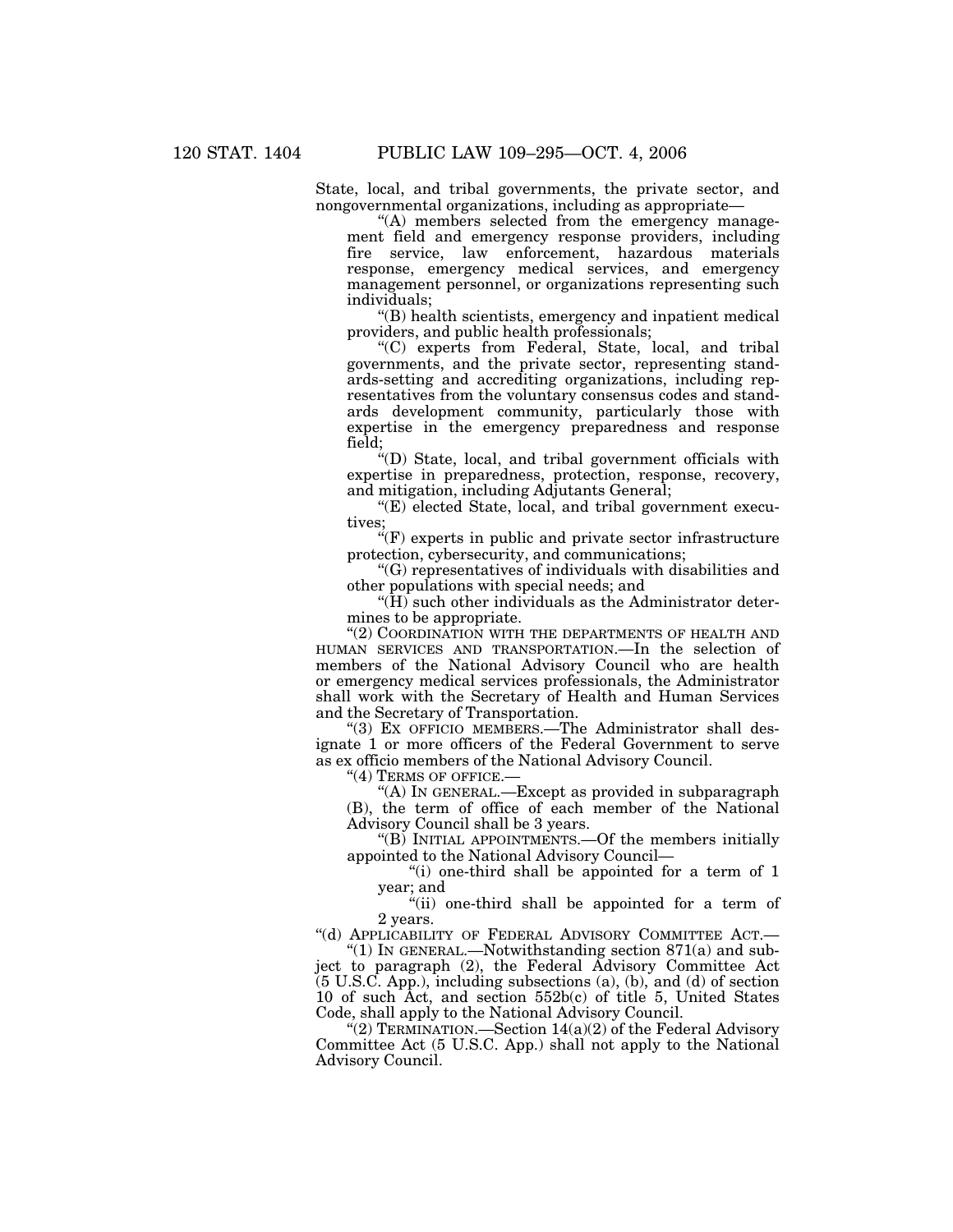6 USC 319.

"(a) IN GENERAL.—There is established in the Agency a National Integration Center.

''(b) RESPONSIBILITIES.—

''(1) IN GENERAL.—The Administrator, through the National Integration Center, and in consultation with other Federal departments and agencies and the National Advisory Council, shall ensure ongoing management and maintenance of the National Incident Management System, the National Response Plan, and any successor to such system or plan.

''(2) SPECIFIC RESPONSIBILITIES.—The National Integration Center shall periodically review, and revise as appropriate, the National Incident Management System and the National Response Plan, including—

''(A) establishing, in consultation with the Director of the Corporation for National and Community Service, a process to better use volunteers and donations;

''(B) improving the use of Federal, State, local, and tribal resources and ensuring the effective use of emergency response providers at emergency scenes; and

''(C) revising the Catastrophic Incident Annex, finalizing and releasing the Catastrophic Incident Supplement to the National Response Plan, and ensuring that both effectively address response requirements in the event of a catastrophic incident.

''(c) INCIDENT MANAGEMENT.—

 $''(1)$  In GENERAL. $-$ 

''(A) NATIONAL RESPONSE PLAN.—The Secretary, acting through the Administrator, shall ensure that the National Response Plan provides for a clear chain of command to lead and coordinate the Federal response to any natural disaster, act of terrorism, or other man-made disaster.

''(B) ADMINISTRATOR.—The chain of the command specified in the National Response Plan shall—

''(i) provide for a role for the Administrator consistent with the role of the Administrator as the principal emergency management advisor to the President, the Homeland Security Council, and the Secretary under section  $503(c)(4)$  and the responsibility of the Administrator under the Post-Katrina Emergency Management Reform Act of 2006, and the amendments made by that Act, relating to natural disasters, acts of terrorism, and other man-made disasters; and

"(ii) provide for a role for the Federal Coordinating Officer consistent with the responsibilities under section 302(b) of the Robert T. Stafford Disaster Relief and Emergency Assistance Act (42 U.S.C. 5143(b)).

"(2) PRINCIPAL FEDERAL OFFICIAL.-The Principal Federal Official (or the successor thereto) shall not—

''(A) direct or replace the incident command structure established at the incident; or

''(B) have directive authority over the Senior Federal Law Enforcement Official, Federal Coordinating Officer, or other Federal and State officials.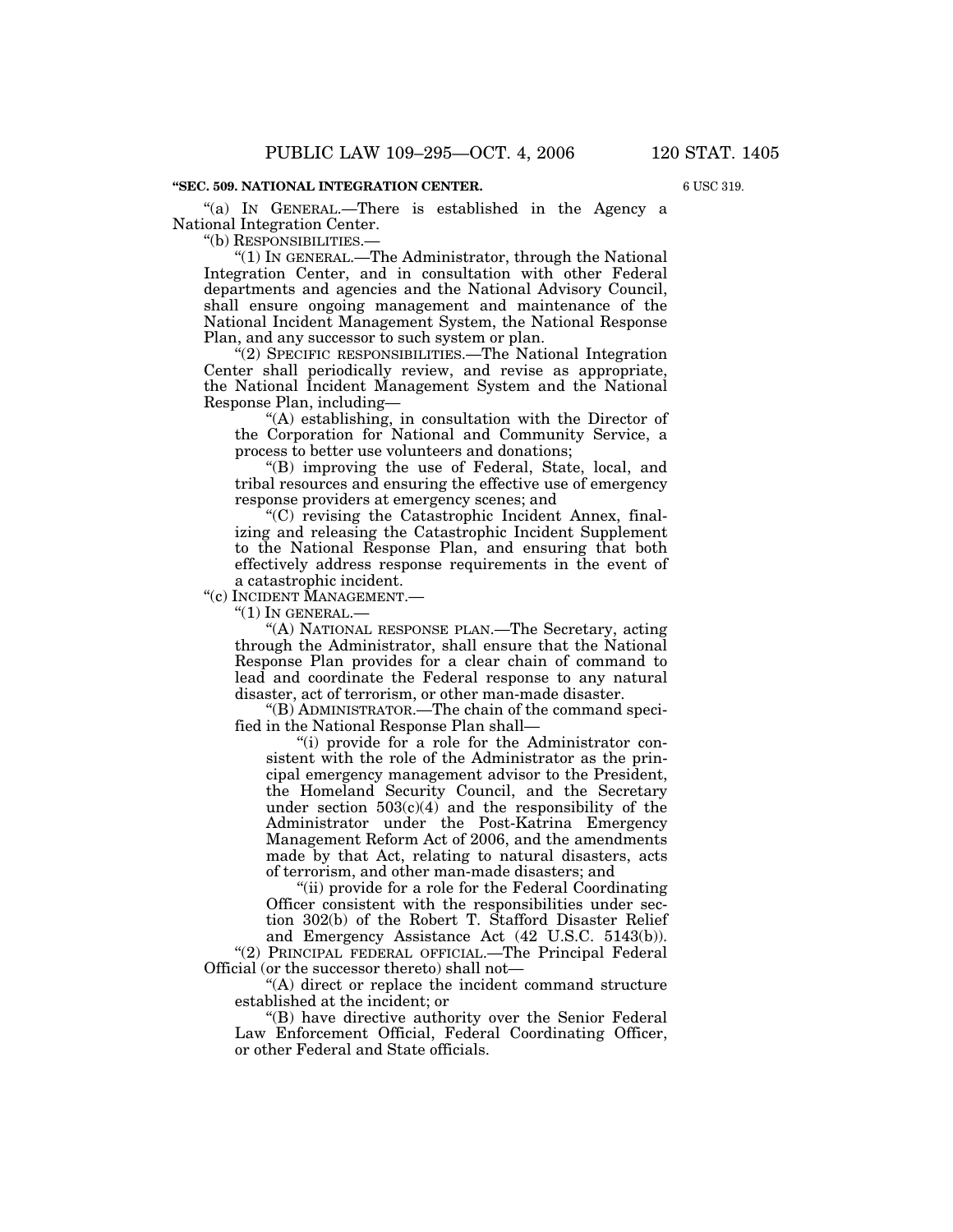6 USC 320.

# **''SEC. 510. CREDENTIALING AND TYPING.**

''The Administrator shall enter into a memorandum of understanding with the administrators of the Emergency Management Assistance Compact, State, local, and tribal governments, and organizations that represent emergency response providers, to collaborate on developing standards for deployment capabilities, including credentialing of personnel and typing of resources likely needed to respond to natural disasters, acts of terrorism, and other man-made disasters.

6 USC 321.

### **''SEC. 511. THE NATIONAL INFRASTRUCTURE SIMULATION AND ANAL-YSIS CENTER.**

''(a) DEFINITION.—In this section, the term 'National Infrastructure Simulation and Analysis Center' means the National Infrastructure Simulation and Analysis Center established under section 1016(d) of the USA PATRIOT Act (42 U.S.C. 5195c(d)).

''(b) AUTHORITY.—

" $(1)$  In GENERAL.—There is in the Department the National Infrastructure Simulation and Analysis Center which shall serve as a source of national expertise to address critical infrastructure protection and continuity through support for activities related to—

''(A) counterterrorism, threat assessment, and risk mitigation; and

 $\mathbf{F}(\mathbf{B})$  a natural disaster, act of terrorism, or other manmade disaster.

''(2) INFRASTRUCTURE MODELING.—

''(A) PARTICULAR SUPPORT.—The support provided under paragraph (1) shall include modeling, simulation, and analysis of the systems and assets comprising critical infrastructure, in order to enhance preparedness, protection, response, recovery, and mitigation activities.

''(B) RELATIONSHIP WITH OTHER AGENCIES.—Each Federal agency and department with critical infrastructure responsibilities under Homeland Security Presidential Directive 7, or any successor to such directive, shall establish a formal relationship, including an agreement regarding information sharing, between the elements of such agency or department and the National Infrastructure Simulation and Analysis Center, through the Department.

''(C) PURPOSE.—

''(i) IN GENERAL.—The purpose of the relationship under subparagraph (B) shall be to permit each Federal agency and department described in subparagraph (B) to take full advantage of the capabilities of the National Infrastructure Simulation and Analysis Center (particularly vulnerability and consequence analysis), consistent with its work load capacity and priorities, for real-time response to reported and projected natural disasters, acts of terrorism, and other man-made disasters.

''(ii) RECIPIENT OF CERTAIN SUPPORT.—Modeling, simulation, and analysis provided under this subsection shall be provided to relevant Federal agencies and departments, including Federal agencies and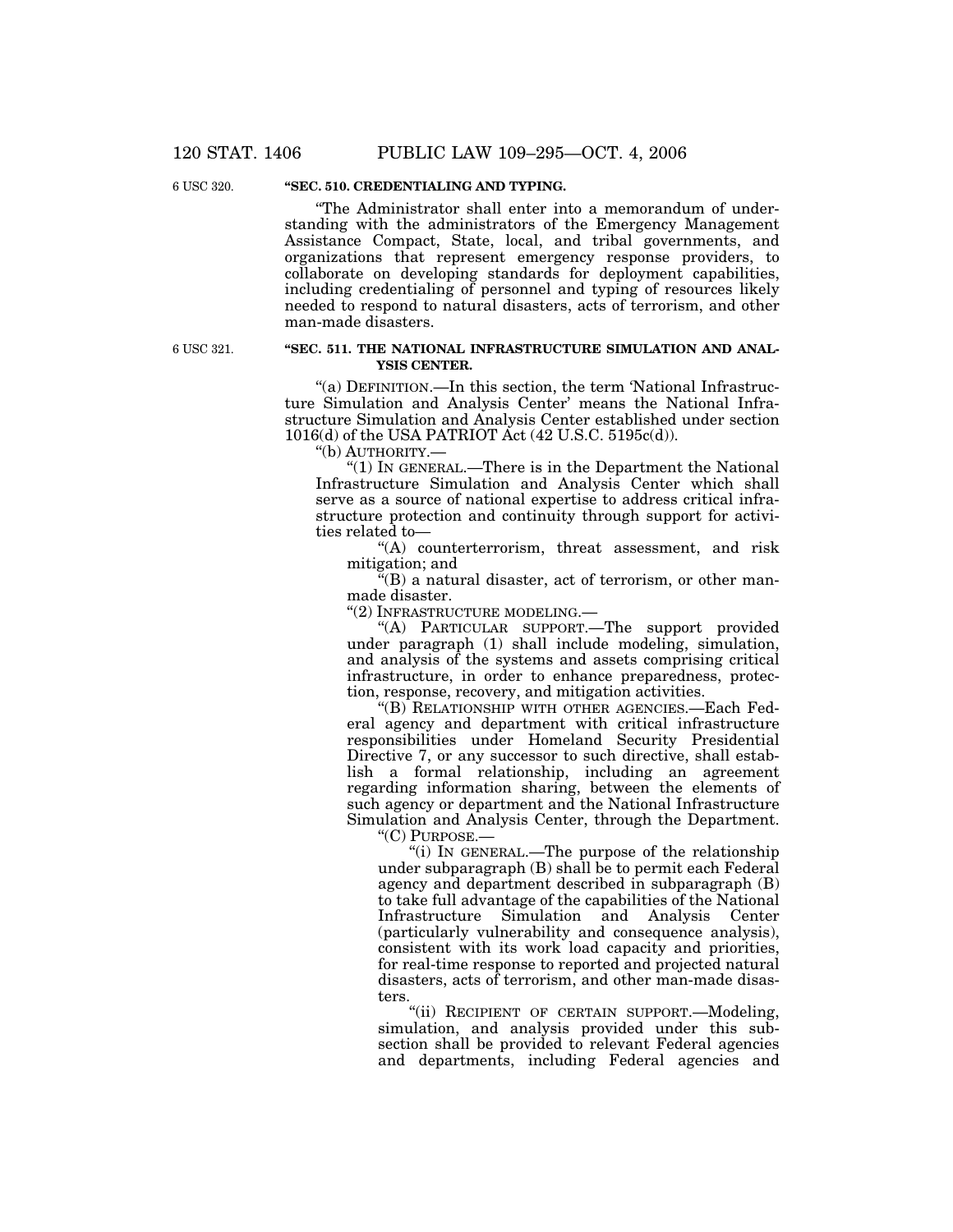departments with critical infrastructure responsibilities under Homeland Security Presidential Directive 7, or any successor to such directive.

## **''SEC. 512. EVACUATION PLANS AND EXERCISES.**

6 USC 321a.

''(a) IN GENERAL.—Notwithstanding any other provision of law, and subject to subsection (d), grants made to States or local or tribal governments by the Department through the State Homeland Security Grant Program or the Urban Area Security Initiative may be used to—

 $(1)$  establish programs for the development and maintenance of mass evacuation plans under subsection (b) in the event of a natural disaster, act of terrorism, or other manmade disaster;

" $(2)$  prepare for the execution of such plans, including the development of evacuation routes and the purchase and stockpiling of necessary supplies and shelters; and

 $\tilde{f}(3)$  conduct exercises of such plans.

''(b) PLAN DEVELOPMENT.—In developing the mass evacuation plans authorized under subsection (a), each State, local, or tribal government shall, to the maximum extent practicable—

''(1) establish incident command and decision making processes;

"(2) ensure that State, local, and tribal government plans, including evacuation routes, are coordinated and integrated;

''(3) identify primary and alternative evacuation routes and methods to increase evacuation capabilities along such routes such as conversion of two-way traffic to one-way evacuation routes;

 $\cdot$ (4) identify evacuation transportation modes and capabilities, including the use of mass and public transit capabilities, and coordinating and integrating evacuation plans for all populations including for those individuals located in hospitals, nursing homes, and other institutional living facilities;

 $\degree$ (5) develop procedures for informing the public of evacuation plans before and during an evacuation, including individuals—

 $(A)$  with disabilities or other special needs;

''(B) with limited English proficiency; or

''(C) who might otherwise have difficulty in obtaining such information; and

''(6) identify shelter locations and capabilities.

''(c) ASSISTANCE.—

''(1) IN GENERAL.—The Administrator may establish any guidelines, standards, or requirements determined appropriate to administer this section and to ensure effective mass evacuation planning for State, local, and tribal areas.

'(2) REQUESTED ASSISTANCE.—The Administrator shall make assistance available upon request of a State, local, or tribal government to assist hospitals, nursing homes, and other institutions that house individuals with special needs to establish, maintain, and exercise mass evacuation plans that are coordinated and integrated into the plans developed by that State, local, or tribal government under this section.

''(d) MULTIPURPOSE FUNDS.—Nothing in this section may be construed to preclude a State, local, or tribal government from using grant funds in a manner that enhances preparedness for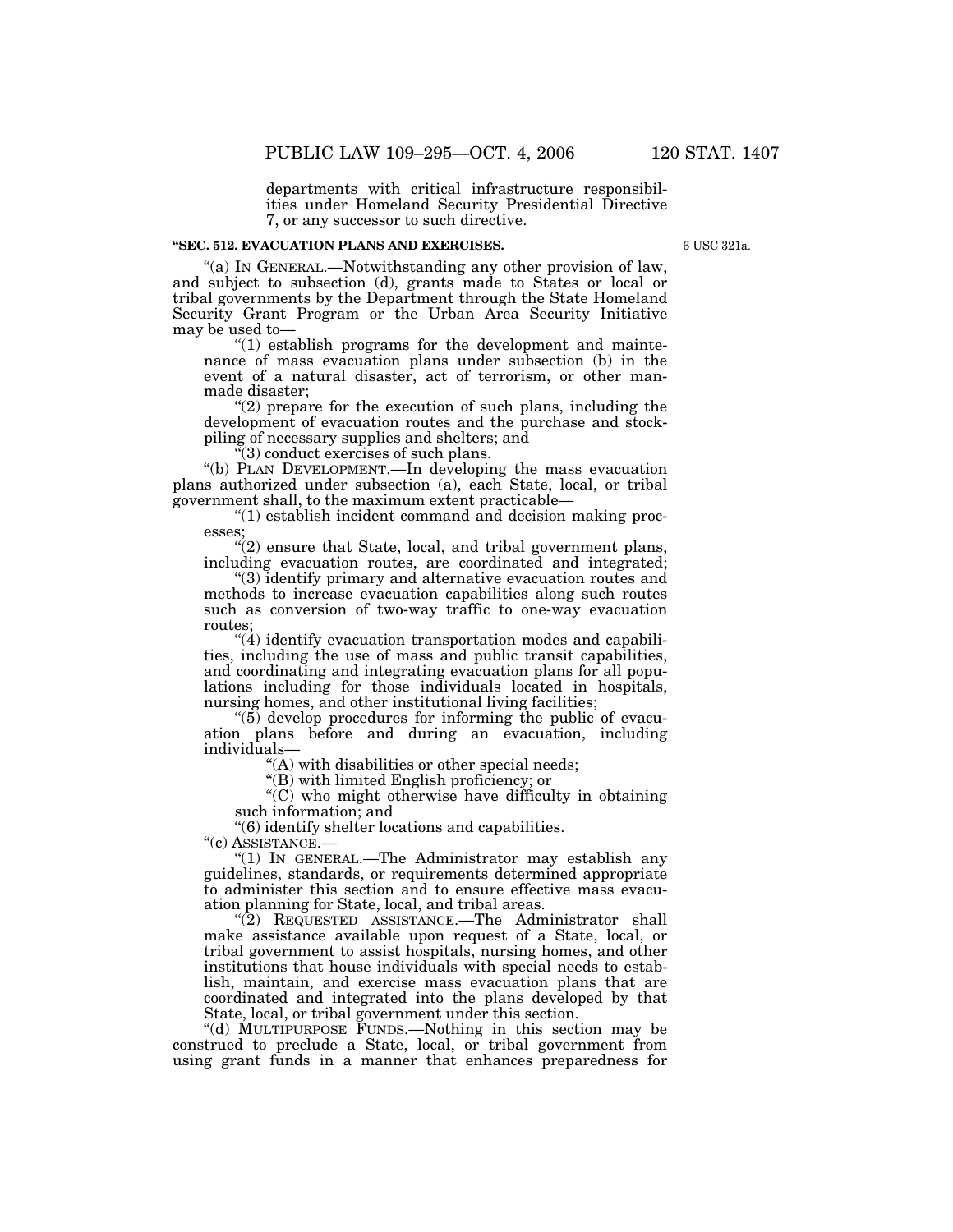a natural or man-made disaster unrelated to an act of terrorism, if such use assists such government in building capabilities for terrorism preparedness.

6 USC 321b.

## **''SEC. 513. DISABILITY COORDINATOR.**

''(a) IN GENERAL.—After consultation with organizations representing individuals with disabilities, the National Council on Disabilities, and the Interagency Coordinating Council on Preparedness and Individuals with Disabilities, established under Executive Order No. 13347 (6 U.S.C. 312 note), the Administrator shall appoint a Disability Coordinator. The Disability Coordinator shall report directly to the Administrator, in order to ensure that the needs of individuals with disabilities are being properly addressed in emergency preparedness and disaster relief.

''(b) RESPONSIBILITIES.—The Disability Coordinator shall be responsible for—

''(1) providing guidance and coordination on matters related to individuals with disabilities in emergency planning requirements and relief efforts in the event of a natural disaster, act of terrorism, or other man-made disaster;

 $(2)$  interacting with the staff of the Agency, the National Council on Disabilities, the Interagency Coordinating Council on Preparedness and Individuals with Disabilities established under Executive Order No. 13347 (6 U.S.C. 312 note), other agencies of the Federal Government, and State, local, and tribal government authorities regarding the needs of individuals with disabilities in emergency planning requirements and relief efforts in the event of a natural disaster, act of terrorism, or other man-made disaster;

''(3) consulting with organizations that represent the interests and rights of individuals with disabilities about the needs of individuals with disabilities in emergency planning requirements and relief efforts in the event of a natural disaster, act of terrorism, or other man-made disaster;

''(4) ensuring the coordination and dissemination of best practices and model evacuation plans for individuals with disabilities;

''(5) ensuring the development of training materials and a curriculum for training of emergency response providers, State, local, and tribal government officials, and others on the needs of individuals with disabilities;

''(6) promoting the accessibility of telephone hotlines and websites regarding emergency preparedness, evacuations, and disaster relief;

''(7) working to ensure that video programming distributors, including broadcasters, cable operators, and satellite television services, make emergency information accessible to individuals with hearing and vision disabilities;

''(8) ensuring the availability of accessible transportation options for individuals with disabilities in the event of an evacuation;

''(9) providing guidance and implementing policies to ensure that the rights and wishes of individuals with disabilities regarding post-evacuation residency and relocation are respected;

 $*(10)$  ensuring that meeting the needs of individuals with disabilities are included in the components of the national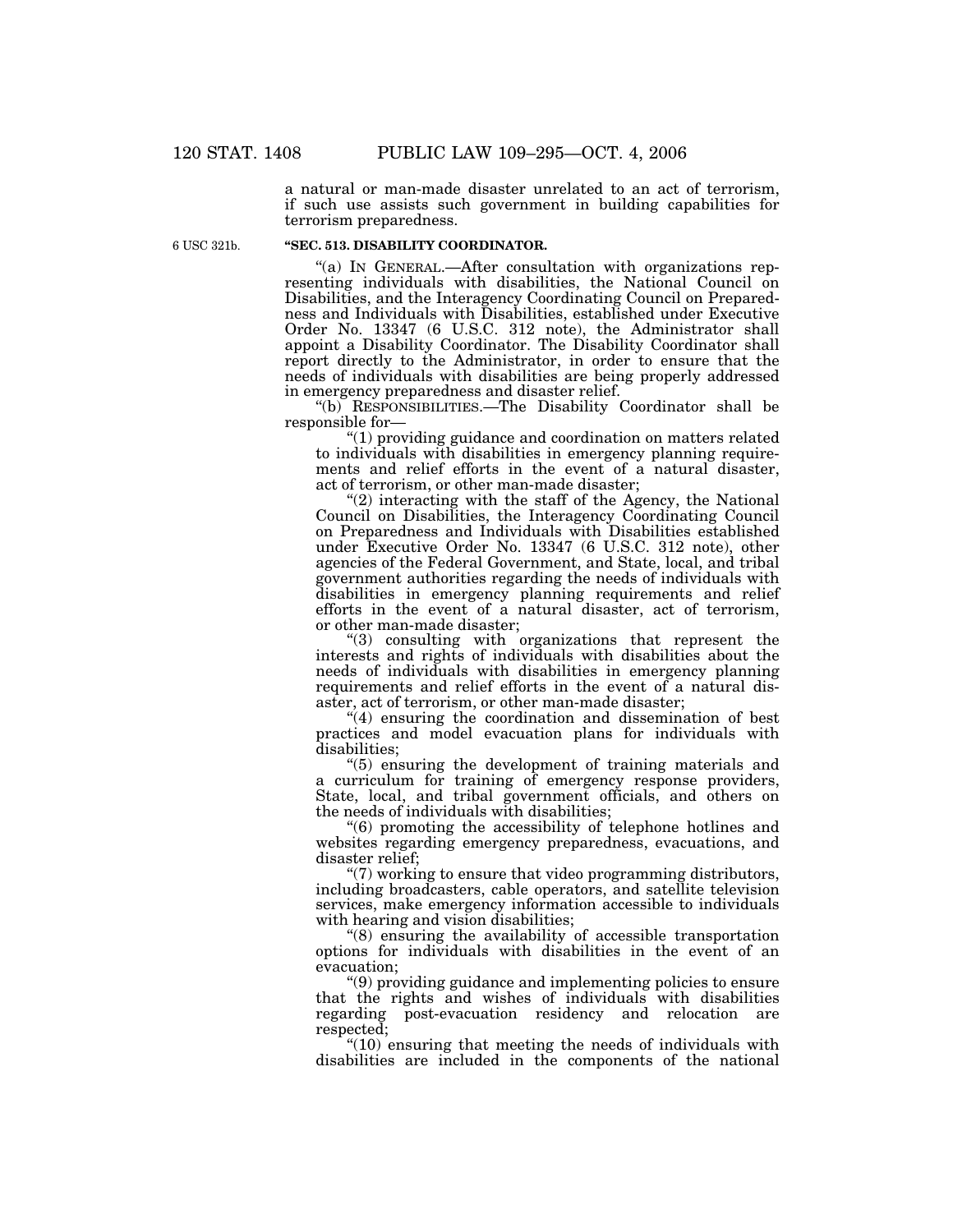preparedness system established under section 644 of the Post-Katrina Emergency Management Reform Act of 2006; and

" $(11)$  any other duties as assigned by the Administrator.

#### **''SEC. 514. DEPARTMENT AND AGENCY OFFICIALS.**

''(a) DEPUTY ADMINISTRATORS.—The President may appoint, by and with the advice and consent of the Senate, not more than 4 Deputy Administrators to assist the Administrator in carrying out this title.

''(b) CYBERSECURITY AND COMMUNICATIONS.—There is in the Department an Assistant Secretary for Cybersecurity and Communications.

"(c) UNITED STATES FIRE ADMINISTRATION.—The Administrator of the United States Fire Administration shall have a rank equivalent to an assistant secretary of the Department.

#### **''SEC. 515. NATIONAL OPERATIONS CENTER.**

"(a) DEFINITION.—In this section, the term 'situational awareness' means information gathered from a variety of sources that, when communicated to emergency managers and decision makers, can form the basis for incident management decisionmaking.

''(b) ESTABLISHMENT.—The National Operations Center is the principal operations center for the Department and shall—

 $\degree$ (1) provide situational awareness and a common operating picture for the entire Federal Government, and for State, local, and tribal governments as appropriate, in the event of a natural disaster, act of terrorism, or other man-made disaster; and "(2) ensure that critical terrorism and disaster-related

information reaches government decision-makers.

#### **''SEC. 516. CHIEF MEDICAL OFFICER.**

"(a) In GENERAL.—There is in the Department a Chief Medical Officer, who shall be appointed by the President, by and with the advice and consent of the Senate.

''(b) QUALIFICATIONS.—The individual appointed as Chief Medical Officer shall possess a demonstrated ability in and knowledge of medicine and public health.

''(c) RESPONSIBILITIES.—The Chief Medical Officer shall have the primary responsibility within the Department for medical issues related to natural disasters, acts of terrorism, and other manmade disasters, including—

''(1) serving as the principal advisor to the Secretary and the Administrator on medical and public health issues;

"(2) coordinating the biodefense activities of the Department;

''(3) ensuring internal and external coordination of all medical preparedness and response activities of the Department, including training, exercises, and equipment support;

"(4) serving as the Department's primary point of contact with the Department of Agriculture, the Department of Defense, the Department of Health and Human Services, the Department of Transportation, the Department of Veterans Affairs, and other Federal departments or agencies, on medical and public health issues;

''(5) serving as the Department's primary point of contact for State, local, and tribal governments, the medical community, and others within and outside the Department, with respect to medical and public health matters;

6 USC 321e.

6 USC 321d.

6 USC 321c.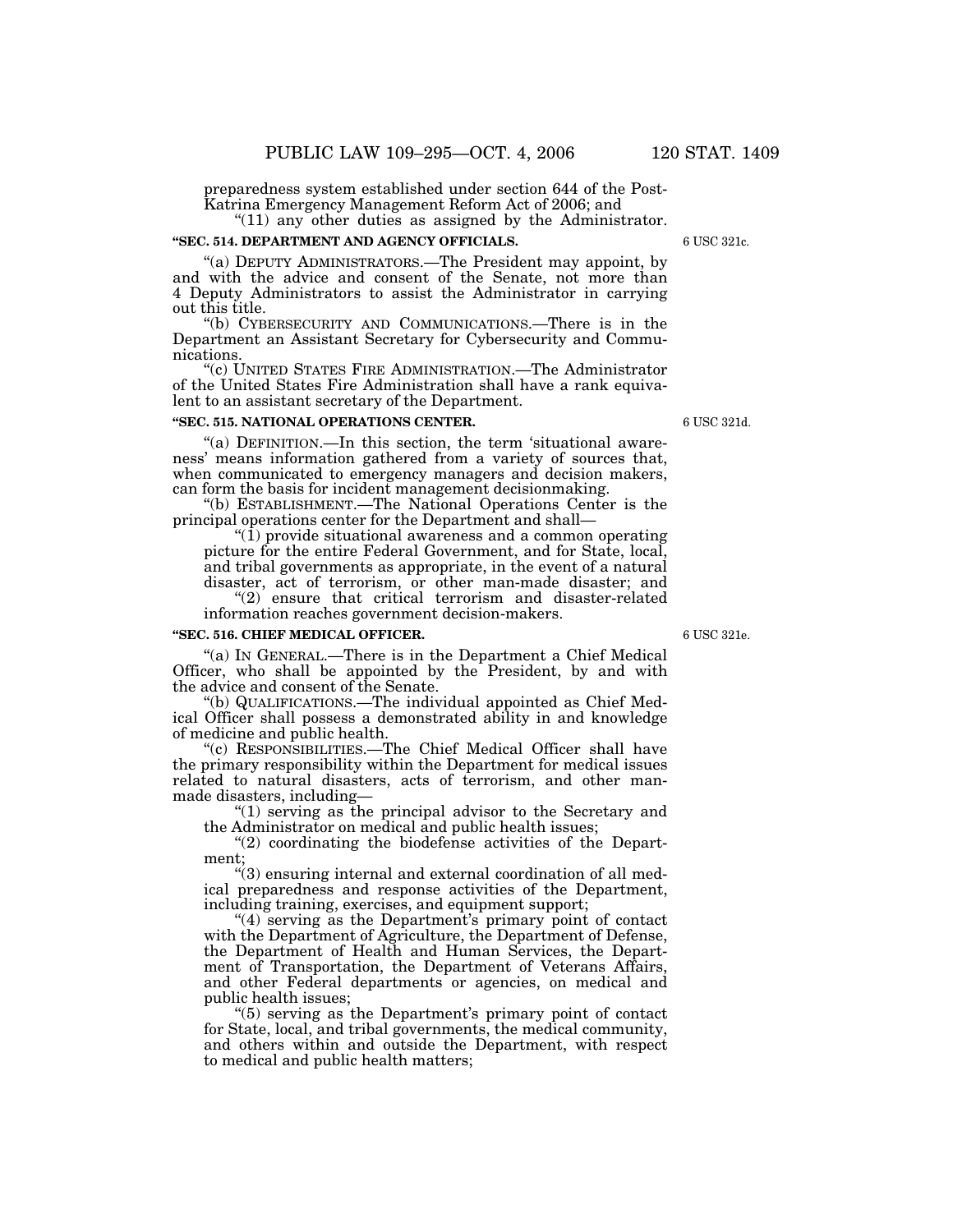''(6) discharging, in coordination with the Under Secretary for Science and Technology, the responsibilities of the Department related to Project Bioshield; and

"(7) performing such other duties relating to such responsibilities as the Secretary may require.''.

#### **SEC. 612. TECHNICAL AND CONFORMING AMENDMENTS.**

(a) EXECUTIVE SCHEDULE.—

(1) ADMINISTRATOR.—Section 5313 of title 5, United States Code, is amended by adding at the end the following:

''Administrator of the Federal Emergency Management Agency."

(2) DEPUTY ADMINISTRATORS.—Section 5314 of title 5, United States Code, is amended by adding at the end the following:

''Deputy Administrators, Federal Emergency Management Agency.

(3) CHIEF MEDICAL OFFICER.—Section 5315 of title 5, United States Code, is amended by adding at the end the following:

''Chief Medical Officer, Department of Homeland Security.''. (b) OFFICERS OF THE DEPARTMENT.—Section 103(a) of the Homeland Security Act of 2002 (6 U.S.C. 113(a)) is amended—

(1) by striking paragraph (5) and inserting the following: ''(5) An Administrator of the Federal Emergency Management Agency.'';

(2) by striking paragraph (2); and

(3) by redesignating paragraphs (3) through (10) (as amended by this subsection) as paragraphs (2) through (9), respectively.

6 USC 313 note.

(c) REFERENCES.—Any reference to the Director of the Federal Emergency Management Agency, in any law, rule, regulation, certificate, directive, instruction, or other official paper shall be considered to refer and apply to the Administrator of the Federal Emergency Management Agency.

(d) DEFINITION.—Section 2(6) of the Homeland Security Act of 2002 (6 U.S.C. 101(6)) is amended by inserting "fire," after ''safety,''.

(e) TABLE OF CONTENTS.—The table of contents in section 1(b) of the Homeland Security Act of 2002 (6 U.S.C. 101 et seq.) is amended by striking the items relating to title V and sections 501 through 509 and inserting the following:

#### ''TITLE V—NATIONAL EMERGENCY MANAGEMENT

''Sec. 501. Definitions. ''Sec. 502. Definition.

''Sec. 503. Federal Emergency Management Agency.

''Sec. 504. Authorities and responsibilities. ''Sec. 505. Functions transferred.

''Sec. 506. Preserving the Federal Emergency Management Agency. ''Sec. 507. Regional Offices. ''Sec. 508. National Advisory Council.

''Sec. 509. National Integration Center. ''Sec. 510. Credentialing and typing.

''Sec. 511. The National Infrastructure Simulation and Analysis Center.

''Sec. 512. Evacuation plans and exercises. ''Sec. 513. Disability Coordinator.

''Sec. 514. Department and Agency officials. ''Sec. 515. National Operations Center.

''Sec. 516. Chief Medical Officer.

''Sec. 517. Nuclear incident response.

"Sec. 518. Conduct of certain public health-related activities.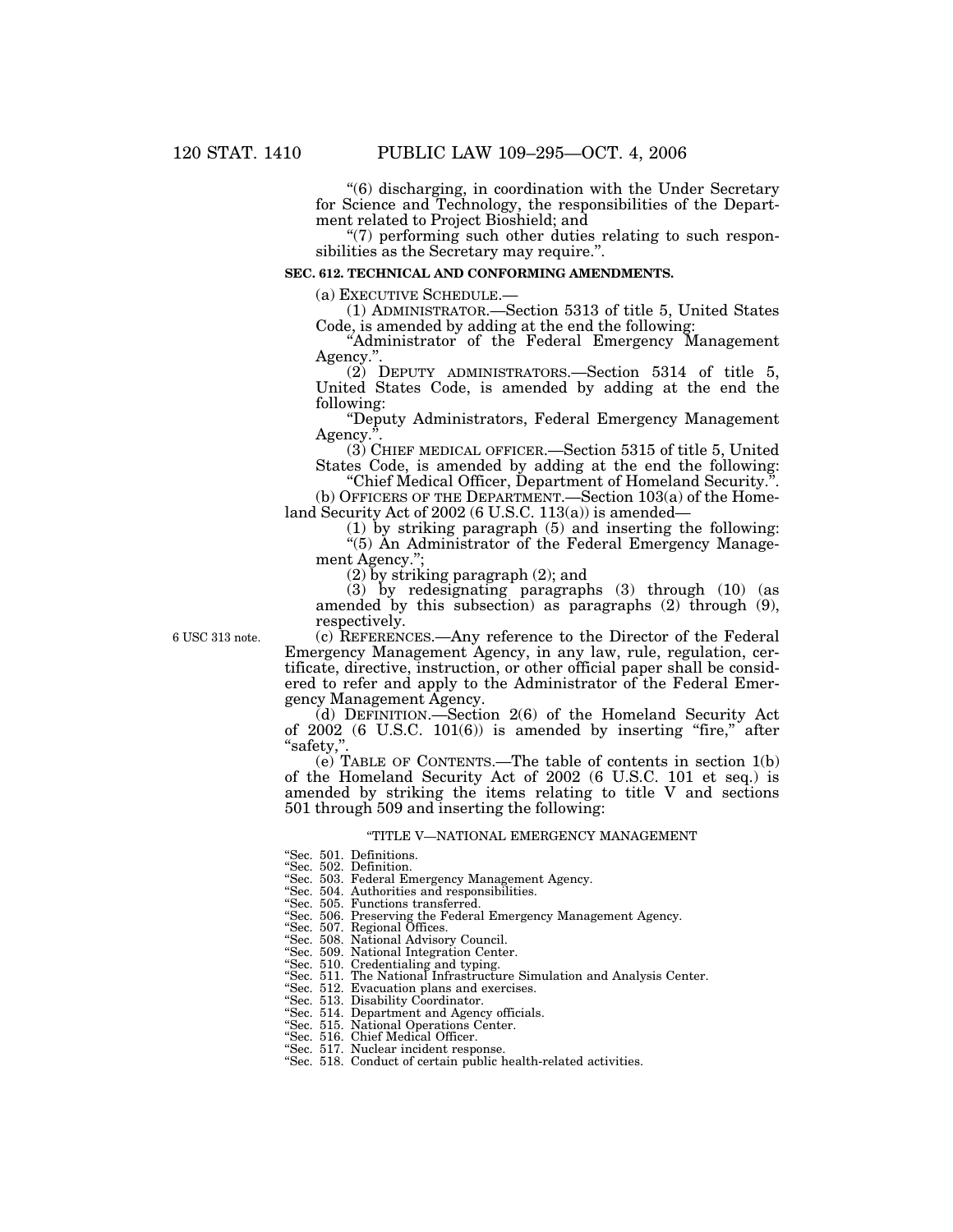Sec. 519. Use of national private sector networks in emergency response.

''Sec. 520. Use of commercially available technology, goods, and services. ''Sec. 521. Procurement of security countermeasures for strategic national stockpile.''.

(f) INTERIM ACTIONS.—

(1) IN GENERAL.—During the period beginning on the date 6 USC 311 note. of enactment of this Act and ending on March 31, 2007, the Secretary, the Under Secretary for Preparedness, and the Director of the Federal Emergency Management Agency shall take such actions as are necessary to provide for the orderly implementation of any amendment under this subtitle that takes effect on March 31, 2007.

(2) REFERENCES.—Any reference to the Administrator of 6 USC 313 note. the Federal Emergency Management Agency in this title or an amendment by this title shall be considered to refer and apply to the Director of the Federal Emergency Management Agency until March 31, 2007.

#### **SEC. 613. NATIONAL WEATHER SERVICE.**

Nothing in this title shall alter or otherwise affect the authorities and activities of the National Weather Service to protect life and property, including under the Act of October 1, 1890 (26 Stat. 653-55).

#### **SEC. 614. EFFECTIVE DATE.**

(a) IN GENERAL.—Except as provided in subsection (b), this title and the amendments made by this title shall take effect on the date of enactment of this Act.

(b) EXCEPTIONS.—The following shall take effect on March 31, 2007:

(1) The amendments made by section 611(11).

(2) The amendments made by section 611(12).

(3) Sections 505, 507, 508, and 514 of the Homeland Secu-

rity Act of 2002, as amended by section 611(13) of this Act.

(4) The amendments made by subsection (a).

(5) The amendments made by subsection (b)(1).

# **Subtitle B—Personnel Provisions**

## **CHAPTER 1—FEDERAL EMERGENCY MANAGEMENT AGENCY PERSONNEL**

#### **SEC. 621. WORKFORCE DEVELOPMENT.**

(a) IN GENERAL.—Subpart I of part III of title 5, United States Code, is amended by adding at the end the following:

## **''CHAPTER 101—FEDERAL EMERGENCY MANAGEMENT AGENCY PERSONNEL**

"Sec.<br>"10101. Definitions.<br>"10102. Strategic human capital plan.<br>"10103. Career paths.<br>"10104. Recruitment bonuses.

''10105. Retention bonuses. ''10106. Quarterly report on vacancy rate in employee positions.

#### **''§ 10101. Definitions**

''For purposes of this chapter—

6 USC 701 note.

6 USC 701 note.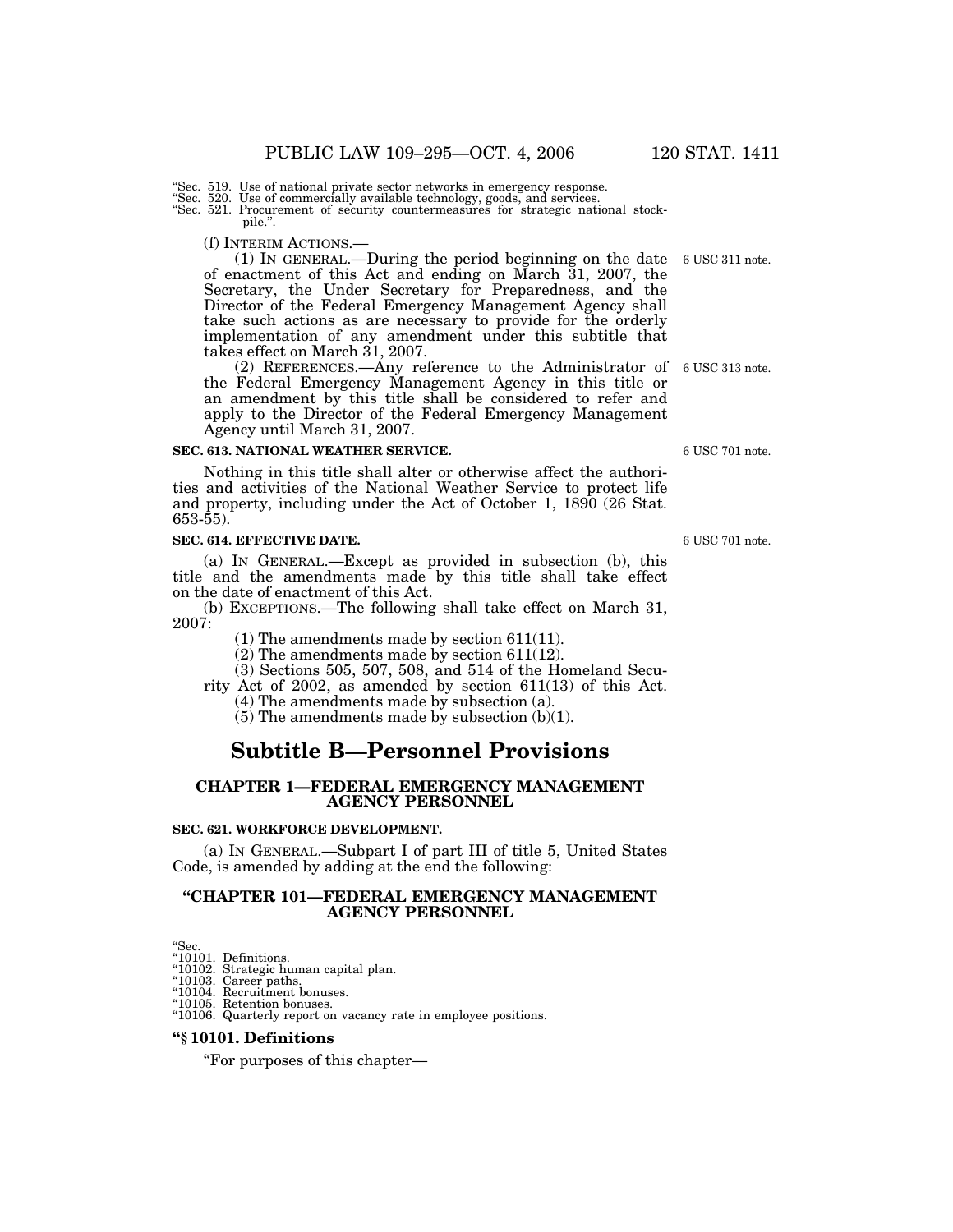" $(1)$  the term 'Agency' means the Federal Emergency Management Agency;

" $(2)$  the term 'Administrator' means the Administrator of the Federal Emergency Management Agency;

''(3) the term 'appropriate committees of Congress' has the meaning given the term in section 602 of the Post-Katrina Emergency Management Reform Act of 2006;

 $\widetilde{H}(4)$  the term Department' means the Department of Homeland Security; and

''(5) the term 'Surge Capacity Force' refers to the Surge Capacity Force, described under section 624 of the Post-Katrina Emergency Management Reform Act of 2006.

# **''§ 10102. Strategic human capital plan**

Deadline.

"(a) PLAN DEVELOPMENT.—Not later than 6 months after the date of enactment of this chapter, the Administrator shall develop and submit to the appropriate committees of Congress a strategic human capital plan to shape and improve the workforce of the Agency.

''(b) CONTENTS.—The strategic human capital plan shall include—

''(1) a workforce gap analysis, including an assessment of—

"(A) the critical skills and competencies that will be needed in the workforce of the Agency to support the mission and responsibilities of, and effectively manage, the Agency during the 10-year period beginning on the date of enactment of this chapter;

''(B) the skills and competencies of the workforce of the Agency on the day before the date of enactment of this chapter and projected trends in that workforce, based on expected losses due to retirement and other attrition; and

''(C) the staffing levels of each category of employee, including gaps in the workforce of the Agency on the day before the date of enactment of this chapter and in the projected workforce of the Agency that should be addressed to ensure that the Agency has continued access to the critical skills and competencies described in subparagraph  $(A)$ :

 $\cdot$  (2) a plan of action for developing and reshaping the workforce of the Agency to address the gaps in critical skills and competencies identified under paragraph  $(1)(C)$ , including—

''(A) specific recruitment and retention goals, including the use of the bonus authorities under this chapter as well as other bonus authorities (including the program objective of the Agency to be achieved through such goals);

''(B) specific strategies for developing, training, deploying, compensating, and motivating and retaining the Agency workforce and its ability to fulfill the Agency's mission and responsibilities (including the program objectives of the Department and the Agency to be achieved through such strategies);

 $\mathcal{C}(\mathcal{C})$  specific strategies for recruiting individuals who have served in multiple State agencies with emergency management responsibilities; and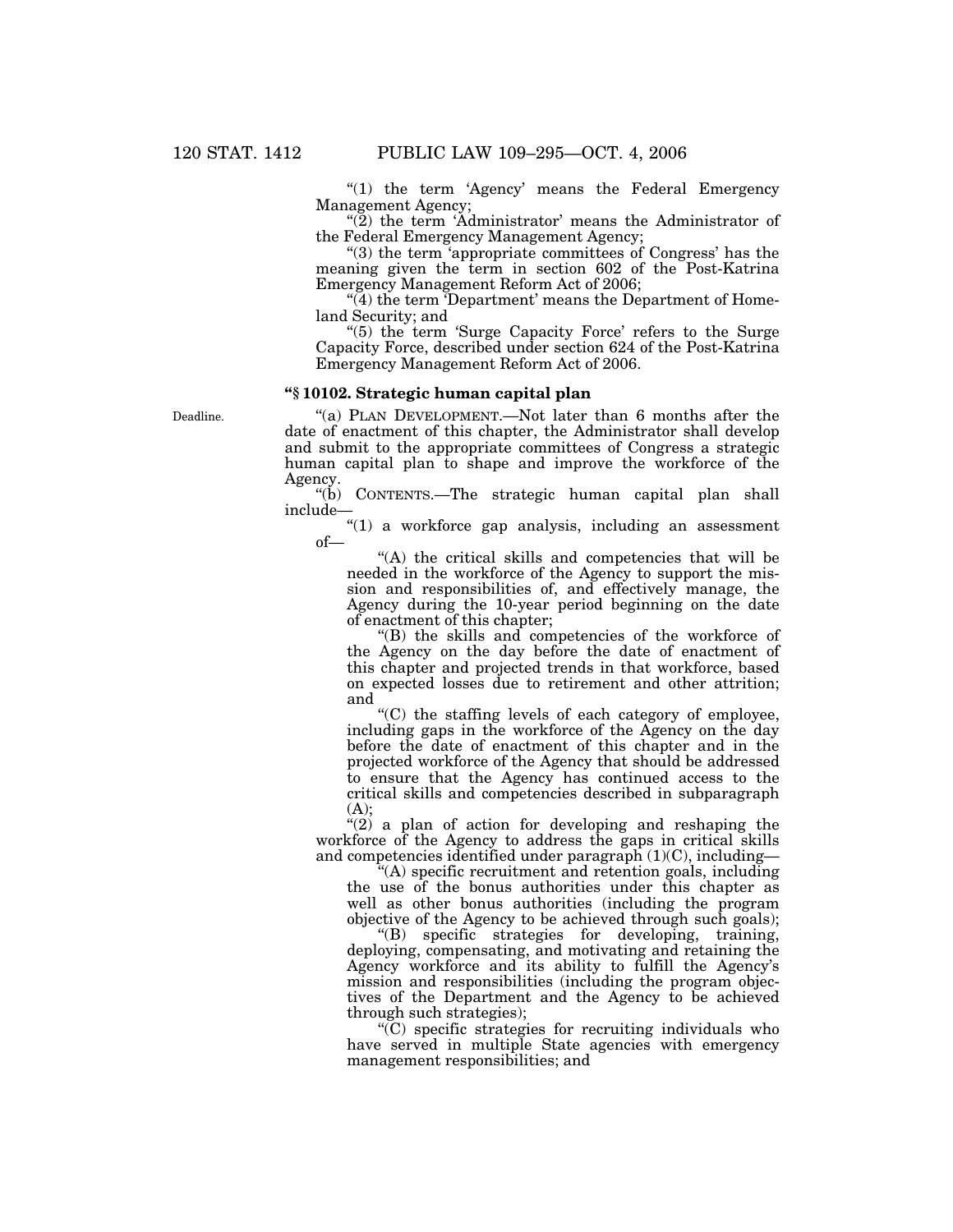''(D) specific strategies for the development, training, and coordinated and rapid deployment of the Surge Capacity Force; and

" $(3)$  a discussion that-

''(A) details the number of employees of the Department not employed by the Agency serving in the Surge Capacity Force and the qualifications or credentials of such individuals;

''(B) details the number of individuals not employed by the Department serving in the Surge Capacity Force and the qualifications or credentials of such individuals;

''(C) describes the training given to the Surge Capacity Force during the calendar year preceding the year of submission of the plan under subsection (c);

''(D) states whether the Surge Capacity Force is able to adequately prepare for, respond to, and recover from natural disasters, acts of terrorism, and other man-made disasters, including catastrophic incidents; and

''(E) describes any additional authorities or resources necessary to address any deficiencies in the Surge Capacity Force.

''(c) ANNUAL UPDATES.—Not later than May 1, 2007, and May 1st of each of the next 5 succeeding years, the Administrator shall submit to the appropriate committees of Congress an update of the strategic human capital plan, including an assessment by the Administrator, using results-oriented performance measures, of the progress of the Department and the Agency in implementing the strategic human capital plan.

### **''§ 10103. Career paths**

''(a) IN GENERAL.—The Administrator shall—

"(1) ensure that appropriate career paths for personnel of the Agency are identified, including the education, training, experience, and assignments necessary for career progression within the Agency; and

''(2) publish information on the career paths described in paragraph (1).

''(b) EDUCATION, TRAINING, AND EXPERIENCE.—The Administrator shall ensure that all personnel of the Agency are provided the opportunity to acquire the education, training, and experience necessary to qualify for promotion within the Agency, including, as appropriate, the opportunity to participate in the Rotation Program established under section 844 of the Homeland Security Act of 2002.

''(c) POLICY.—The Administrator shall establish a policy for assigning Agency personnel to positions that provides for a balance between—

"(1) the need for such personnel to serve in career enhancing positions; and

 $''(2)$  the need to require service in a position for a sufficient period of time to provide the stability necessary—

''(A) to carry out the duties of that position; and

''(B) for responsibility and accountability for actions taken in that position.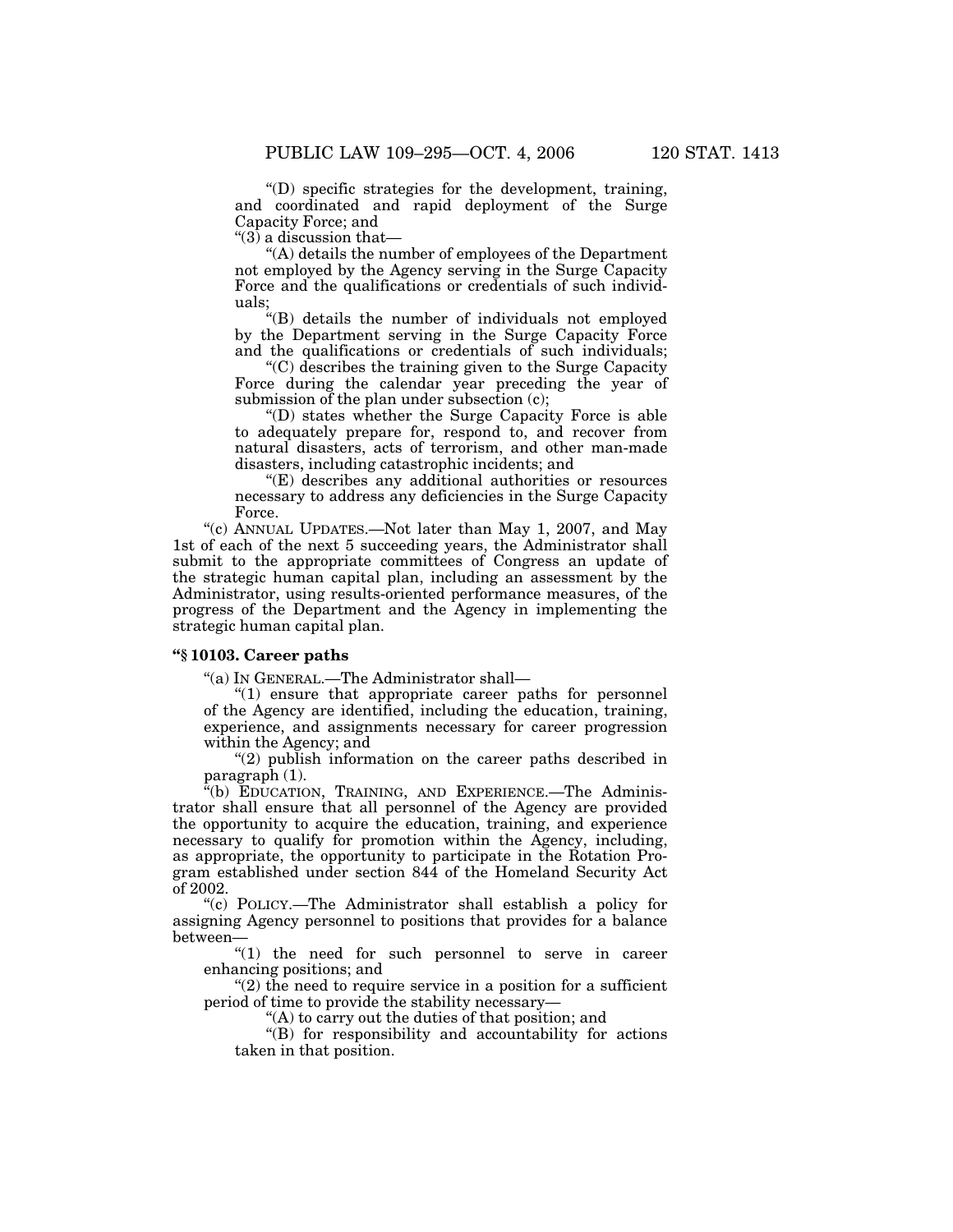## **''§ 10104. Recruitment bonuses**

"(a) IN GENERAL.—The Administrator may pay a bonus to an individual in order to recruit the individual for a position within the Agency that would otherwise be difficult to fill in the absence of such a bonus. Upon completion of the strategic human capital plan, such bonuses shall be paid in accordance with that plan.

''(b) BONUS AMOUNT.— ''(1) IN GENERAL.—The amount of a bonus under this section shall be determined by the Administrator, but may not exceed 25 percent of the annual rate of basic pay of the position involved.

"(2) FORM OF PAYMENT.—A bonus under this section shall be paid in the form of a lump-sum payment and shall not be considered to be part of basic pay.

"(c) SERVICE AGREEMENTS.—Payment of a bonus under this section shall be contingent upon the employee entering into a written service agreement with the Agency. The agreement shall include—

"(1) the period of service the individual shall be required to complete in return for the bonus; and

" $(2)$  the conditions under which the agreement may be terminated before the agreed-upon service period has been completed, and the effect of the termination.

 $\mathbf{H}^{\mathsf{r}}(\mathbf{d})$  ELIGIBILITY.—A bonus under this section may not be paid to an individual who is appointed to or holds—

" $(1)$  a position to which an individual is appointed by the President, by and with the advice and consent of the Senate;

 $''(2)$  a position in the Senior Executive Service as a noncareer appointee (as defined in section 3132(a)); or

 $(3)$  a position which has been excepted from the competitive service by reason of its confidential, policy-determining, policy-making, or policy-advocating character.

 $\mathbf{F}^{\mathsf{r}}(\mathbf{e})$  TERMINATION.—The authority to pay bonuses under this section shall terminate 5 years after the date of enactment of this chapter.

''(f) REPORTS.—

"(1) IN GENERAL.—The Agency shall submit to the appropriate committees of Congress, annually for each of the 5 years during which this section is in effect, a report on the operation of this section.

''(2) CONTENTS.—Each report submitted under this subsection shall include, with respect to the period covered by such report, a description of how the authority to pay bonuses under this section was used by the Agency, including—

''(A) the number and dollar amount of bonuses paid to individuals holding positions within each pay grade, pay level, or other pay classification; and

''(B) a determination of the extent to which such bonuses furthered the purposes of this section.

#### **''§ 10105. Retention bonuses**

"(a) AUTHORITY.-The Administrator may pay, on a case-bycase basis, a bonus under this section to an employee of the Agency if—

 $''(1)$  the unusually high or unique qualifications of the employee or a special need of the Agency for the employee's services makes it essential to retain the employee; and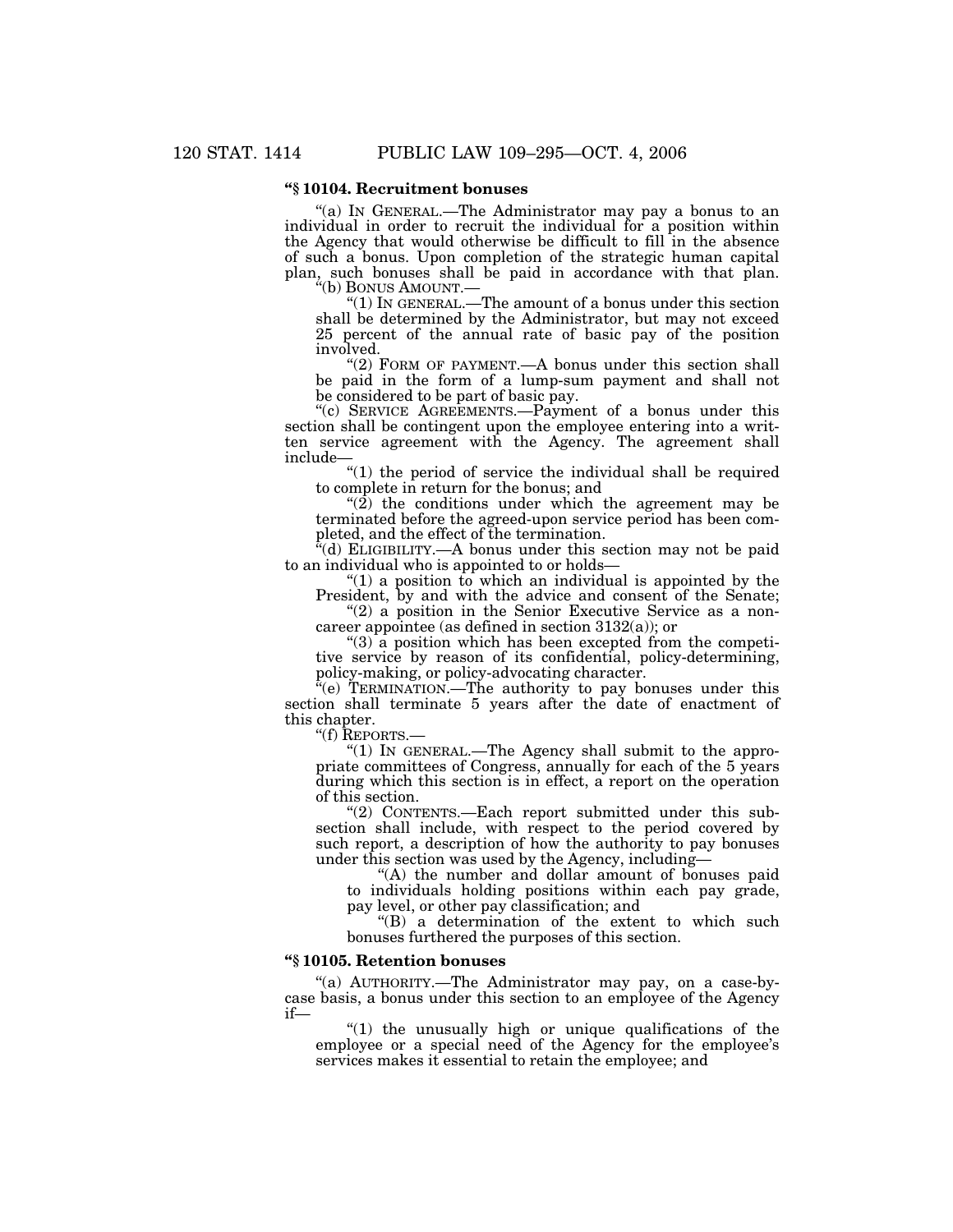$(2)$  the Administrator determines that, in the absence of such a bonus, the employee would be likely to leave—

''(A) the Federal service; or

''(B) for a different position in the Federal service. ''(b) SERVICE AGREEMENT.—Payment of a bonus under this section is contingent upon the employee entering into a written service agreement with the Agency to complete a period of service with the Agency. Such agreement shall include—

 $''(1)$  the period of service the individual shall be required to complete in return for the bonus; and

" $(2)$  the conditions under which the agreement may be terminated before the agreed-upon service period has been completed, and the effect of the termination.

''(c) BONUS AMOUNT.—

 $"(1)$  IN GENERAL.—The amount of a bonus under this section shall be determined by the Administrator, but may not exceed 25 percent of the annual rate of basic pay of the position involved.

"(2) FORM OF PAYMENT.—A bonus under this section shall be paid in the form of a lump-sum payment and shall not be considered to be part of basic pay.

''(d) LIMITATION.—A bonus under this section—

" $(1)$  may not be based on any period of service which is the basis for a recruitment bonus under section 10104;

 $''(2)$  may not be paid to an individual who is appointed to or holds—

 $(A)$  a position to which an individual is appointed by the President, by and with the advice and consent of the Senate;

''(B) a position in the Senior Executive Service as a noncareer appointee (as defined in section 3132(a)); or

''(C) a position which has been excepted from the competitive service by reason of its confidential, policydetermining, policy-making, or policy-advocating character; and

''(3) upon completion of the strategic human capital plan, shall be paid in accordance with that plan.

''(e) TERMINATION OF AUTHORITY.—The authority to grant bonuses under this section shall expire 5 years after the date of enactment of this chapter.

"(f) REPORTS.-

''(1) IN GENERAL.—The Office of Personnel Management shall submit to the appropriate committees of Congress, annually for each of the first 5 years during which this section is in effect, a report on the operation of this section.

"(2) CONTENTS.—Each report submitted under this subsection shall include, with respect to the period covered by such report, a description of how the authority to pay bonuses under this section was used by the Agency, including, with respect to each such agency—

''(A) the number and dollar amount of bonuses paid to individuals holding positions within each pay grade, pay level, or other pay classification; and

''(B) a determination of the extent to which such bonuses furthered the purposes of this section.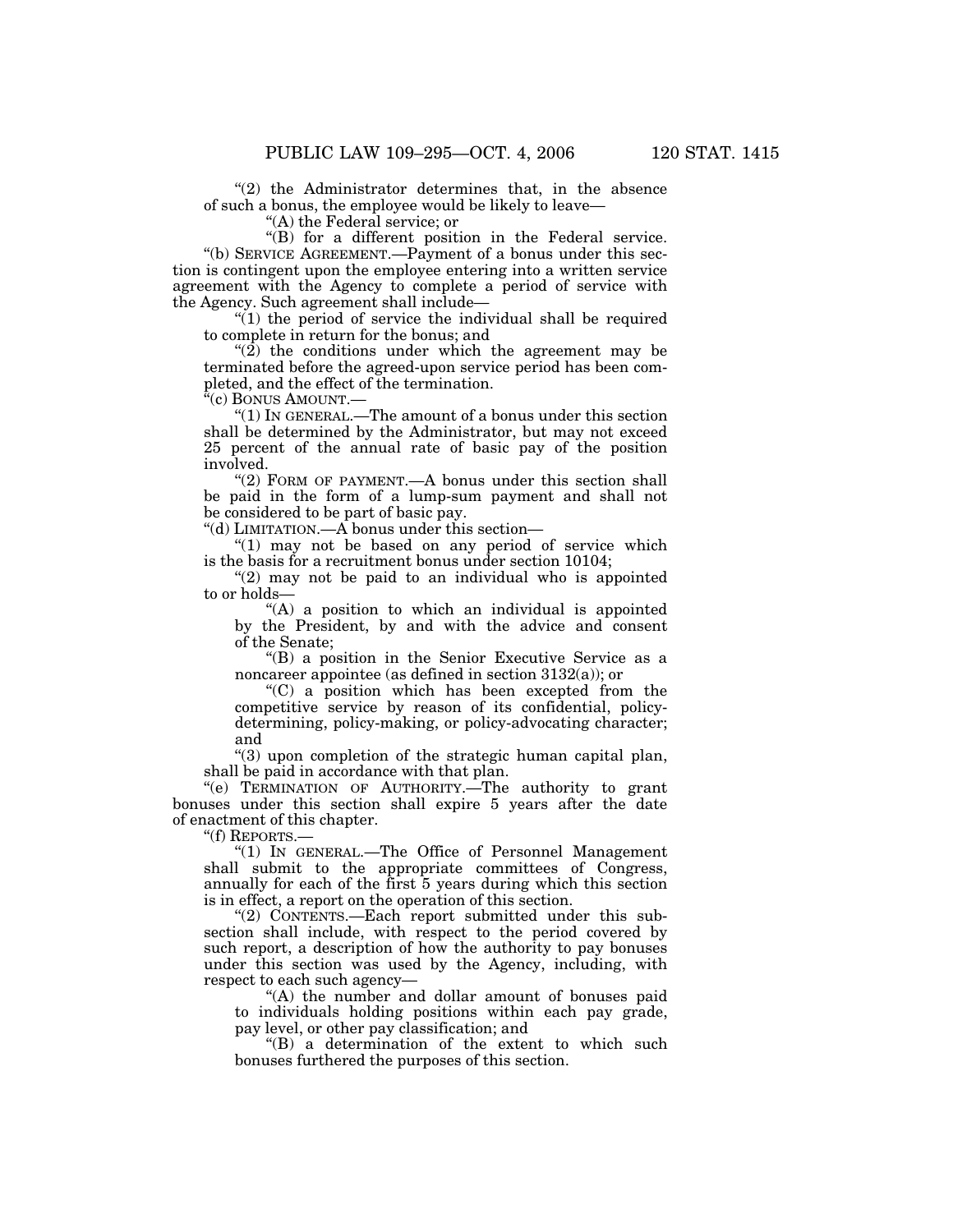### **''§ 10106. Quarterly report on vacancy rate in employee positions**

''(a) INITIAL REPORT.— ''(1) IN GENERAL.—Not later than 3 months after the date of enactment of this chapter, the Administrator shall develop and submit to the appropriate committees of Congress a report on the vacancies in employee positions of the Agency.

"(2) CONTENTS.—The report under this subsection shall include—

"(A) vacancies of each category of employee position; ''(B) the number of applicants for each vacancy for

which public notice has been given;

" $(\tilde{C})$  the length of time that each vacancy has been pending;

" $(D)$  hiring-cycle time for each vacancy that has been filled; and

 $f(E)$  a plan for reducing the hiring-cycle time and reducing the current and anticipated vacancies with highlyqualified personnel.

''(b) QUARTERLY UPDATES.—Not later than 3 months after submission of the initial report, and every 3 months thereafter until 5 years after the date of enactment of this chapter, the Administrator shall submit to the appropriate committees of Congress an update of the report under subsection (a), including an assessment by the Administrator of the progress of the Agency in filling vacant employee positions of the Agency.''.

(b) TECHNICAL AND CONFORMING AMENDMENT.—The analysis for part III title 5, United States Code, is amended by inserting after the item relating to chapter 99 the following:

''101 Federal Emergency Management Agency Personnel ..................................10101''.

#### **SEC. 622. ESTABLISHMENT OF HOMELAND SECURITY ROTATION PRO-GRAM AT THE DEPARTMENT OF HOMELAND SECURITY.**

(a) ESTABLISHMENT.—Title VIII of the Homeland Security Act of 2002 (6 U.S.C. 361 et seq.) is amended by inserting after section 843 the following:

#### **''SEC. 844. HOMELAND SECURITY ROTATION PROGRAM.**

''(a) ESTABLISHMENT.— ''(1) IN GENERAL.—Not later than 180 days after the date of enactment of this section, the Secretary shall establish the Homeland Security Rotation Program (in this section referred to as the 'Rotation Program') for employees of the Department. The Rotation Program shall use applicable best practices, including those from the Chief Human Capital Officers Council. ''(2) GOALS.—The Rotation Program established by the Sec-

retary shall—

''(A) be established in accordance with the Human Capital Strategic Plan of the Department;

''(B) provide middle and senior level employees in the Department the opportunity to broaden their knowledge through exposure to other components of the Department;

 $(C)$  expand the knowledge base of the Department by providing for rotational assignments of employees to other components;

''(D) build professional relationships and contacts among the employees in the Department;

6 USC 414.

Deadline.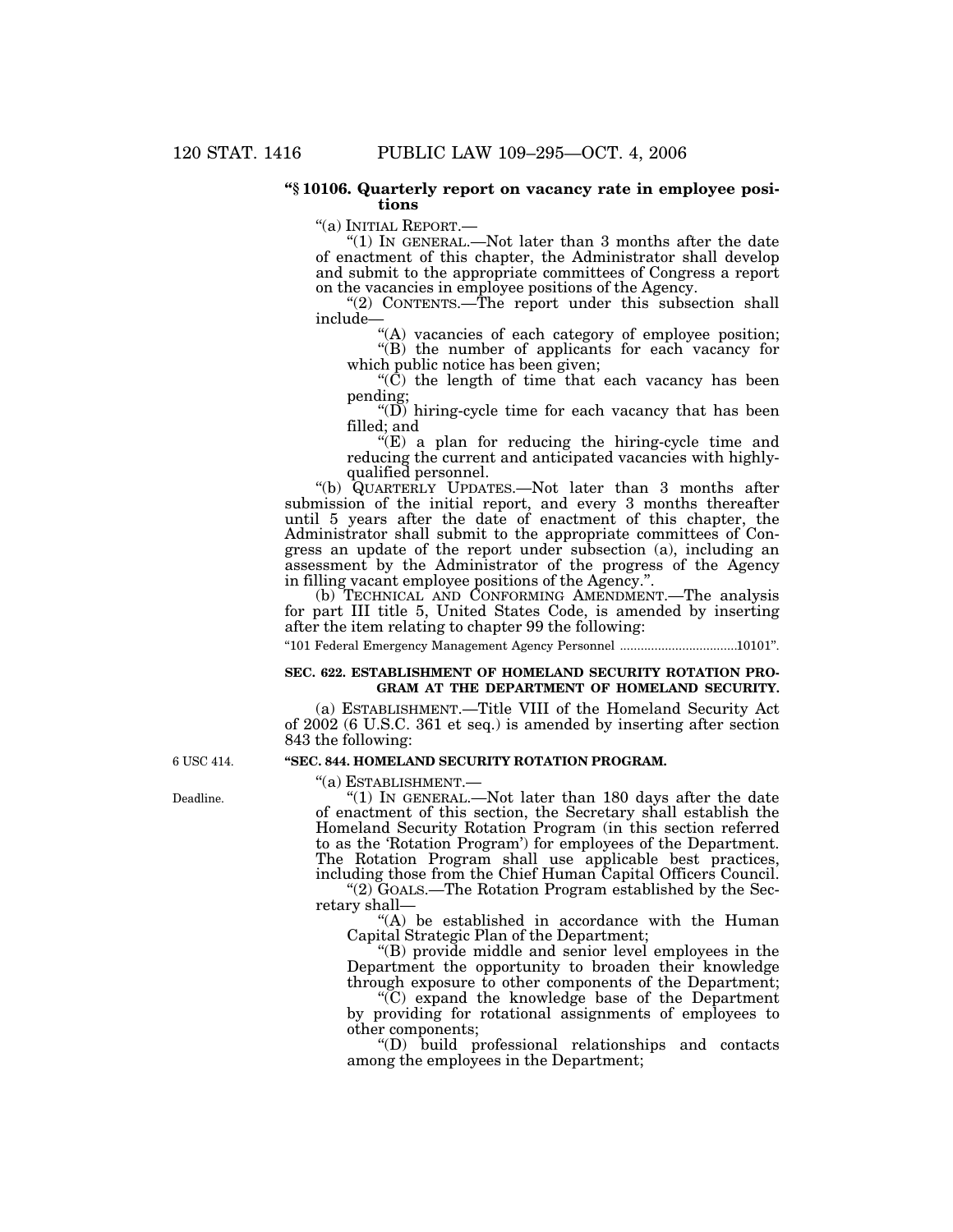$E$ ) invigorate the workforce with exciting and professionally rewarding opportunities;

''(F) incorporate Department human capital strategic plans and activities, and address critical human capital deficiencies, recruitment and retention efforts, and succession planning within the Federal workforce of the Department; and

''(G) complement and incorporate (but not replace) rotational programs within the Department in effect on the date of enactment of this section.

''(3) ADMINISTRATION.—

''(A) IN GENERAL.—The Chief Human Capital Officer shall administer the Rotation Program.

''(B) RESPONSIBILITIES.—The Chief Human Capital Officer shall—

''(i) provide oversight of the establishment and implementation of the Rotation Program;

''(ii) establish a framework that supports the goals of the Rotation Program and promotes cross-disciplinary rotational opportunities;

"(iii) establish eligibility for employees to participate in the Rotation Program and select participants from employees who apply;

"(iv) establish incentives for employees to participate in the Rotation Program, including promotions and employment preferences;

 $(v)$  ensure that the Rotation Program provides professional education and training;

"(vi) ensure that the Rotation Program develops qualified employees and future leaders with broadbased experience throughout the Department;

"(vii) provide for greater interaction among employees in components of the Department; and

"(viii) coordinate with rotational programs within the Department in effect on the date of enactment of this section.

"(4) ALLOWANCES, PRIVILEGES, AND BENEFITS. All allowances, privileges, rights, seniority, and other benefits of employees participating in the Rotation Program shall be preserved.

''(5) REPORTING.—Not later than 180 days after the date of the establishment of the Rotation Program, the Secretary shall submit a report on the status of the Rotation Program, including a description of the Rotation Program, the number of employees participating, and how the Rotation Program is used in succession planning and leadership development to the appropriate committees of Congress.''.

(b) TECHNICAL AND CONFORMING AMENDMENT.—Section 1(b) of the Homeland Security Act of 2002 (6 U.S.C. 101 et seq.) is amended by inserting after the item relating to section 843 the following:

''Sec. 844. Homeland Security Rotation Program.''.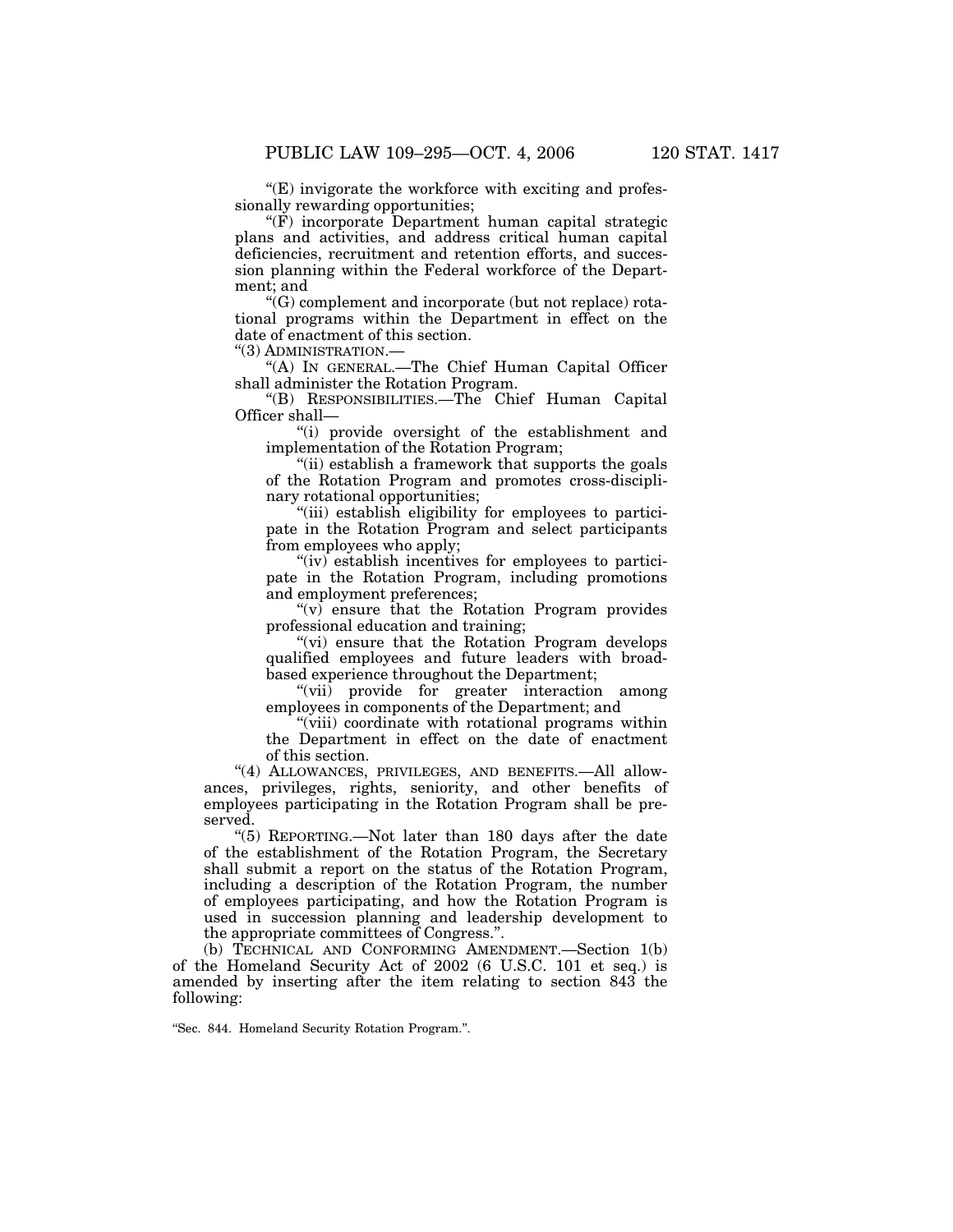## **SEC. 623. HOMELAND SECURITY EDUCATION PROGRAM.**

(a) ESTABLISHMENT.—Title VIII of the Homeland Security Act of 2002 (6 U.S.C. 361 et seq.) is amended by inserting after section 844 (as added by section 622 of this Act) the following:

6 USC 415.

## **''SEC. 845. HOMELAND SECURITY EDUCATION PROGRAM.**

''(a) ESTABLISHMENT.—The Secretary, acting through the Administrator, shall establish a graduate-level Homeland Security Education Program in the National Capital Region to provide educational opportunities to senior Federal officials and selected State and local officials with homeland security and emergency management responsibilities. The Administrator shall appoint an individual to administer the activities under this section.

''(b) LEVERAGING OF EXISTING RESOURCES.—To maximize efficiency and effectiveness in carrying out the Program, the Administrator shall use existing Department-reviewed Master's Degree curricula in homeland security, including curricula pending accreditation, together with associated learning materials, quality assessment tools, digital libraries, exercise systems and other educational facilities, including the National Domestic Preparedness Consortium, the National Fire Academy, and the Emergency Management Institute. The Administrator may develop additional educational programs, as appropriate.

'(c) STUDENT ENROLLMENT.-

''(1) SOURCES.—The student body of the Program shall include officials from Federal, State, local, and tribal governments, and from other sources designated by the Administrator.

"(2) ENROLLMENT PRIORITIES AND SELECTION CRITERIA.-The Administrator shall establish policies governing student enrollment priorities and selection criteria that are consistent with the mission of the Program.

''(3) DIVERSITY.—The Administrator shall take reasonable steps to ensure that the student body represents racial, gender, and ethnic diversity.

''(d) SERVICE COMMITMENT.—

" $(1)$  In GENERAL.—Before any employee selected for the Program may be assigned to participate in the program, the employee shall agree in writing—

 $(A)$  to continue in the service of the agency sponsoring the employee during the 2-year period beginning on the date on which the employee completes the program, unless the employee is involuntarily separated from the service of that agency for reasons other than a reduction in force; and

''(B) to pay to the Government the amount of the additional expenses incurred by the Government in connection with the employee's education if the employee is voluntarily separated from the service to the agency before the end of the period described in subparagraph (A).

''(2) PAYMENT OF EXPENSES.—

''(A) EXEMPTION.—An employee who leaves the service of the sponsoring agency to enter into the service of another agency in any branch of the Government shall not be required to make a payment under paragraph (1)(B), unless the head of the agency that sponsored the education of the employee notifies that employee before the date on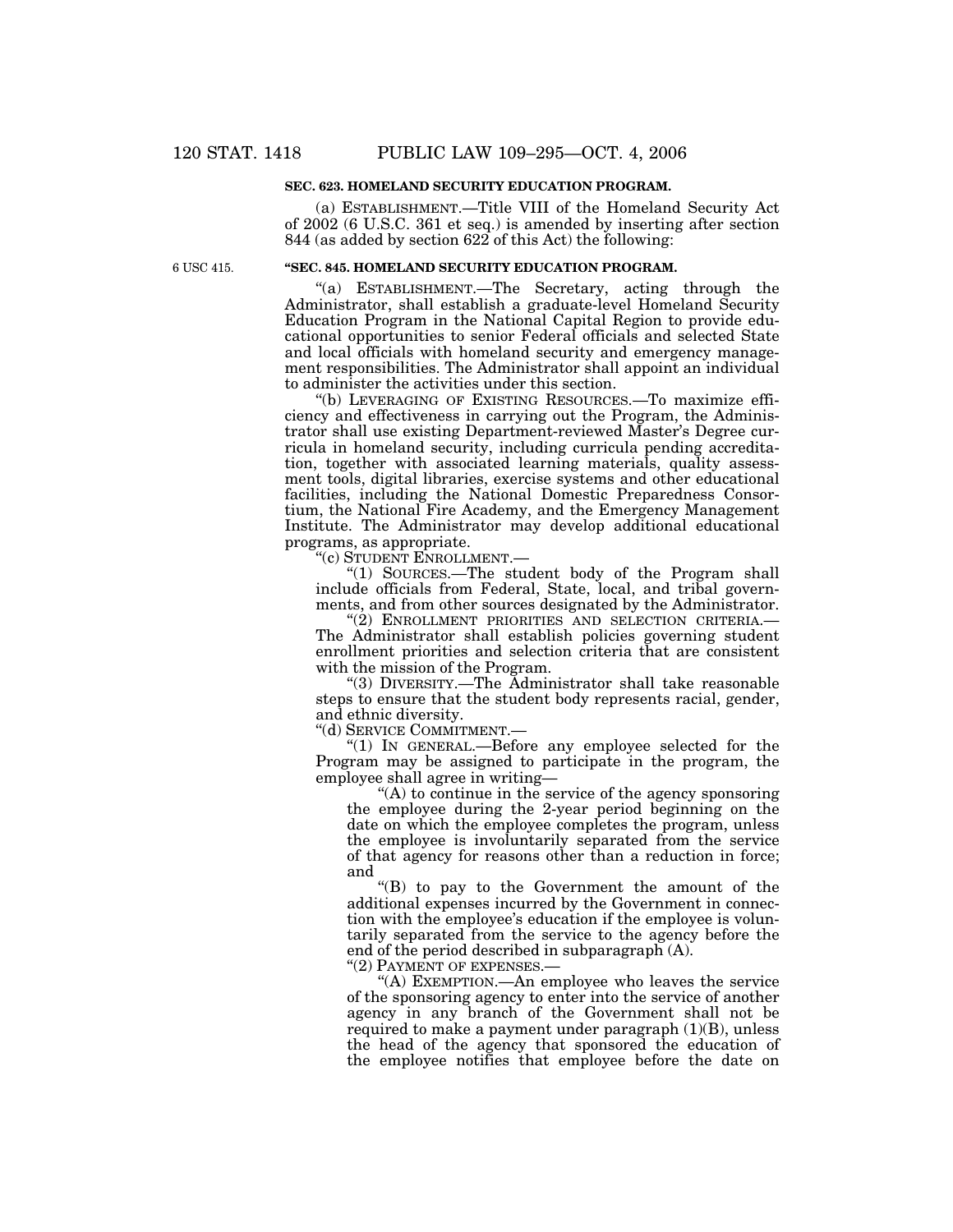which the employee enters the service of the other agency that payment is required under that paragraph.

 $\overline{f(B)}$  AMOUNT OF PAYMENT.—If an employee is required to make a payment under paragraph  $(1)(B)$ , the agency that sponsored the education of the employee shall determine the amount of the payment, except that such amount may not exceed the pro rata share of the expenses incurred for the time remaining in the 2-year period.

''(3) RECOVERY OF PAYMENT.—If an employee who is required to make a payment under this subsection does not make the payment, a sum equal to the amount of the expenses incurred by the Government for the education of that employee is recoverable by the Government from the employee or his estate by—

''(A) setoff against accrued pay, compensation, amount of retirement credit, or other amount due the employee from the Government; or

''(B) such other method as is provided by lay for the recovery of amounts owing to the Government.''.

(b) TECHNICAL AND CONFORMING AMENDMENT.—Section 1(b) of the Homeland Security Act of 2002 (6 U.S.C. et seq.), as amended by section 622, is amended by inserting after the item relating to section 844 the following:

''Sec. 845. Homeland Security Education Program.''.

#### **SEC. 624. SURGE CAPACITY FORCE.**

(a) ESTABLISHMENT.—

(1) IN GENERAL.—Not later than 6 months after the date of enactment of this Act, the Administrator shall prepare and submit to the appropriate committees of Congress a plan to establish and implement a Surge Capacity Force for deployment of individuals to respond to natural disasters, acts of terrorism, and other man-made disasters, including catastrophic incidents. Deadline. Plan.

(2) AUTHORITY.—

(A) IN GENERAL.—Except as provided in subparagraph (B), the plan shall provide for individuals in the Surge Capacity Force to be trained and deployed under the authorities set forth in the Robert T. Stafford Disaster Relief and Emergency Assistance Act.

(B) EXCEPTION.—If the Administrator determines that the existing authorities are inadequate for the training and deployment of individuals in the Surge Capacity Force, the Administrator shall report to Congress as to the additional statutory authorities that the Administrator determines necessary.

(b) EMPLOYEES DESIGNATED TO SERVE.—The plan shall include procedures under which the Secretary shall designate employees of the Department who are not employees of the Agency and shall, in conjunction with the heads of other Executive agencies, designate employees of those other Executive agencies, as appropriate, to serve on the Surge Capacity Force.

(c) CAPABILITIES.—The plan shall ensure that the Surge Capacity Force—

(1) includes a sufficient number of individuals credentialed in accordance with section 510 of the Homeland Security Act of 2002, as amended by this Act, that are capable of deploying

6 USC 711.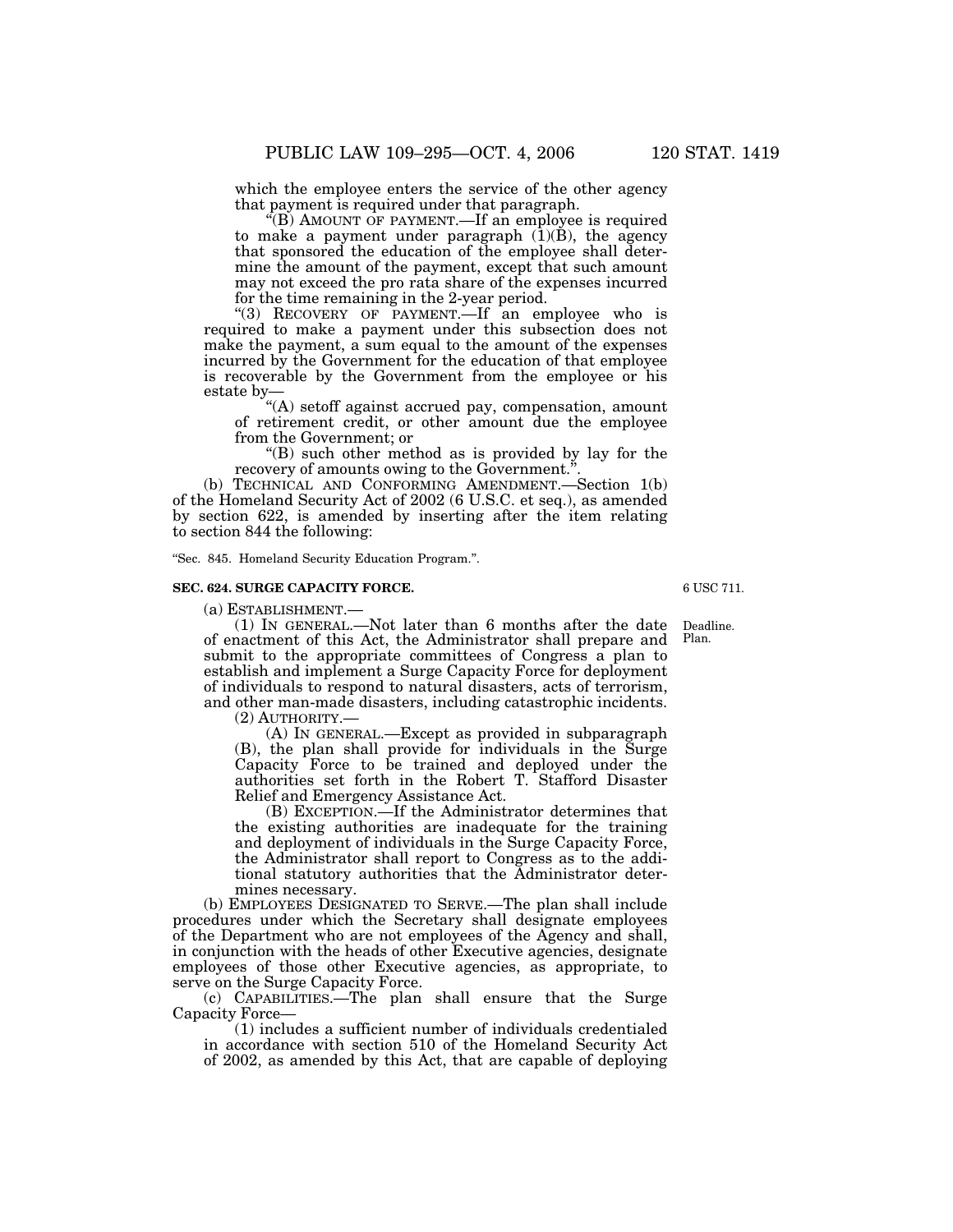rapidly and efficiently after activation to prepare for, respond to, and recover from natural disasters, acts of terrorism, and other man-made disasters, including catastrophic incidents; and

(2) includes a sufficient number of full-time, highly trained individuals credentialed in accordance with section 510 of the Homeland Security Act of 2002, as amended by this Act, to lead and manage the Surge Capacity Force.

(d) TRAINING.—The plan shall ensure that the Administrator provides appropriate and continuous training to members of the Surge Capacity Force to ensure such personnel are adequately trained on the Agency's programs and policies for natural disasters, acts of terrorism, and other man-made disasters.

(e) NO IMPACT ON AGENCY PERSONNEL CEILING.—Surge Capacity Force members shall not be counted against any personnel ceiling applicable to the Federal Emergency Management Agency.

(f) EXPENSES.—The Administrator may provide members of the Surge Capacity Force with travel expenses, including per diem in lieu of subsistence, at rates authorized for employees of agencies under subchapter I of chapter 57 of title 5, United States Code, for the purpose of participating in any training that relates to service as a member of the Surge Capacity Force.

(g) IMMEDIATE IMPLEMENTATION OF SURGE CAPACITY FORCE INVOLVING FEDERAL EMPLOYEES.—As soon as practicable after the date of enactment of this Act, the Administrator shall develop and implement—

(1) the procedures under subsection (b); and

(2) other elements of the plan needed to establish the portion of the Surge Capacity Force consisting of individuals designated under those procedures.

## **CHAPTER 2—EMERGENCY MANAGEMENT CAPABILITIES**

#### **SEC. 631. STATE CATASTROPHIC INCIDENT ANNEX.**

Section 613 of the Robert T. Stafford Disaster Relief and Emergency Assistance Act (42 U.S.C. 5196b) is amended—

 $(1)$  in subsection  $(b)(3)$  by inserting "including a catastrophic incident annex,'' after ''plans,''; and

(2) by redesignating subsections (c) through (g) and subsections (d) through (h), respectively; and

(3) by inserting after subsection (b) the following:

''(c) CATASTROPHIC INCIDENT ANNEX.—

''(1) CONSISTENCY.—A catastrophic incident annex submitted under subsection (b)(3) shall be—

''(A) modeled after the catastrophic incident annex of the National Response Plan; and

''(B) consistent with the national preparedness goal established under section 643 of the Post-Katrina Emergency Management Reform Act of 2006, the National Incident Management System, the National Response Plan, and other related plans and strategies.

"(2) CONSULTATION.—In developing a catastrophic incident annex submitted under subsection (b)(3), a State shall consult with and seek appropriate comments from local governments, emergency response providers, locally governed multijurisdictional councils of government, and regional planning commissions.".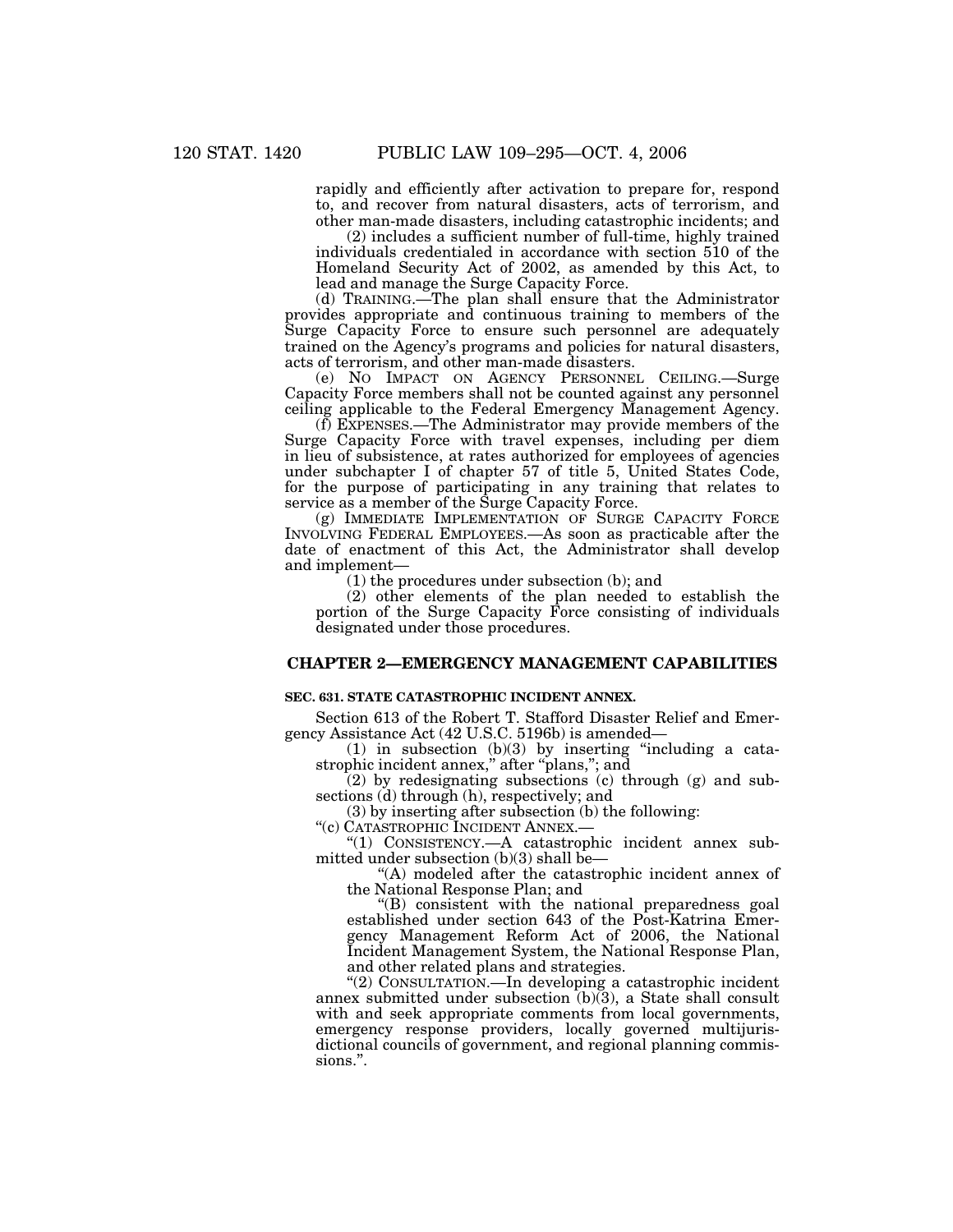### **SEC. 632. EVACUATION PREPAREDNESS TECHNICAL ASSISTANCE.**

The Administrator, in coordination with the heads of other appropriate Federal agencies, shall provide evacuation preparedness technical assistance to State, local, and tribal governments, including the preparation of hurricane evacuation studies and technical assistance in developing evacuation plans, assessing storm surge estimates, evacuation zones, evacuation clearance times,

#### **SEC. 633. EMERGENCY RESPONSE TEAMS.**

transportation capacity, and shelter capacity.

Section 303 of the Robert T. Stafford Disaster Relief and Emergency Assistance Act (42 U.S.C. 5144) is amended—

(1) by striking "sec.  $303."$  and all that follows through "The President shall'' and inserting the following:

#### **''SEC. 303. EMERGENCY SUPPORT AND RESPONSE TEAMS.**

''(a) EMERGENCY SUPPORT TEAMS.—The President shall''; and (2) by adding at the end the following:

''(b) EMERGENCY RESPONSE TEAMS.—

''(1) ESTABLISHMENT.—In carrying out subsection (a), the President, acting through the Director of the Federal Emergency Management Agency, shall establish—

"(A) at a minimum 3 national response teams; and ''(B) sufficient regional response teams, including Regional Office strike teams under section 507 of the Homeland Security Act of 2002; and

 $(C)$  other response teams as may be necessary to meet the incident management responsibilities of the Federal Government.

"(2) TARGET CAPABILITY LEVEL.—The Director shall ensure that specific target capability levels, as defined pursuant to the guidelines established under section 646(a) of the Post-Katrina Emergency Management Reform Act of 2006, are established for Federal emergency response teams.

''(3) PERSONNEL.—The President, acting through the Director, shall ensure that the Federal emergency response teams consist of adequate numbers of properly planned, organized, equipped, trained, and exercised personnel to achieve the established target capability levels. Each emergency response team shall work in coordination with State and local officials and onsite personnel associated with a particular incident.

"(4) READINESS REPORTING.—The Director shall evaluate team readiness on a regular basis and report team readiness levels in the report required under section 652(a) of the Post-Katrina Emergency Management Reform Act of 2006.''.

#### **SEC. 634. URBAN SEARCH AND RESCUE RESPONSE SYSTEM.**

(a) IN GENERAL.—There is in the Agency a system known as the Urban Search and Rescue Response System.

(b) AUTHORIZATION OF APPROPRIATIONS.—There is authorized to be appropriated to carry out the system for fiscal year 2008, an amount equal to the amount appropriated for the system for fiscal year 2007 and an additional \$20,000,000.

## **SEC. 635. METROPOLITAN MEDICAL RESPONSE GRANT PROGRAM.**

(a) IN GENERAL.—There is a Metropolitan Medical Response Program.

6 USC 723.

6 USC 722.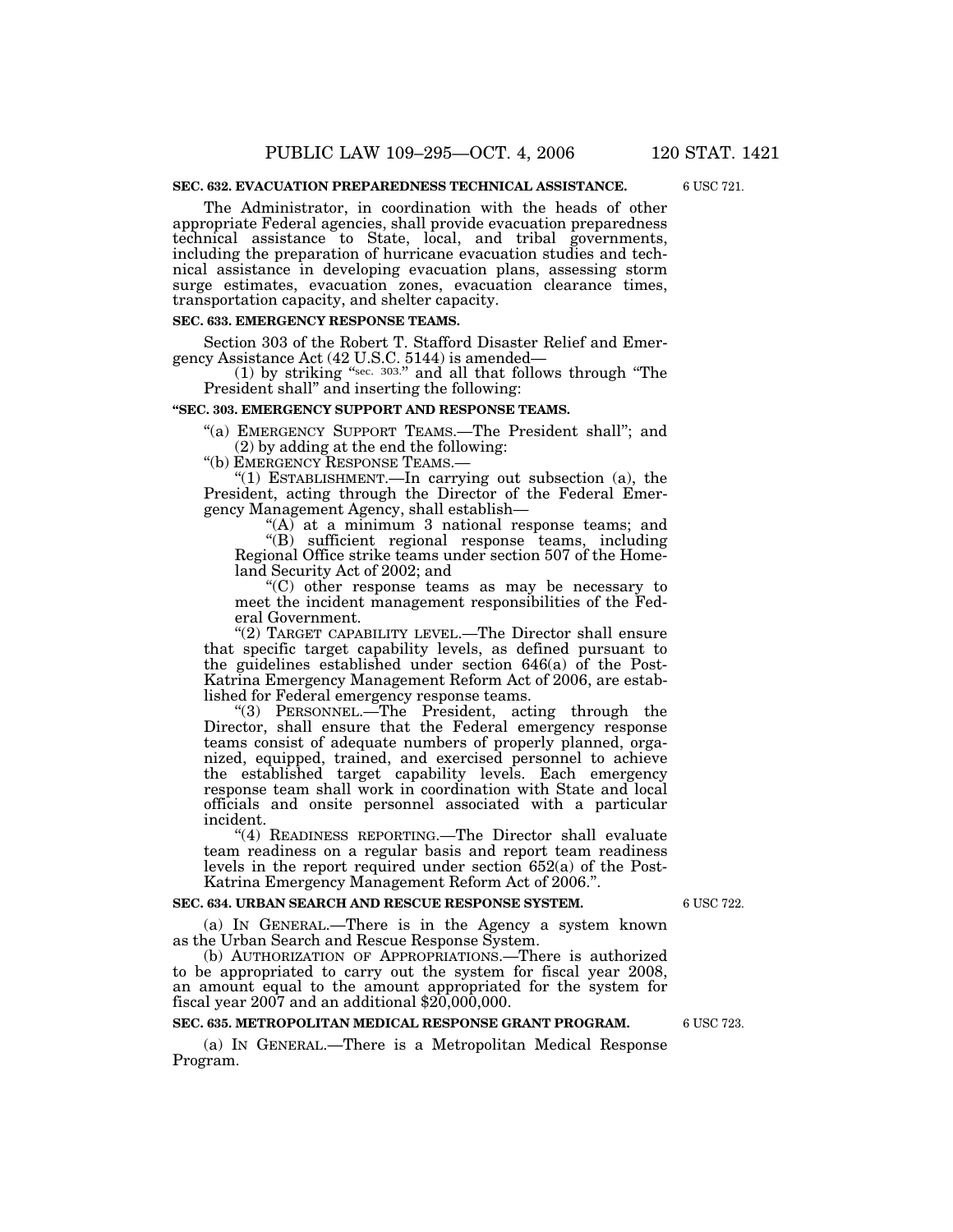(b) PURPOSES.—The program shall include each purpose of the program as it existed on June 1, 2006.

(c) AUTHORIZATION OF APPROPRIATIONS.—There is authorized to be appropriated to carry out the program for fiscal year 2008, an amount equal to the amount appropriated for the program for fiscal year  $2007$  and an additional  $$30,000,000$ .

6 USC 724.

#### **SEC. 636. LOGISTICS.**

The Administrator shall develop an efficient, transparent, and flexible logistics system for procurement and delivery of goods and services necessary for an effective and timely response to natural disasters, acts of terrorism, and other man-made disasters and for real-time visibility of items at each point throughout the logistics system.

6 USC 725.

## **SEC. 637. PREPOSITIONED EQUIPMENT PROGRAM.**

(a) IN GENERAL.—The Administrator shall establish a prepositioned equipment program to preposition standardized emergency equipment in at least 11 locations to sustain and replenish critical assets used by State, local, and tribal governments in response to (or rendered inoperable by the effects of) natural disasters, acts of terrorism, and other man-made disasters.

(b) NOTICE.—The Administrator shall notify State, local, and tribal officials in an area in which a location for the prepositioned equipment program will be closed not later than 60 days before the date of such closure.

### **SEC. 638. HURRICANE KATRINA AND HURRICANE RITA RECOVERY OFFICES.**

(a) ESTABLISHMENT.—In order to provide all eligible Federal assistance to individuals and State, local, and tribal governments affected by Hurricane Katrina or Hurricane Rita in a customerfocused, expeditious, effective, and consistent manner, the Administrator shall establish, in coordination with the appropriate States, a recovery office. The Administrator may establish recovery offices for each of the following States, if necessary:

(1) Mississippi.

(2) Louisiana.

(3) Alabama.

(4) Texas.

(b) STRUCTURE.—Each recovery office shall have an executive director, appointed by the Administrator, and a senior management team.

(c) RESPONSIBILITIES.—Each executive director, in coordination with State, local, and tribal governments, private sector entities, and nongovernmental organizations, including faith-based and other community humanitarian relief entities, shall provide assistance in a timely and effective manner to residents of the Gulf Coast region for recovering from Hurricane Katrina or Hurricane Rita.

(d) STAFFING.—

(1) IN GENERAL.—Each recovery office shall be staffed by multi-year term, temporary employees and permanent employees.

(2) STAFFING LEVELS.—Staffing levels of a recovery office shall be commensurate with current and projected workload and shall be evaluated on a regular basis.

(e) PERFORMANCE MEASURES.—To ensure that each recovery office is meeting its objectives, the Administrator shall identify

Deadline.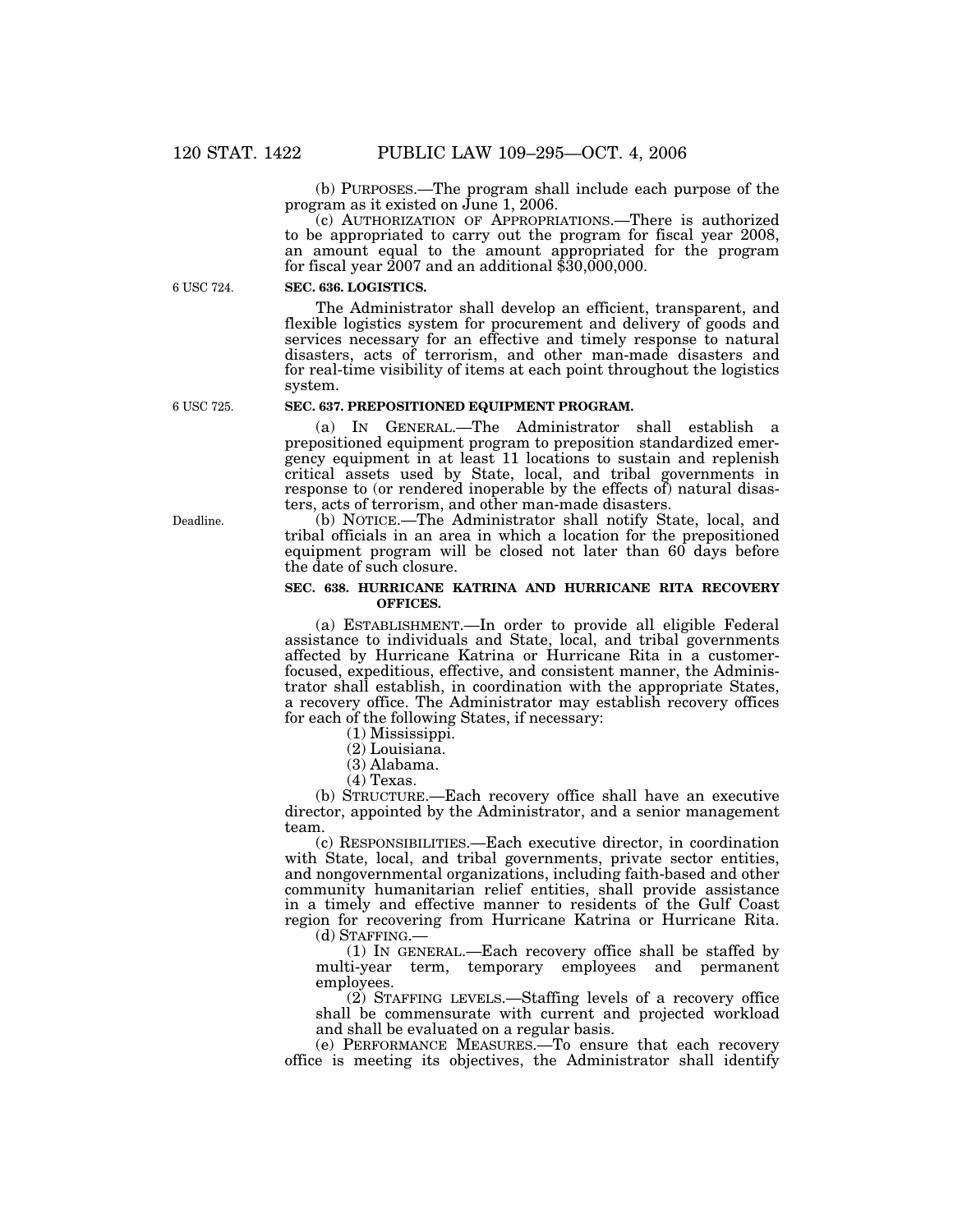performance measures that are specific, measurable, achievable, relevant, and timed, including—

(1) public assistance program project worksheet completion rates; and

(2) public assistance reimbursement times.

(f) CLOSEOUT INCENTIVES.—The Administrator shall provide incentives for the timely closeout of public assistance projects under sections 406 and 407 of the Robert T. Stafford Disaster Relief and Emergency Assistance Act (42 U.S.C. 5172 and 5173).

(g) TERMINATION.—Each recovery office shall terminate at the discretion of the Administrator.

## **SEC. 639. BASIC LIFE SUPPORTING FIRST AID AND EDUCATION.**

The Administrator shall enter into agreements with organizations to provide funds to emergency response providers to provide education and training in life supporting first aid to children.

## **SEC. 640. IMPROVEMENTS TO INFORMATION TECHNOLOGY SYSTEMS.**

(a) MEASURES TO IMPROVE INFORMATION TECHNOLOGY SYS-TEMS.—The Administrator, in coordination with the Chief Information Officer of the Department, shall take appropriate measures to update and improve the information technology systems of the Agency, including measures to—

(1) ensure that the multiple information technology systems of the Agency (including the National Emergency Management Information System, the Logistics Information Management System III, and the Automated Deployment Database) are, to the extent practicable, fully compatible and can share and access information, as appropriate, from each other;

(2) ensure technology enhancements reach the headquarters and regional offices of the Agency in a timely fashion, to allow seamless integration;

(3) develop and maintain a testing environment that ensures that all system components are properly and thoroughly tested before their release;

(4) ensure that the information technology systems of the Agency have the capacity to track disaster response personnel, mission assignments task orders, commodities, and supplies used in response to a natural disaster, act of terrorism, or other man-made disaster;

(5) make appropriate improvements to the National Emergency Management Information System to address shortcomings in such system on the date of enactment of this Act; and

(6) provide training, manuals, and guidance on information technology systems to personnel, including disaster response personnel, to help ensure employees can properly use information technology systems.

Deadline.

(b) REPORT.—Not later than 270 days after the date of enactment of this Act, the Administrator shall submit to the appropriate committees of Congress a report describing the implementation of this section, including a description of any actions taken, improvements made, and remaining problems and a description of any additional funding needed to make necessary and appropriate improvements to the information technology systems of the Agency.

6 USC 726.

6 USC 727.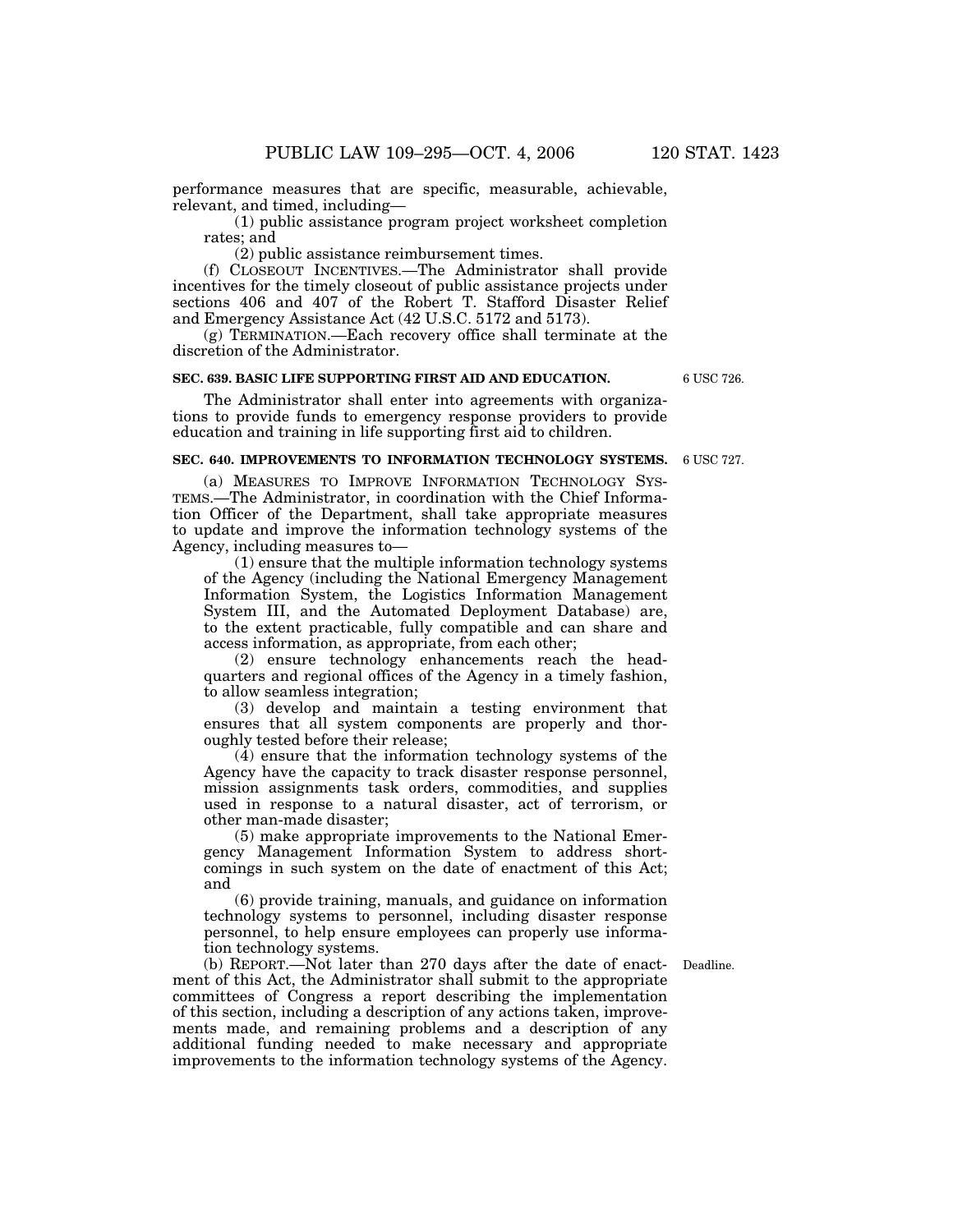6 USC 728

#### **SEC. 640a. DISCLOSURE OF CERTAIN INFORMATION TO LAW ENFORCE-MENT AGENCIES.**

In the event of circumstances requiring an evacuation, sheltering, or mass relocation, the Administrator may disclose information in any individual assistance database of the Agency in accordance with section 552a(b) of title 5, United States Code (commonly referred to as the "Privacy Act"), to any law enforcement agency of the Federal Government or a State, local, or tribal government in order to identify illegal conduct or address public safety or security issues, including compliance with sex offender notification laws.

# **Subtitle C—Comprehensive Preparedness System**

# **CHAPTER 1—NATIONAL PREPAREDNESS SYSTEM**

6 USC 741.

## **SEC. 641. DEFINITIONS.**

In this chapter:

(1) CAPABILITY.—The term ''capability'' means the ability to provide the means to accomplish one or more tasks under specific conditions and to specific performance standards. A capability may be achieved with any combination of properly planned, organized, equipped, trained, and exercised personnel that achieves the intended outcome.

(2) HAZARD.—The term ''hazard'' has the meaning given that term under section  $602(a)(1)$  of the Robert T. Stafford Disaster Relief and Assistance Act (42 U.S.C. 5195a).

(3) MISSION ASSIGNMENT.—The term ''mission assignment'' means a work order issued to a Federal agency by the Agency, directing completion by that agency of a specified task and setting forth funding, other managerial controls, and guidance.

(4) NATIONAL PREPAREDNESS GOAL.—The term ''national preparedness goal'' means the national preparedness goal established under section 643.

(5) NATIONAL PREPAREDNESS SYSTEM.—The term ''national preparedness system'' means the national preparedness system established under section 644.

(6) NATIONAL TRAINING PROGRAM.—The term ''national training program'' means the national training program established under section 648(a).

(7) OPERATIONAL READINESS.—The term ''operational readiness'' means the capability of an organization, an asset, a system, or equipment to perform the missions or functions for which it is organized or designed.

(8) PERFORMANCE MEASURE.—The term ''performance measure'' means a quantitative or qualitative characteristic used to gauge the results of an outcome compared to its intended purpose.

(9) PERFORMANCE METRIC.—The term ''performance metric'' means a particular value or characteristic used to measure the outcome that is generally expressed in terms of a baseline and a target.

(10) PREVENTION.—The term ''prevention'' means any activity undertaken to avoid, prevent, or stop a threatened or actual act of terrorism.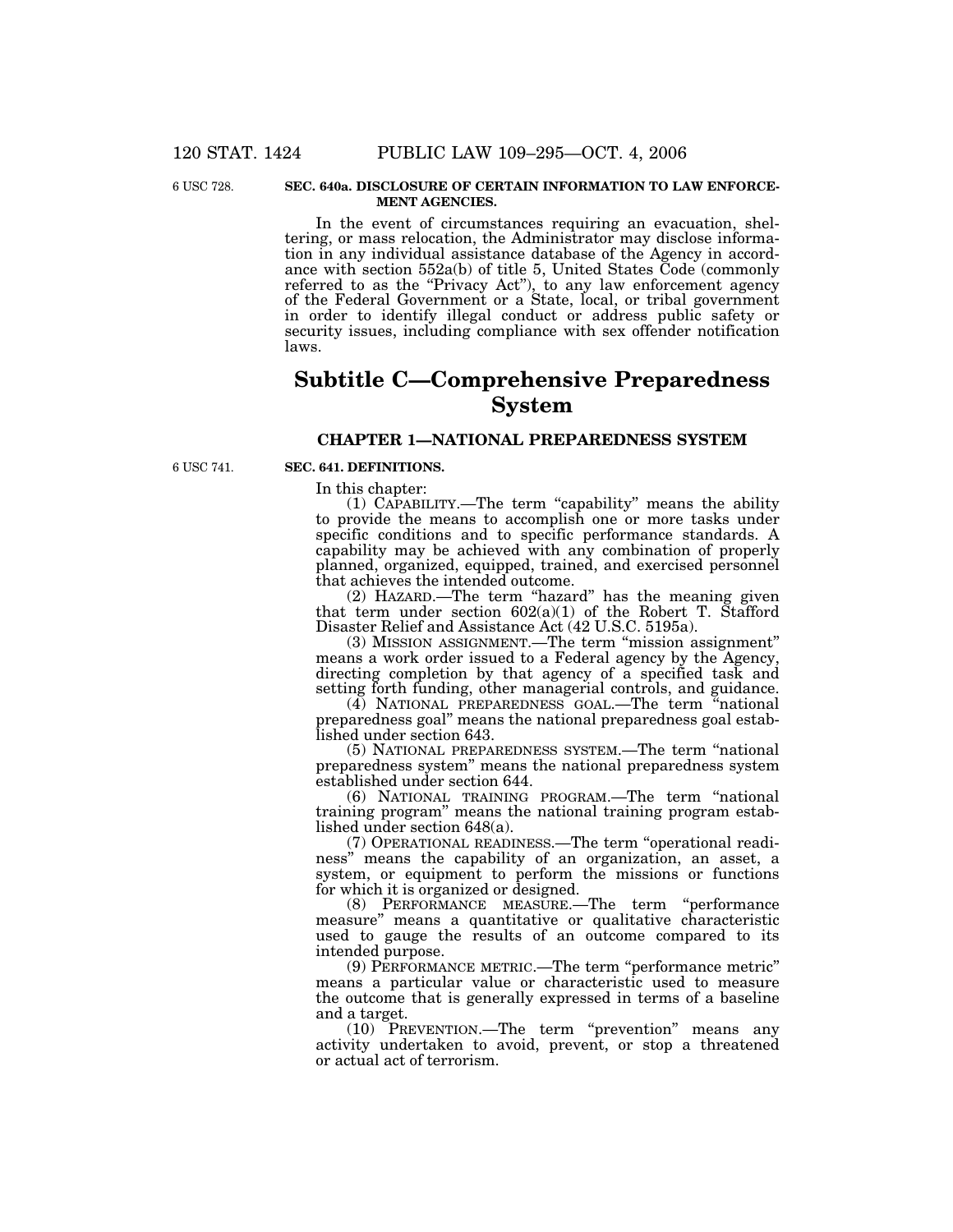#### **SEC. 642. NATIONAL PREPAREDNESS.**

In order to prepare the Nation for all hazards, including natural disasters, acts of terrorism, and other man-made disasters, the President, consistent with the declaration of policy under section 601 of the Robert T. Stafford Disaster Relief and Emergency Assistance Act (42 U.S.C. 5195) and title V of the Homeland Security Act of 2002 (6 U.S.C. 311 et seq.), as amended by this Act, shall develop a national preparedness goal and a national preparedness system.

## **SEC. 643. NATIONAL PREPAREDNESS GOAL.**

(a) ESTABLISHMENT.—The President, acting through the Administrator, shall complete, revise, and update, as necessary, a national preparedness goal that defines the target level of preparedness to ensure the Nation's ability to prevent, respond to, recover from, and mitigate against natural disasters, acts of terrorism, and other man-made disasters.

(b) NATIONAL INCIDENT MANAGEMENT SYSTEM AND NATIONAL RESPONSE PLAN.—The national preparedness goal, to the greatest extent practicable, shall be consistent with the National Incident Management System and the National Response Plan.

#### **SEC. 644. ESTABLISHMENT OF NATIONAL PREPAREDNESS SYSTEM.**

(a) ESTABLISHMENT.—The President, acting through the Administrator, shall develop a national preparedness system to enable the Nation to meet the national preparedness goal.

(b) COMPONENTS.—The national preparedness system shall include the following components:

(1) Target capabilities and preparedness priorities.

- (2) Equipment and training standards.
- (3) Training and exercises.
- (4) Comprehensive assessment system.
- (5) Remedial action management program.
- (6) Federal response capability inventory.
- (7) Reporting requirements.
- (8) Federal preparedness.

(c) NATIONAL PLANNING SCENARIOS.—The national preparedness system may include national planning scenarios.

#### **SEC. 645. NATIONAL PLANNING SCENARIOS.**

(a) IN GENERAL.—The Administrator, in coordination with the heads of appropriate Federal agencies and the National Advisory Council, may develop planning scenarios to reflect the relative risk requirements presented by all hazards, including natural disasters, acts of terrorism, and other man-made disasters, in order to provide the foundation for the flexible and adaptive development of target capabilities and the identification of target capability levels to meet the national preparedness goal.

(b) DEVELOPMENT.—In developing, revising, and replacing national planning scenarios, the Administrator shall ensure that the scenarios—

(1) reflect the relative risk of all hazards and illustrate the potential scope, magnitude, and complexity of a broad range of representative hazards; and

 $(2)$  provide the minimum number of representative scenarios necessary to identify and define the tasks and target capabilities required to respond to all hazards.

6 USC 745.

6 USC 743.

6 USC 744.

6 USC 742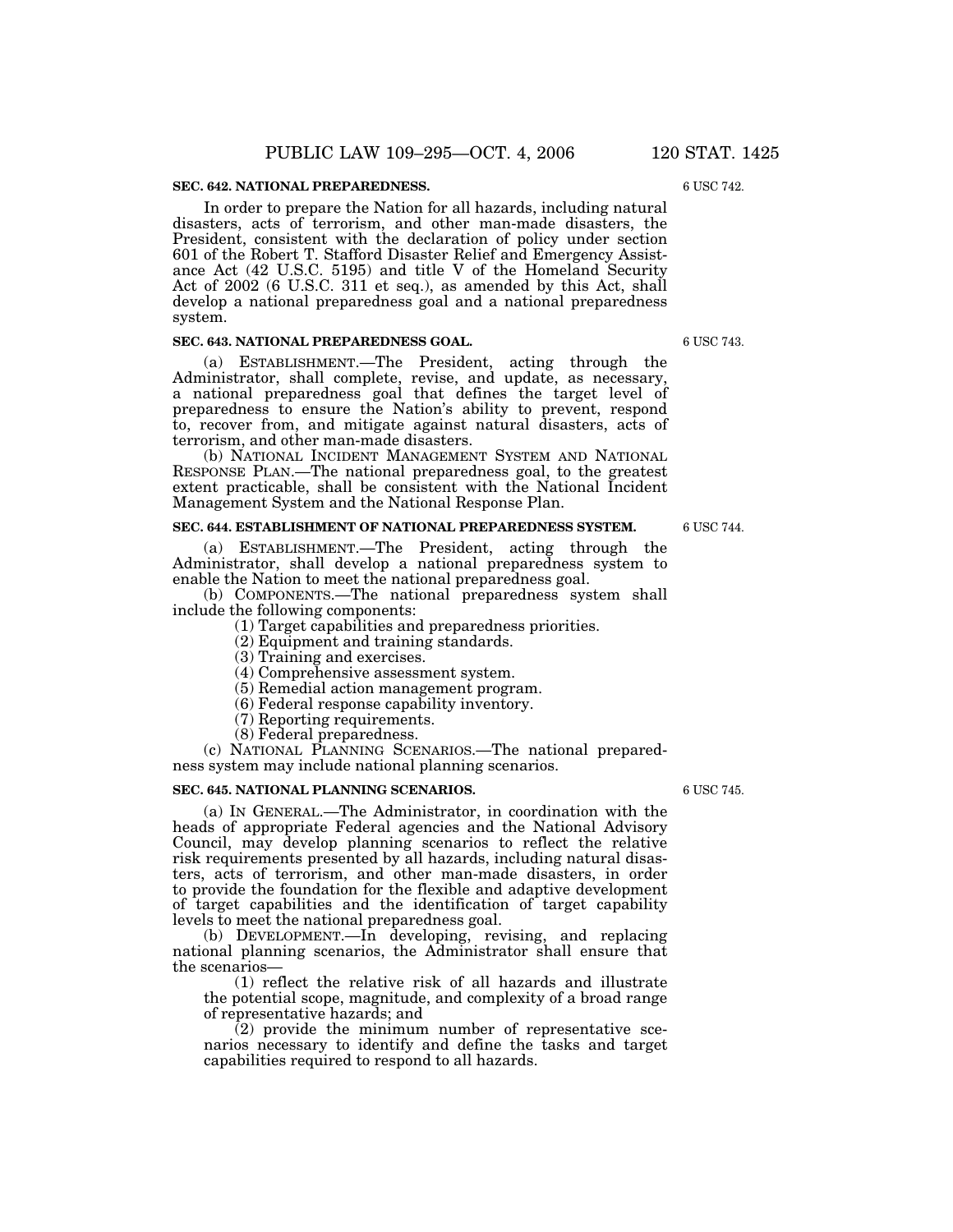Deadline. 6 USC 746

# **SEC. 646. TARGET CAPABILITIES AND PREPAREDNESS PRIORITIES.**

(a) ESTABLISHMENT OF GUIDELINES ON TARGET CAPABILITIES.— Not later than 180 days after the date of enactment of this Act, the Administrator, in coordination with the heads of appropriate Federal agencies, the National Council on Disability, and the National Advisory Council, shall complete, revise, and update, as necessary, guidelines to define risk-based target capabilities for Federal, State, local, and tribal government preparedness that will enable the Nation to prevent, respond to, recover from, and mitigate against all hazards, including natural disasters, acts of terrorism, and other man-made disasters.

(b) DISTRIBUTION OF GUIDELINES.—The Administrator shall ensure that the guidelines are provided promptly to the appropriate committees of Congress and the States.

(c) OBJECTIVES.—The Administrator shall ensure that the guidelines are specific, flexible, and measurable.

(d) TERRORISM RISK ASSESSMENT.—With respect to analyzing and assessing the risk of acts of terrorism, the Administrator shall consider—

(1) the variables of threat, vulnerability, and consequences related to population (including transient commuting and tourist populations), areas of high population density, critical infrastructure, coastline, and international borders; and

(2) the most current risk assessment available from the Chief Intelligence Officer of the Department of the threats of terrorism against the United States.

(e) PREPAREDNESS PRIORITIES.—In establishing the guidelines under subsection (a), the Administrator shall establish preparedness priorities that appropriately balance the risk of all hazards, including natural disasters, acts of terrorism, and other man-made disasters, with the resources required to prevent, respond to, recover from, and mitigate against the hazards.

(f) MUTUAL AID AGREEMENTS.—The Administrator may provide support for the development of mutual aid agreements within States.

6 USC 747.

## **SEC. 647. EQUIPMENT AND TRAINING STANDARDS.**

(a) EQUIPMENT STANDARDS.—

(1) IN GENERAL.—The Administrator, in coordination with the heads of appropriate Federal agencies and the National Advisory Council, shall support the development, promulgation, and updating, as necessary, of national voluntary consensus standards for the performance, use, and validation of equipment used by Federal, State, local, and tribal governments and nongovernmental emergency response providers.

(2) REQUIREMENTS.—The national voluntary consensus standards shall—

(A) be designed to achieve equipment and other capabilities consistent with the national preparedness goal, including the safety and health of emergency response providers;

(B) to the maximum extent practicable, be consistent with existing national voluntary consensus standards;

(C) take into account, as appropriate, threats that may not have been contemplated when the existing standards were developed; and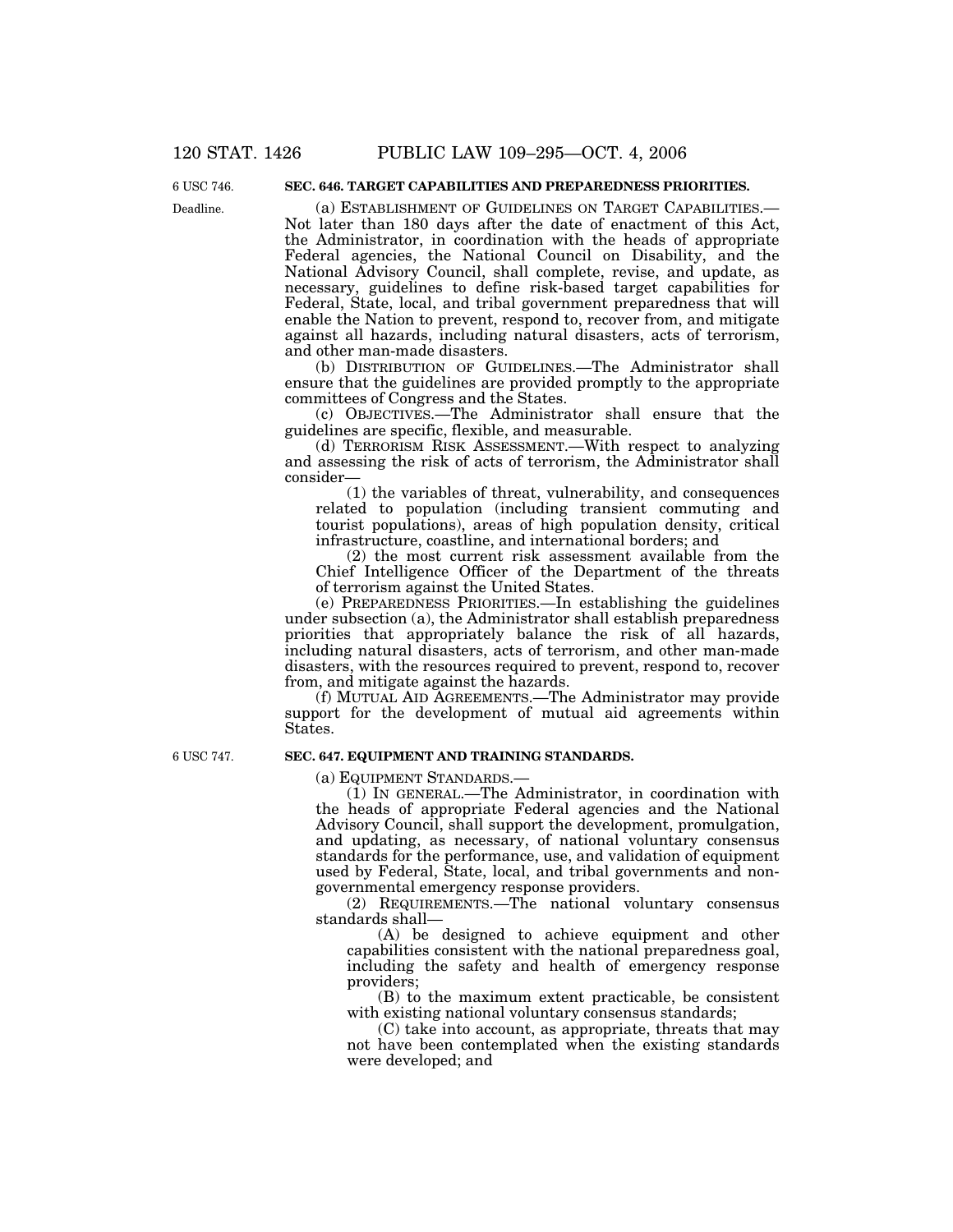(D) focus on maximizing operability, interoperability, interchangeability, durability, flexibility, efficiency, efficacy, portability, sustainability, and safety.

(b) TRAINING STANDARDS.—The Administrator shall—

(1) support the development, promulgation, and regular updating, as necessary, of national voluntary consensus standards for training; and

(2) ensure that the training provided under the national training program is consistent with the standards.

(c) CONSULTATION WITH STANDARDS ORGANIZATIONS.—In carrying out this section, the Administrator shall consult with representatives of relevant public and private sector national voluntary consensus standards development organizations.

## **SEC. 648. TRAINING AND EXERCISES.**

(a) NATIONAL TRAINING PROGRAM.— (1) IN GENERAL.—Beginning not later than 180 days after Deadline. the date of enactment of this Act, the Administrator, in coordination with the heads of appropriate Federal agencies, the National Council on Disability, and the National Advisory Council, shall carry out a national training program to implement the national preparedness goal, National Incident Management System, National Response Plan, and other related plans and strategies.

(2) TRAINING PARTNERS.—In developing and implementing the national training program, the Administrator shall—

(A) work with government training facilities, academic institutions, private organizations, and other entities that provide specialized, state-of-the-art training for emergency managers or emergency response providers; and

(B) utilize, as appropriate, training courses provided by community colleges, State and local public safety academies, State and private universities, and other facilities. (b) NATIONAL EXERCISE PROGRAM.—

(1) IN GENERAL.—Beginning not later than 180 days after Deadline. the date of enactment of this Act, the Administrator, in coordination with the heads of appropriate Federal agencies, the National Council on Disability, and the National Advisory Council, shall carry out a national exercise program to test and evaluate the national preparedness goal, National Incident Management System, National Response Plan, and other related plans and strategies.

(2) REQUIREMENTS.—The national exercise program—

(A) shall be—

(i) as realistic as practicable, based on current risk assessments, including credible threats, vulnerabilities, and consequences, and designed to stress the national preparedness system;

(ii) designed, as practicable, to simulate the partial or complete incapacitation of a State, local, or tribal government;

(iii) carried out, as appropriate, with a minimum degree of notice to involved parties regarding the timing and details of such exercises, consistent with safety considerations;

(iv) designed to provide for systematic evaluation of readiness; and

6 USC 748.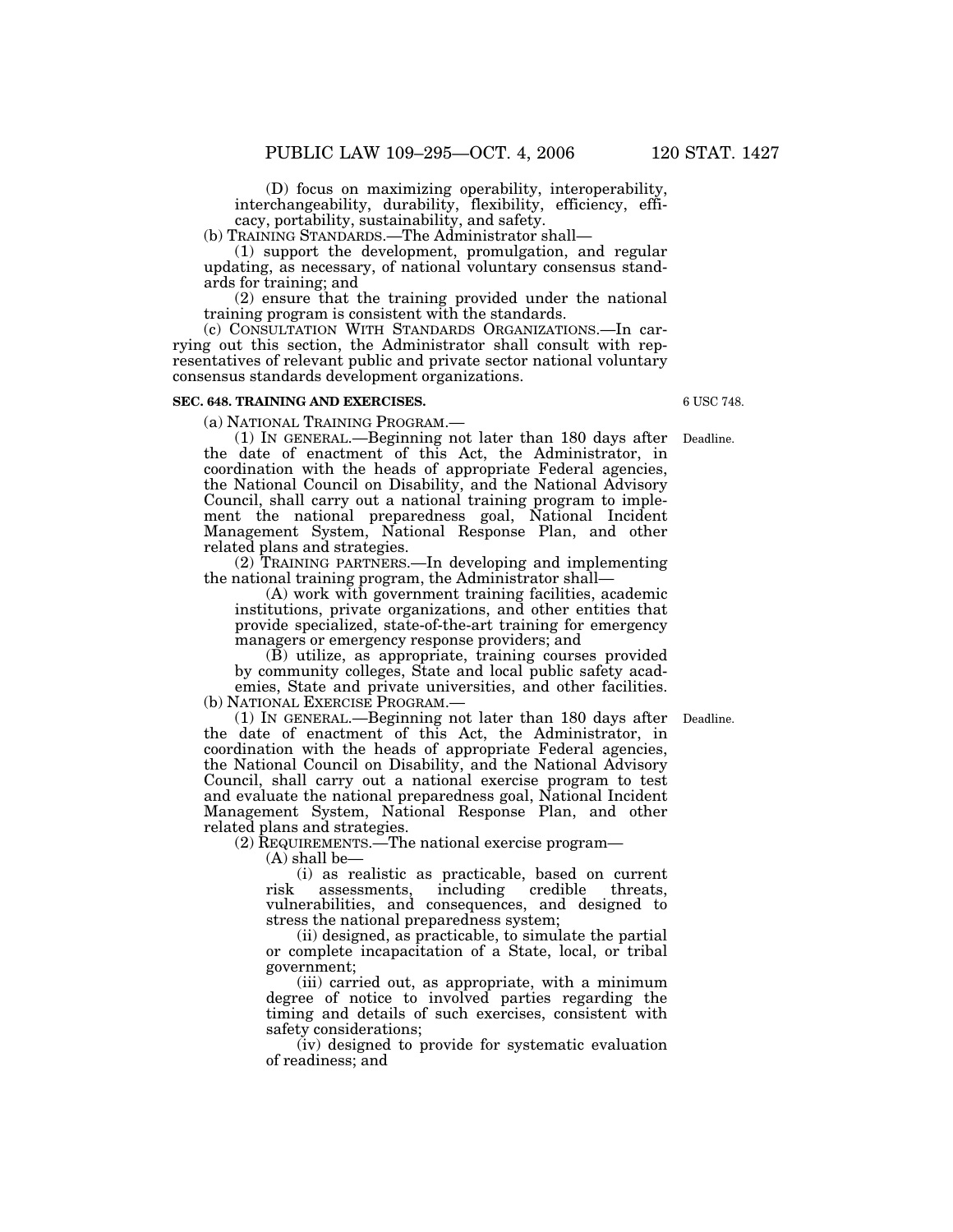(v) designed to address the unique requirements of populations with special needs; and

(B) shall provide assistance to State, local, and tribal governments with the design, implementation, and evaluation of exercises that—

(i) conform to the requirements under subparagraph (A);

(ii) are consistent with any applicable State, local, or tribal strategy or plan; and

(iii) provide for systematic evaluation of readiness.

(3) NATIONAL LEVEL EXERCISES.—The Administrator shall periodically, but not less than biennially, perform national exercises for the following purposes:

(A) To test and evaluate the capability of Federal, State, local, and tribal governments to detect, disrupt, and prevent threatened or actual catastrophic acts of terrorism, especially those involving weapons of mass destruction.

(B) To test and evaluate the readiness of Federal, State, local, and tribal governments to respond and recover in a coordinated and unified manner to catastrophic incidents.

#### 6 USC 749.

# **SEC. 649. COMPREHENSIVE ASSESSMENT SYSTEM.**

(a) ESTABLISHMENT.—The Administrator, in coordination with the National Council on Disability and the National Advisory Council, shall establish a comprehensive system to assess, on an ongoing basis, the Nation's prevention capabilities and overall preparedness, including operational readiness.

(b) PERFORMANCE METRICS AND MEASURES.—The Administrator shall ensure that each component of the national preparedness system, National Incident Management System, National Response Plan, and other related plans and strategies, and the reports required under section 652 is developed, revised, and updated with clear and quantifiable performance metrics, measures, and outcomes.

(c) CONTENTS.—The assessment system established under subsection (a) shall assess—

(1) compliance with the national preparedness system, National Incident Management System, National Response Plan, and other related plans and strategies;

(2) capability levels at the time of assessment against target capability levels defined pursuant to the guidelines established under section 646(a);

(3) resource needs to meet the desired target capability levels defined pursuant to the guidelines established under section 646(a); and

(4) performance of training, exercises, and operations.

6 USC 750.

# **SEC. 650. REMEDIAL ACTION MANAGEMENT PROGRAM.**

The Administrator, in coordination with the National Council on Disability and the National Advisory Council, shall establish a remedial action management program to—

(1) analyze training, exercises, and real-world events to identify and disseminate lessons learned and best practices;

(2) generate and disseminate, as appropriate, after action reports to participants in exercises and real-world events; and

(3) conduct remedial action tracking and long-term trend analysis.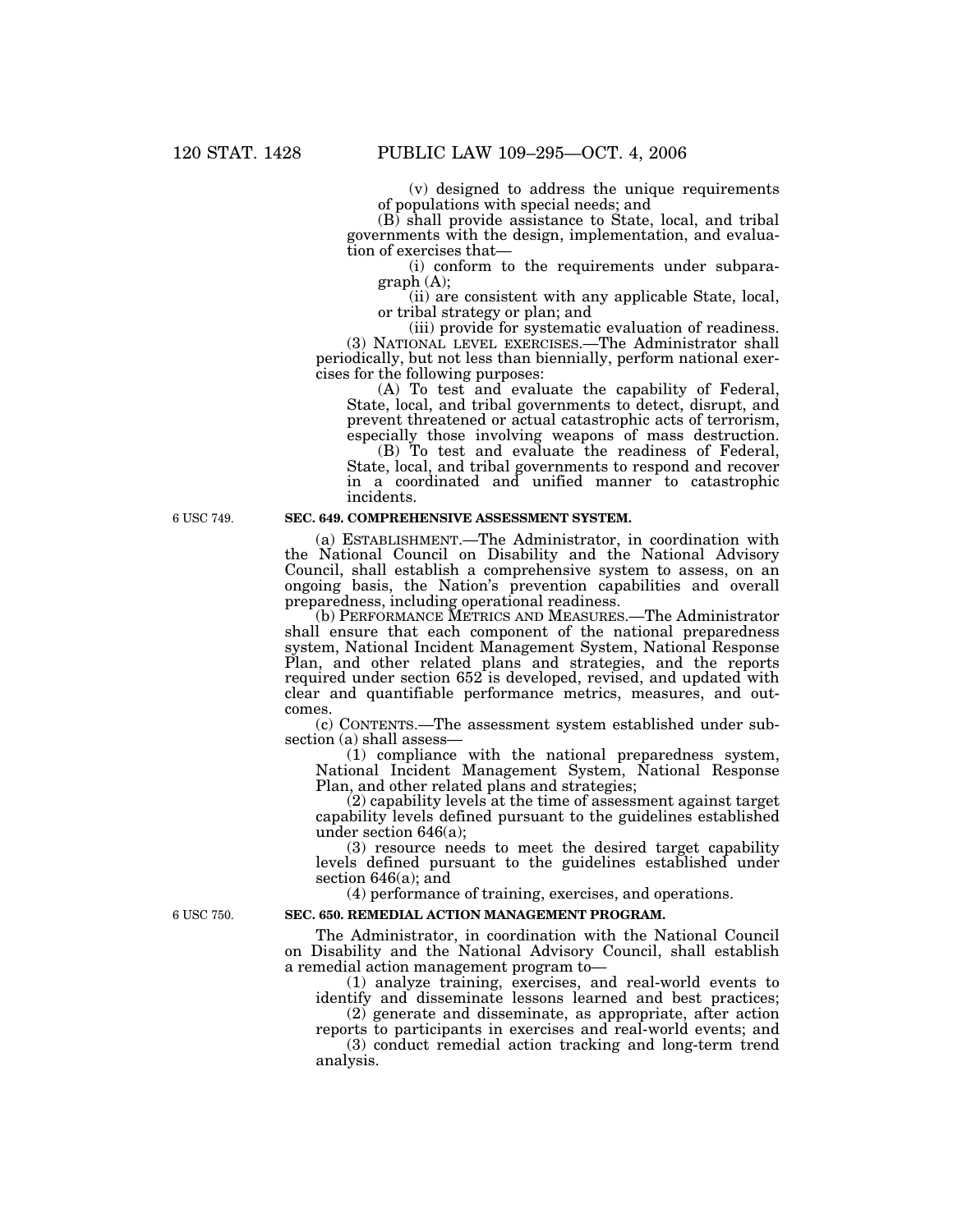## **SEC. 651. FEDERAL RESPONSE CAPABILITY INVENTORY.**

(a) IN GENERAL.—In accordance with section  $611(h)(1)(C)$  of the Robert T. Stafford Disaster Relief and Emergency Assistance Act (42 U.S.C. 5196(h)(1)(C), the Administrator shall accelerate the completion of the inventory of Federal response capabilities. (b) CONTENTS.—The inventory shall include—

(1) for each capability—

(A) the performance parameters of the capability;

(B) the timeframe within which the capability can be brought to bear on an incident; and

(C) the readiness of the capability to respond to all hazards, including natural disasters, acts of terrorism, and other man-made disasters; and

(2) emergency communications assets maintained by the Federal Government and, if appropriate, State, local, and tribal governments and the private sector.

(c) DEPARTMENT OF DEFENSE.—The Administrator, in coordination with the Secretary of Defense, shall develop a list of organizations and functions within the Department of Defense that may be used, pursuant to the authority provided under the National Response Plan and sections 402, 403, and 502 of the Robert T. Stafford Disaster Relief and Emergency Assistance Act (42 U.S.C. 5170a, 5170b, 5192), to provide support to civil authorities during natural disasters, acts of terrorism, and other man-made disasters.

(d) DATABASE.—The Administrator shall establish an inventory database to allow—

(1) real-time exchange of information regarding capabilities, readiness, or the compatibility of equipment;

(2) easy identification and rapid deployment during an incident; and

(3) the sharing of inventories with other Federal agencies, as appropriate.

#### **SEC. 652. REPORTING REQUIREMENTS.**

(a) FEDERAL PREPAREDNESS REPORT.— (1) IN GENERAL.—Not later than 12 months after the date of enactment of this Act, and annually thereafter, the Administrator, in coordination with the heads of appropriate Federal agencies, shall submit to the appropriate committees of Congress a report on the Nation's level of preparedness for all hazards, including natural disasters, acts of terrorism, and other man-made disasters.

(2) CONTENTS.—Each report shall include—

(A) an assessment of how Federal assistance supports the national preparedness system;

(B) the results of the comprehensive assessment carried out under section 649;

(C) a review of the inventory described in section 651(a); and

(D) an assessment of resource needs to meet preparedness priorities established under section 646(e), including—

(i) an estimate of the amount of Federal, State, local, and tribal expenditures required to attain the preparedness priorities; and

(ii) the extent to which the use of Federal assistance during the preceding fiscal year achieved the preparedness priorities.

6 USC 752.

6 USC 751.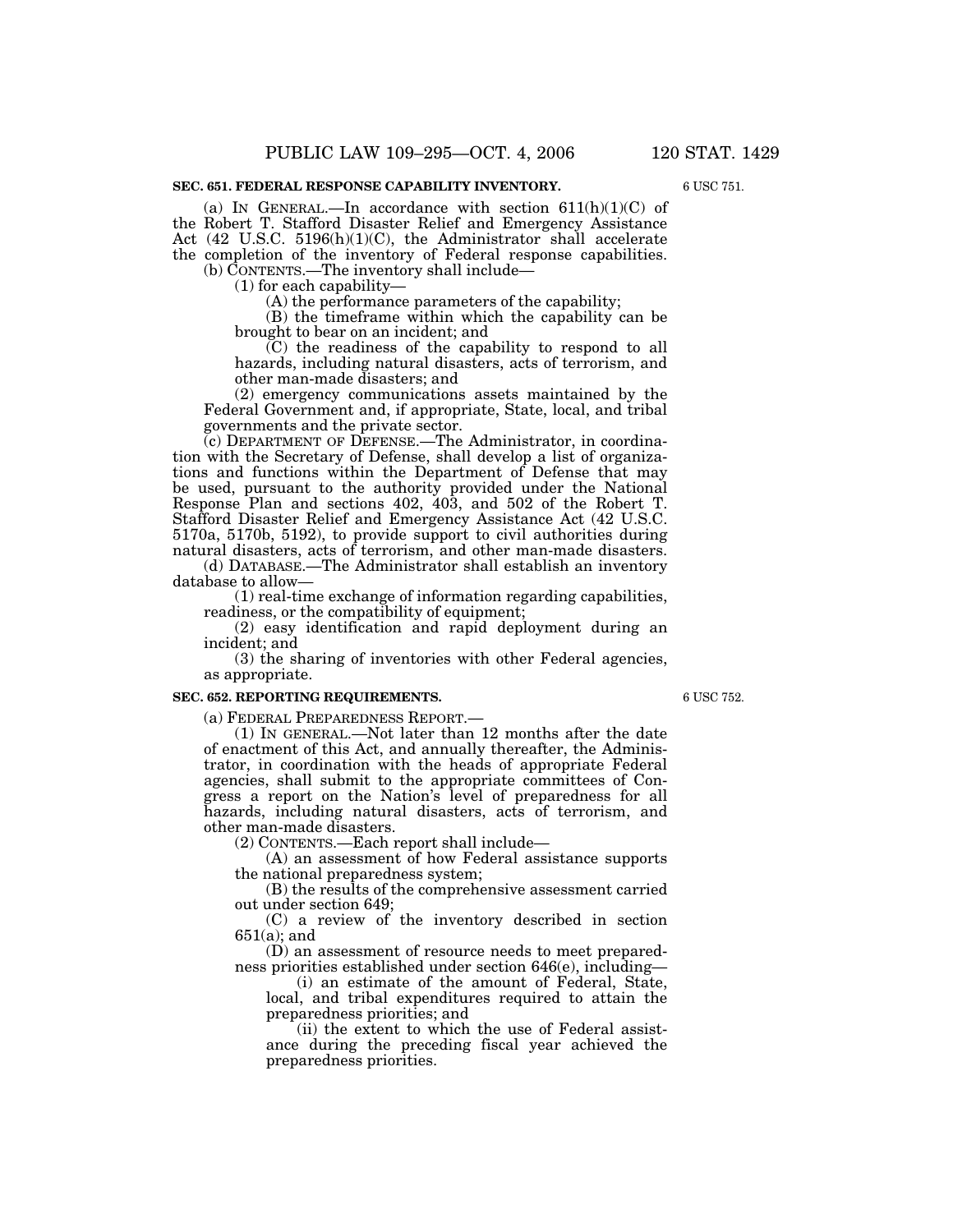(b) CATASTROPHIC RESOURCE REPORT.— (1) IN GENERAL.—The Administrator shall develop and submit to the appropriate committees of Congress annually an estimate of the resources of the Agency and other Federal agencies needed for and devoted specifically to developing the capabilities of Federal, State, local, and tribal governments necessary to respond to a catastrophic incident.

(2) CONTENTS.—Each estimate under paragraph (1) shall include the resources both necessary for and devoted to—

(A) planning;

(B) training and exercises;

(C) Regional Office enhancements;

(D) staffing, including for surge capacity during a catastrophic incident;

(E) additional logistics capabilities;

(F) other responsibilities under the catastrophic incident annex and the catastrophic incident supplement of the National Response Plan;

(G) State, local, and tribal government catastrophic incident preparedness; and

(H) covering increases in the fixed costs or expenses of the Agency, including rent or property acquisition costs or expenses, taxes, contributions to the working capital fund of the Department, and security costs for the year after the year in which such estimate is submitted.

(c) STATE PREPAREDNESS REPORT.—

(1) IN GENERAL.—Not later than 15 months after the date of enactment of this Act, and annually thereafter, a State receiving Federal preparedness assistance administered by the Department shall submit a report to the Administrator on the State's level of preparedness.

(2) CONTENTS.—Each report shall include—

(A) an assessment of State compliance with the national preparedness system, National Incident Management System, National Response Plan, and other related plans and strategies;

(B) an assessment of current capability levels and a description of target capability levels; and

(C) an assessment of resource needs to meet the preparedness priorities established under section 646(e), including—

(i) an estimate of the amount of expenditures required to attain the preparedness priorities; and

(ii) the extent to which the use of Federal assist-

ance during the preceding fiscal year achieved the preparedness priorities.

6 USC 753.

## **SEC. 653. FEDERAL PREPAREDNESS.**

(a) AGENCY RESPONSIBILITY.—In support of the national preparedness system, the President shall ensure that each Federal agency with coordinating, primary, or supporting responsibilities under the National Response Plan—

(1) has the operational capability to meet the national preparedness goal, including—

(A) the personnel to make and communicate decisions;

(B) organizational structures that are assigned, trained, and exercised for the missions of the agency;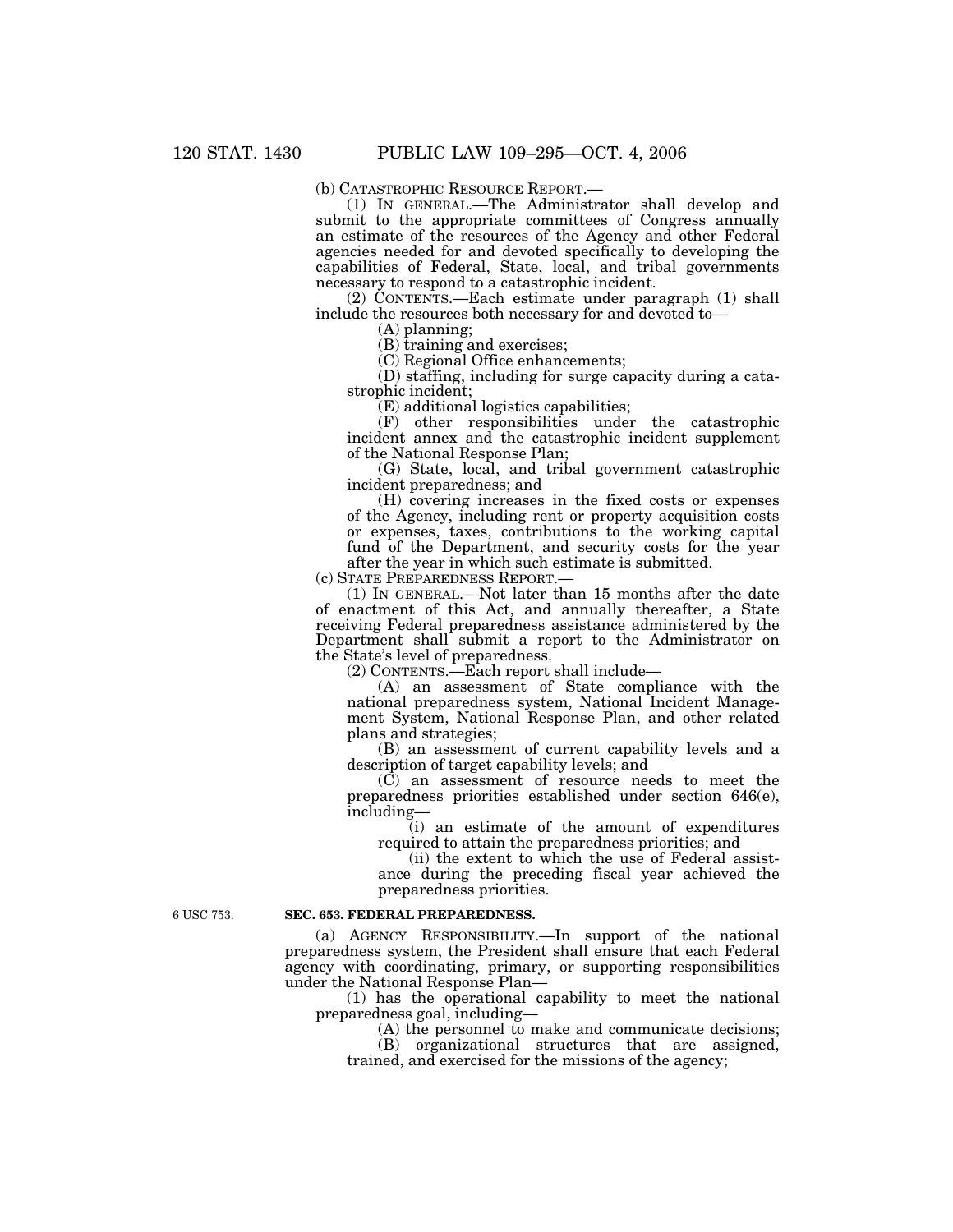(C) sufficient physical resources; and

(D) the command, control, and communication channels to make, monitor, and communicate decisions;

(2) complies with the National Incident Management System;

(3) develops, trains, and exercises rosters of response personnel to be deployed when the agency is called upon to support a Federal response; and

(4) develops deliberate operational plans and the corresponding capabilities, including crisis planning, to respond effectively to natural disasters, acts of terrorism, and other man-made disasters in support of the National Response Plan to ensure a coordinated Federal response.

(b) OPERATIONAL PLANS.—An operations plan developed under subsection (a)(4) shall meet the following requirements:

(1) The operations plan shall be coordinated under a unified system with a common terminology, approach, and framework.

(2) The operations plan shall be developed, in coordination with State, local, and tribal government officials, to address both regional and national risks.

(3) The operations plan shall contain, as appropriate, the following elements:

(A) Concepts of operations.

(B) Critical tasks and responsibilities.

(C) Detailed resource and personnel requirements, together with sourcing requirements.

(D) Specific provisions for the rapid integration of the resources and personnel of the agency into the overall response.

(4) The operations plan shall address, as appropriate, the following matters:

(A) Support of State, local, and tribal governments in conducting mass evacuations, including—

(i) transportation and relocation;

(ii) short- and long-term sheltering and accommodation;

(iii) provisions for populations with special needs, keeping families together, and expeditious location of missing children; and

(iv) policies and provisions for pets.

(B) The preparedness and deployment of public health and medical resources, including resources to address the needs of evacuees and populations with special needs.

(C) The coordination of interagency search and rescue operations, including land, water, and airborne search and rescue operations.

(D) The roles and responsibilities of the Senior Federal Law Enforcement Official with respect to other law enforcement entities.

(E) The protection of critical infrastructure.

(F) The coordination of maritime salvage efforts among relevant agencies.

(G) The coordination of Department of Defense and National Guard support of civilian authorities.

(H) To the extent practicable, the utilization of Department of Defense, National Air and Space Administration,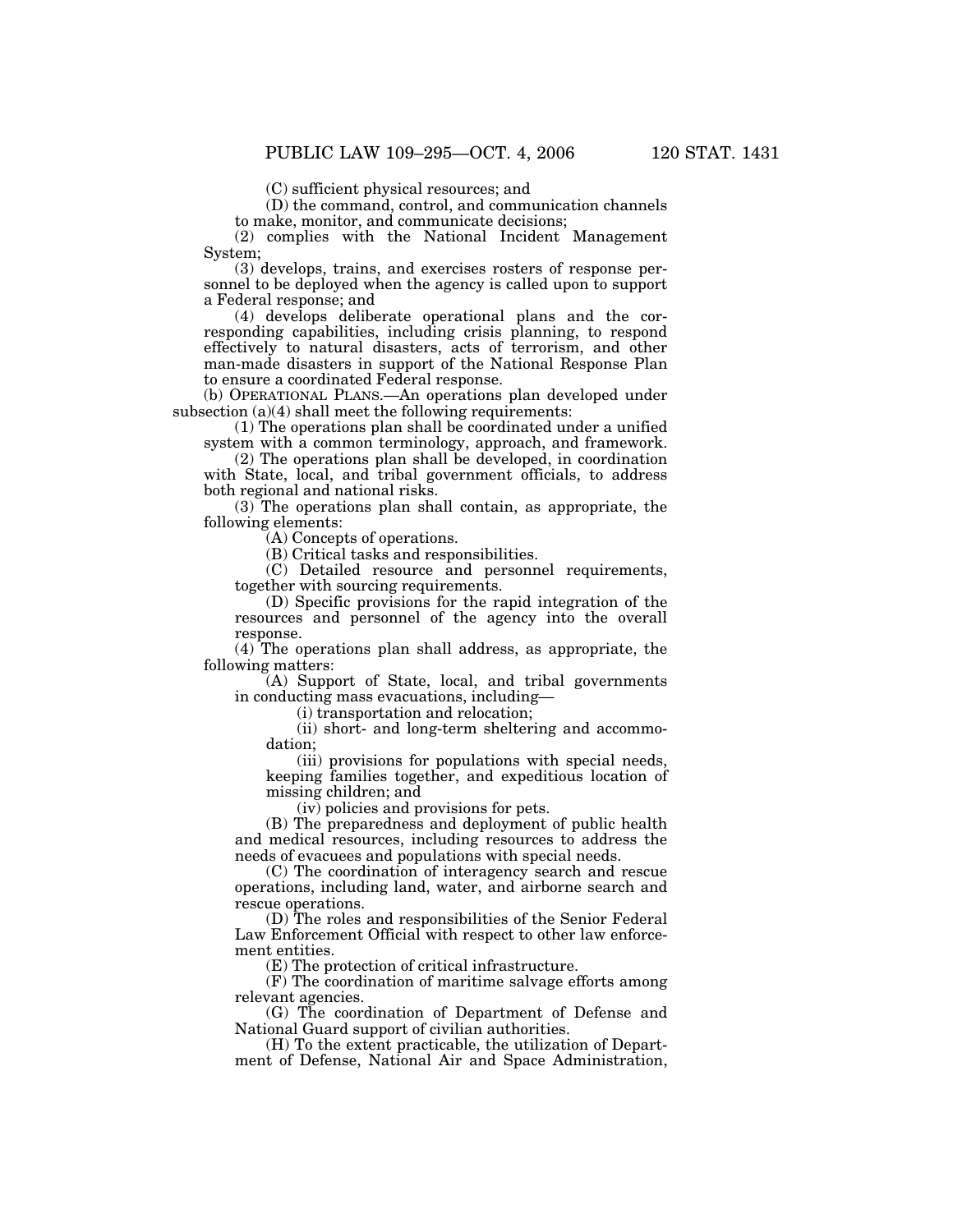National Oceanic and Atmospheric Administration, and commercial aircraft and satellite remotely sensed imagery. (I) The coordination and integration of support from

the private sector and nongovernmental organizations.

(J) The safe disposal of debris, including hazardous materials, and, when practicable, the recycling of debris.

(K) The identification of the required surge capacity. (L) Specific provisions for the recovery of affected geographic areas.

(c) MISSION ASSIGNMENTS.—To expedite the provision of assistance under the National Response Plan, the President shall ensure that the Administrator, in coordination with Federal agencies with responsibilities under the National Response Plan, develops prescripted mission assignments, including logistics, communications, mass care, health services, and public safety.

(d) CERTIFICATION.—The President shall certify on an annual basis that each Federal agency with coordinating, primary, or supporting responsibilities under the National Response Plan complies with subsections (a) and (b).

(e) CONSTRUCTION.—Nothing in this section shall be construed to limit the authority of the Secretary of Defense with regard to—

(1) the command, control, training, planning, equipment, exercises, or employment of Department of Defense forces; or (2) the allocation of Department of Defense resources.

6 USC 754.

# **SEC. 654. USE OF EXISTING RESOURCES.**

In establishing the national preparedness goal and national preparedness system, the Administrator shall use existing preparedness documents, planning tools, and guidelines to the extent practicable and consistent with this Act.

# **CHAPTER 2—ADDITIONAL PREPAREDNESS**

6 USC 761.

#### **SEC. 661. EMERGENCY MANAGEMENT ASSISTANCE COMPACT GRANTS.**

(a) IN GENERAL.—The Administrator may make grants to administer the Emergency Management Assistance Compact consented to by the Joint Resolution entitled ''Joint Resolution granting the consent of Congress to the Emergency Management Assistance Compact'' (Public Law 104–321; 110 Stat. 3877).

(b) USES.—A grant under this section shall be used—

(1) to carry out recommendations identified in the Emergency Management Assistance Compact after-action reports for the 2004 and 2005 hurricane season;

(2) to administer compact operations on behalf of all member States and territories;

(3) to continue coordination with the Agency and appropriate Federal agencies;

(4) to continue coordination with State, local, and tribal government entities and their respective national organizations; and

(5) to assist State and local governments, emergency response providers, and organizations representing such providers with credentialing emergency response providers and the typing of emergency response resources.

(c) COORDINATION.—The Administrator shall consult with the Administrator of the Emergency Management Assistance Compact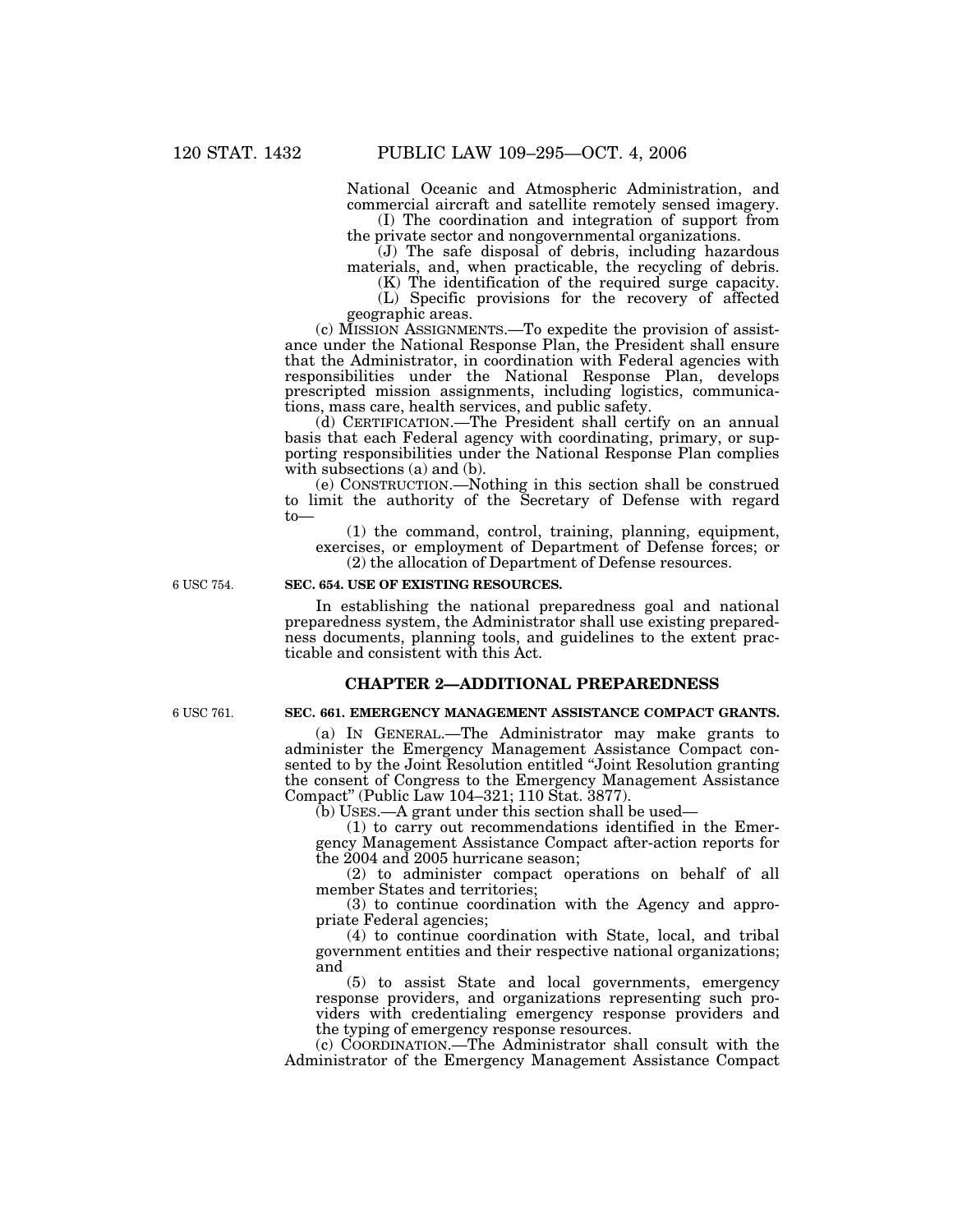to ensure effective coordination of efforts in responding to requests for assistance.

(d) AUTHORIZATION.—There is authorized to be appropriated to carry out this section \$4,000,000 for fiscal year 2008. Such sums shall remain available until expended.

#### **SEC. 662. EMERGENCY MANAGEMENT PERFORMANCE GRANTS.**

There is authorized to be appropriated for the Emergency Management Performance Grants Program for fiscal year 2008, an amount equal to the amount appropriated for the program for fiscal year  $\overline{2007}$  and an additional  $\overline{\$175,000,000}$ .

### **SEC. 663. TRANSFER OF NOBLE TRAINING CENTER.**

The Noble Training Center is transferred to the Center for Domestic Preparedness. The Center for Domestic Preparedness shall integrate the Noble Training Center into the program structure of the Center for Domestic Preparedness.

## **SEC. 664. NATIONAL EXERCISE SIMULATION CENTER.**

The President shall establish a national exercise simulation center that—

(1) uses a mix of live, virtual, and constructive simulations to—

(A) prepare elected officials, emergency managers, emergency response providers, and emergency support providers at all levels of government to operate cohesively;

(B) provide a learning environment for the homeland security personnel of all Federal agencies;

(C) assist in the development of operational procedures and exercises, particularly those based on catastrophic incidents; and

(D) allow incident commanders to exercise decisionmaking in a simulated environment; and

(2) uses modeling and simulation for training, exercises, and command and control functions at the operational level.

# **Subtitle D—Emergency Communications**

#### **SEC. 671. EMERGENCY COMMUNICATIONS.**

(a) SHORT TITLE.—This section may be cited as the ''21st Century Emergency Communications Act of 2006''.

(b) IN GENERAL.—The Homeland Security Act of 2002 (6 U.S.C. 101 et seq.) is amended by adding at the end the following new title:

# **''TITLE XVIII—EMERGENCY COMMUNICATIONS**

## **''SEC. 1801. OFFICE OF EMERGENCY COMMUNICATIONS.**

"(a) IN GENERAL.—There is established in the Department an Office of Emergency Communications.

''(b) DIRECTOR.—The head of the office shall be the Director for Emergency Communications. The Director shall report to the Assistant Secretary for Cybersecurity and Communications.

6 USC 101 note. 21st Century Emergency Communications Act of 2006.

6 USC 571.

6 USC 763.

President. 6 USC 764.

6 USC 762.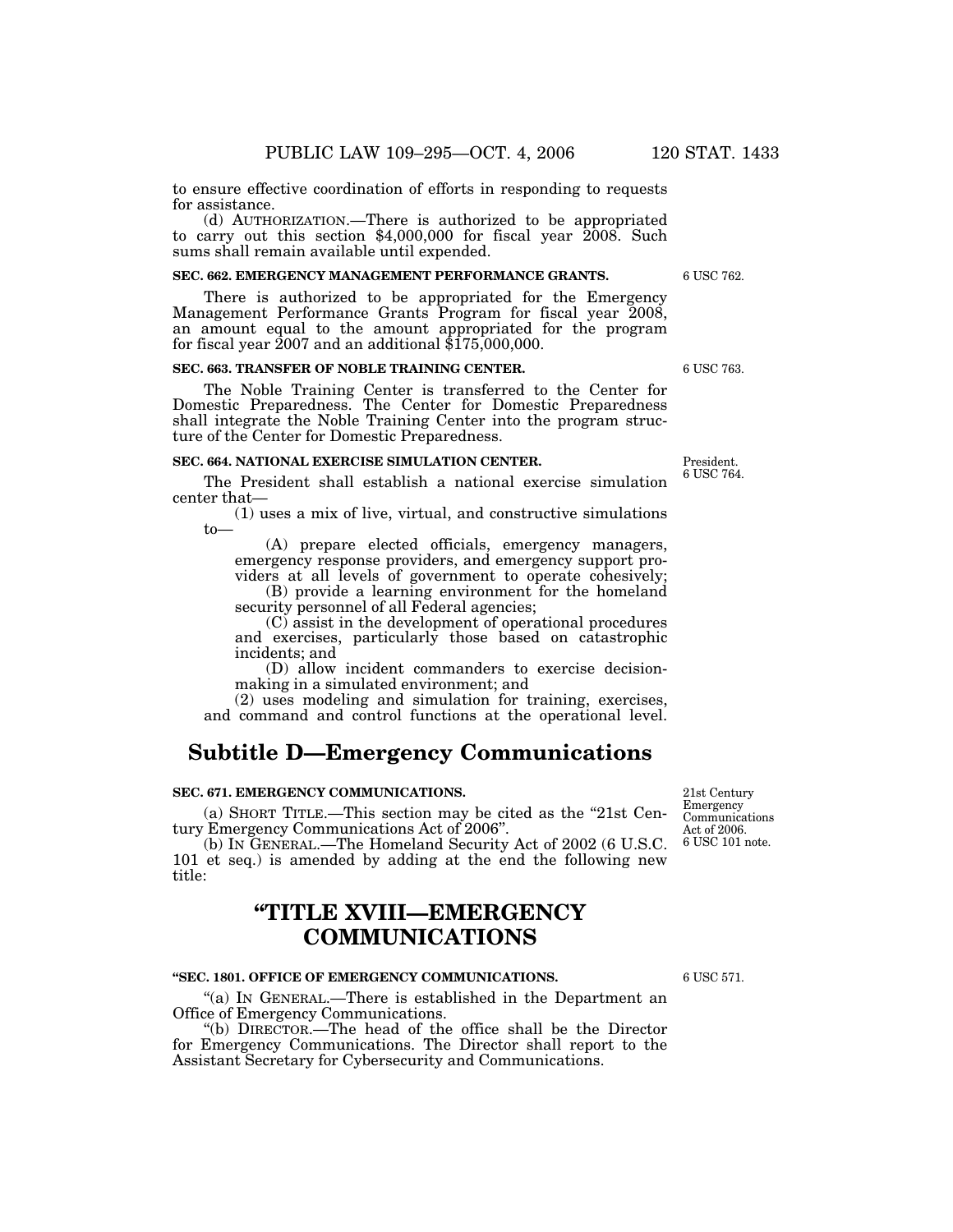''(c) RESPONSIBILITIES.—The Director for Emergency Communications shall—

''(1) assist the Secretary in developing and implementing the program described in section  $7303(a)(1)$  of the Intelligence Reform and Terrorism Prevention Act of 2004 (6 U.S.C.  $194(a)(1)$ , except as provided in section 314;

"(2) administer the Department's responsibilities and authorities relating to the SAFECOM Program, excluding elements related to research, development, testing, and evaluation and standards;

''(3) administer the Department's responsibilities and authorities relating to the Integrated Wireless Network program;

 $\mathcal{H}(4)$  conduct extensive, nationwide outreach to support and promote the ability of emergency response providers and relevant government officials to continue to communicate in the event of natural disasters, acts of terrorism, and other manmade disasters;

''(5) conduct extensive, nationwide outreach and foster the development of interoperable emergency communications capabilities by State, regional, local, and tribal governments and public safety agencies, and by regional consortia thereof;

 $\epsilon$ <sup>(6)</sup> provide technical assistance to State, regional, local, and tribal government officials with respect to use of interoperable emergency communications capabilities;

''(7) coordinate with the Regional Administrators regarding the activities of Regional Emergency Communications Coordination Working Groups under section 1805;

''(8) promote the development of standard operating procedures and best practices with respect to use of interoperable emergency communications capabilities for incident response, and facilitate the sharing of information on such best practices for achieving, maintaining, and enhancing interoperable emergency communications capabilities for such response;

''(9) coordinate, in cooperation with the National Communications System, the establishment of a national response capability with initial and ongoing planning, implementation, and training for the deployment of communications equipment for relevant State, local, and tribal governments and emergency response providers in the event of a catastrophic loss of local and regional emergency communications services;

 $\sqrt[4]{(10)}$  assist the President, the National Security Council, the Homeland Security Council, and the Director of the Office of Management and Budget in ensuring the continued operation of the telecommunications functions and responsibilities of the Federal Government, excluding spectrum management;

"(11) establish, in coordination with the Director of the Office for Interoperability and Compatibility, requirements for interoperable emergency communications capabilities, which shall be nonproprietary where standards for such capabilities exist, for all public safety radio and data communications systems and equipment purchased using homeland security assistance administered by the Department, excluding any alert and warning device, technology, or system;

 $\degree$ (12) review, in consultation with the Assistant Secretary for Grants and Training, all interoperable emergency communications plans of Federal, State, local, and tribal governments,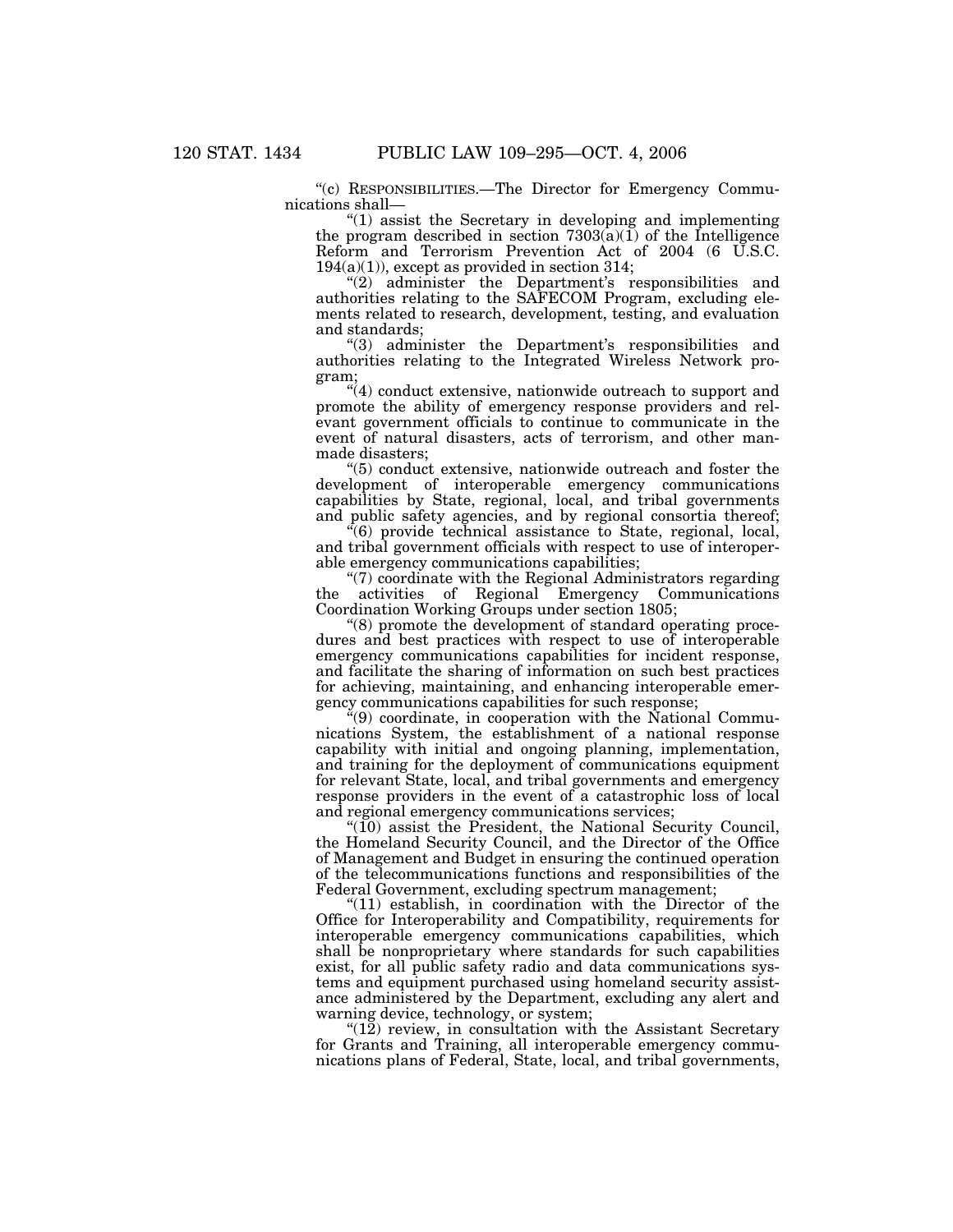including Statewide and tactical interoperability plans, developed pursuant to homeland security assistance administered by the Department, but excluding spectrum allocation and management related to such plans;

"(13) develop and update periodically, as appropriate, a National Emergency Communications Plan under section 1802;

" $(14)$  perform such other duties of the Department necessary to support and promote the ability of emergency response providers and relevant government officials to continue to communicate in the event of natural disasters, acts of terrorism, and other man-made disasters; and

 $"(15)$  perform other duties of the Department necessary to achieve the goal of and maintain and enhance interoperable emergency communications capabilities.<br>"(d) PERFORMANCE OF PREVIOUSLY TRANSFERRED FUNCTIONS.—

The Secretary shall transfer to, and administer through, the Director for Emergency Communications the following programs and responsibilities:

"(1) The SAFECOM Program, excluding elements related to research, development, testing, and evaluation and standards.

"(2) The responsibilities of the Chief Information Officer related to the implementation of the Integrated Wireless Network.

''(3) The Interoperable Communications Technical Assistance Program.

''(e) COORDINATION.—The Director for Emergency Communications shall coordinate—

" $(1)$  as appropriate, with the Director of the Office for Interoperability and Compatibility with respect to the responsibilities described in section 314; and

"(2) with the Administrator of the Federal Emergency Management Agency with respect to the responsibilities described in this title.<br>"(f) SUFFICIENCY OF RESOURCES PLAN.—

"(1) REPORT.—Not later than 120 days after the date of enactment of this section, the Secretary shall submit to Congress a report on the resources and staff necessary to carry out fully the responsibilities under this title.

''(2) COMPTROLLER GENERAL REVIEW.—The Comptroller General shall review the validity of the report submitted by the Secretary under paragraph  $(1)$ . Not later than 60 days after the date on which such report is submitted, the Comptroller General shall submit to Congress a report containing the findings of such review.

## **''SEC. 1802. NATIONAL EMERGENCY COMMUNICATIONS PLAN.**

''(a) IN GENERAL.—The Secretary, acting through the Director for Emergency Communications, and in cooperation with the Department of National Communications System (as appropriate), shall, in cooperation with State, local, and tribal governments, Federal departments and agencies, emergency response providers, and the private sector, develop not later than 180 days after the completion of the baseline assessment under section 1803, and periodically update, a National Emergency Communications Plan to provide recommendations regarding how the United States should—

Reports. Deadline.

6 USC 572.

Deadline.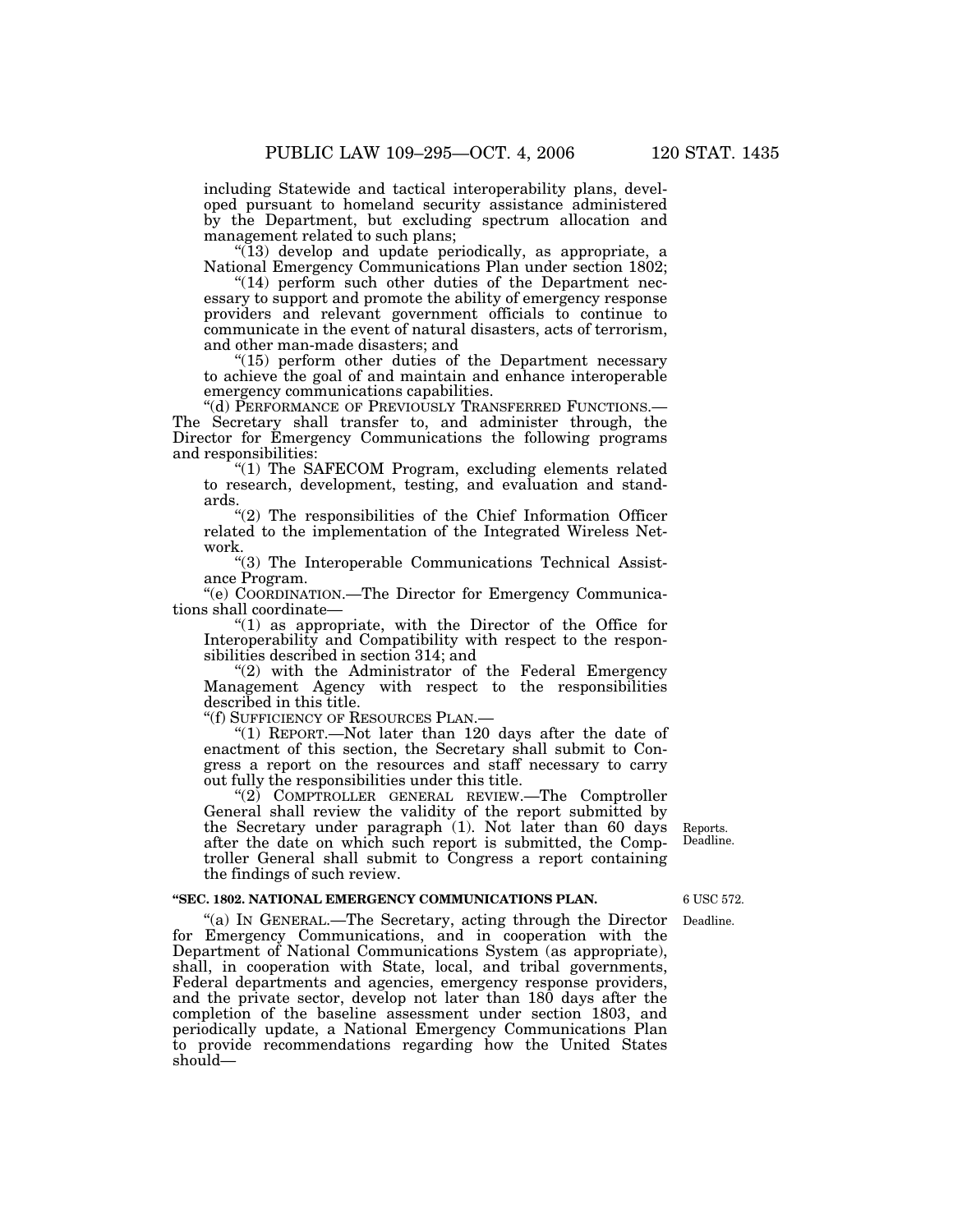''(1) support and promote the ability of emergency response providers and relevant government officials to continue to communicate in the event of natural disasters, acts of terrorism, and other man-made disasters; and

"(2) ensure, accelerate, and attain interoperable emergency communications nationwide.<br>
"(b) COORDINATION.—The

''(b) COORDINATION.—The Emergency Communications Preparedness Center under section 1806 shall coordinate the development of the Federal aspects of the National Emergency Communications Plan.

''(c) CONTENTS.—The National Emergency Communications Plan shall—

''(1) include recommendations developed in consultation with the Federal Communications Commission and the National Institute of Standards and Technology for a process for expediting national voluntary consensus standards for emergency communications equipment for the purchase and use by public safety agencies of interoperable emergency communications equipment and technologies;

''(2) identify the appropriate capabilities necessary for emergency response providers and relevant government officials to continue to communicate in the event of natural disasters, acts of terrorism, and other man-made disasters;

''(3) identify the appropriate interoperable emergency communications capabilities necessary for Federal, State, local, and tribal governments in the event of natural disasters, acts of terrorism, and other man-made disasters;

''(4) recommend both short-term and long-term solutions for ensuring that emergency response providers and relevant government officials can continue to communicate in the event of natural disasters, acts of terrorism, and other man-made disasters;

''(5) recommend both short-term and long-term solutions for deploying interoperable emergency communications systems for Federal, State, local, and tribal governments throughout the Nation, including through the provision of existing and emerging technologies;

''(6) identify how Federal departments and agencies that respond to natural disasters, acts of terrorism, and other manmade disasters can work effectively with State, local, and tribal governments, in all States, and with other entities;

''(7) identify obstacles to deploying interoperable emergency communications capabilities nationwide and recommend shortterm and long-term measures to overcome those obstacles, including recommendations for multijurisdictional coordination among Federal, State, local, and tribal governments;

 $\degree$ (8) recommend goals and timeframes for the deployment of emergency, command-level communications systems based on new and existing equipment across the United States and develop a timetable for the deployment of interoperable emergency communications systems nationwide; and

 $x''(9)$  recommend appropriate measures that emergency response providers should employ to ensure the continued operation of relevant governmental communications infrastructure in the event of natural disasters, acts of terrorism, or other man-made disasters.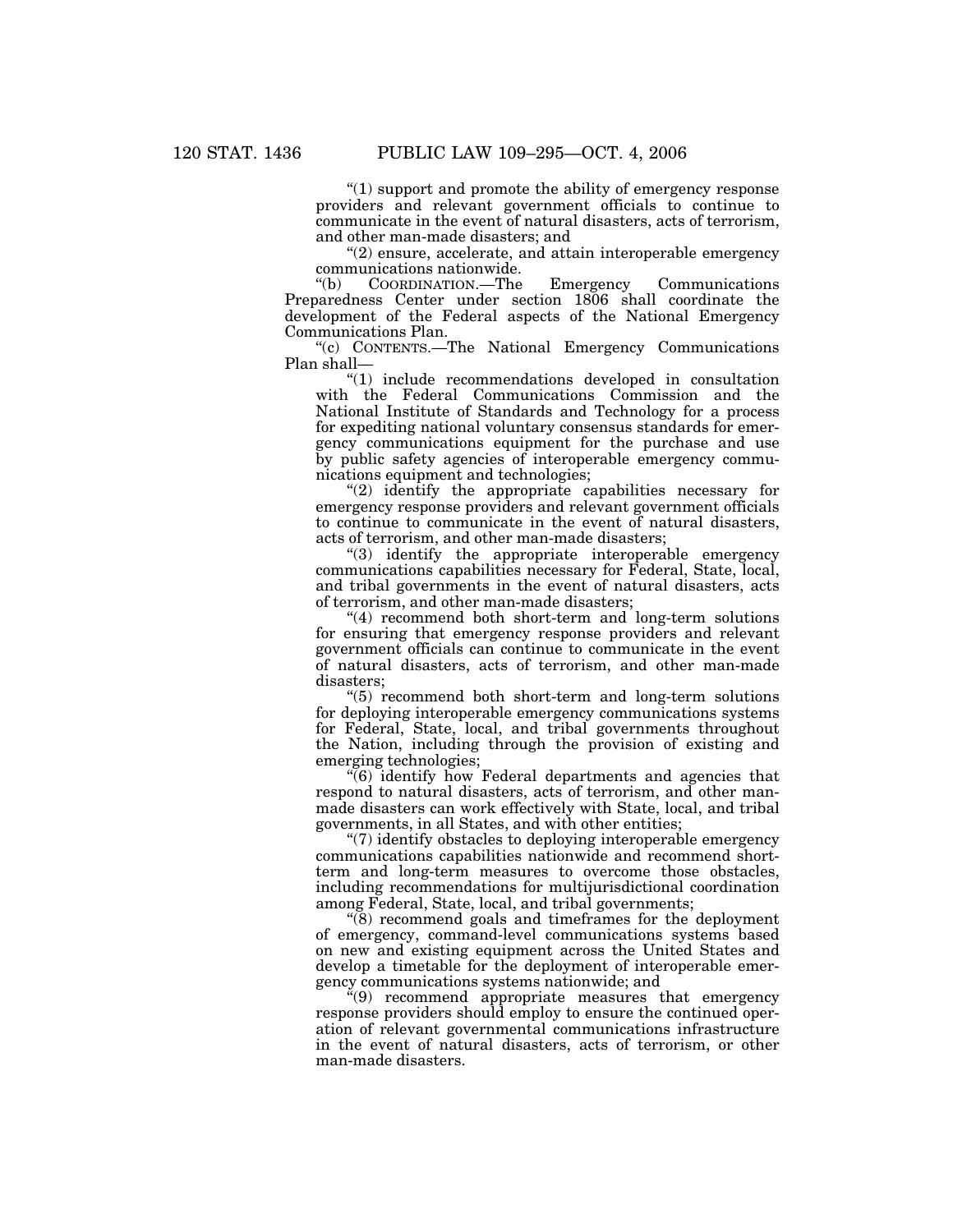#### **''SEC. 1803. ASSESSMENTS AND REPORTS.**

''(a) BASELINE ASSESSMENT.—Not later than 1 year after the date of enactment of this section and not less than every 5 years thereafter, the Secretary, acting through the Director for Emergency Communications, shall conduct an assessment of Federal, State, local, and tribal governments that—

''(1) defines the range of capabilities needed by emergency response providers and relevant government officials to continue to communicate in the event of natural disasters, acts of terrorism, and other man-made disasters;

"(2) defines the range of interoperable emergency communications capabilities needed for specific events;

''(3) assesses the current available capabilities to meet such communications needs;

 $''(4)$  identifies the gap between such current capabilities and defined requirements; and

''(5) includes a national interoperable emergency communications inventory to be completed by the Secretary of Homeland Security, the Secretary of Commerce, and the Chairman of the Federal Communications Commission that—

''(A) identifies for each Federal department and agency—

''(i) the channels and frequencies used;

''(ii) the nomenclature used to refer to each channel or frequency used; and

''(iii) the types of communications systems and equipment used; and

''(B) identifies the interoperable emergency communications systems in use by public safety agencies in the United States.

''(b) CLASSIFIED ANNEX.—The baseline assessment under this section may include a classified annex including information provided under subsection (a)(5)(A).

''(c) SAVINGS CLAUSE.—In conducting the baseline assessment under this section, the Secretary may incorporate findings from assessments conducted before, or ongoing on, the date of enactment of this title.

''(d) PROGRESS REPORTS.—Not later than one year after the date of enactment of this section and biennially thereafter, the Secretary, acting through the Director for Emergency Communications, shall submit to Congress a report on the progress of the Department in achieving the goals of, and carrying out its responsibilities under, this title, including—

''(1) a description of the findings of the most recent baseline assessment conducted under subsection (a);

 $(2)$  a determination of the degree to which interoperable emergency communications capabilities have been attained to date and the gaps that remain for interoperability to be achieved;

''(3) an evaluation of the ability to continue to communicate and to provide and maintain interoperable emergency communications by emergency managers, emergency response providers, and relevant government officials in the event of—

''(A) natural disasters, acts of terrorism, or other manmade disasters, including Incidents of National Significance declared by the Secretary under the National Response Plan; and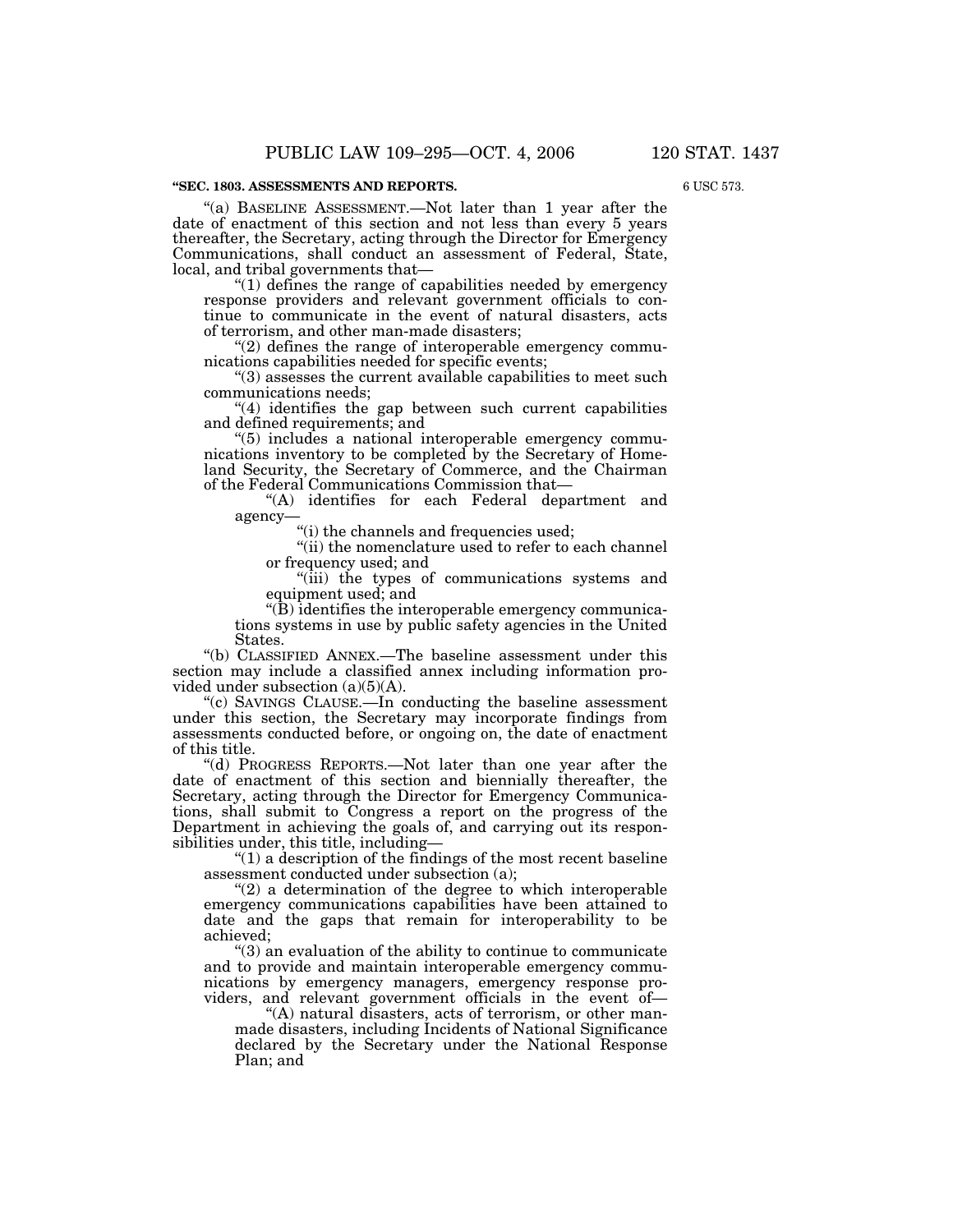''(B) a catastrophic loss of local and regional communications services;

''(4) a list of best practices relating to the ability to continue to communicate and to provide and maintain interoperable emergency communications in the event of natural disasters, acts of terrorism, or other man-made disasters; and

"(A) an evaluation of the feasibility and desirability of the Department developing, on its own or in conjunction with the Department of Defense, a mobile communications capability, modeled on the Army Signal Corps, that could be deployed to support emergency communications at the site of natural disasters, acts of terrorism, or other manmade disasters.

6 USC 574.

## **''SEC. 1804. COORDINATION OF DEPARTMENT EMERGENCY COMMU-NICATIONS GRANT PROGRAMS.**

"(a) COORDINATION OF GRANTS AND STANDARDS PROGRAMS.-The Secretary, acting through the Director for Emergency Communications, shall ensure that grant guidelines for the use of homeland security assistance administered by the Department relating to interoperable emergency communications are coordinated and consistent with the goals and recommendations in the National Emergency Communications Plan under section 1802.

''(b) DENIAL OF ELIGIBILITY FOR GRANTS.—

''(1) IN GENERAL.—The Secretary, acting through the Assistant Secretary for Grants and Planning, and in consultation with the Director for Emergency Communications, may prohibit any State, local, or tribal government from using homeland security assistance administered by the Department to achieve, maintain, or enhance emergency communications capabilities, if—

''(A) such government has not complied with the requirement to submit a Statewide Interoperable Communications Plan as required by section 7303(f) of the Intelligence Reform and Terrorism Prevention Act of 2004 (6 U.S.C. 194(f));

''(B) such government has proposed to upgrade or purchase new equipment or systems that do not meet or exceed any applicable national voluntary consensus standards and has not provided a reasonable explanation of why such equipment or systems will serve the needs of the applicant better than equipment or systems that meet or exceed such standards; and

''(C) as of the date that is 3 years after the date of the completion of the initial National Emergency Communications Plan under section 1802, national voluntary consensus standards for interoperable emergency communications capabilities have not been developed and promulgated.

''(2) STANDARDS.—The Secretary, in coordination with the Federal Communications Commission, the National Institute of Standards and Technology, and other Federal departments and agencies with responsibility for standards, shall support the development, promulgation, and updating as necessary of national voluntary consensus standards for interoperable emergency communications.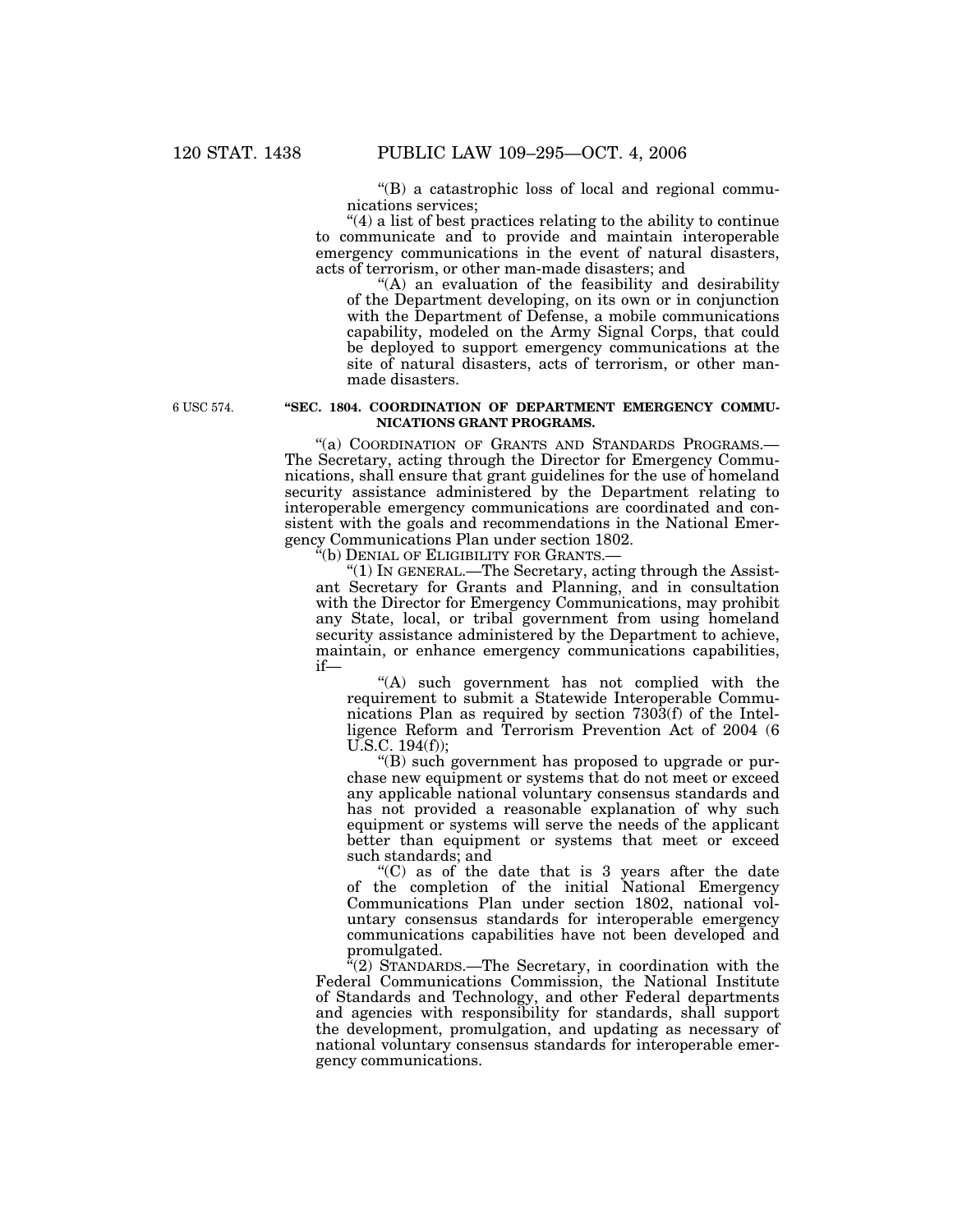#### **''SEC. 1805. REGIONAL EMERGENCY COMMUNICATIONS COORDINA-**6 USC 575. **TION.**

"(a) IN GENERAL.—There is established in each Regional Office Establishment. a Regional Emergency Communications Coordination Working Group (in this section referred to as an 'RECC Working Group'). Each RECC Working Group shall report to the relevant Regional Reports. Administrator and coordinate its activities with the relevant Regional Advisory Council.

''(b) MEMBERSHIP.—Each RECC Working Group shall consist of the following:<br> $(1)$ 

NON-FEDERAL.—Organizations representing the interests of the following:

''(A) State officials.

''(B) Local government officials, including sheriffs.

''(C) State police departments.

"(D) Local police departments.

"(E) Local fire departments.

"(F) Public safety answering points  $(9-1-1)$  services).

"(G) State emergency managers, homeland security directors, or representatives of State Administrative Agencies.

"(H) Local emergency managers or homeland security directors.

''(I) Other emergency response providers as appropriate.

"(2) FEDERAL.—Representatives from the Department, the Federal Communications Commission, and other Federal departments and agencies with responsibility for coordinating interoperable emergency communications with or providing emergency support services to State, local, and tribal governments.

''(c) COORDINATION.—Each RECC Working Group shall coordinate its activities with the following:

''(1) Communications equipment manufacturers and vendors (including broadband data service providers).

''(2) Local exchange carriers.

''(3) Local broadcast media.

"(4) Wireless carriers.

''(5) Satellite communications services.

"(6) Cable operators.

"(7) Hospitals.

''(8) Public utility services.

''(9) Emergency evacuation transit services.

''(10) Ambulance services.

 $''(11)$  HAM and amateur radio operators.

"(12) Representatives from other private sector entities and nongovernmental organizations as the Regional Administrator determines appropriate.

''(d) DUTIES.—The duties of each RECC Working Group shall include—

''(1) assessing the survivability, sustainability, and interoperability of local emergency communications systems to meet the goals of the National Emergency Communications Plan;

 $\tilde{f}(2)$  reporting annually to the relevant Regional Administrator, the Director for Emergency Communications, the Chairman of the Federal Communications Commission, and the Assistant Secretary for Communications and Information of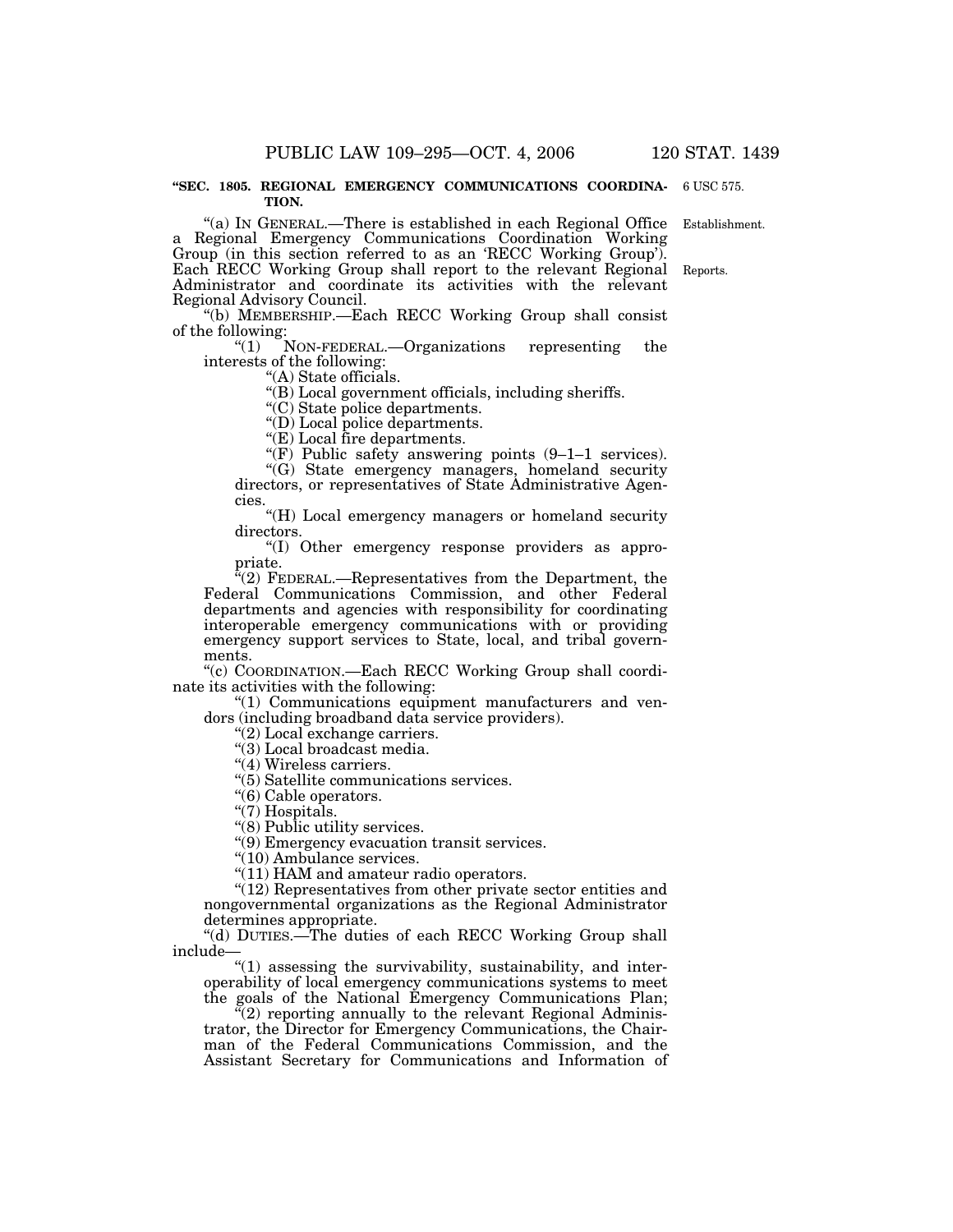the Department of Commerce on the status of its region in building robust and sustainable interoperable voice and data emergency communications networks and, not later than 60 days after the completion of the initial National Emergency Communications Plan under section 1802, on the progress of the region in meeting the goals of such plan;

''(3) ensuring a process for the coordination of effective multijurisdictional, multi-agency emergency communications networks for use during natural disasters, acts of terrorism, and other man-made disasters through the expanded use of emergency management and public safety communications mutual aid agreements; and

"(4) coordinating the establishment of Federal, State, local, and tribal support services and networks designed to address the immediate and critical human needs in responding to natural disasters, acts of terrorism, and other man-made disasters.

6 USC 576.

# **''SEC. 1806. EMERGENCY COMMUNICATIONS PREPAREDNESS CENTER.**

''(a) ESTABLISHMENT.—There is established the Emergency Communications Preparedness Center (in this section referred to as the 'Center').

''(b) OPERATION.—The Secretary, the Chairman of the Federal Communications Commission, the Secretary of Defense, the Secretary of Commerce, the Attorney General of the United States, and the heads of other Federal departments and agencies or their designees shall jointly operate the Center in accordance with the Memorandum of Understanding entitled, 'Emergency Communications Preparedness Center (ECPC) Charter'.

''(c) FUNCTIONS.—The Center shall—

"(1) serve as the focal point for interagency efforts and as a clearinghouse with respect to all relevant intergovernmental information to support and promote (including specifically by working to avoid duplication, hindrances, and counteractive efforts among the participating Federal departments and agencies)—

"(A) the ability of emergency response providers and relevant government officials to continue to communicate in the event of natural disasters, acts of terrorism, and other man-made disasters; and

''(B) interoperable emergency communications;

"(2) prepare and submit to Congress, on an annual basis, a strategic assessment regarding the coordination efforts of Federal departments and agencies to advance—

"( $\overline{A}$ ) the ability of emergency response providers and relevant government officials to continue to communicate in the event of natural disasters, acts of terrorism, and other man-made disasters; and

''(B) interoperable emergency communications;

''(3) consider, in preparing the strategic assessment under paragraph (2), the goals stated in the National Emergency Communications Plan under section 1802; and

 $(4)$  perform such other functions as are provided in the Emergency Communications Preparedness Center (ECPC) Charter described in subsection  $(b)(1)$ .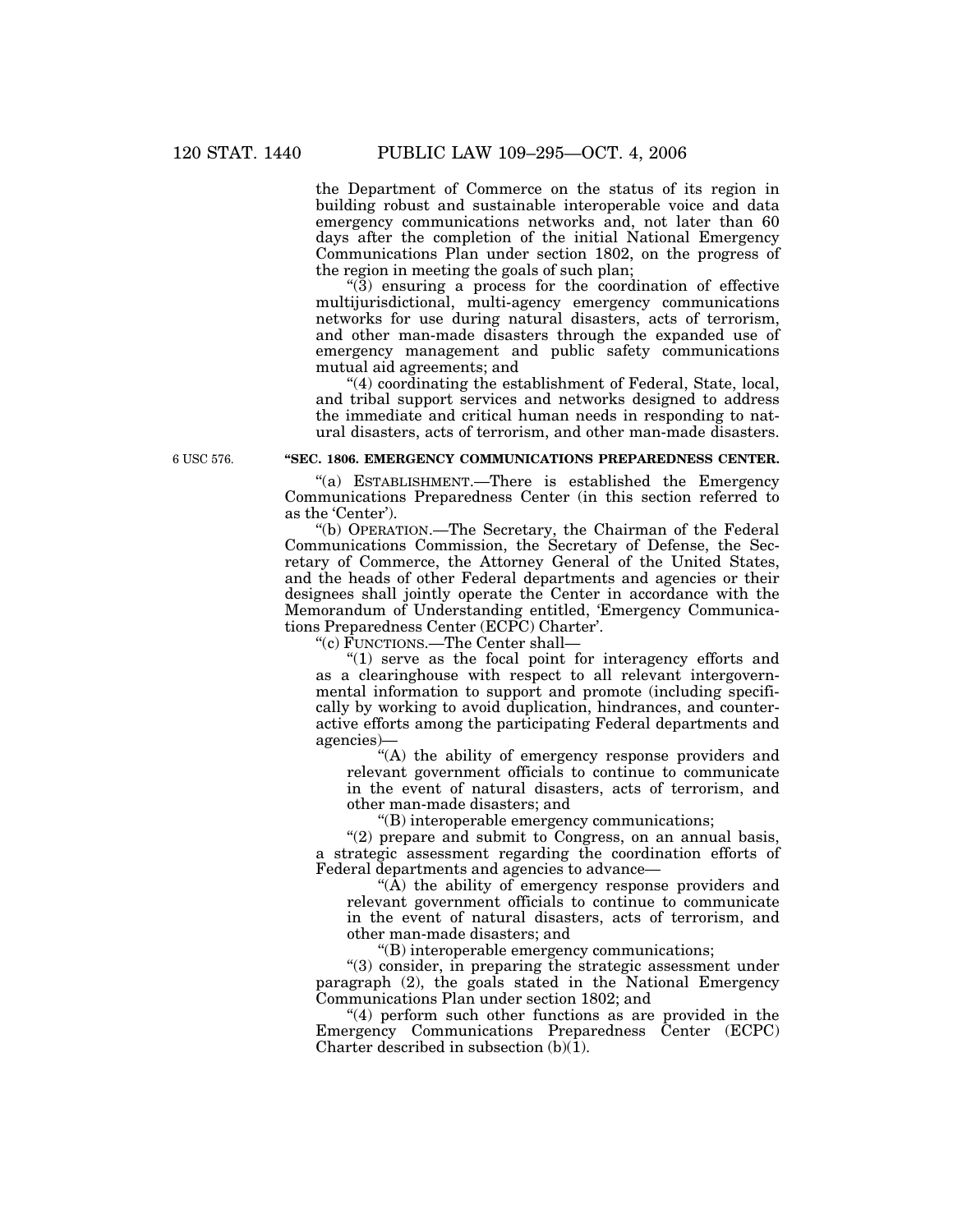#### **''SEC. 1807. URBAN AND OTHER HIGH RISK AREA COMMUNICATIONS** 6 USC 577. **CAPABILITIES.**

''(a) IN GENERAL.—The Secretary, in consultation with the Chairman of the Federal Communications Commission and the Secretary of Defense, and with appropriate State, local, and tribal government officials, shall provide technical guidance, training, and other assistance, as appropriate, to support the rapid establishment of consistent, secure, and effective interoperable emergency communications capabilities in the event of an emergency in urban and other areas determined by the Secretary to be at consistently high levels of risk from natural disasters, acts of terrorism, and other man-made disasters.

''(b) MINIMUM CAPABILITIES.—The interoperable emergency communications capabilities established under subsection (a) shall ensure the ability of all levels of government, emergency response providers, the private sector, and other organizations with emergency response capabilities—

 $\sqrt[n]{(1)}$  to communicate with each other in the event of an emergency;

 $\mathcal{L}(2)$  to have appropriate and timely access to the Information Sharing Environment described in section 1016 of the National Security Intelligence Reform Act of 2004 (6 U.S.C. 321); and

 $(3)$  to be consistent with any applicable State or Urban Area homeland strategy or plan.

## **''SEC. 1808. DEFINITION.**

''In this title, the term 'interoperable' has the meaning given the term 'interoperable communications' under section  $7303(g)(1)$ of the Intelligence Reform and Terrorism Prevention Act of 2004  $(6 \text{ U.S.C. } 194\text{ (g)}(1))$ .".

(c) CLERICAL AMENDMENT.—The table of contents in section 1(b) of the Homeland Security Act of 2002 (6 U.S.C. 101 et seq.) is amended by adding at the end the following:

#### ''TITLE XVIII—EMERGENCY COMMUNICATIONS

''Sec. 1801. Office for Emergency Communications.

''Sec. 1802. National Emergency Communications Plan.

''Sec. 1803. Assessments and reports.

''Sec. 1804. Coordination of Federal emergency communications grant programs.

''Sec. 1805. Regional emergency communications coordination.

''Sec. 1806. Emergency Communications Preparedness Center.

''Sec. 1807. Urban and other high risk area communications capabilities.

''Sec. 1808. Definition.''.

## **SEC. 672. OFFICE FOR INTEROPERABILITY AND COMPATIBILITY.**

(a) IN GENERAL.—Title III of the Homeland Security Act of 2002 (6 U.S.C. 181 et seq.) is amended by adding at the end the following:

#### **''SEC. 314. OFFICE FOR INTEROPERABILITY AND COMPATIBILITY.**

6 USC 195.

"(a) CLARIFICATION OF RESPONSIBILITIES.—The Director of the Office for Interoperability and Compatibility shall—

" $(1)$  assist the Secretary in developing and implementing the science and technology aspects of the program described in subparagraphs  $(D)$ ,  $(E)$ ,  $(F)$ , and  $(G)$  of section  $7303(a)(1)$ of the Intelligence Reform and Terrorism Prevention Act of 2004 (6 U.S.C. 194(a)(1));

6 USC 578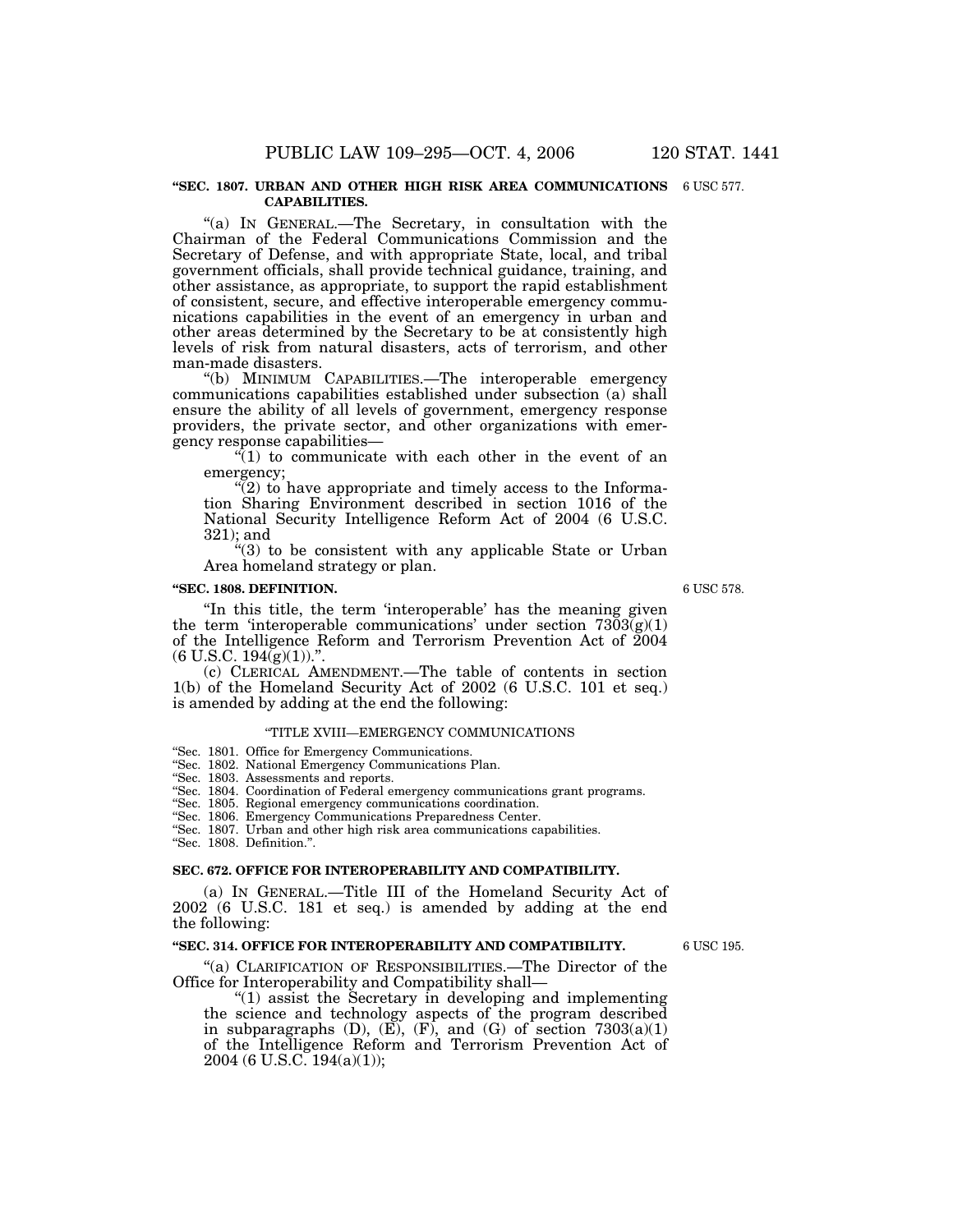$''(2)$  in coordination with the Federal Communications Commission, the National Institute of Standards and Technology, and other Federal departments and agencies with responsibility for standards, support the creation of national voluntary consensus standards for interoperable emergency communications;

''(3) establish a comprehensive research, development, testing, and evaluation program for improving interoperable emergency communications;

 $\tilde{H}(4)$  establish, in coordination with the Director for Emergency Communications, requirements for interoperable emergency communications capabilities, which shall be nonproprietary where standards for such capabilities exist, for all public safety radio and data communications systems and equipment purchased using homeland security assistance administered by the Department, excluding any alert and warning device, technology, or system;

''(5) carry out the Department's responsibilities and authorities relating to research, development, testing, evaluation, or standards-related elements of the SAFECOM Program;

''(6) evaluate and assess new technology in real-world environments to achieve interoperable emergency communications capabilities;

''(7) encourage more efficient use of existing resources, including equipment, to achieve interoperable emergency communications capabilities;

''(8) test public safety communications systems that are less prone to failure, support new nonvoice services, use spectrum more efficiently, and cost less than existing systems;

''(9) coordinate with the private sector to develop solutions to improve emergency communications capabilities and achieve interoperable emergency communications capabilities; and

"(10) conduct pilot projects, in coordination with the Director for Emergency Communications, to test and demonstrate technologies, including data and video, that enhance—

''(A) the ability of emergency response providers and relevant government officials to continue to communicate in the event of natural disasters, acts of terrorism, and other man-made disasters; and

''(B) interoperable emergency communications capabilities.

''(b) COORDINATION.—The Director of the Office for Interoperability and Compatibility shall coordinate with the Director for Emergency Communications with respect to the SAFECOM program.

''(c) SUFFICIENCY OF RESOURCES.—The Secretary shall provide the Office for Interoperability and Compatibility the resources and staff necessary to carry out the responsibilities under this section.''.

(b) CLERICAL AMENDMENT.—The table of contents in section 1(b) of the Homeland Security Act of 2002 (6 U.S.C. 101 et seq.) is amended by inserting after the item relating to section 313 the following:

''Sec. 314. Office for Interoperability and Compatibility.''.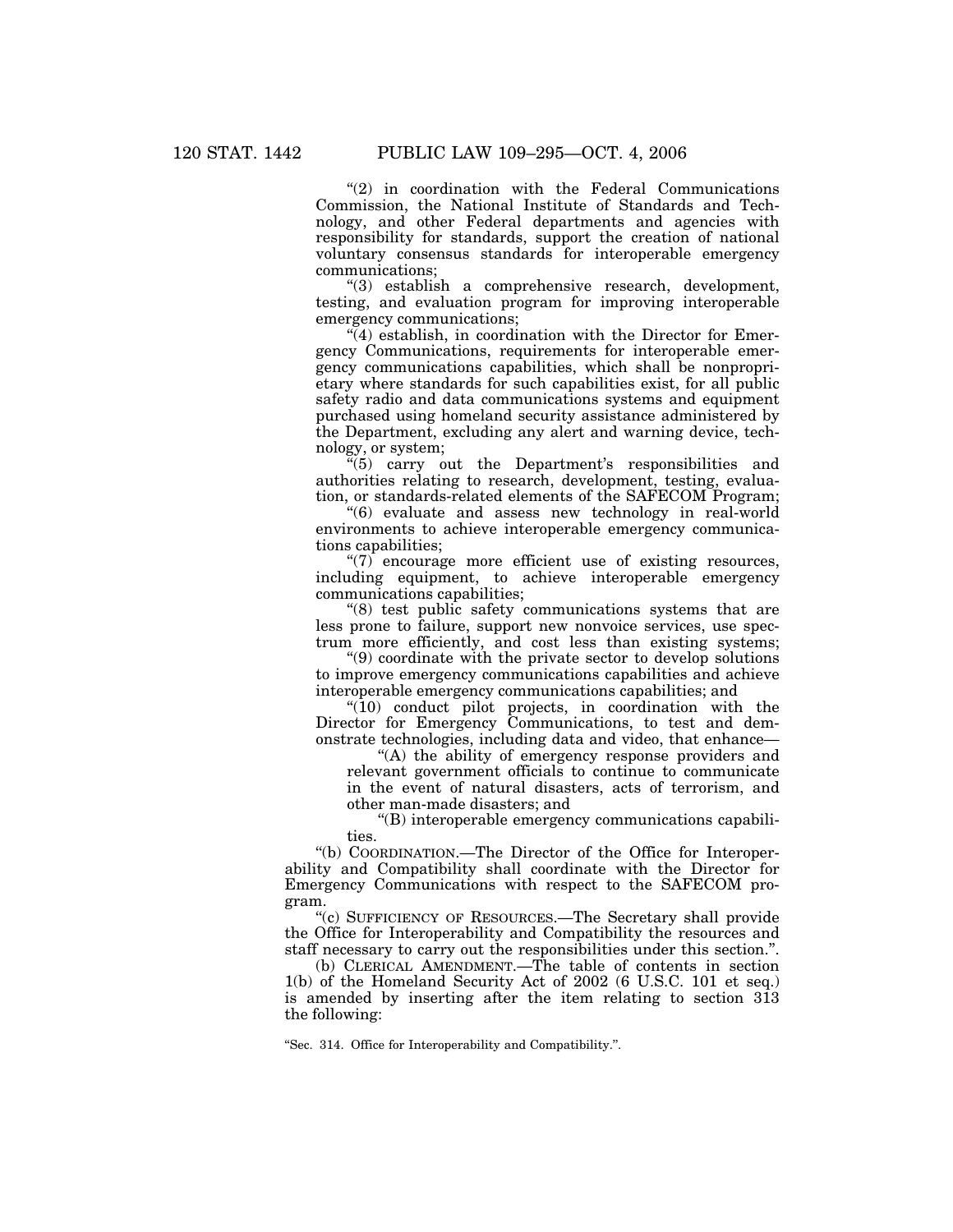## **SEC. 673. EMERGENCY COMMUNICATIONS INTEROPERABILITY RESEARCH AND DEVELOPMENT.**

(a) IN GENERAL.—Title III of the Homeland Security Act of 2002 (6 U.S.C. 181 et seq.), as amended by this Act, is amended by adding at the end the following:

#### **''SEC. 315. EMERGENCY COMMUNICATIONS INTEROPERABILITY** 6 USC 195a. **RESEARCH AND DEVELOPMENT.**

''(a) IN GENERAL.—The Under Secretary for Science and Technology, acting through the Director of the Office for Interoperability and Compatibility, shall establish a comprehensive research and development program to support and promote—

 $''(1)$  the ability of emergency response providers and relevant government officials to continue to communicate in the event of natural disasters, acts of terrorism, and other manmade disasters; and

"(2) interoperable emergency communications capabilities among emergency response providers and relevant government officials, including by—

"(A) supporting research on a competitive basis, including through the Directorate of Science and Technology and Homeland Security Advanced Research Projects Agency; and

 $\mathrm{``(B)}$  considering the establishment of a Center of Excellence under the Department of Homeland Security Centers of Excellence Program focused on improving emergency response providers' communication capabilities.

''(b) PURPOSES.—The purposes of the program established under subsection (a) include—

''(1) supporting research, development, testing, and evaluation on emergency communication capabilities;

 $(2)$  understanding the strengths and weaknesses of the public safety communications systems in use;

''(3) examining how current and emerging technology can make emergency response providers more effective, and how Federal, State, local, and tribal government agencies can use this technology in a coherent and cost-effective manner;

''(4) investigating technologies that could lead to long-term advancements in emergency communications capabilities and supporting research on advanced technologies and potential systemic changes to dramatically improve emergency communications; and

''(5) evaluating and validating advanced technology concepts, and facilitating the development and deployment of interoperable emergency communication capabilities.

''(c) DEFINITIONS.—For purposes of this section, the term 'interoperable', with respect to emergency communications, has the meaning given the term in section 1808.''.

(b) CLERICAL AMENDMENT.—The table of contents in section 1(b) of the Homeland Security Act of 2002 (6 U.S.C. 101 et seq.) is amended by inserting after the item relating to section 314, as added by this Act, the following:

''Sec. 315. Emergency communications interoperability research and development.''.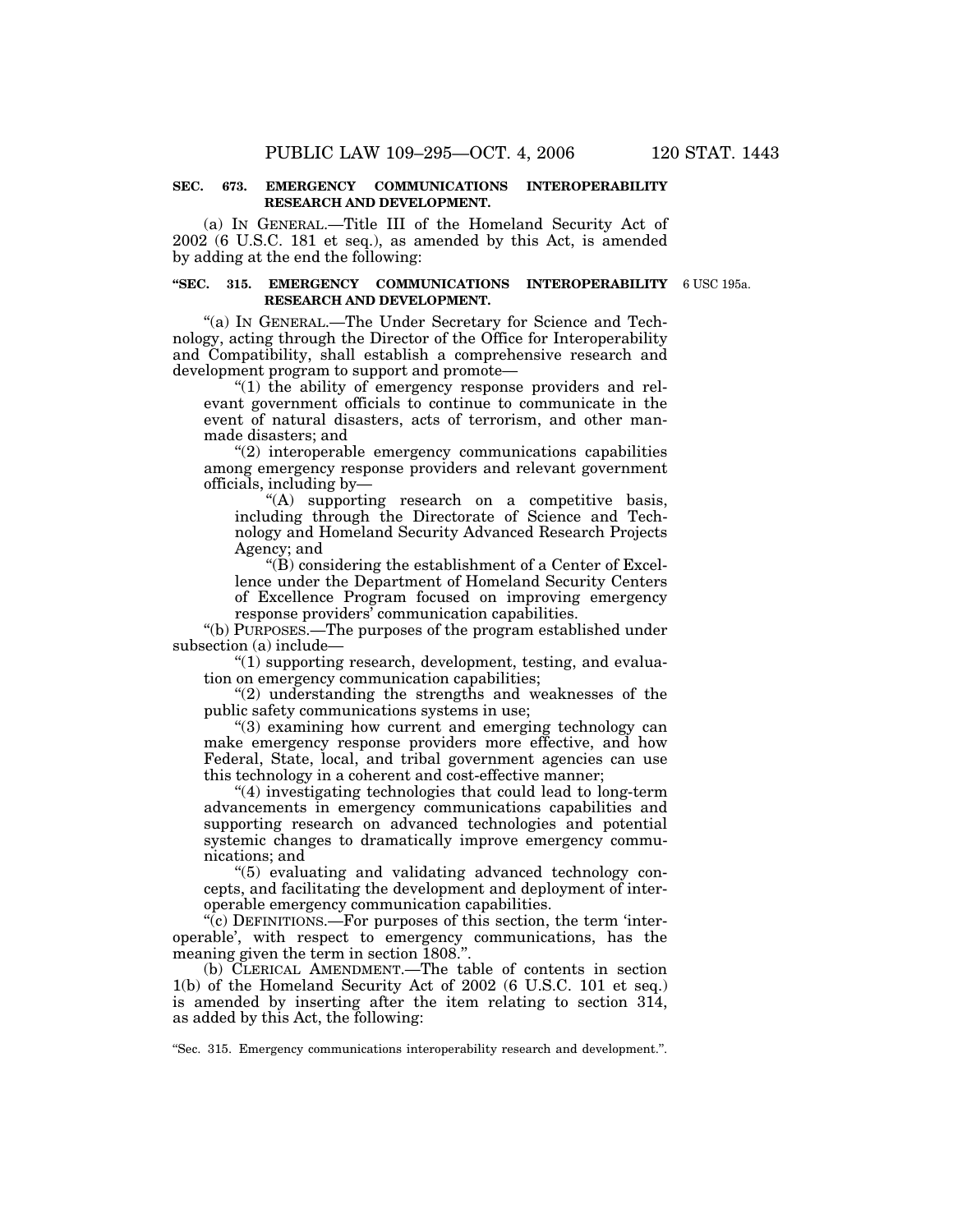## **SEC. 674. 911 AND E911 SERVICES REPORT.**

Not later than 180 days after the date of enactment of this Act, the Chairman of the Federal Communications Commission shall submit a report to Congress on the status of efforts of State, local, and tribal governments to develop plans for rerouting 911 and E911 services in the event that public safety answering points are disabled during natural disasters, acts of terrorism, and other man-made disasters.

6 USC 571 note.

## **SEC. 675. SAVINGS CLAUSE.**

Nothing in this subtitle shall be construed to transfer to the Office of Emergency Communications any function, personnel, asset, component, authority, grant program, or liability of the Federal Emergency Management Agency as constituted on June 1, 2006.

# **Subtitle E—Stafford Act Amendments**

## **SEC. 681. GENERAL FEDERAL ASSISTANCE.**

(a) MAJOR DISASTERS.—Section 402 of the Robert T. Stafford Disaster Relief and Emergency Assistance Act (42 U.S.C. 5170a) is amended—

 $(1)$  in paragraph  $(1)$ , by striking "efforts" and inserting ''response or recovery efforts, including precautionary evacuations'';

(2) in paragraph (2), by striking the semicolon and inserting '', including precautionary evacuations and recovery;'';

 $(3)$  in paragraph  $(3)$ —

 $(A)$  in subparagraph  $(D)$ , by striking "and" at the end; and

(B) by adding at the end the following:

"(F) recovery activities, including disaster impact assessments and planning;'';

 $(4)$  in paragraph  $(4)$ , by striking the period and inserting ''; and''; and

(5) by adding at the end the following:

"(5) provide accelerated Federal assistance and Federal support where necessary to save lives, prevent human suffering, or mitigate severe damage, which may be provided in the absence of a specific request and in which case the President—

''(A) shall, to the fullest extent practicable, promptly notify and coordinate with officials in a State in which such assistance or support is provided; and

''(B) shall not, in notifying and coordinating with a State under subparagraph (A), delay or impede the rapid deployment, use, and distribution of critical resources to victims of a major disaster.''.

(b) EMERGENCIES.—Section 502 of the Robert T. Stafford Disaster Relief and Emergency Assistance Act (42 U.S.C. 5192) is amended—

 $(1)$  in subsection  $(a)$ —

(A) in paragraph (1), by striking the semicolon and inserting ", including precautionary evacuations;";

 $(B)$  in paragraph  $(6)$ , by striking "and" after the semicolon;

(C) in paragraph (7), by striking the period and inserting "; and"; and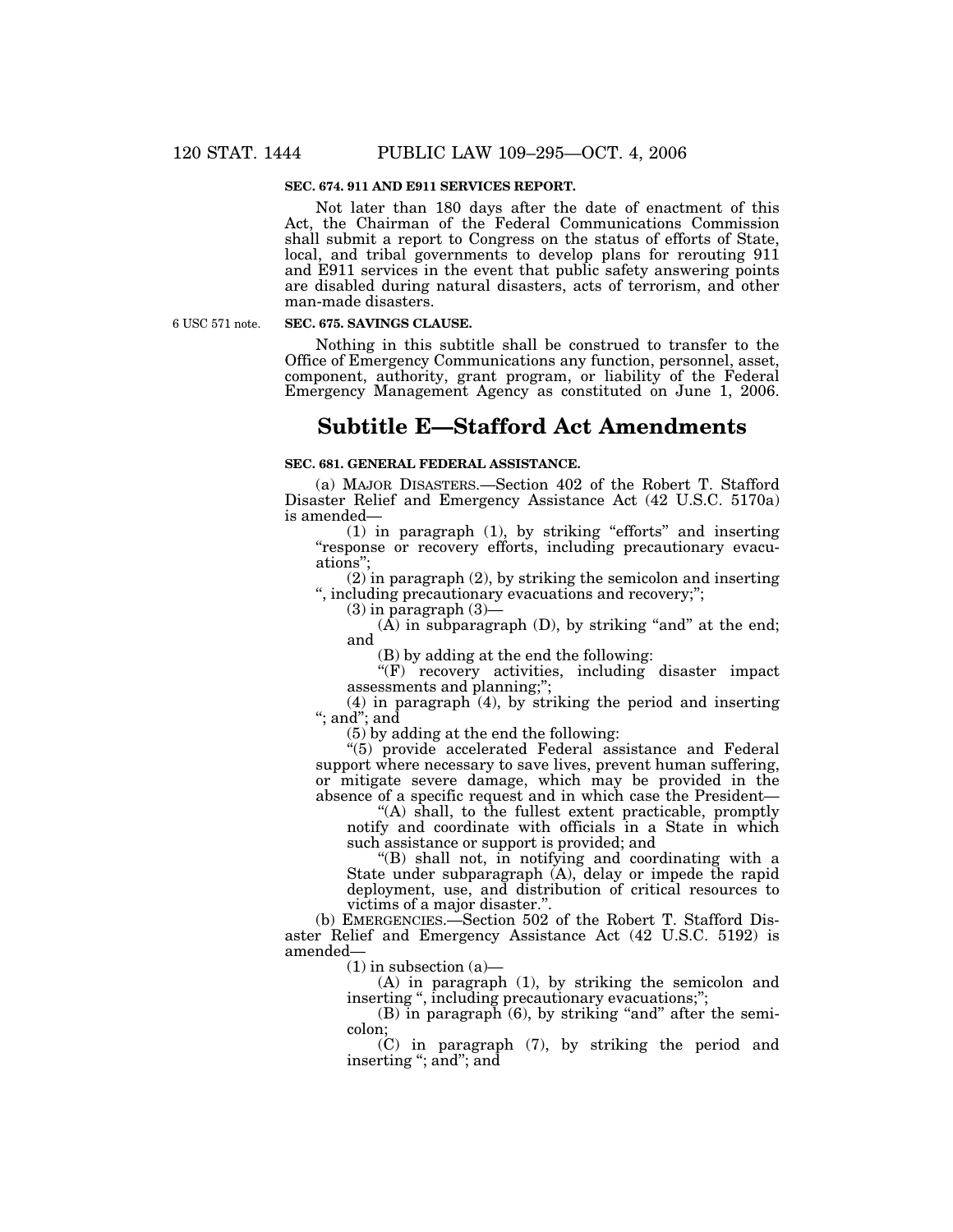(D) by adding at the end the following:

''(8) provide accelerated Federal assistance and Federal support where necessary to save lives, prevent human suffering, or mitigate severe damage, which may be provided in the absence of a specific request and in which case the President—

''(A) shall, to the fullest extent practicable, promptly notify and coordinate with a State in which such assistance or support is provided; and

 $\sqrt{\hat{B}}$  shall not, in notifying and coordinating with a State under subparagraph (A), delay or impede the rapid deployment, use, and distribution of critical resources to victims of an emergency.'';

(2) in subsection (b), by striking the period and inserting '', including precautionary evacuations.''; and

(3) by adding at the end the following:

''(c) GUIDELINES.—The President shall promulgate and maintain President. guidelines to assist Governors in requesting the declaration of an emergency in advance of a natural or man-made disaster (including for the purpose of seeking assistance with special needs and other evacuation efforts) under this section by defining the types of assistance available to affected States and the circumstances under which such requests are likely to be approved.''.

## **SEC. 682. NATIONAL DISASTER RECOVERY STRATEGY.**

(a) IN GENERAL.—The Administrator, in coordination with the Secretary of Housing and Urban Development, the Administrator of the Environmental Protection Agency, the Secretary of Agriculture, the Secretary of Commerce, the Secretary of the Treasury, the Secretary of Transportation, the Administrator of the Small Business Administration, the Assistant Secretary for Indian Affairs of the Department of the Interior, and the heads of other appropriate Federal agencies, State, local, and tribal government officials (including through the National Advisory Council), and representatives of appropriate nongovernmental organizations shall develop, coordinate, and maintain a National Disaster Recovery Strategy to serve as a guide to recovery efforts after major disasters and emergencies.

(b) CONTENTS.—The National Disaster Recovery Strategy shall—

(1) outline the most efficient and cost-effective Federal programs that will meet the recovery needs of States, local and tribal governments, and individuals and households affected by a major disaster;

(2) clearly define the role, programs, authorities, and responsibilities of each Federal agency that may be of assistance in providing assistance in the recovery from a major disaster;

(3) promote the use of the most appropriate and costeffective building materials (based on the hazards present in an area) in any area affected by a major disaster, with the goal of encouraging the construction of disaster-resistant buildings; and

(4) describe in detail the programs that may be offered by the agencies described in paragraph (2), including—

(A) discussing funding issues;

(B) detailing how responsibilities under the National Disaster Recovery Strategy will be shared; and

6 USC 771.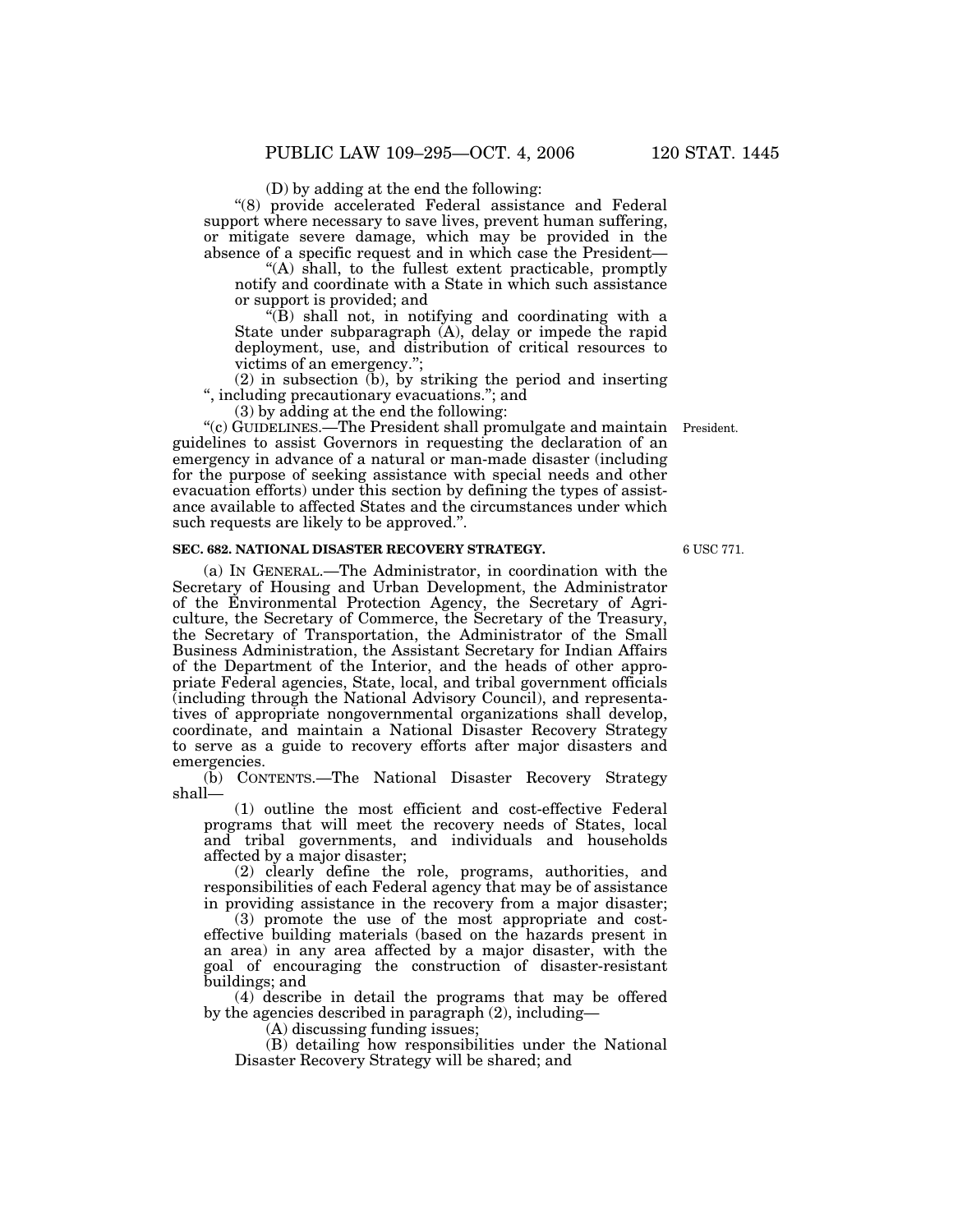(C) addressing other matters concerning the cooperative effort to provide recovery assistance.

(c) REPORT.—

(1) IN GENERAL.—Not later than 270 days after the date of enactment of this Act, the Administrator shall submit to the appropriate committees of Congress a report describing in detail the National Disaster Recovery Strategy and any additional authorities necessary to implement any portion of the National Disaster Recovery Strategy.

(2) UPDATE.—The Administrator shall submit to the appropriate committees of Congress a report updating the report submitted under paragraph (1)—

(A) on the same date that any change is made to the National Disaster Recovery Strategy; and

(B) on a periodic basis after the submission of the report under paragraph (1), but not less than once every 5 years after the date of the submission of the report under paragraph (1).

6 USC 772.

# **SEC. 683. NATIONAL DISASTER HOUSING STRATEGY.**

(a) IN GENERAL.—The Administrator, in coordination with representatives of the Federal agencies, governments, and organizations listed in subsection (b)(2) of this section, the National Advisory Council, the National Council on Disability, and other entities at the Administrator's discretion, shall develop, coordinate, and maintain a National Disaster Housing Strategy.

(b) CONTENTS.—The National Disaster Housing Strategy shall—

(1) outline the most efficient and cost effective Federal programs that will best meet the short-term and long-term housing needs of individuals and households affected by a major disaster;

(2) clearly define the role, programs, authorities, and responsibilities of each entity in providing housing assistance in the event of a major disaster, including—

(A) the Agency;

(B) the Department of Housing and Urban Development;

(C) the Department of Agriculture;

(D) the Department of Veterans Affairs;

(E) the Department of Health and Human Services; (F) the Bureau of Indian Affairs;

(G) any other Federal agency that may provide housing

assistance in the event of a major disaster;

(H) the American Red Cross; and

(I) State, local, and tribal governments;

(3) describe in detail the programs that may be offered by the entities described in paragraph (2), including—

(A) outlining any funding issues;

(B) detailing how responsibilities under the National Disaster Housing Strategy will be shared; and

(C) addressing other matters concerning the cooperative effort to provide housing assistance during a major disaster;

(4) consider methods through which housing assistance can be provided to individuals and households where employment and other resources for living are available;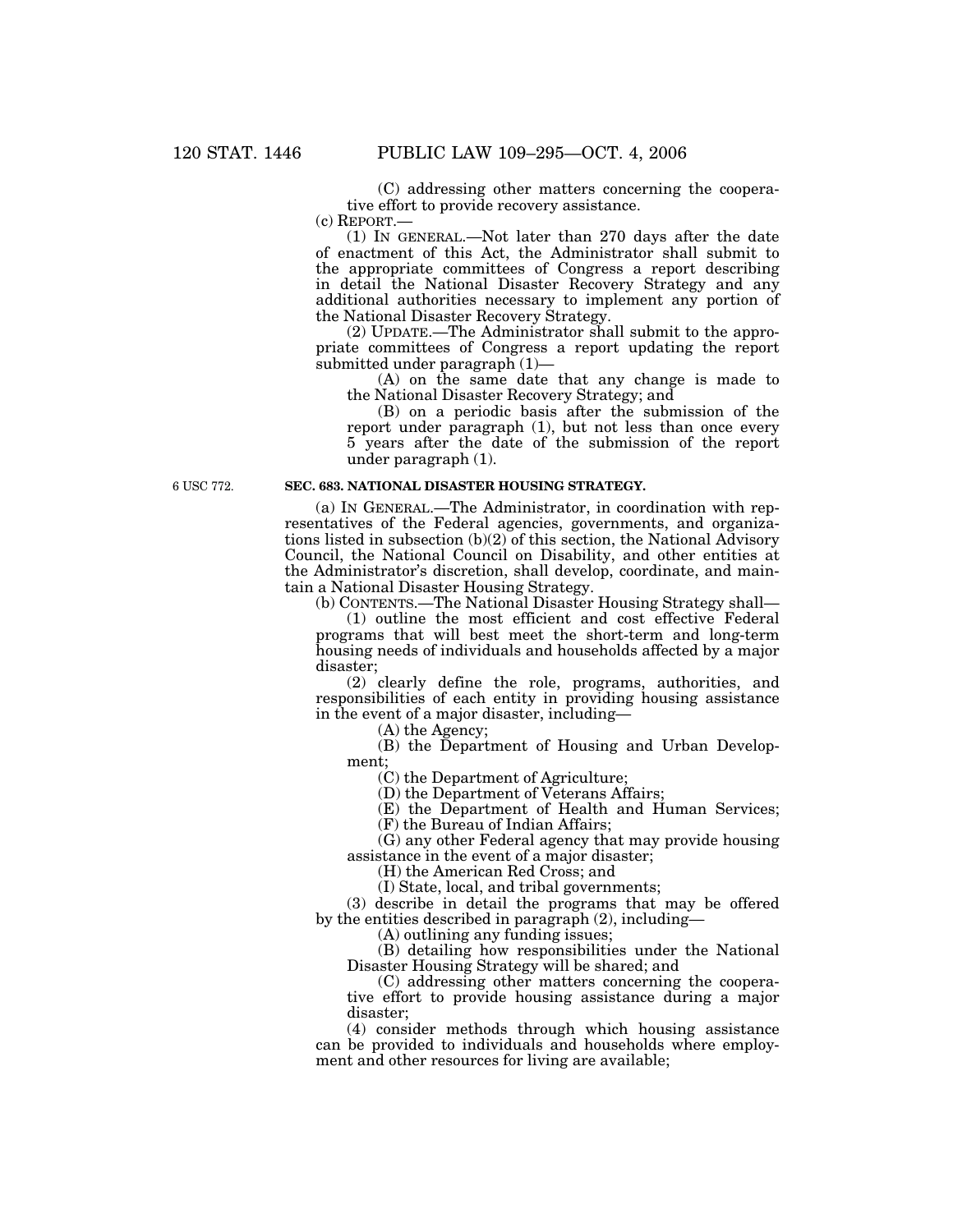(5) describe programs directed to meet the needs of special needs and low-income populations and ensure that a sufficient number of housing units are provided for individuals with disabilities;

(6) describe plans for the operation of clusters of housing provided to individuals and households, including access to public services, site management, security, and site density;

(7) describe plans for promoting the repair or rehabilitation of existing rental housing, including through lease agreements or other means, in order to improve the provision of housing to individuals and households under section 408 of the Robert T. Stafford Disaster Relief and Emergency Assistance Act (42 U.S.C. 5174); and

(8) describe any additional authorities necessary to carry out any portion of the strategy.

(c) GUIDANCE.—The Administrator should develop and make publicly available guidance on—

(1) types of housing assistance available under the Robert T. Stafford Disaster Relief and Emergency Assistance Act (42 U.S.C. 5121 et seq.) to individuals and households affected by an emergency or major disaster;

(2) eligibility for such assistance (including, where appropriate, the continuation of such assistance); and

(3) application procedures for such assistance.

(d) REPORT.—

(1) IN GENERAL.—Not later than 270 days after the date of enactment of this Act, the Administrator shall submit to the appropriate committees of Congress a report describing in detail the National Disaster Housing Strategy, including programs directed to meeting the needs of special needs populations.

(2) UPDATED REPORT.—The Administrator shall submit to the appropriate committees of Congress a report updating the report submitted under paragraph  $(I)$ —

(A) on the same date that any change is made to the National Disaster Housing Strategy; and

(B) on a periodic basis after the submission of the report under paragraph (1), but not less than once every 5 years after the date of the submission of the report under paragraph (1).

#### **SEC. 684. HAZARD MITIGATION GRANT PROGRAM FORMULA.**

The third sentence of section 404(a) of the Robert T. Stafford Disaster Relief and Emergency Assistance Act (42 U.S.C. 5170c(a)) is amended by striking "7.5 percent" and inserting "15 percent for amounts not more than \$2,000,000,000, 10 percent for amounts of more than \$2,000,000,000 and not more than \$10,000,000,000, and 7.5 percent on amounts of more than \$10,000,000,000 and not more than \$35,333,000,000''.

#### **SEC. 685. HOUSING ASSISTANCE.**

Section  $408(c)(4)$  of the Robert T. Stafford Disaster Relief and Emergency Assistance Act (42 U.S.C. 5174) is amended—

 $(i)$  by inserting "or semi-permanent" after "permanent"; and

(2) by striking "remote".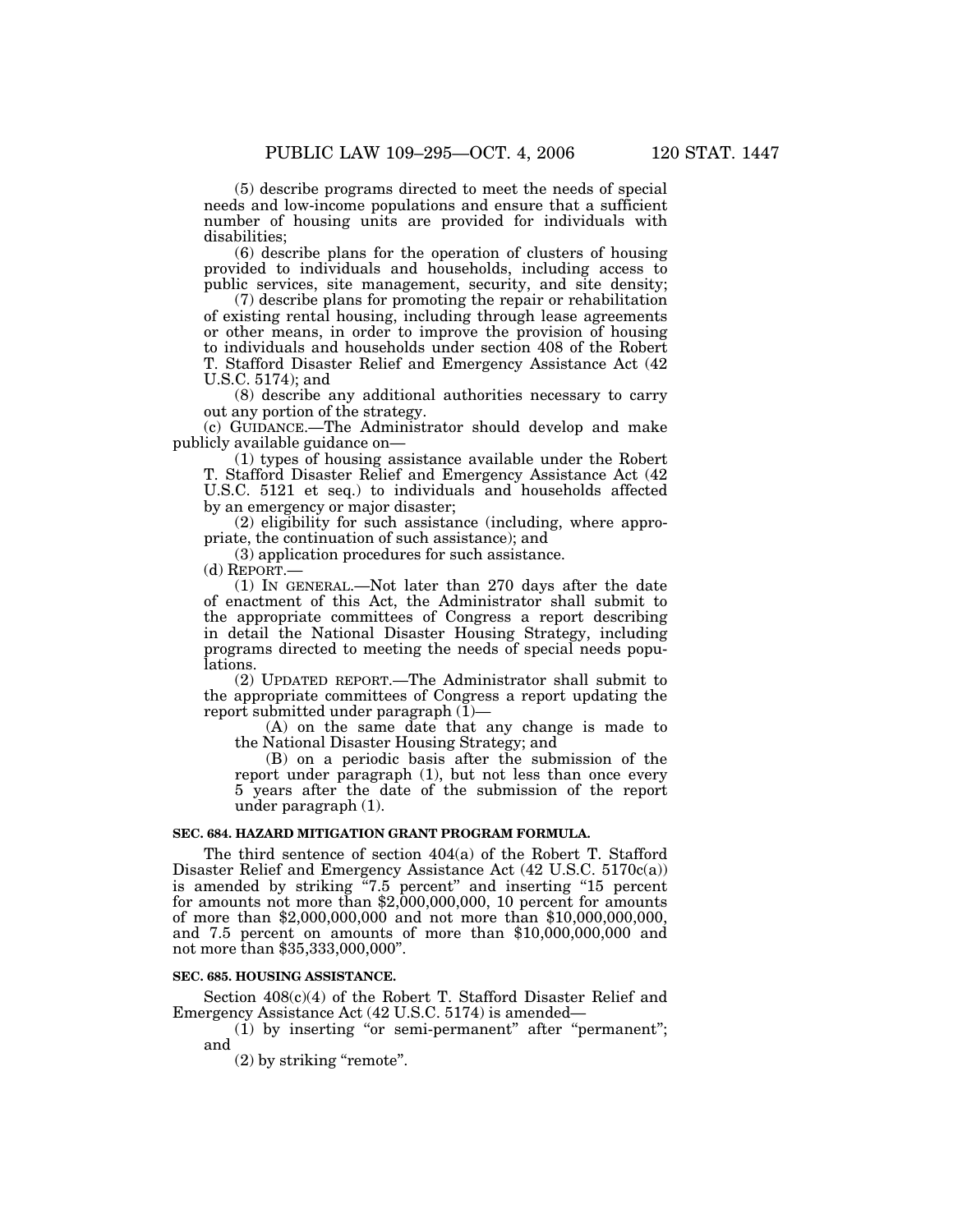#### **SEC. 686. MAXIMUM AMOUNT UNDER INDIVIDUAL ASSISTANCE PRO-GRAMS.**

Section 408(c) of the Robert T. Stafford Disaster Relief and Emergency Assistance Act (42 U.S.C. 5174(c)) is amended—

 $(1)$  by striking paragraph  $(2)(C)$ ; and

(2) in paragraph (3)—

 $(A)$  by striking subparagraph  $(B)$ ; and

(B) by redesignating subparagraph (C) as subparagraph (B).

#### **SEC. 687. COORDINATING OFFICERS.**

Section 302 of the Robert T. Stafford Disaster Relief and Emergency Assistance Act (42 U.S.C. 5143(b)) is amended by adding after subsection (c) the following:

"(d) Where the area affected by a major disaster or emergency includes parts of more than 1 State, the President, at the discretion of the President, may appoint a single Federal coordinating officer for the entire affected area, and may appoint such deputy Federal coordinating officers to assist the Federal coordinating officer as the President determines appropriate.''.

#### **SEC. 688. DEFINITIONS.**

Section 102 of the Robert T. Stafford Disaster Relief and Emergency Assistance Act (42 U.S.C. 5122) is amended—

(1) by amending paragraph (9) to read as follows:<br>"(9) PRIVATE NONPROFIT FACILITY.—

"(A) In GENERAL.—The term 'private nonprofit facility' means private nonprofit educational, utility, irrigation, emergency, medical, rehabilitational, and temporary or permanent custodial care facilities (including those for the aged and disabled) and facilities on Indian reservations, as defined by the President.

''(B) ADDITIONAL FACILITIES.—In addition to the facilities described in subparagraph (A), the term 'private nonprofit facility' includes any private nonprofit facility that provides essential services of a governmental nature to the general public (including museums, zoos, performing arts facilities, community arts centers, libraries, homeless shelters, senior citizen centers, rehabilitation facilities, shelter workshops, and facilities that provide health and safety services of a governmental nature), as defined by the President.'';

(2) by redesignating paragraphs (6) through (9) as paragraphs (7) through (10), respectively; and

(3) by inserting after paragraph (5) the following:

''(6) INDIVIDUAL WITH A DISABILITY.—The term 'individual with a disability' means an individual with a disability as defined in section 3(2) of the Americans with Disabilities Act of 1990 (42 U.S.C. 12102(2))."

# **SEC. 689. INDIVIDUALS WITH DISABILITIES.**

(a) GUIDELINES.—Not later than 90 days after the date of enactment of this Act, and in coordination with the National Advisory Council, the National Council on Disability, the Interagency Coordinating Council on Preparedness and Individuals With Disabilities established under Executive Order No. 13347 (6 U.S.C. 312 note), and the Disability Coordinator (established under section 513 of the Homeland Security Act of 2002, as added by this Act),

Deadline. 6 USC 773.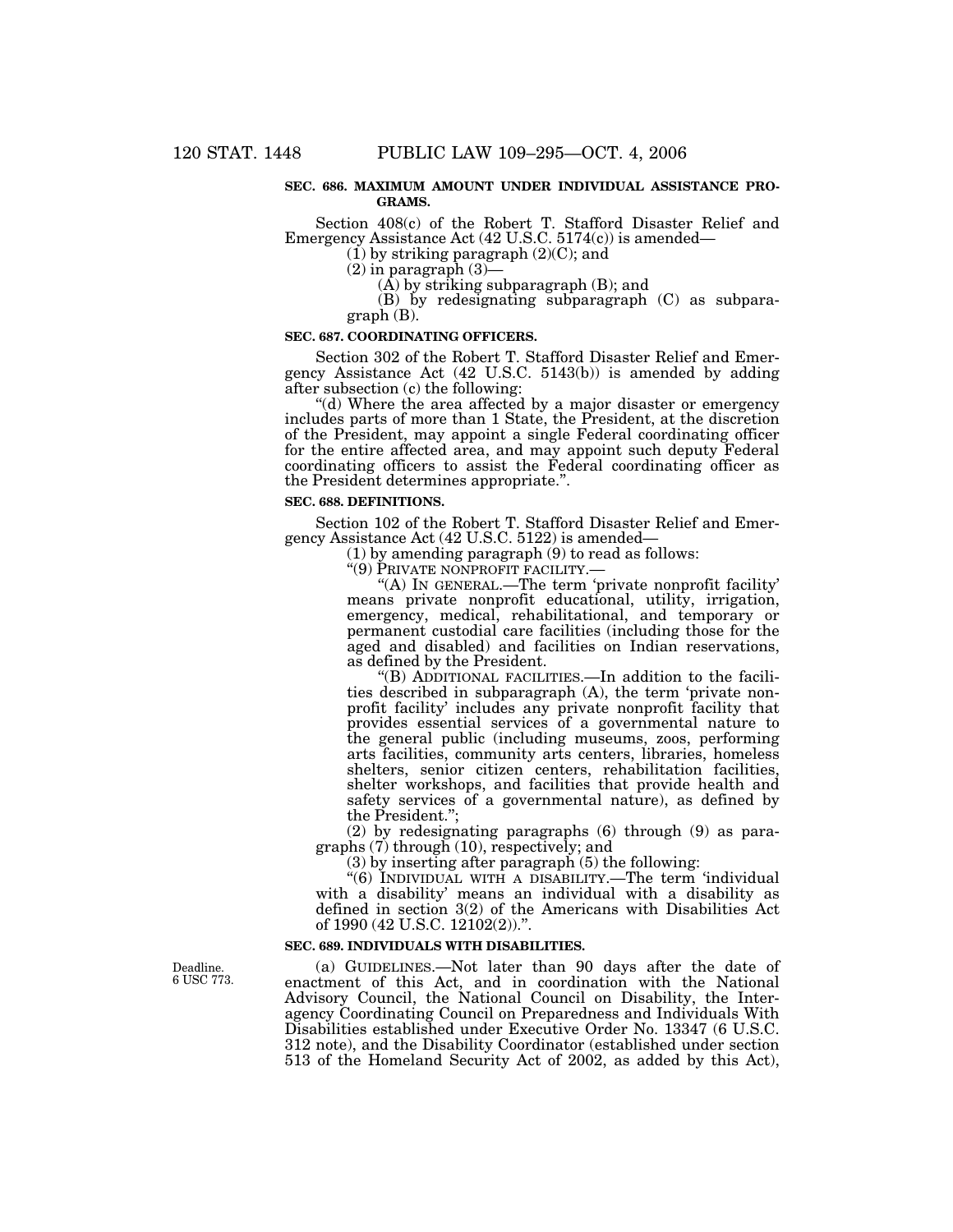the Administrator shall develop guidelines to accommodate individuals with disabilities, which shall include guidelines for—

(1) the accessibility of, and communications and programs in, shelters, recovery centers, and other facilities; and

(2) devices used in connection with disaster operations, including first aid stations, mass feeding areas, portable payphone stations, portable toilets, and temporary housing. (b) ESSENTIAL ASSISTANCE.—Section 403(a) of the Robert T. Stafford Disaster Relief and Emergency Assistance Act (42 U.S.C.  $5170b(a)$  is amended-

 $(1)$  in paragraph  $(2)$ , by inserting "durable medical equipment," after "medicine"; and

 $(2)$  in paragraph  $(3)$ —

(A) in subparagraph (B), by inserting ''durable medical equipment," after "medicine";

 $(B)$  in subparagraph  $(H)$ , by striking "and" at the end; (C) in subparagraph (I), by striking the period and inserting ''; and''; and

(D) by adding at the end the following:

 $\mathring{\mathcal{F}}(J)$  provision of rescue, care, shelter, and essential needs—

''(i) to individuals with household pets and service animals; and

"(ii) to such pets and animals.".<br>(c) FEDERAL ASSISTANCE TO INDIVIDUALS AND HOUSEHOLDS.— (c) FEDERAL ASSISTANCE TO INDIVIDUALS AND HOUSEHOLDS.— Section 408 of the Robert T. Stafford Disaster Relief and Emergency Assistance Act (42 U.S.C. 5174) is amended—

(1) in subsection  $(b)(1)$ , by inserting ", or with respect to individuals with disabilities, rendered inaccessible or uninhabitable,'' after ''uninhabitable''; and

 $(2)$  in subsection  $(d)(1)(A)$ —

(A) in clause (i), by striking "and" after the semicolon;

(B) by redesignating clause (ii) as clause (iii); and

(C) by inserting after clause (i) the following:

''(ii) meets the physical accessibility requirements for individuals with disabilities; and''.

## **SEC. 689a. NONDISCRIMINATION IN DISASTER ASSISTANCE.**

Section 308(a) of the Robert T. Stafford Disaster Relief and Emergency Assistance Act (42 U.S.C. 5151(a)) is amended by inserting ''disability, English proficiency,'' after ''age,''.

## **SEC. 689b. REUNIFICATION.**

(a) DEFINITIONS.—In this section:

(1) CHILD LOCATOR CENTER.—The term ''Child Locator Center'' means the National Emergency Child Locator Center established under subsection (b).

(2) DECLARED EVENT.—The term ''declared event'' means a major disaster or emergency.

(3) DISPLACED ADULT.—The term ''displaced adult'' means an individual 21 years of age or older who is displaced from the habitual residence of that individual as a result of a declared event.

(4) DISPLACED CHILD.—The term ''displaced child'' means an individual under 21 years of age who is displaced from the habitual residence of that individual as a result of a declared event.

(b) NATIONAL EMERGENCY CHILD LOCATOR CENTER.—

6 USC 774.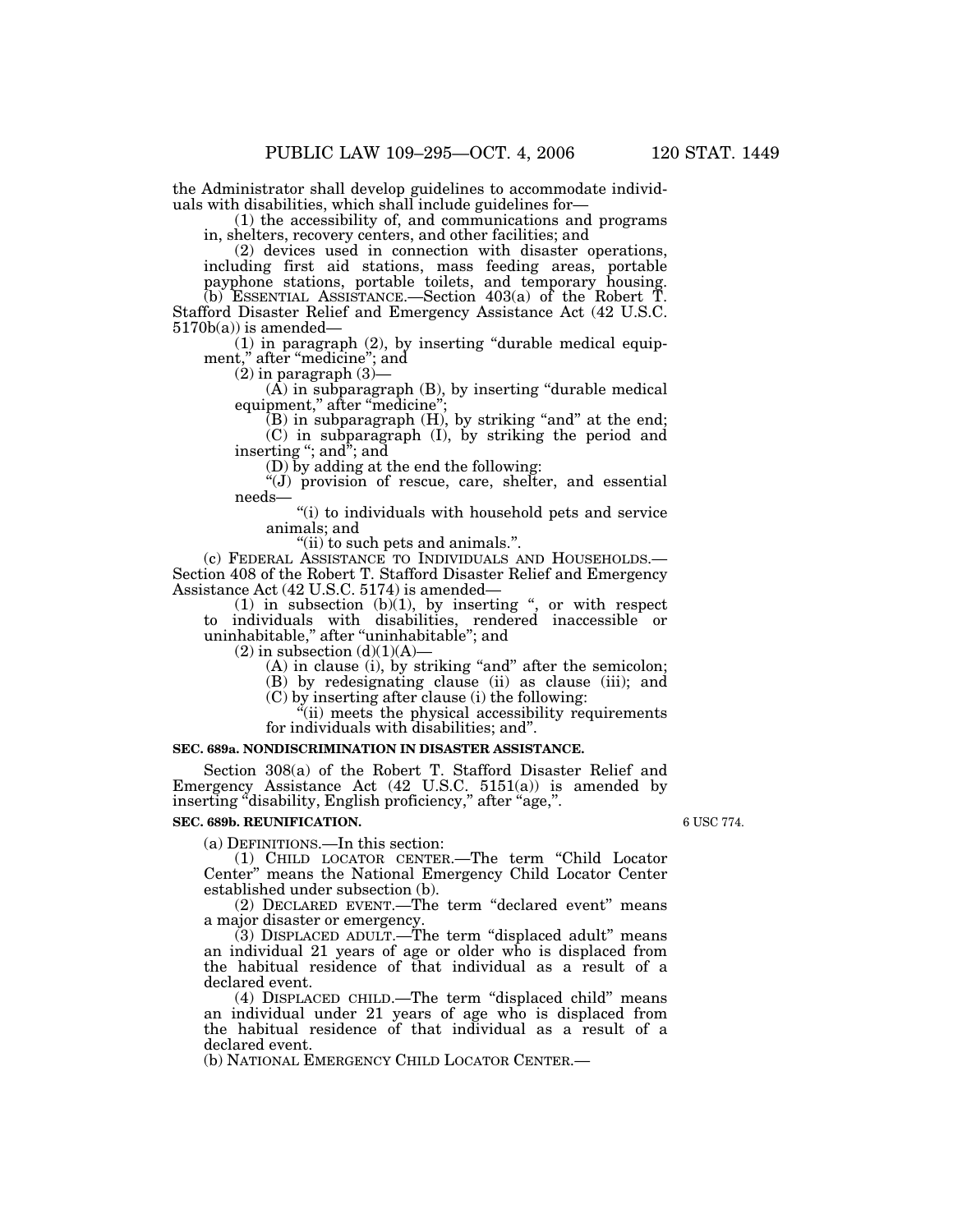Deadline.

(1) IN GENERAL.—Not later than 180 days after the date of enactment of this Act, the Administrator, in coordination with the Attorney General of the United States, shall establish within the National Center for Missing and Exploited Children the National Emergency Child Locator Center. In establishing the National Emergency Child Locator Center, the Administrator shall establish procedures to make all relevant information available to the National Emergency Child Locator Center in a timely manner to facilitate the expeditious identification and reunification of children with their families.

(2) PURPOSES.—The purposes of the Child Locator Center are to—

(A) enable individuals to provide to the Child Locator Center the name of and other identifying information about a displaced child or a displaced adult who may have information about the location of a displaced child;

(B) enable individuals to receive information about other sources of information about displaced children and displaced adults; and

(C) assist law enforcement in locating displaced children.

(3) RESPONSIBILITIES AND DUTIES.—The responsibilities and duties of the Child Locator Center are to—

(A) establish a toll-free telephone number to receive reports of displaced children and information about displaced adults that may assist in locating displaced children;

(B) create a website to provide information about displaced children;

(C) deploy its staff to the location of a declared event to gather information about displaced children;

(D) assist in the reunification of displaced children with their families;

(E) provide information to the public about additional resources for disaster assistance;

(F) work in partnership with Federal, State, and local law enforcement agencies;

(G) provide technical assistance in locating displaced children;

(H) share information on displaced children and displaced adults with governmental agencies and nongovernmental organizations providing disaster assistance;

(I) use its resources to gather information about displaced children;

(J) refer reports of displaced adults to—

(i) an entity designated by the Attorney General to provide technical assistance in locating displaced adults; and

(ii) the National Emergency Family Registry and Locator System as defined under section  $689c(a)$ ;

(K) enter into cooperative agreements with Federal and State agencies and other organizations such as the American Red Cross as necessary to implement the mission of the Child Locator Center; and

(L) develop an emergency response plan to prepare for the activation of the Child Locator Center.

(c) CONFORMING AMENDMENTS.—Section 403(1) of the Missing Children's Assistance Act (42 U.S.C. 5772(1)) is amended—

Website. Communications and telecommunications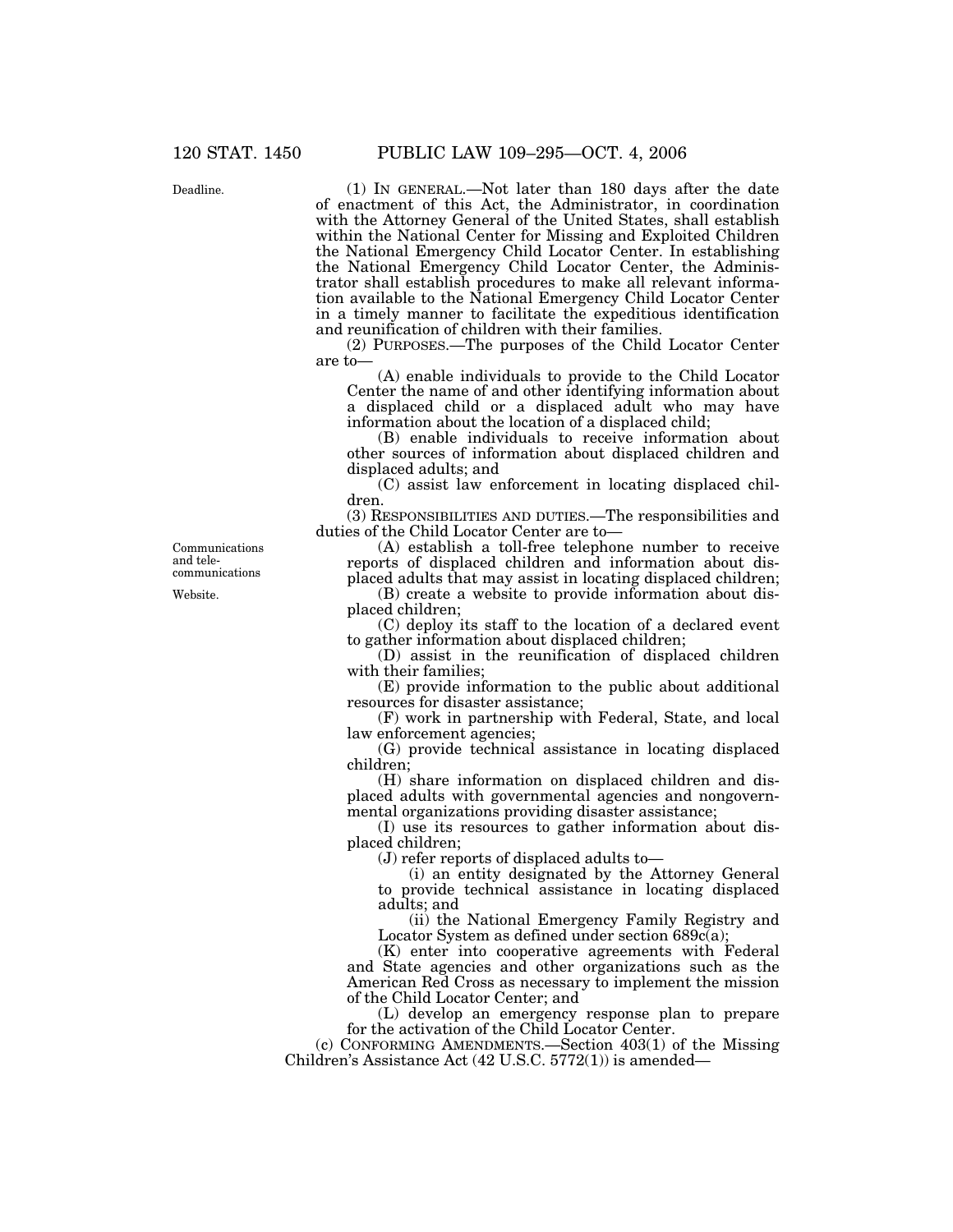$(1)$  in subparagraph  $(A)$ , by striking "or" at the end;

(2) in subparagraph (B), by adding "or" after the semicolon; and

(3) by inserting after subparagraph (B) the following:

"(C) the individual is an individual under  $21$  years of age who is displaced from the habitual residence of that individual as a result of an emergency or major disaster (as those terms are defined in section 102 of the Robert T. Stafford Disaster Relief and Emergency Assistance Act (42 U.S.C. 5122))."

(d) REPORT.—Not later than 270 days after the date of enactment of this Act, the Administrator shall submit to the Committee on Homeland Security and Governmental Affairs and the Committee on the Judiciary of the Senate and the Committee on Transportation and Infrastructure and the Committee on the Judiciary of the House of Representatives a report describing in detail the status of the Child Locator Center, including funding issues and any difficulties or issues in establishing the Center or completing the cooperative agreements described in subsection  $(b)(3)(K)$ .

#### **SEC. 689c. NATIONAL EMERGENCY FAMILY REGISTRY AND LOCATOR** 6 USC 775. **SYSTEM.**

(a) DEFINITIONS.—In this section—

(1) the term ''displaced individual'' means an individual displaced by an emergency or major disaster; and

(2) the term ''National Emergency Family Registry and Locator System'' means the National Emergency Family Registry and Locator System established under subsection (b).

(b) ESTABLISHMENT.—Not later than 180 days after the date of enactment of this Act, the Administrator shall establish a National Emergency Family Registry and Locator System to help reunify families separated after an emergency or major disaster.

(c) OPERATION OF SYSTEM.—The National Emergency Family Registry and Locator System shall—

(1) allow a displaced adult (including medical patients) to voluntarily register (and allow an adult that is the parent or guardian of a displaced child to register such child), by submitting personal information to be entered into a database (such as the name, current location of residence, and any other relevant information that could be used by others seeking to locate that individual);

(2) ensure that information submitted under paragraph (1) is accessible to those individuals named by a displaced individual and to those law enforcement officials;

(3) be accessible through the Internet and through a tollfree number, to receive reports of displaced individuals; and

(4) include a means of referring displaced children to the National Emergency Child Locator Center established under section 689b.

(d) PUBLICATION OF INFORMATION.—Not later than 210 days after the date of enactment of this Act, the Administrator shall establish a mechanism to inform the public about the National Emergency Family Registry and Locator System and its potential usefulness for assisting to reunite displaced individuals with their families.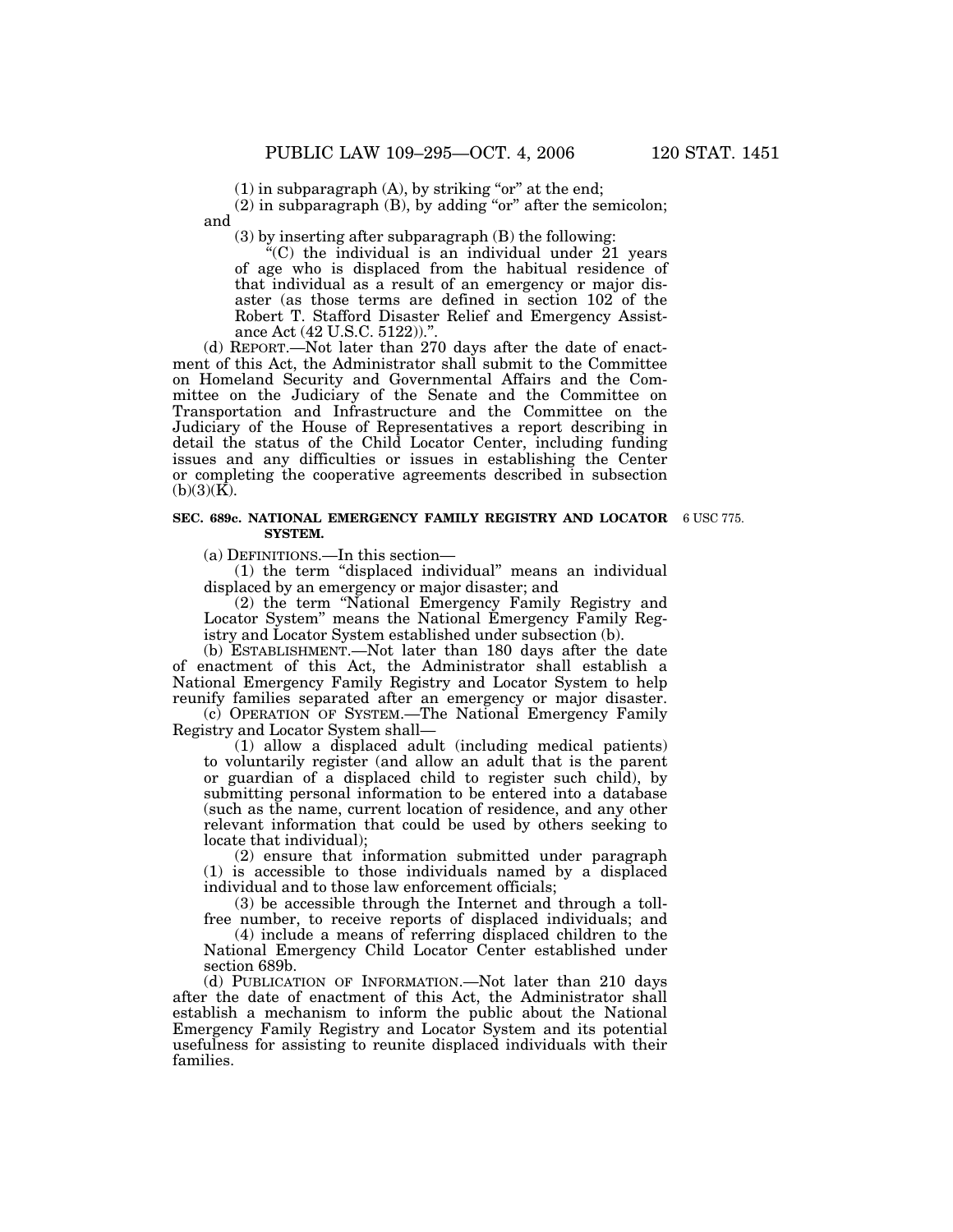Deadline.

(e) COORDINATION.—Not later than 90 days after the date of enactment of this Act, the Administrator shall enter a memorandum of understanding with the Department of Justice, the National Center for Missing and Exploited Children, the Department of Health and Human Services, and the American Red Cross and other relevant private organizations that will enhance the sharing of information to facilitate reuniting displaced individuals (including medical patients) with their families.

(f) REPORT.—Not later than 270 days after the date of enactment of this Act, the Administrator shall submit to the appropriate committees of Congress a report describing in detail the status of the National Emergency Family Registry and Locator System, including any difficulties or issues in establishing the System, including funding issues.

# **SEC. 689d. FEDERAL ASSISTANCE TO INDIVIDUALS AND HOUSEHOLDS.**

Section  $408(c)(1)(A)$  of the Robert T. Stafford Disaster Relief and Emergency Assistance Act  $(42 \text{ U.S.C. } 5174(c)(1)(\text{A}))$  is amended—

(1) in clause (i), by adding at the end the following: ''Such assistance may include the payment of the cost of utilities, excluding telephone service.''; and

(2) in clause (ii), by inserting "security deposits," after ''hookups,''.

## **SEC. 689e. DISASTER RELATED INFORMATION SERVICES.**

Subtitle A of title VI of the Robert T. Stafford Disaster Relief and Emergency Assistance Act (42 U.S.C. 5195 et seq.) is amended by adding at the end the following:

42 USC 5196f.

## **''SEC. 616. DISASTER RELATED INFORMATION SERVICES.**

''(a) IN GENERAL.—Consistent with section 308(a), the Director of Federal Emergency Management Agency shall—

" $(1)$  identify, in coordination with State and local governments, population groups with limited English proficiency and take into account such groups in planning for an emergency or major disaster;

 $\tilde{Q}$ ) ensure that information made available to individuals affected by a major disaster or emergency is made available in formats that can be understood by—

"(A) population groups identified under paragraph  $(1)$ ; and

''(B) individuals with disabilities or other special needs; and

''(3) develop and maintain an informational clearinghouse of model language assistance programs and best practices for State and local governments in providing services related to a major disaster or emergency.

''(b) GROUP SIZE.—For purposes of subsection (a), the Director of Federal Emergency Management Agency shall define the size of a population group.

## **SEC. 689f. TRANSPORTATION ASSISTANCE AND CASE MANAGEMENT SERVICES TO INDIVIDUALS AND HOUSEHOLDS.**

Title IV of the Robert T. Stafford Disaster Relief and Emergency Assistance Act (42 U.S.C. 5170 et seq.), is amended by adding at the end the following: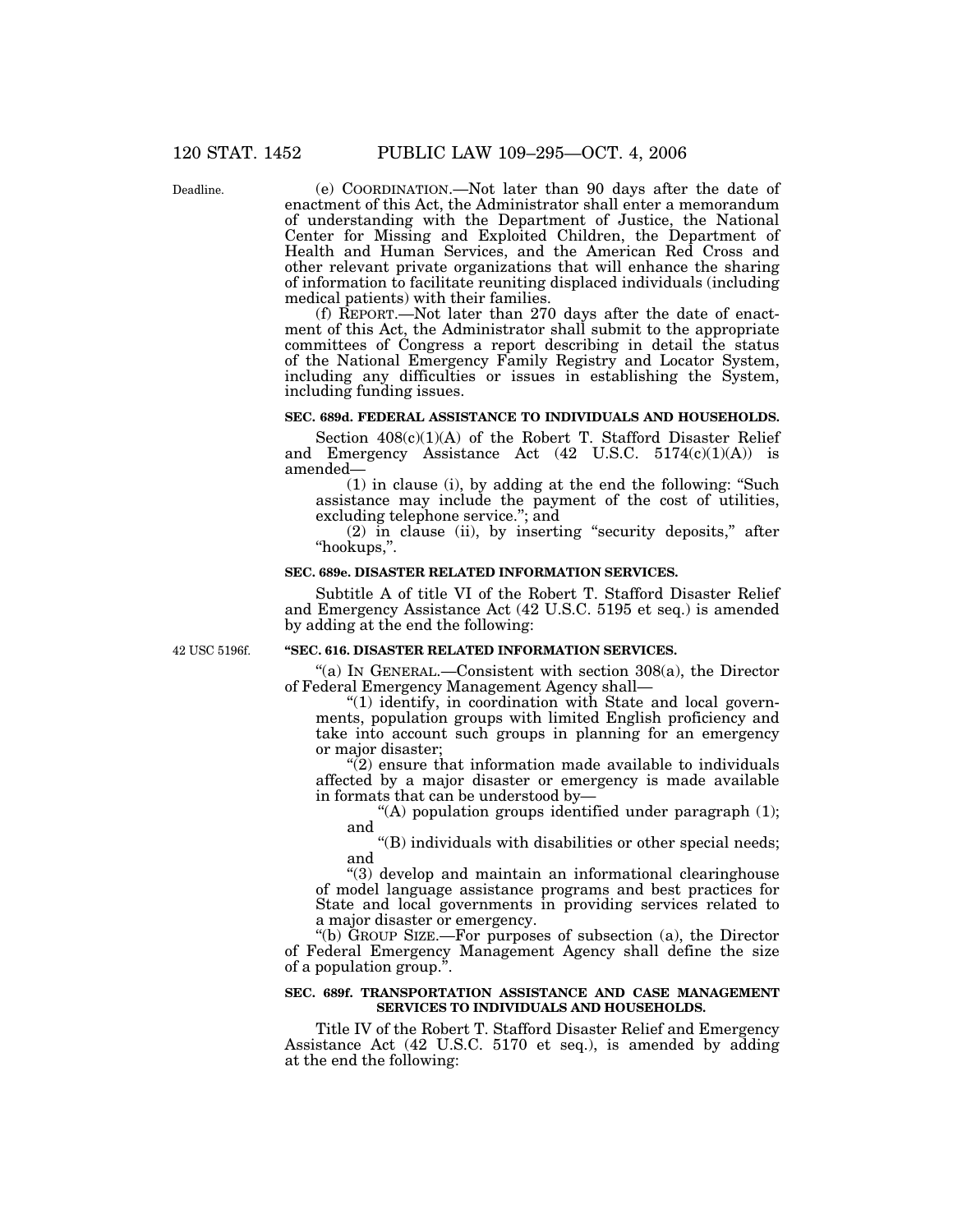#### **''SEC. 425. TRANSPORTATION ASSISTANCE TO INDIVIDUALS AND** 42 USC 5189c. **HOUSEHOLDS.**

''The President may provide transportation assistance to relocate individuals displaced from their predisaster primary residences as a result of an incident declared under this Act or otherwise transported from their predisaster primary residences under section  $40\dot{3}(a)(3)$  or 502, to and from alternative locations for short or long-term accommodation or to return an individual or household to their predisaster primary residence or alternative location, as determined necessary by the President.

## **''SEC. 426. CASE MANAGEMENT SERVICES.**

''The President may provide case management services, including financial assistance, to State or local government agencies or qualified private organizations to provide such services, to victims of major disasters to identify and address unmet needs.''.

#### **SEC. 689g. DESIGNATION OF SMALL STATE AND RURAL ADVOCATE.**

(a) IN GENERAL.—Title III of the Robert T. Stafford Disaster Relief and Emergency Assistance Act (15 U.S.C. 5141 et seq.) is amended by adding at the end the following:

#### **''SEC. 326. DESIGNATION OF SMALL STATE AND RURAL ADVOCATE.** 42 USC 5165d.

"(a) IN GENERAL.—The President shall designate in the Federal Emergency Management Agency a Small State and Rural Advocate.

''(b) RESPONSIBILITIES.—The Small State and Rural Advocate shall be an advocate for the fair treatment of small States and rural communities in the provision of assistance under this Act. ''(c) DUTIES.—The Small State and Rural Advocate shall—

''(1) participate in the disaster declaration process under section 401 and the emergency declaration process under section 501, to ensure that the needs of rural communities are being addressed;

 $\mathbb{I}(2)$  assist small population States in the preparation of requests for major disaster or emergency declarations; and

''(3) conduct such other activities as the Director of the Federal Emergency Management Agency considers appropriate.''.

(b) REPORT TO CONGRESS.—Not later than 180 days after the date of enactment of this Act, the Administrator shall submit to the appropriate committees of Congress a report detailing the extent to which disaster declaration regulations—

(1) meet the particular needs of States with populations of less than 1,500,000 individuals; and

(2) comply with statutory restrictions on the use of arithmetic formulas and sliding scales based on income or population.

note.

(c) STATUTORY CONSTRUCTION.—Nothing in this section or the 42 USC 5165d amendments made by this section shall be construed to authorize major disaster or emergency assistance that is not authorized as of the date of enactment of this Act.

#### **SEC. 689h. REPAIR, RESTORATION, AND REPLACEMENT OF DAMAGED PRIVATE NONPROFIT EDUCATIONAL FACILITIES.**

Section 406(a)(3)(B) of the Robert T. Stafford Disaster Relief and Emergency Assistance Act (42 U.S.C. 5172(a)(3)(B)) is amended by inserting "education," after "communications,".

42 USC 5189d.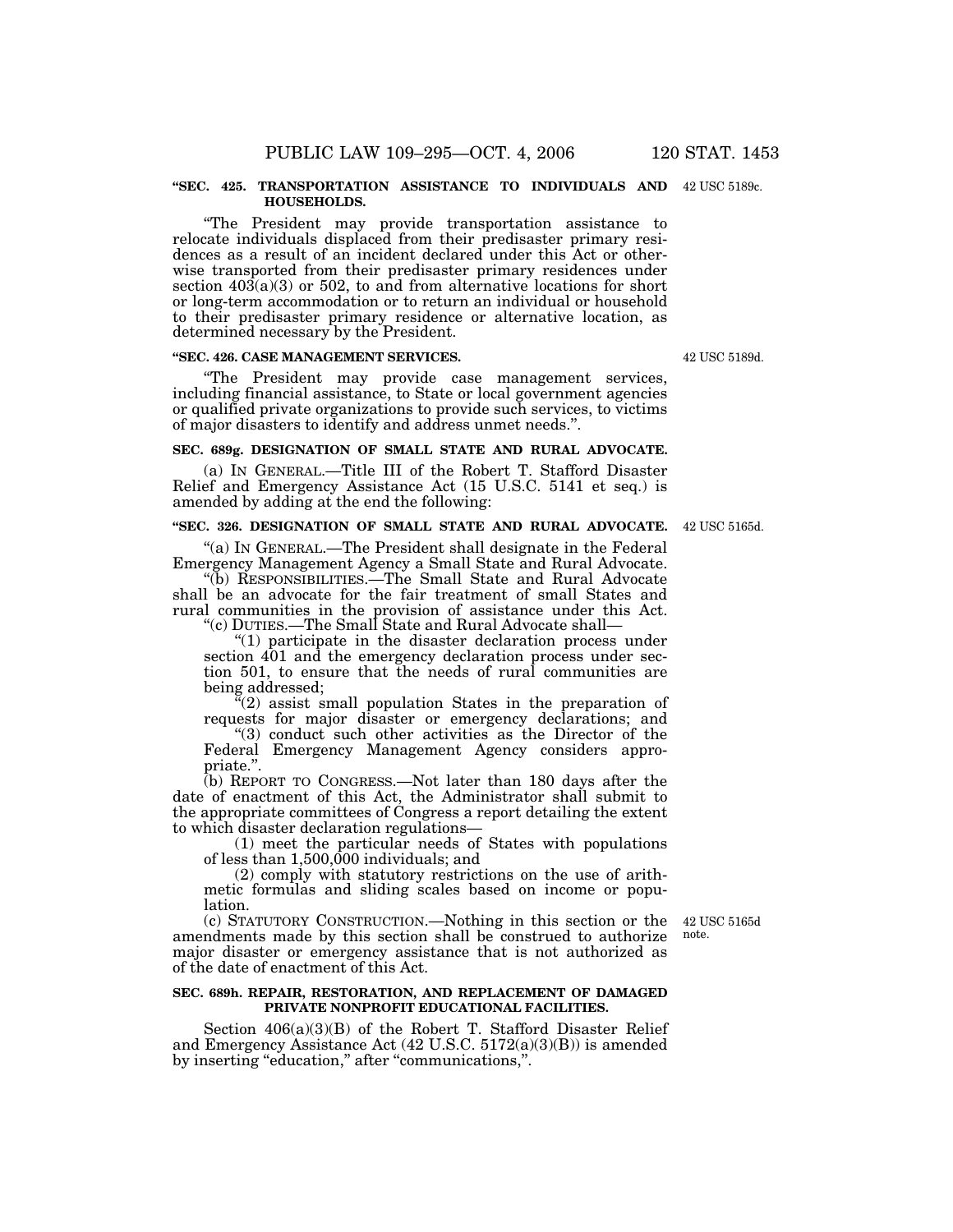6 USC 776.

### **SEC. 689i. INDIVIDUALS AND HOUSEHOLDS PILOT PROGRAM.**

(a) PILOT PROGRAM.—<br>(1) IN GENERAL.—The President, acting through the Administrator, in coordination with State, local, and tribal governments, shall establish and conduct a pilot program. The pilot program shall be designed to make better use of existing rental housing, located in areas covered by a major disaster declaration, in order to provide timely and cost-effective temporary housing assistance to individuals and households eligible for assistance under section 408 of the Robert T. Stafford Disaster Relief and Emergency Assistance Act (42 U.S.C. 5174) where alternative housing options are less available or less cost-effective.

(2) ADMINISTRATION.— (A) IN GENERAL.—For the purposes of the pilot program under this section, the Administrator may—

(i) enter into lease agreements with owners of multi-family rental property located in areas covered by a major disaster declaration to house individuals and households eligible for assistance under section 408 of the Robert T. Stafford Disaster Relief and Emergency Assistance Act (42 U.S.C. 5174);

(ii) make improvements to properties under such lease agreements;

(iii) use the pilot program where the program is cost effective in that the cost to the Government for the lease agreements is in proportion to the savings to the Government by not providing alternative housing; and

(iv) limit repairs to those required to ensure that the housing units shall meet Federal housing quality standards.

(B) IMPROVEMENTS TO LEASED PROPERTIES.—Under the terms of any lease agreement for a property described under subparagraph  $(\overline{A})(ii)$ , the value of the contribution of the Agency to such improvements—

(i) shall be deducted from the value of the lease agreement; and

(ii) may not exceed the value of the lease agreement.

(3) CONSULTATION.—In administering the pilot program under this section, the Administrator may consult with State, local, and tribal governments.

 $(4)$  REPORT. $-$ 

(A) IN GENERAL.—Not later than March 31, 2009, the Administrator shall submit to the appropriate committees of Congress a report regarding the effectiveness of the pilot program.

(B) CONTENTS.—The Administrator shall include in the report—

(i) an assessment of the effectiveness of the pilot program under this section, including an assessment of cost-savings to the Federal Government and any benefits to individuals and households eligible for assistance under section 408 of the Robert T. Stafford Disaster Relief and Emergency Assistance Act (42 U.S.C. 5174) under the pilot program;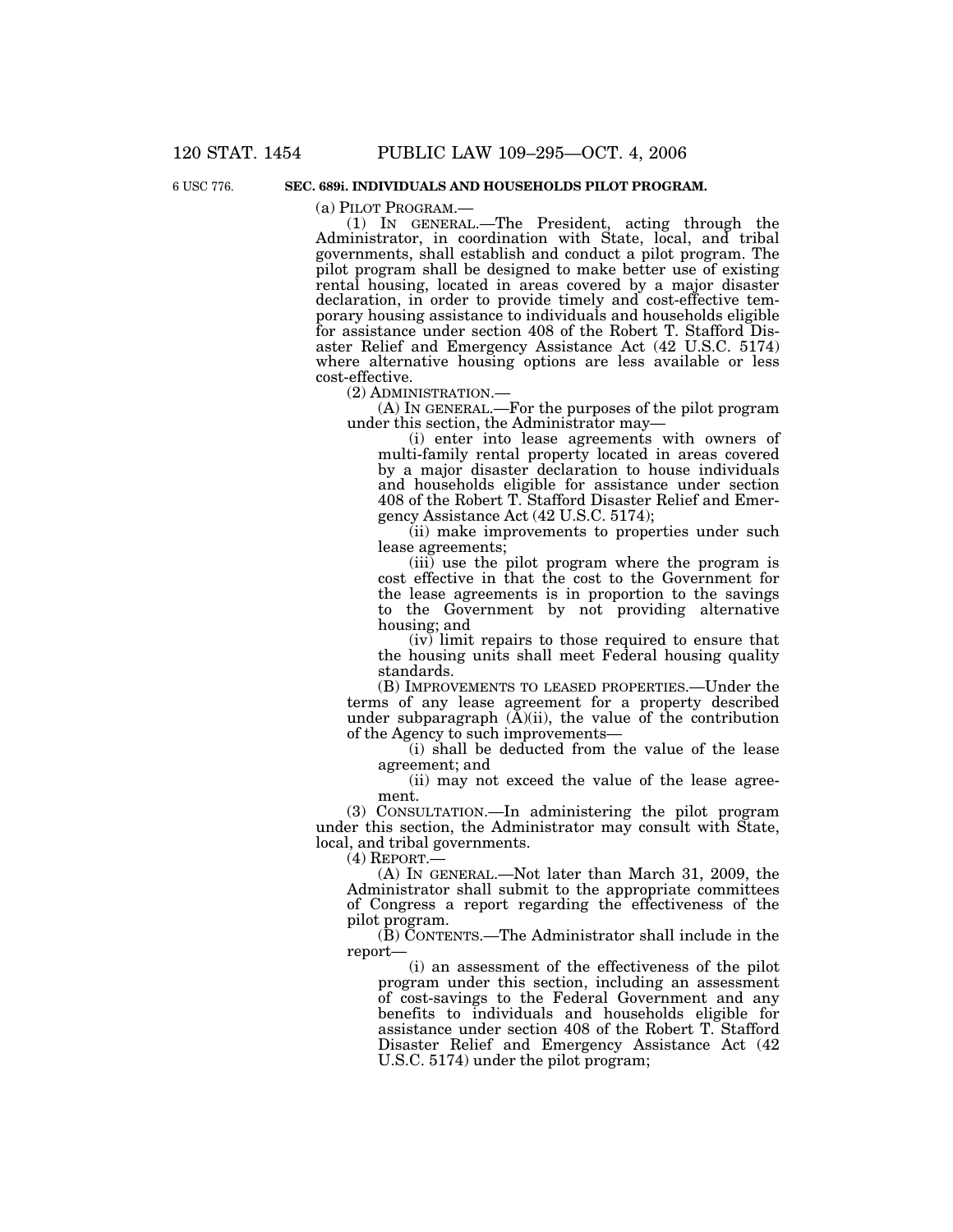(ii) findings and conclusions of the Administrator with respect to the pilot program;

(iii) an assessment of additional authorities needed to aid the Agency in its mission of providing disaster housing assistance to individuals and households eligible for assistance under section 408 of the Robert T. Stafford Disaster Relief and Emergency Assistance Act (42 U.S.C. 5174), either under the pilot program under this section or other potential housing programs; and

(iv) any recommendations of the Administrator for additional authority to continue or make permanent the pilot program.

(b) PILOT PROGRAM PROJECT APPROVAL.—The Administrator shall not approve a project under the pilot program after December 31, 2008.

## **SEC. 689j. PUBLIC ASSISTANCE PILOT PROGRAM.**

6 USC 777.

(a) PILOT PROGRAM.—

(1) IN GENERAL.—The President, acting through the Administrator, and in coordination with State and local governments, shall establish and conduct a pilot program to—

(A) reduce the costs to the Federal Government of providing assistance to States and local governments under sections  $403(a)(3)(A)$ , 406, and 407 of the Robert T. Stafford Disaster Relief and Emergency Assistance Act (42 U.S.C. 1570b(a)(3), 5172, 5172);

(B) increase flexibility in the administration of sections 403(a)(3)(A), 406, and 407 of that Act; and

(C) expedite the provision of assistance to States and local governments provided under sections 403(a)(3)(A), 406, and 407 of that Act.

(2) PARTICIPATION.—Only States and local governments that elect to participate in the pilot program may participate in the pilot program for a particular project.

(3) INNOVATIVE ADMINISTRATION.—

(A) IN GENERAL.—For purposes of the pilot program, the Administrator shall establish new procedures to administer assistance provided under the sections referred to in paragraph (1).

(B) NEW PROCEDURES.—The new procedures established under subparagraph (A) may include 1 or more of the following:

(i) Notwithstanding section  $406(c)(1)(A)$  of the Robert T. Stafford Disaster Relief and Emergency Assistance Act  $(42 \text{ U.S.C. } 1571(c)(1)(\text{A}))$ , providing an option for a State or local government to elect to receive an in-lieu contribution in an amount equal to 90 percent of the Federal share of the Federal estimate of the cost of repair, restoration, reconstruction, or replacement of a public facility owned or controlled by the State or local government and of management expenses.

(ii) Making grants on the basis of estimates agreed to by the local government (or where no local government is involved, by the State government) and the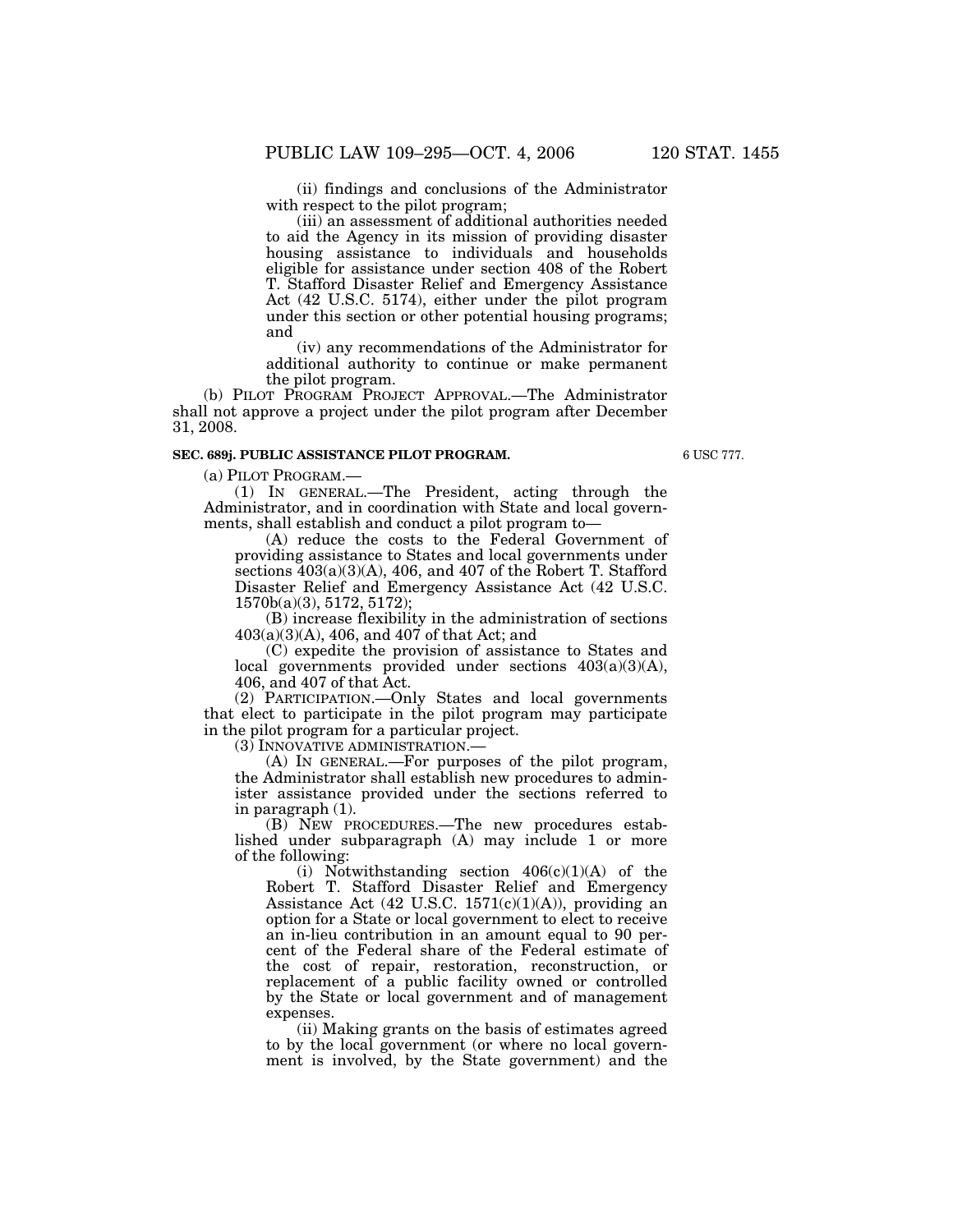Administrator to provide financial incentives and disincentives for the local government (or where no local government is involved, for the State government) for the timely or cost effective completion of projects under sections  $403(a)(3)(A)$ , 406, and  $407$  of that Act.

(iii) Increasing the Federal share for removal of debris and wreckage for States and local governments that have a debris management plan approved by the Administrator and have pre-qualified 1 or more debris and wreckage removal contractors before the date of declaration of the major disaster.

(iv) Using a sliding scale for the Federal share for removal of debris and wreckage based on the time it takes to complete debris and wreckage removal.

(v) Using a financial incentive to recycle debris.

(vi) Reimbursing base wages for employees and extra hires of a State or local government involved in or administering debris and wreckage removal.

(4) WAIVER.—The Administrator may waive such regulations or rules applicable to the provisions of assistance under the sections referred to in paragraph (1) as the Administrator determines are necessary to carry out the pilot program under this section.

(b) REPORT.—

(1) IN GENERAL.—Not later than March 31, 2009, the Administrator shall submit to the appropriate committees of Congress a report regarding the effectiveness of the pilot program under this section.

(2) CONTENTS.—The report submitted under paragraph (1) shall include—

(A) an assessment by the Administrator of any administrative or financial benefits of the pilot program; (B) an assessment by the Administrator of the effect,

including any savings in time and cost, of the pilot program; (C) any identified legal or other obstacles to increasing

the amount of debris recycled after a major disaster;

(D) any other findings and conclusions of the Administrator with respect to the pilot program; and

(E) any recommendations of the Administrator for additional authority to continue or make permanent the pilot program.

(c) DEADLINE FOR INITIATION OF IMPLEMENTATION.—The Administrator shall initiate implementation of the pilot program under this section not later than 90 days after the date of enactment of this Act.

(d) PILOT PROGRAM PROJECT DURATION.—The Administrator may not approve a project under the pilot program under this section after December 31, 2008.

# **SEC. 689k. DISPOSAL OF UNUSED TEMPORARY HOUSING UNITS.**

(a) IN GENERAL.—Notwithstanding section  $408(d)(2)(B)$  of the Robert T. Stafford Disaster Relief and Emergency Assistance Act  $(42 \text{ U.S.C. } 5174\text{ (d)}\text{ (2)}\text{ (B)}),$  if the Administrator authorizes the disposal of an unused temporary housing unit that is owned by the Agency on the date of enactment of this Act and is not used to house individuals or households under section 408 of the Robert T. Stafford Disaster Relief and Emergency Assistance Act (42 U.S.C.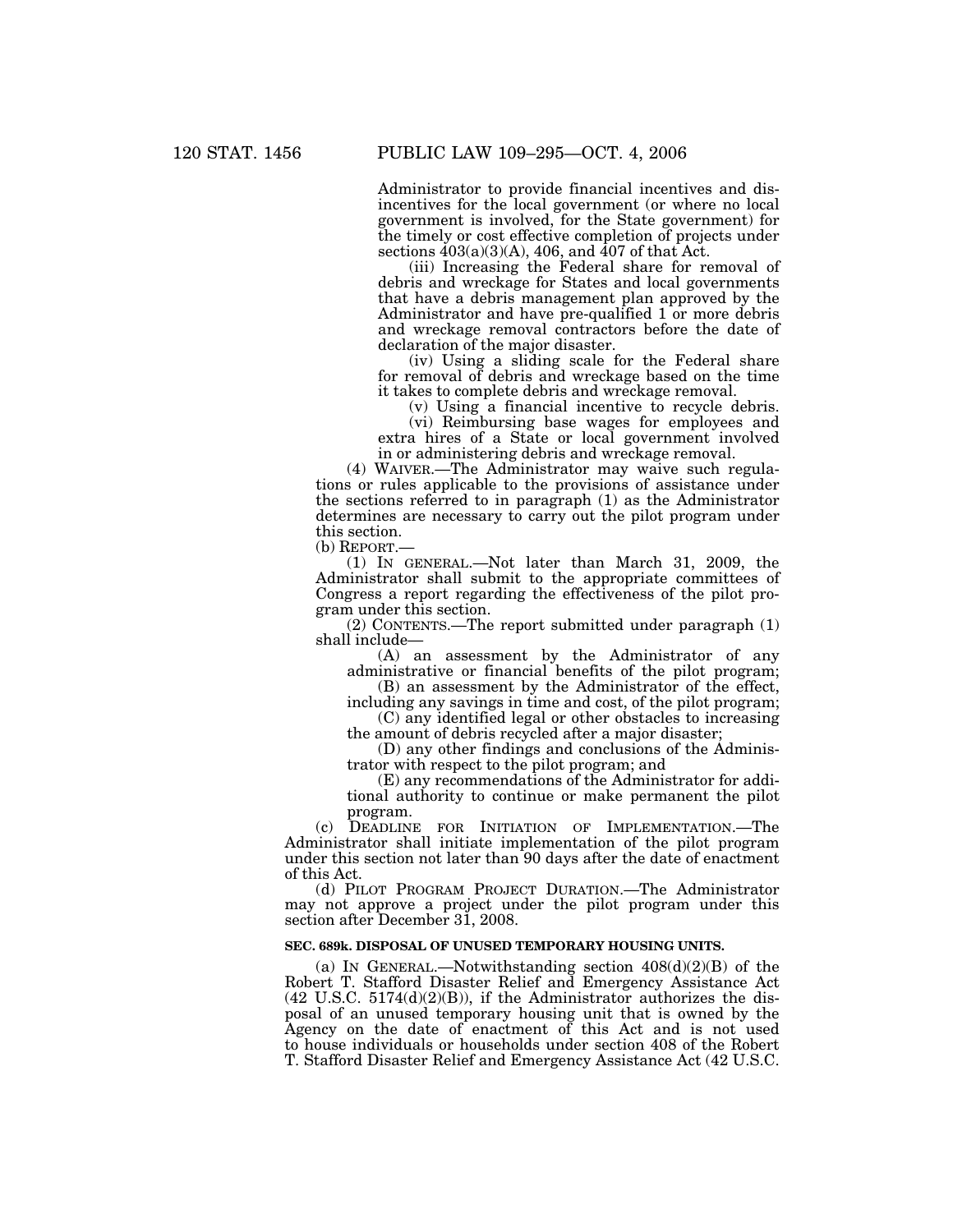5174) after that date, such unit shall be disposed of under subchapter III of chapter 5 of subtitle I of title 40, United States Code.

(b) TRIBAL GOVERNMENTS.—Housing units described in subsection (a) shall be disposed of in coordination with the Department of the Interior or other appropriate agencies in order to transfer such units to tribal governments if appropriate.

# **Subtitle F—Prevention of Fraud, Waste, and Abuse**

## **SEC. 691. ADVANCE CONTRACTING.**

(a) INITIAL REPORT.—<br>(1) IN GENERAL.—Not later than 180 days after the date of enactment of this Act, the Administrator shall submit a report under paragraph (2) identifying—

(A) recurring disaster response requirements, including specific goods and services, for which the Agency is capable of contracting for in advance of a natural disaster or act of terrorism or other man-made disaster in a cost effective manner;

(B) recurring disaster response requirements, including specific goods and services, for which the Agency can not contract in advance of a natural disaster or act of terrorism or other man-made disaster in a cost effective manner; and

(C) a contracting strategy that maximizes the use of advance contracts to the extent practical and cost-effective.

(2) SUBMISSION.—The report under paragraph (1) shall be submitted to the appropriate committees of Congress.<br>(b) ENTERING INTO CONTRACTS.—

(b) ENTERING INTO CONTRACTS.— (1) IN GENERAL.—Not later than 1 year after the date Deadline. of enactment of this Act, the Administrator shall enter into 1 or more contracts for each type of goods or services identified under subsection (a)(1)(A), and in accordance with the contracting strategy identified in subsection  $(a)(1)(C)$ . Any contract for goods or services identified in subsection  $(a)(1)(A)$  previously awarded may be maintained in fulfilling this requirement.

(2) CONSIDERED FACTORS.—Before entering into any contract under this subsection, the Administrator shall consider section 307 of the Robert T. Stafford Disaster Relief and Emergency Assistance Act (42 U.S.C. 5150), as amended by this Act.

(3) PRENEGOTIATED FEDERAL CONTRACTS FOR GOODS AND SERVICES.—The Administrator, in coordination with State and local governments and other Federal agencies, shall establish a process to ensure that Federal prenegotiated contracts for goods and services are coordinated with State and local governments, as appropriate.

(4) PRENEGOTIATED STATE AND LOCAL CONTRACTS FOR GOODS AND SERVICES.—The Administrator shall encourage State and local governments to establish prenegotiated contracts with vendors for goods and services in advance of natural disasters and acts of terrorism or other man-made disasters.

(c) MAINTENANCE OF CONTRACTS.—After the date described under subsection (b), the Administrator shall have the responsibility

6 USC 791.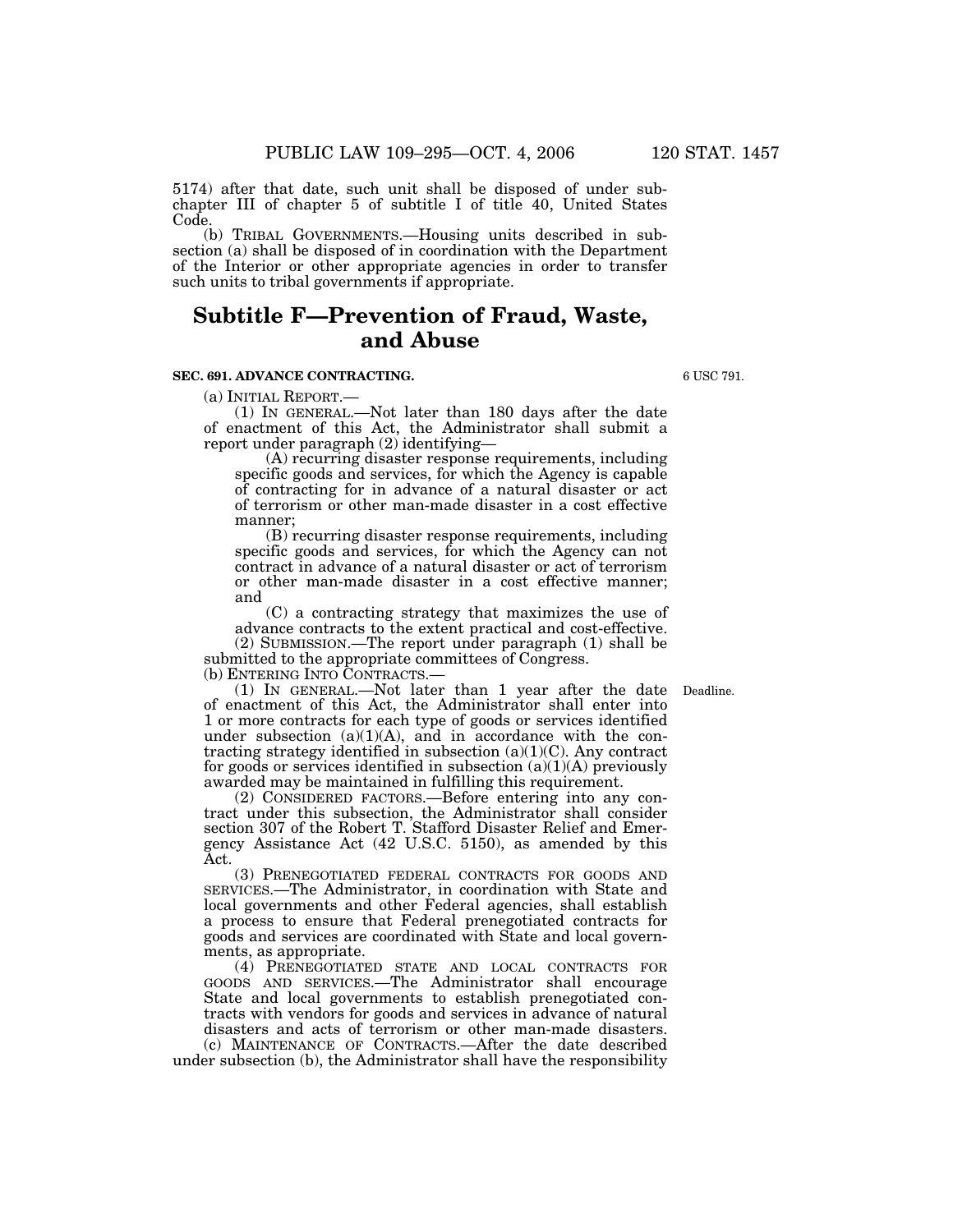to maintain contracts for appropriate levels of goods and services in accordance with subsection  $(a)(1)(C)$ .<br>(d) REPORT ON CONTRACTS NOT USING COMPETITIVE PROCE-

DURES.—At the end of each fiscal quarter, beginning with the first fiscal quarter occurring at least 90 days after the date of enactment of this Act, the Administrator shall submit a report on each disaster assistance contract entered into by the Agency by other than competitive procedures to the appropriate committees of Congress.

6 USC 792.

# **SEC. 692. LIMITATIONS ON TIERING OF SUBCONTRACTORS.**

(a) REGULATIONS.—The Secretary shall promulgate regulations applicable to contracts described in subsection (c) to minimize the excessive use by contractors of subcontractors or tiers of subcontractors to perform the principal work of the contract.

(b) SPECIFIC REQUIREMENT.—At a minimum, the regulations promulgated under subsection (a) shall preclude a contractor from using subcontracts for more than 65 percent of the cost of the contract or the cost of any individual task or delivery order (not including overhead and profit), unless the Secretary determines that such requirement is not feasible or practicable.

(c) COVERED CONTRACTS.—This section applies to any costreimbursement type contract or task or delivery order in an amount greater than the simplified acquisition threshold (as defined by section 4 of the Office of Federal Procurement Policy Act (41 U.S.C. 403)) entered into by the Department to facilitate response to or recovery from a natural disaster or act of terrorism or other manmade disaster.

#### **SEC. 693. OVERSIGHT AND ACCOUNTABILITY OF FEDERAL DISASTER EXPENDITURES.**

(a) AUTHORITY OF ADMINISTRATOR TO DESIGNATE FUNDS FOR OVERSIGHT ACTIVITIES.—The Administrator may designate up to 1 percent of the total amount provided to a Federal agency for a mission assignment as oversight funds to be used by the recipient agency for performing oversight of activities carried out under the Agency reimbursable mission assignment process. Such funds shall remain available until expended.<br>(b) USE OF FUNDS.—

(1) TYPES OF OVERSIGHT ACTIVITIES.—Oversight funds may be used for the following types of oversight activities related to Agency mission assignments:

(A) Monitoring, tracking, and auditing expenditures of funds.

(B) Ensuring that sufficient management and internal control mechanisms are available so that Agency funds are spent appropriately and in accordance with all applicable laws and regulations.

(C) Reviewing selected contracts and other activities. (D) Investigating allegations of fraud involving Agency funds.

(E) Conducting and participating in fraud prevention activities with other Federal, State, and local government personnel and contractors.

(2) PLANS AND REPORTS.—Oversight funds may be used to issue the plans required under subsection (e) and the reports required under subsection (f).

(c) RESTRICTION ON USE OF FUNDS.—Oversight funds may not be used to finance existing agency oversight responsibilities related

6 USC 793.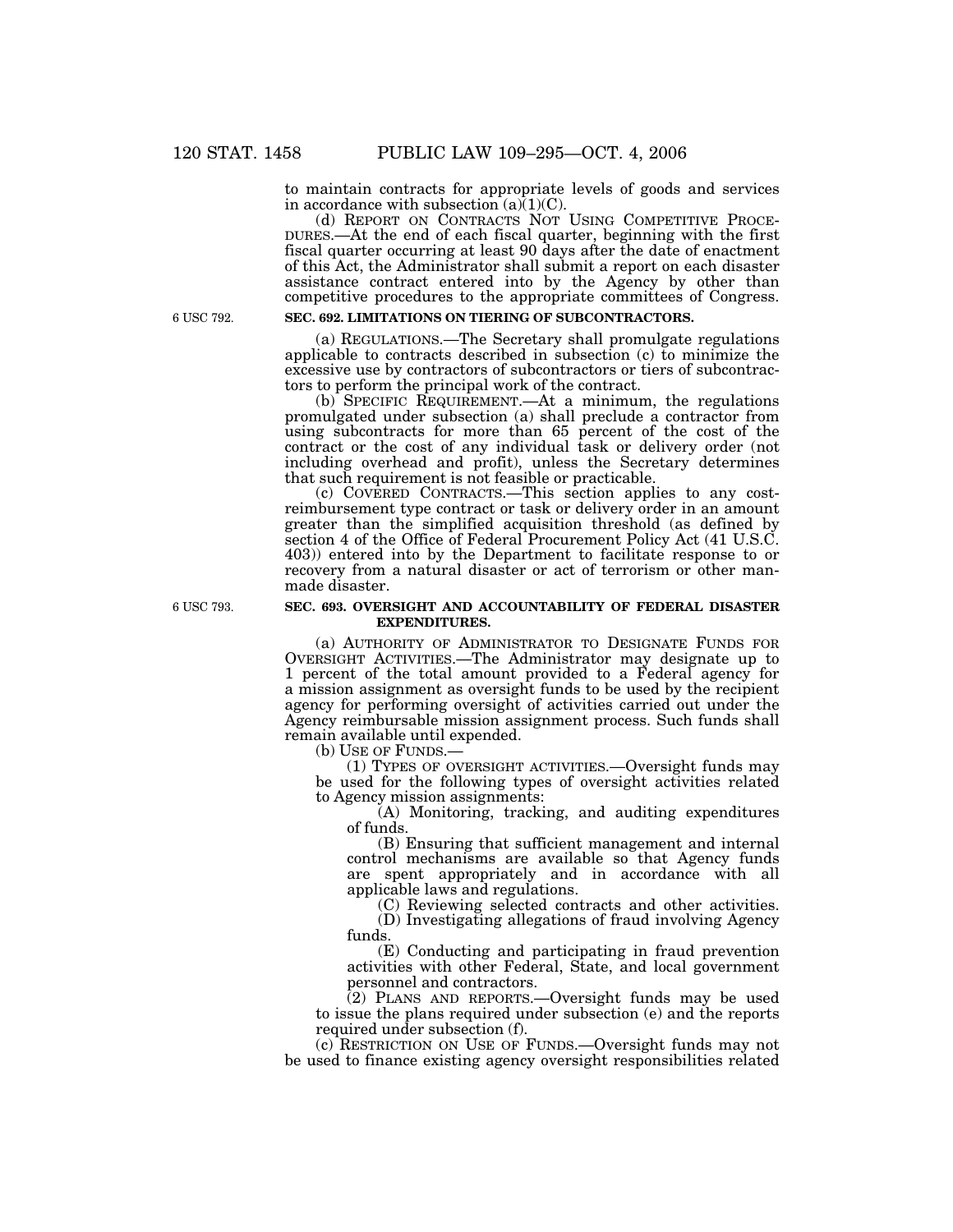42 USC 5150.

to direct agency appropriations used for disaster response, relief, and recovery activities.<br>(d) METHODS OF OVERSIGHT ACTIVITIES.

 $(1)$  In GENERAL.—Oversight activities may be carried out by an agency under this section either directly or by contract. Such activities may include evaluations and financial and performance audits.

(2) COORDINATION OF OVERSIGHT ACTIVITIES.—To the extent practicable, evaluations and audits under this section shall be performed by the inspector general of the agency.

(e) DEVELOPMENT OF OVERSIGHT PLANS.— (1) IN GENERAL.—If an agency receives oversight funds for a fiscal year, the head of the agency shall prepare a plan describing the oversight activities for disaster response, relief, and recovery anticipated to be undertaken during the subsequent fiscal year.

(2) SELECTION OF OVERSIGHT ACTIVITIES.—In preparing the plan, the head of the agency shall select oversight activities based upon a risk assessment of those areas that present the greatest risk of fraud, waste, and abuse.

(3) SCHEDULE.—The plan shall include a schedule for conducting oversight activities, including anticipated dates of completion.<br>(f) Federal Disaster Assistance Accountability Reports.–

A Federal agency receiving oversight funds under this section shall submit annually to the Administrator and the appropriate committees of Congress a consolidated report regarding the use of such funds, including information summarizing oversight activities and the results achieved.

 $(g)$  DEFINITION.—In this section, the term "oversight funds" means funds referred to in subsection (a) that are designated for use in performing oversight activities.

## **SEC. 694. USE OF LOCAL FIRMS AND INDIVIDUALS.**

The Robert T. Stafford Disaster Relief and Emergency Assistance Act (42 U.S.C. 5121 et seq.) is amended by striking section 307 and inserting the following:

## **''SEC. 307. USE OF LOCAL FIRMS AND INDIVIDUALS.**

''(a) CONTRACTS OR AGREEMENTS WITH PRIVATE ENTITIES.— ''(1) IN GENERAL.—In the expenditure of Federal funds for debris clearance, distribution of supplies, reconstruction, and other major disaster or emergency assistance activities which may be carried out by contract or agreement with private organizations, firms, or individuals, preference shall be given, to the extent feasible and practicable, to those organizations, firms, and individuals residing or doing business primarily in the area affected by such major disaster or emergency.

''(2) CONSTRUCTION.—This subsection shall not be considered to restrict the use of Department of Defense resources under this Act in the provision of assistance in a major disaster.

"(3) SPECIFIC GEOGRAPHIC AREA.—In carrying out this section, a contract or agreement may be set aside for award based on a specific geographic area.

''(b) IMPLEMENTATION.—

"(1) CONTRACTS NOT TO ENTITIES IN AREA.—Any expenditure of Federal funds for debris clearance, distribution of supplies, reconstruction, and other major disaster or emergency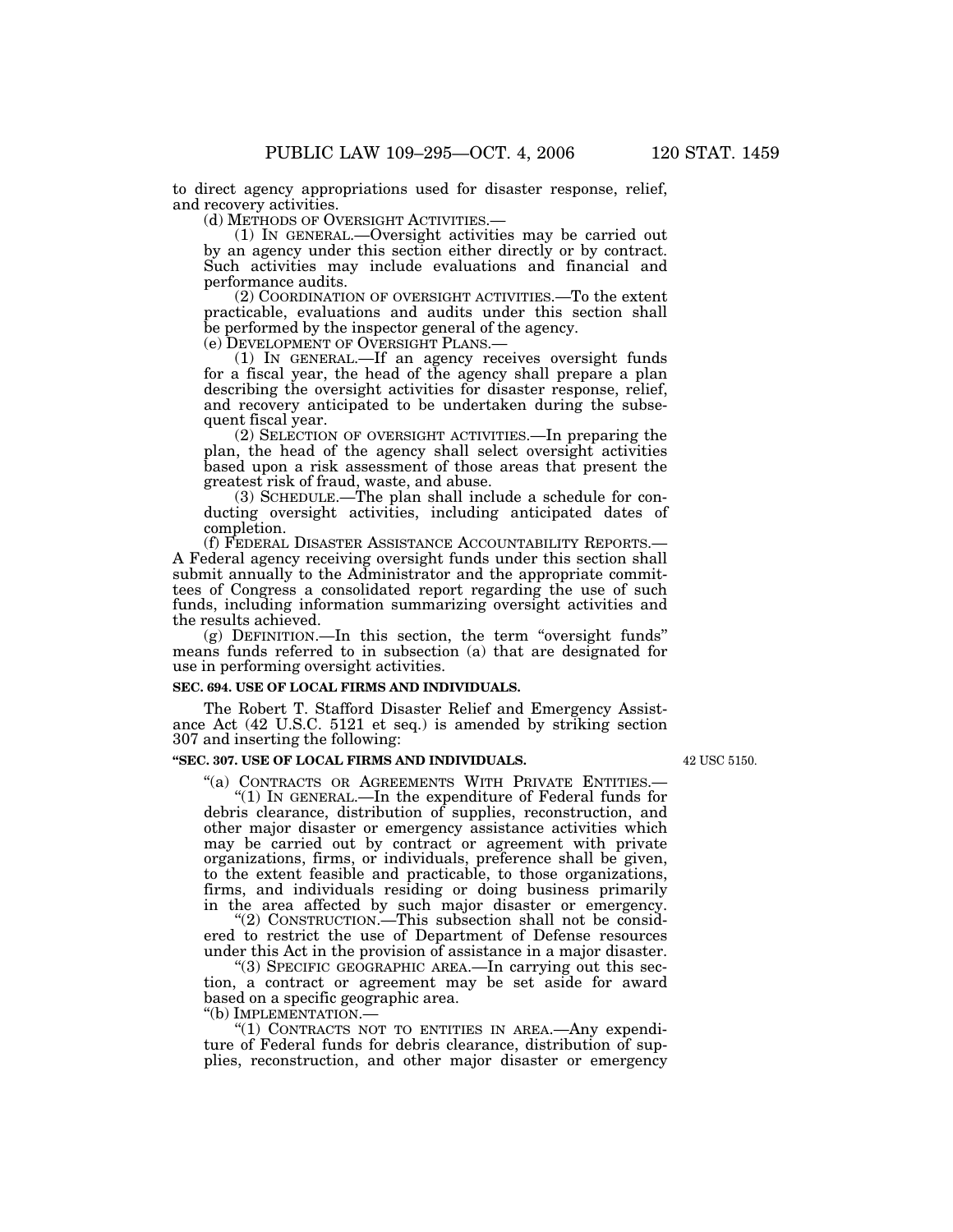assistance activities which may be carried out by contract or agreement with private organizations, firms, or individuals, not awarded to an organization, firm, or individual residing or doing business primarily in the area affected by such major disaster shall be justified in writing in the contract file.

"(2) TRANSITION.—Following the declaration of an emergency or major disaster, an agency performing response, relief, and reconstruction activities shall transition work performed under contracts in effect on the date on which the President declares the emergency or major disaster to organizations, firms, and individuals residing or doing business primarily in any area affected by the major disaster or emergency, unless the head of such agency determines that it is not feasible or practicable to do so.

" $(c)$  PRIOR CONTRACTS.—Nothing in this section shall be construed to require any Federal agency to breach or renegotiate any contract in effect before the occurrence of a major disaster or emergency.''.

6 USC 794.

## **SEC. 695. LIMITATION ON LENGTH OF CERTAIN NONCOMPETITIVE CONTRACTS.**

(a) REGULATIONS.—The Secretary shall promulgate regulations applicable to contracts described in subsection (c) to restrict the contract period of any such contract entered into using procedures other than competitive procedures pursuant to the exception provided in paragraph  $(2)$  of section  $303(c)$  of the Federal Property and Administrative Services Act of 1949 (41 U.S.C. 253(c)) to the minimum contract period necessary—

(1) to meet the urgent and compelling requirements of the work to be performed under the contract; and

(2) to enter into another contract for the required goods or services through the use of competitive procedures.

(b) SPECIFIC CONTRACT PERIOD.—The regulations promulgated under subsection (a) shall require the contract period to not to exceed 150 days, unless the Secretary determines that exceptional circumstances apply.

(c) COVERED CONTRACTS.—This section applies to any contract in an amount greater than the simplified acquisition threshold (as defined by section 4 of the Office of Federal Procurement Policy Act (41 U.S.C. 403)) entered into by the Department to facilitate response to or recovery from a natural disaster, act of terrorism, or other man-made disaster.

6 USC 795.

## **SEC. 696. FRAUD, WASTE, AND ABUSE CONTROLS.**

(a) IN GENERAL.—The Administrator shall ensure that—

(1) all programs within the Agency administering Federal disaster relief assistance develop and maintain proper internal management controls to prevent and detect fraud, waste, and abuse;

(2) application databases used by the Agency to collect information on eligible recipients must record disbursements;

(3) such tracking is designed to highlight and identify ineligible applications; and

(4) the databases used to collect information from applications for such assistance must be integrated with disbursements and payment records.

(b) AUDITS AND REVIEWS REQUIRED.—The Administrator shall ensure that any database or similar application processing system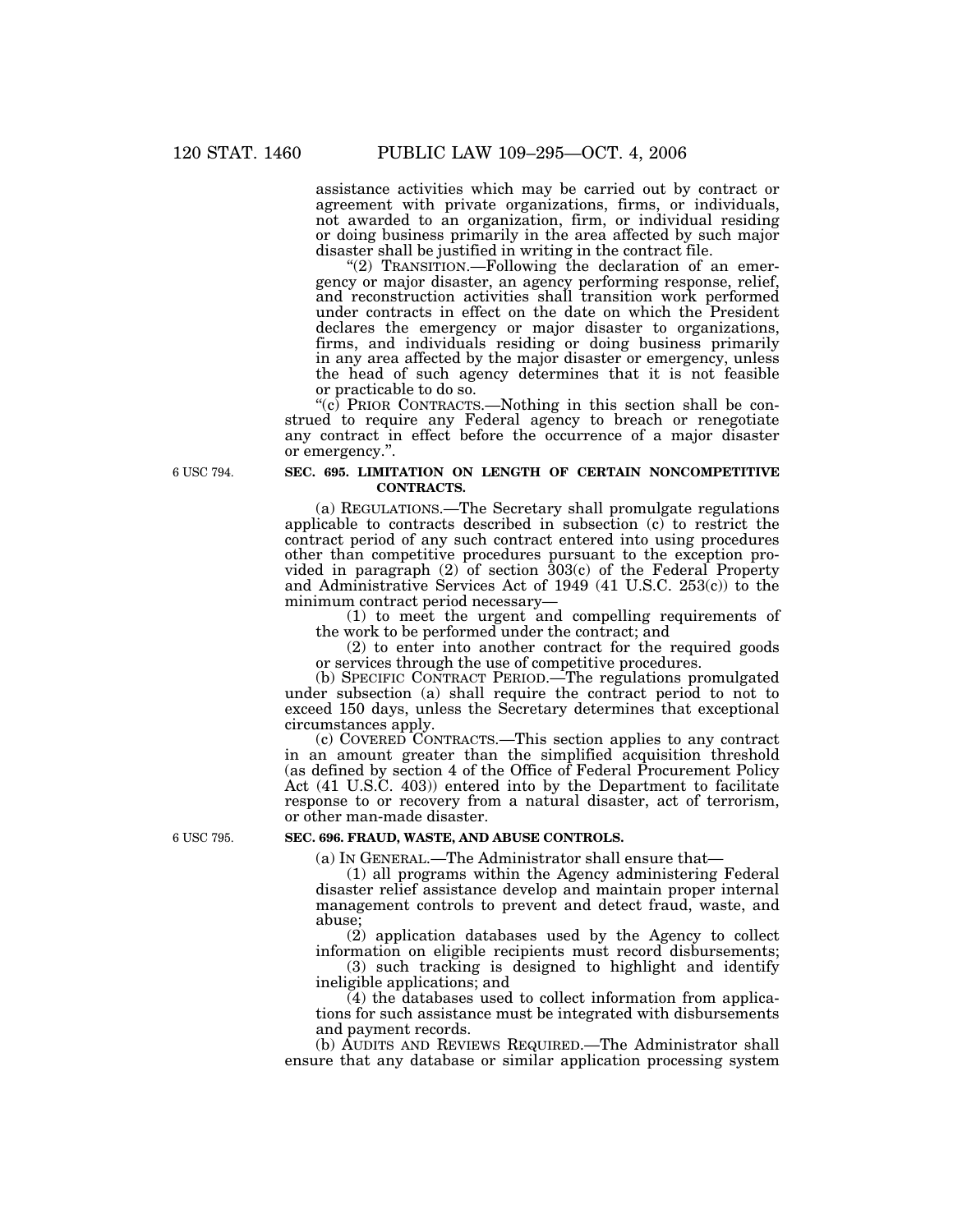for Federal disaster relief assistance programs administered by the Agency undergoes a review by the Inspector General of the Agency to determine the existence and implementation of such internal controls required under this section and the amendments made by this section.

(c) VERIFICATION MEASURES FOR INDIVIDUALS AND HOUSEHOLDS PROGRAM.—Section 408 of the Robert T. Stafford Disaster Relief and Emergency Assistance Act (42 U.S.C. 5174) is amended—

 $(1)$  by redesignating subsection (i) as subsection (j); and

(2) by inserting after subsection (h) the following:

"(i) VERIFICATION MEASURES.—In carrying out this section, the President shall develop a system, including an electronic database, that shall allow the President, or the designee of the President,  $t_0$ —

" $(1)$  verify the identity and address of recipients of assistance under this section to provide reasonable assurance that payments are made only to an individual or household that is eligible for such assistance;

"(2) minimize the risk of making duplicative payments or payments for fraudulent claims under this section;

 $\cdot$ (3) collect any duplicate payment on a claim under this section, or reduce the amount of subsequent payments to offset the amount of any such duplicate payment;

''(4) provide instructions to recipients of assistance under this section regarding the proper use of any such assistance, regardless of how such assistance is distributed; and

''(5) conduct an expedited and simplified review and appeal process for an individual or household whose application for assistance under this section is denied.''.

#### **SEC. 697. REGISTRY OF DISASTER RESPONSE CONTRACTORS.**

6 USC 796.

(a) DEFINITIONS.—In this section—

(1) the term ''registry'' means the registry created under subsection (b); and

(2) the terms ''small business concern'', ''small business concern owned and controlled by socially and economically disadvantaged individuals'', ''small business concern owned and controlled by women'', and ''small business concern owned and controlled by service-disabled veterans'' have the meanings given those terms under the Small Business Act (15 U.S.C. 631 et seq.).

(b) REGISTRY.—

(1) IN GENERAL.—The Administrator shall establish and maintain a registry of contractors who are willing to perform debris removal, distribution of supplies, reconstruction, and other disaster or emergency relief activities.

(2) CONTENTS.—The registry shall include, for each business concern—

(A) the name of the business concern;

(B) the location of the business concern;

(C) the area served by the business concern;

(D) the type of good or service provided by the business concern;

(E) the bonding level of the business concern; and

(F) whether the business concern is—

(i) a small business concern;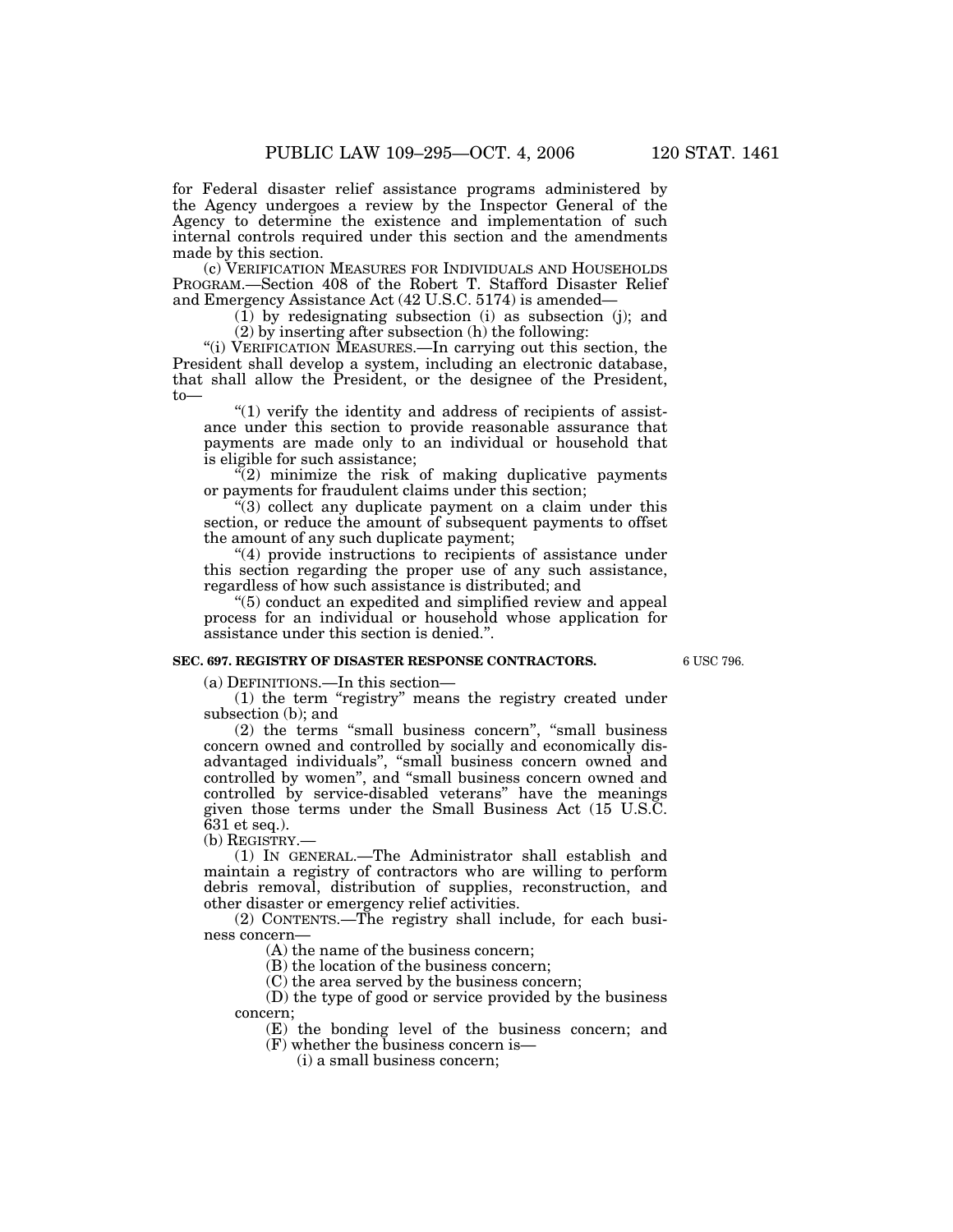(ii) a small business concern owned and controlled by socially and economically disadvantaged individuals;

(iii) a small business concern owned and controlled by women; or

(iv) a small business concern owned and controlled by service-disabled veterans.

(3) SOURCE OF INFORMATION.—

(A) SUBMISSION.—Information maintained in the registry shall be submitted on a voluntary basis and be kept current by the submitting business concerns.

(B) ATTESTATION.—Each business concern submitting information to the registry shall submit—

(i) an attestation that the information is true; and (ii) documentation supporting such attestation.

(C) VERIFICATION.—The Administrator shall verify that the documentation submitted by each business concern supports the information submitted by that business concern. (4) AVAILABILITY OF REGISTRY.—The registry shall be made generally available on the Internet site of the Agency.

(5) CONSULTATION OF REGISTRY.—As part of the acquisition planning for contracting for debris removal, distribution of supplies in a disaster, reconstruction, and other disaster or emergency relief activities, a Federal agency shall consult the registry.

6 USC 797.

## **SEC. 698. FRAUD PREVENTION TRAINING PROGRAM.**

The Administrator shall develop and implement a program to provide training on the prevention of waste, fraud, and abuse of Federal disaster relief assistance relating to the response to or recovery from natural disasters and acts of terrorism or other man-made disasters and ways to identify such potential waste, fraud, and abuse.

# **Subtitle G—Authorization of Appropriations**

6 USC 811.

# **SEC. 699. AUTHORIZATION OF APPROPRIATIONS.**

There are authorized to be appropriated to carry out this title and the amendments made by this title for the administration and operations of the Agency—

(1) for fiscal year 2008, an amount equal to the amount appropriated for fiscal year 2007 for administration and operations of the Agency, multiplied by 1.1;

(2) for fiscal year 2009, an amount equal to the amount described in paragraph (1), multiplied by 1.1; and

(3) for fiscal year 2010, an amount equal to the amount described in paragraph (2), multiplied by 1.1.